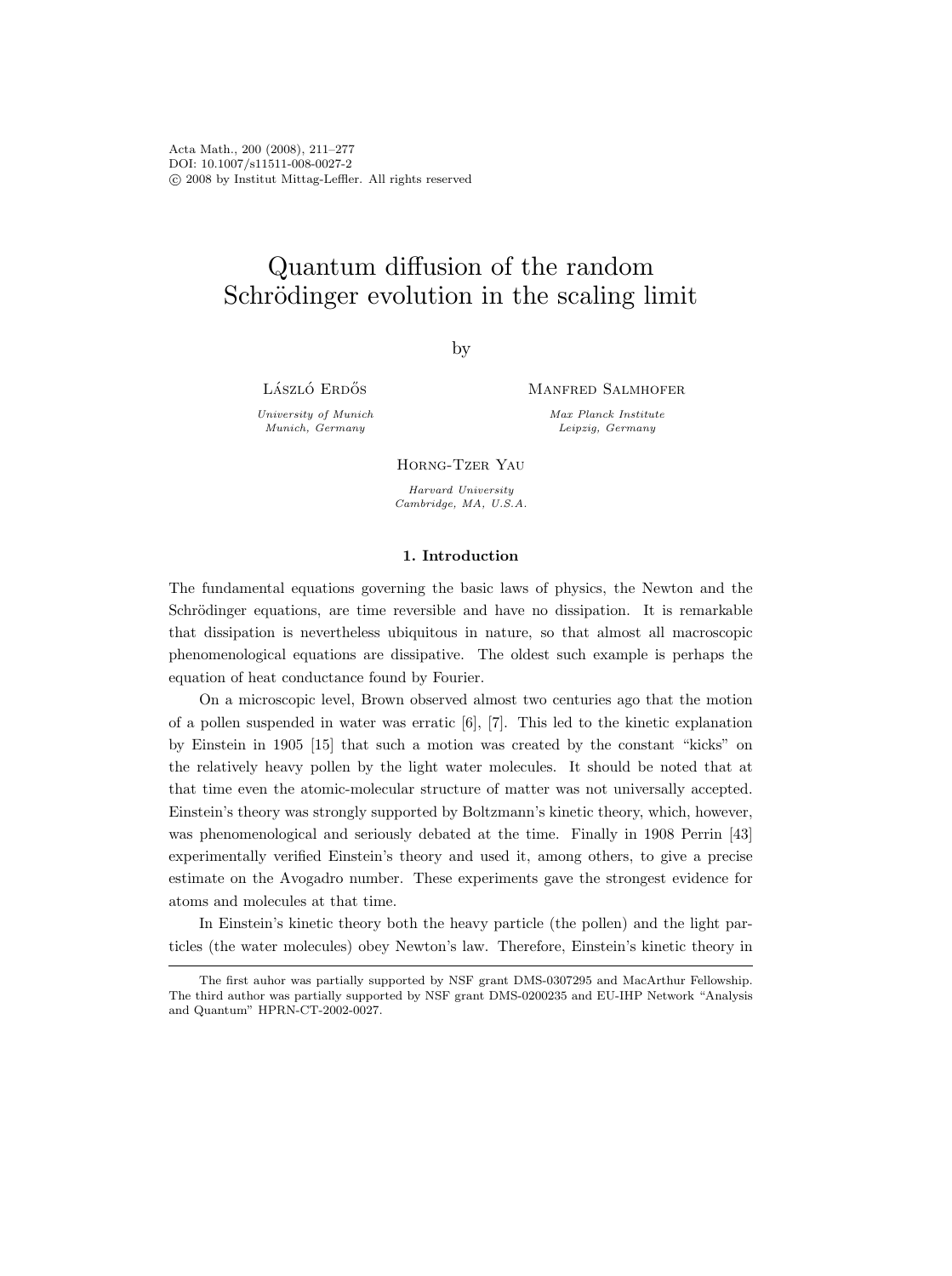fact postulated the emergence of the Brownian motion from a classical non-dissipative reversible dynamics. The key difficulty of a mathematically rigorous derivation of Brownian motion from reversible dynamics is similar to the justification of Boltzmann's molecular chaos assumption (Stoßzahlansatz); the dissipative character emerges only in a scaling limit, as the number of degrees of freedom goes to infinity.

The first mathematical definition of the Brownian motion was given in 1923 by Wiener, who constructed the Brownian motion as a scaling limit of random walks. This construction was built upon a stochastic microscopic dynamics which by itself is dissipative. The derivation of the Brownian motion from a time-reversible Hamiltonian system, however, was not seriously considered until more than half a century later. Kesten and Papanicolaou [36] in 1978 proved that the velocity distribution of a particle moving in an environment consisting of random scatterers (i.e., Lorentz gas with random scatterers) converges to a Brownian motion in a weak coupling limit for  $d \geq 3$ . In this model the bath of light particles is replaced with random static impurities. The same result was obtained later in  $d=2$  dimensions by Dürr, Goldstein and Lebowitz [14]. In a recent work [39], Komorowski and Ryzhik have controlled the same evolution on a longer time scale and proved the convergence to Brownian motion of the position process as well. Bunimovich and Sinai [10] proved the convergence of the periodic Lorentz gas with a hard core interaction to a Brownian motion in 1980. In this model the only source of randomness is the distribution of the initial condition. Finally, Dürr, Goldstein and Lebowitz [13] proved that the velocity process of a heavy particle in a light ideal gas, which is a model with a dynamical environment, converges to the Ornstein–Uhlenbeck process.

Wiener's construction of Brownian motion is based on a random walk. The random walk could easily be replaced by the Markovian process generated by a linear Boltzmann equation. The linear Boltzmann equation was rigorously derived from the classical Lorentz gas by Gallavotti [31], Spohn [49] and Boldrighini, Bunimovich and Sinai [4]. (The non-linear Boltzmann equation was derived by Lanford [40] for short time.) Although Brownian motion was discovered and theorized in the context of classical dynamics, we shall prove that it also describes the motion of a quantum particle in a random environment.

The random Schrödinger equation, or the quantum Lorentz model, is given by the evolution equation:

$$
i\partial_t \psi_t(x) = H\psi_t(x), \quad H = H_\omega = -\frac{1}{2}\Delta_x + \lambda V_\omega(x),\tag{1.1}
$$

where  $\lambda$  is the coupling constant and  $V_{\omega}$  is the random potential. The first scale with a non-trivial limiting dynamics is the weak coupling limit,  $\lambda \rightarrow 0$ , where the space, time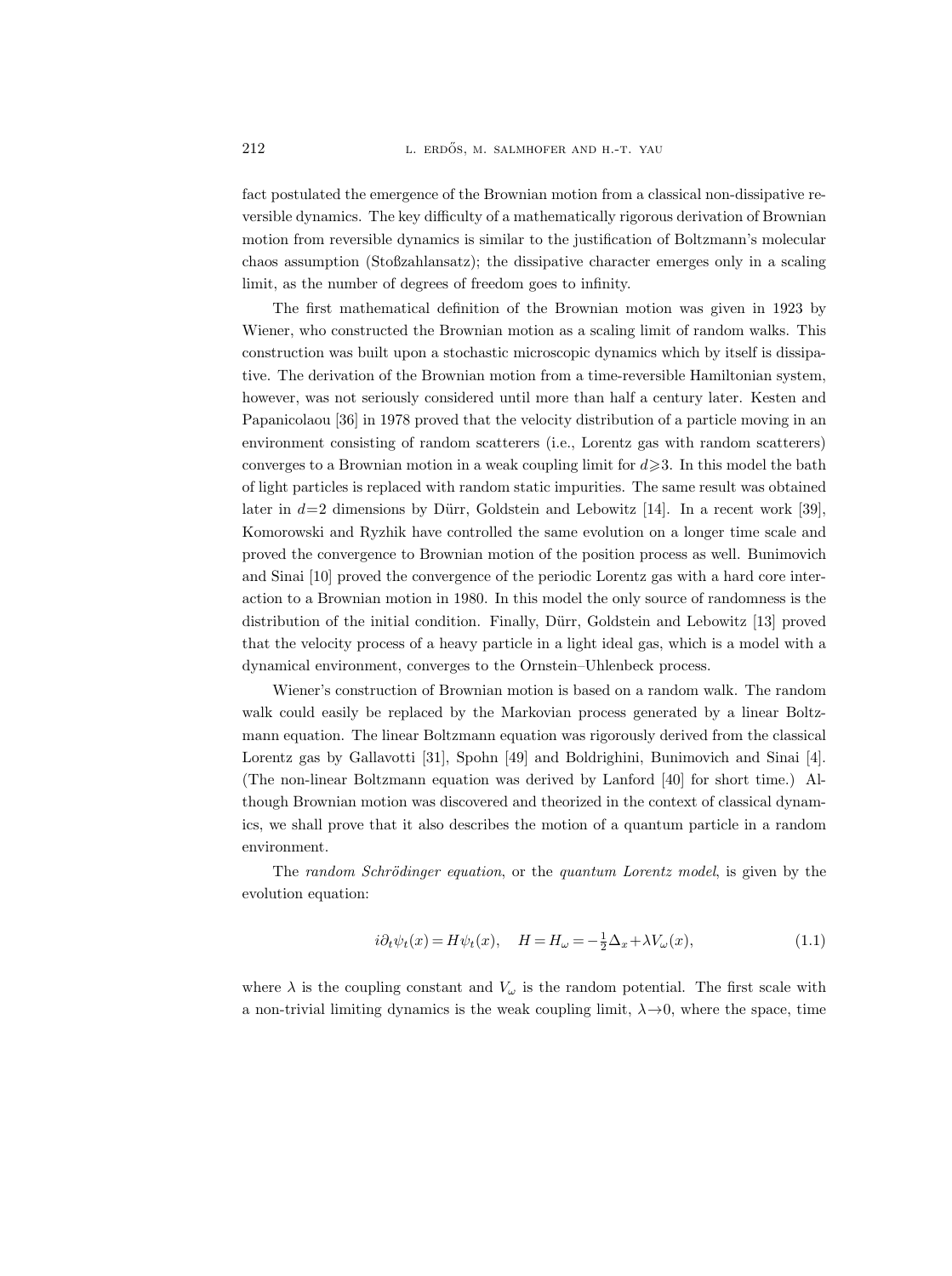and the coupling constant are subject to the kinetic scaling:

$$
t \longmapsto t\varepsilon^{-1}, \quad x \longmapsto x\varepsilon^{-1}, \quad \lambda = \sqrt{\varepsilon}.\tag{1.2}
$$

Under this limit, the appropriately rescaled Wigner distribution (see  $(2.11)$ ) of the solution to the Schrödinger evolution  $(1.1)$  converges weakly to a linear Boltzmann equation. This was first established by Spohn [48] for a random potential with Gaussian distribution and small macroscopic time. This method was extended to study higher-order correlations in [35]. A different method (applicable to the lattice setting and general random potentials, see remarks later on) was developed in [20] where the short time restriction was removed. This method was also extended to the phonon case [16] and Lukkarinen and Spohn [42] have employed a similar technique for studying the energy transport in a harmonic crystal with weakly perturbed random masses.

Since the long time limit of a Boltzmann equation is a heat equation, we shall take a time scale longer (see (2.17)) than in the kinetic scaling limit (1.2). Our aim is to prove that the limiting dynamics of the Schrödinger evolution in a random potential under this scaling is governed by a heat equation. This requires to control the Schrödinger dynamics up to a time scale  $\lambda^{-2-\varkappa}$ ,  $\varkappa > 0$ . Quantum correlations that are small on the kinetic scale and are neglected in the first limit may contribute on the longer time scale. The derivation of the heat equation is thus much more difficult than first deriving the Boltzmann equation from Schrödinger dynamics on the kinetic scale and then showing that the Boltzmann equation converges to a diffusive equation under a different limiting procedure. Notice that the limit in our approach is a long time scaling limit which involves no semiclassical limit.

The approach of this paper also applies to lattice models and yields a derivation of Brownian motion from the Anderson model [17], [18] and in fact, we present our main technical steps in a unified framework. The dynamics of the Anderson model was postulated by Anderson [3] to be localized for large coupling constants  $\lambda$  and extended for small coupling constants (away from the band edges and in dimension  $d \geq 3$ ). The localization conjecture was first established rigorously by Goldsheid, Molchanov and Pastur  $[34]$  in one dimension, by Fröhlich–Spencer [30], and later by Aizenman–Molchanov [1] in several dimensions, and many other works have since contributed to this field. The progress for the extended state conjecture, however, has been limited. It was proved by Klein [38] that all eigenfuctions are extended on the Bethe lattice (see also [2] and [29]). In Euclidean space, Schlag, Shubin and Wolff [46] proved that the eigenfunctions cannot be localized in a region smaller than  $\lambda^{-2+\delta}$  for some  $\delta > 0$  in  $d=2$ . Chen [11], partly based on the method [20], extended this result to all dimensions  $d \geq 2$  and  $\delta = 0$  (with logarithmic corrections). Extended states for the Schrödinger equation with a sufficiently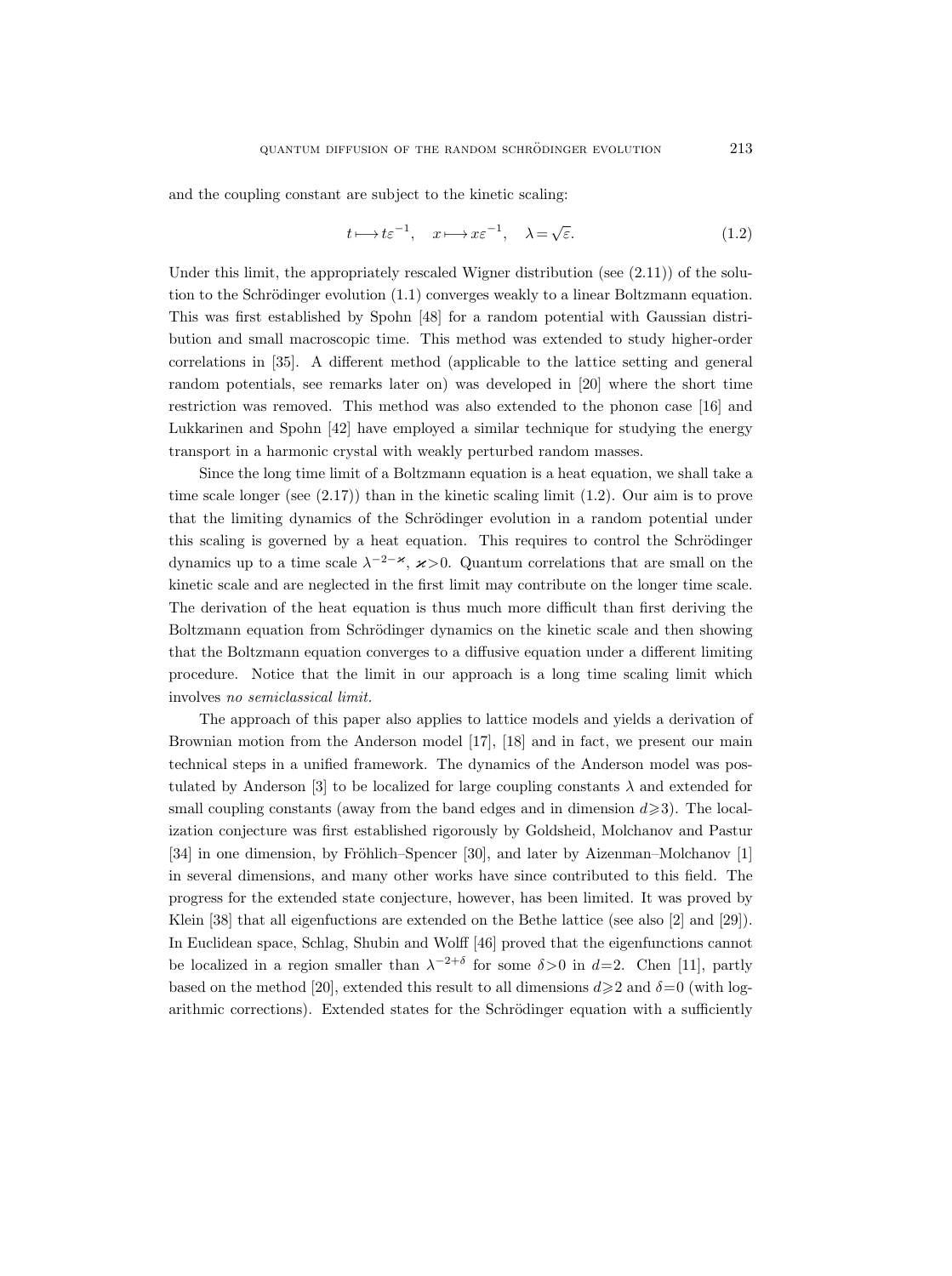decaying random potential were proven by Rodnianski and Schlag [44] and Bourgain [5] (see also [12]).

In summary, all known results for the Anderson model (or its modifications) in Euclidean space are in regions where the dynamics have either no effective collision or there are typically only finitely many of them. Under the diffusive scaling of this paper, see (2.17), the number of effective scatterings is a negative fractional power of the scaling parameter. In particular, it goes to infinity in the scaling limit, as should be the case if we aim to obtain a Brownian motion. As in [11], one may derive from our dynamical result that the eigenfunctions cannot be localized in a region smaller than  $\lambda^{-2-\varkappa/2}$  in dimension  $d \geqslant 3$ .

Acknowledgement. The authors are grateful for the financial support and hospitality of the Erwin Schrödinger Institut, Vienna, Max Planck Institut, Leipzig, Stanford University and Harvard University, where part of this work has been done. We thank Jani Lukkarinen for pointing out a simplification of Lemma 6.1 for the continuum model and we also thank the referee for his comments and suggestions.

## 2. Statement of the main result

#### 2.1. Notation

Let

$$
H := -\frac{\hbar^2}{2m}\Delta + \lambda V\tag{2.1}
$$

denote a random Schrödinger operator acting on  $L^2(\mathbf{R}^d)$ ,  $d\geqslant 3$ , with a random potential  $V = V_{\omega}(x)$  and a small positive coupling constant  $\lambda$ . We shall choose the units so that  $h=1$  and  $m=1$ , and thus  $\hbar^2/2m=[2(2\pi)^2]^{-1}$ . The potential is given by

$$
V_{\omega}(x) := \int_{\mathbf{R}^d} B(x - y) \, d\mu_{\omega}(y),\tag{2.2}
$$

where B is a single site potential profile and  $\mu_{\omega}$  is a Poisson point process on  $\mathbb{R}^{d}$ with homogeneous unit density and with independent, identically distributed (i.i.d.) random masses. More precisely, for almost all realizations  $\omega$ , it consists of a countable, locally finite collection of points  $\{y_\gamma(\omega) \in \mathbf{R}^d : \gamma = 1, 2, ...\}$ , and random weights  $\{v_{\gamma}(\omega)\in\mathbf{R}:\gamma=1,2,...\}$  such that the random measure is given by

$$
\mu_{\omega} = \sum_{\gamma=1}^{\infty} v_{\gamma}(\omega) \delta_{y_{\gamma}(\omega)},
$$
\n(2.3)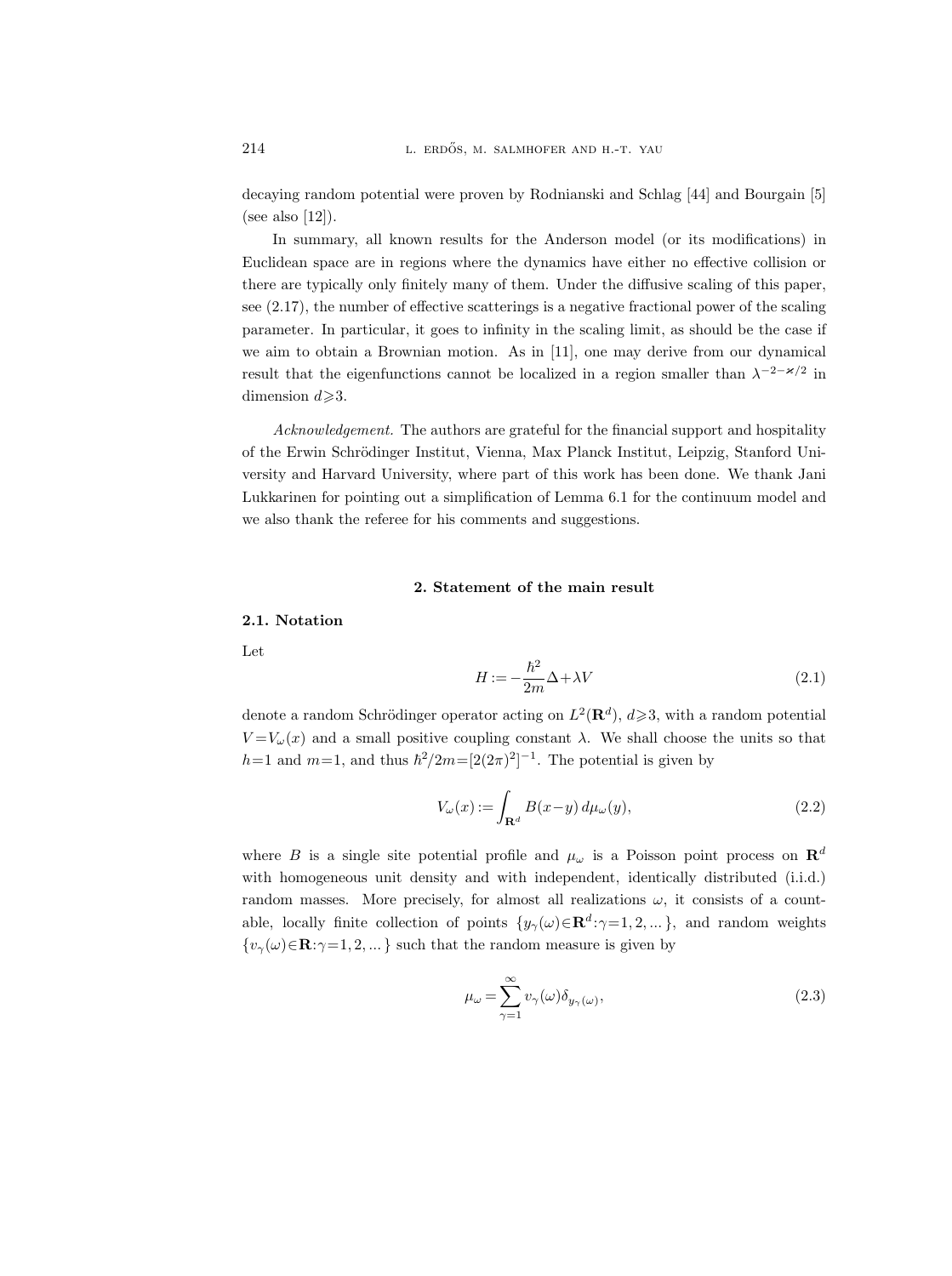where  $\delta_y$  denotes the Dirac mass at  $y \in \mathbf{R}^d$ . The Poisson process  $\{y_\gamma(\omega)\}$  is independent of the weights  $\{v_{\gamma}(\omega)\}\$ . The weights are real i.i.d. random variables with distribution  $P_{v}$ and with moments  $m_k := \mathbf{E}_v v_{\gamma}^k$  satisfying

$$
m_2 = 1
$$
,  $m_{2d} < \infty$  and  $m_1 = m_3 = m_5 = 0$ . (2.4)

The expectation with respect to the random process  $\{y_{\gamma}, v_{\gamma}\}\$ is denoted by **E**.

For the single-site potential, we assume that  $B$  is a spherically symmetric Schwartz function with 0 in the support of its Fourier transform, i.e.

$$
0 \in \text{supp}(\widehat{B}).\tag{2.5}
$$

More precisely, we introduce the norm

$$
||f||_{m,n} := \sum_{|\alpha| \leqslant n} ||\langle x \rangle^m \partial^\alpha f(x)||_{\infty}
$$

with  $\langle x \rangle := (1+x^2)^{1/2}$  (here  $\alpha$  is a multi-index) and we assume that

$$
||B||_{k,k} < C_k \quad \text{for all } k \in \mathbf{N}.
$$
 (2.6)

Actually, it is sufficient to assume (2.6) for all  $k \leq k_0(\varkappa)$ .

We note that the operator  $H_{\omega}$  is not bounded from below due to the possible large concentration of Poisson points in some region. Nevertheless,  $H_{\omega}$  is self-adjoint under very general conditions, see [37].

We introduce a few notational conventions. The letters  $x, y$  and  $z$  will always denote configuration space variables, while  $p, q, r, u, v$  and w will be reserved for d-dimensional momentum variables. The norm without indices,  $\|\cdot\|$ , will always denote the standard  $L^2(\mathbf{R}^d)$ -norm. The bracket  $(\cdot, \cdot)$  denotes the standard scalar product on  $L^2(\mathbf{R}^d)$  and  $\langle \cdot, \cdot \rangle$  will denote the pairing between the Schwartz space and its dual on the phase space  $\mathbf{R}^d {\times} \mathbf{R}^d.$ 

Integrals without explicit domains will always denote integration over  $\mathbb{R}^d$  with respect to the Lebesgue measure. For any  $f \in L^2(\mathbf{R}^d)$ , the Fourier transform is given by

$$
\hat{f}(p) := \int_{\mathbf{R}^d} \exp(-2\pi i p \cdot x) f(x) dx, \quad p \in \mathbf{R}^d,
$$
\n(2.7)

and the inverse Fourier transform is given by

$$
g(x) = \int_{\mathbf{R}^d} \hat{g}(p) \exp(2\pi i p \cdot x) \, dp, \quad x \in \mathbf{R}^d.
$$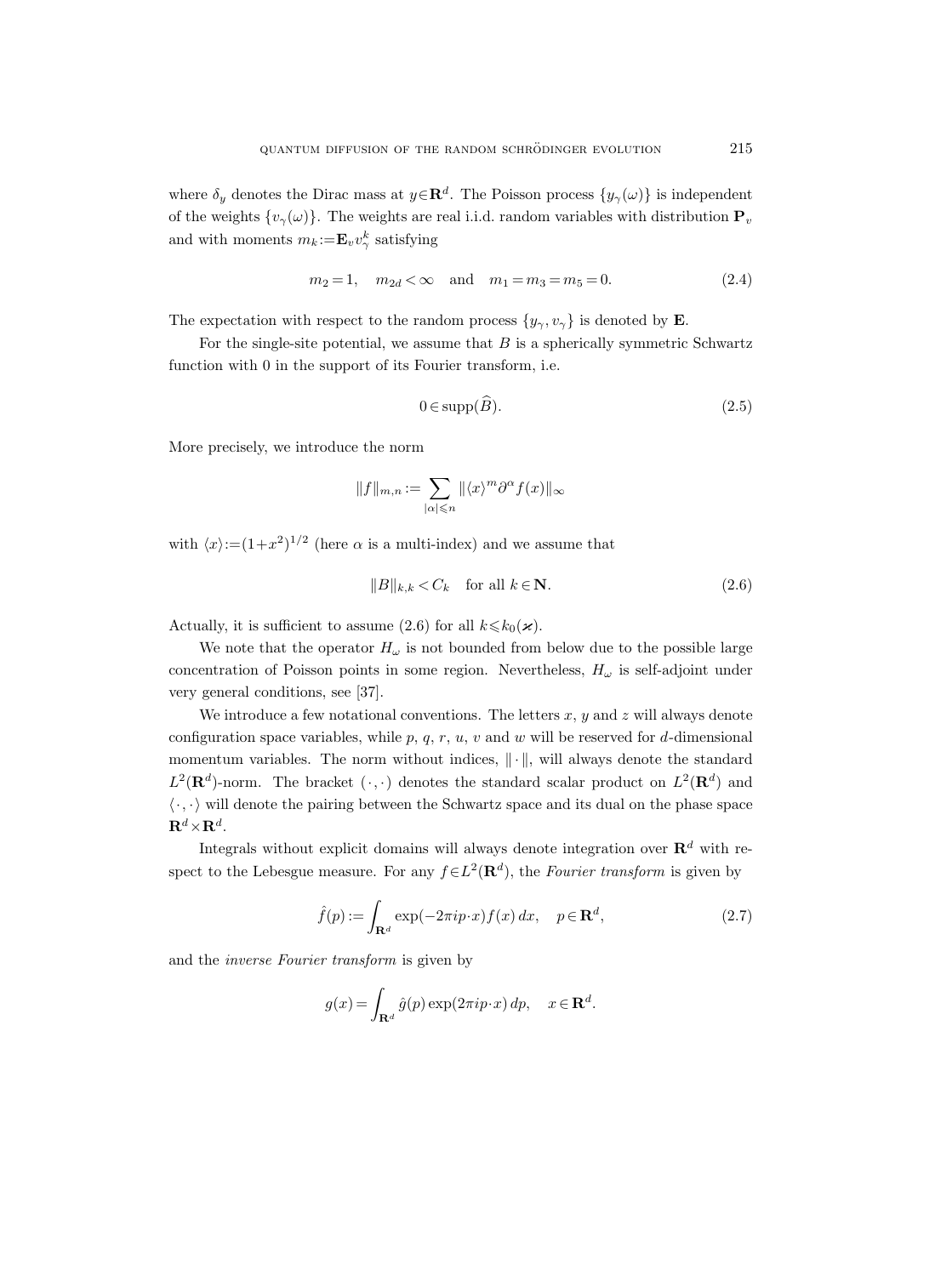For functions defined on the phase space,  $f(x, v)$ , the Fourier transform will always be taken only in the space variable, i.e.

$$
\hat{f}(\xi, v) := \int_{\mathbf{R}^d} \exp(-2\pi i \xi \cdot x) f(x, v) \, dx, \quad \xi \in \mathbf{R}^d.
$$

The Fourier transform of the kinetic energy operator is given by

$$
\left[-\widehat{\frac{\hbar^2}{2m}}\Delta f\right](p) = \left[-\widehat{\frac{1}{2(2\pi)^2}}\Delta f\right](p) = e(p)\widehat{f}(p),
$$

$$
e(p) := \frac{1}{2}p^2
$$
(2.8)

is the dispersion law. The velocity is given by

$$
\frac{1}{2\pi}\nabla e(p)=\frac{1}{2\pi}p.
$$

We note that the additional  $\hbar^2/m=(2\pi)^{-2}$  factor was erroneously omitted in the definition of the Hamiltonian in [19, (1.2)].

Define the *Wigner transform* of a function  $\psi \in L^2(\mathbf{R}^d)$  as

$$
W_{\psi}(x,v) := \int_{\mathbf{R}^d} \exp(2\pi i v \cdot \eta) \overline{\psi\left(x + \frac{\eta}{2}\right)} \psi\left(x - \frac{\eta}{2}\right) d\eta. \tag{2.9}
$$

The Fourier transform of  $W_\psi(x,v)$  in the  $x$  variable is therefore

$$
\widehat{W}_{\psi}(\xi, v) = \overline{\widehat{\psi}\left(v - \frac{\xi}{2}\right)} \widehat{\psi}\left(v + \frac{\xi}{2}\right).
$$
\n(2.10)

Define the rescaled Wigner distribution as

$$
W^{\varepsilon}_{\psi}(X,V) := \varepsilon^{-d} W_{\psi}\bigg(\frac{X}{\varepsilon},V\bigg). \tag{2.11}
$$

Its Fourier transform in  $X$  is given by

$$
\widehat{W}_{\psi}^{\varepsilon}(\xi, V) = \overline{\widehat{\psi}\left(V - \frac{\varepsilon \xi}{2}\right)} \widehat{\psi}\left(V + \frac{\varepsilon \xi}{2}\right).
$$

For any function  $h: \mathbf{R}^d \to \mathbf{C}$  and energy value  $e \geq 0$  we introduce the notation

$$
[h](e) := \int_{\mathbf{R}^d} h(v)\delta(e - e(v)) dv := \int_{\Sigma_e} h(q) \frac{d\nu(q)}{|\nabla e(q)|},
$$
\n(2.12)

where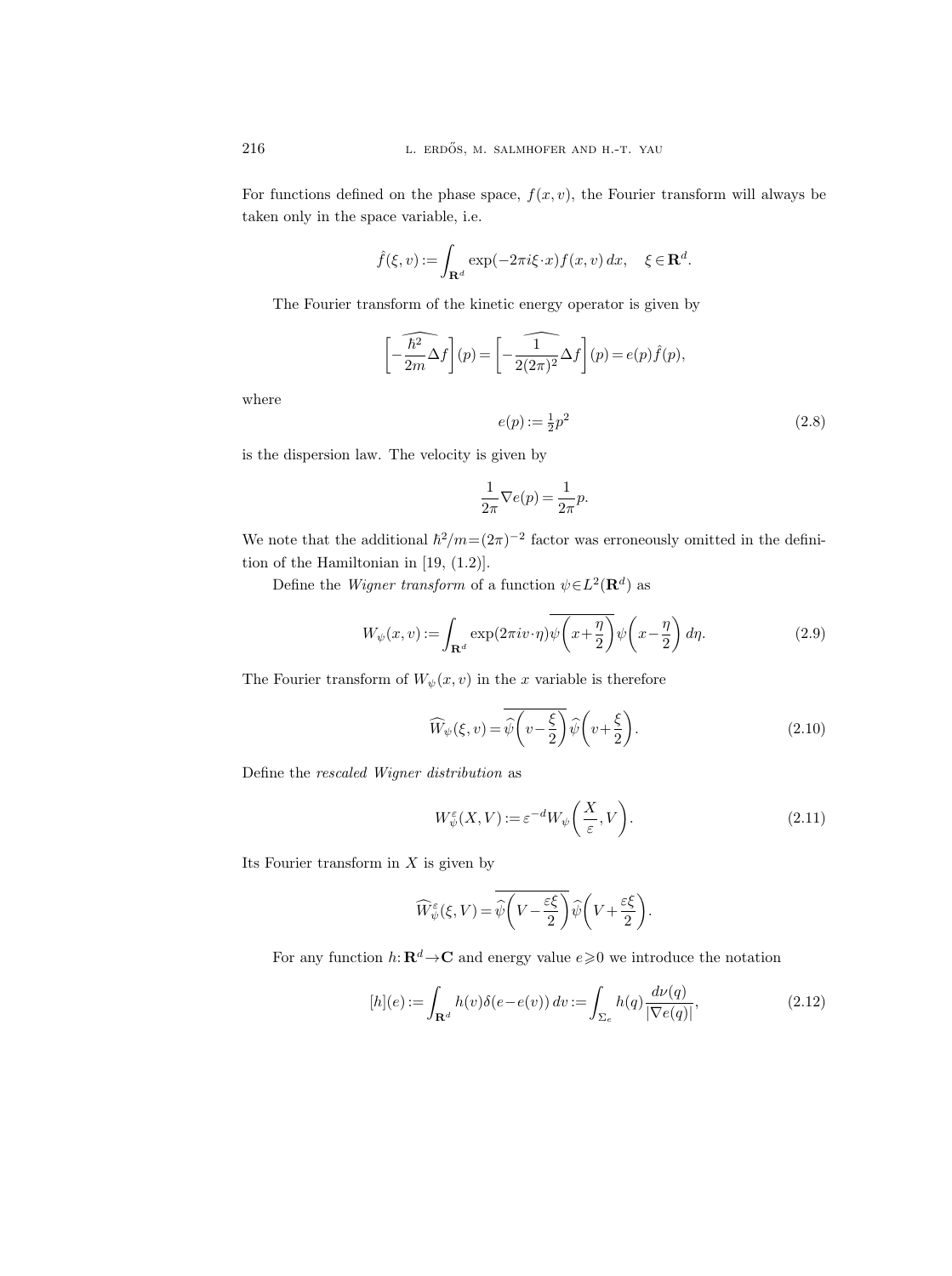where  $d\nu(q)$  is the restriction of the Lebesgue measure onto the energy surface

$$
\Sigma_e := \{q : e(q) = e\},\
$$

that is the ball of radius  $\sqrt{2e}$ . More explicitly,

$$
[h](e) := (2e)^{d/2 - 1} \int_{S^{d-1}} h(\sqrt{2e} \phi) d\phi.
$$

Clearly

$$
\int_{\mathbf{R}^d} h(v) dv = \int_0^\infty [h](e) de.
$$
\n(2.13)

The normalization of the measure  $[\cdot](e)$  is given by

$$
[1](e) := c_{d-1}(2e)^{d/2 - 1},\tag{2.14}
$$

where  $c_{d-1}$  is the volume of the unit sphere  $S^{d-1}$ .

### 2.2. Main theorem

The weak coupling limit is defined by the following scaling:

$$
t = \frac{T}{\varepsilon}, \quad x = \frac{\mathcal{X}}{\varepsilon}, \quad \varepsilon = \lambda^2. \tag{2.15}
$$

The Wigner distribution  $W^{\varepsilon}_{\psi_{T/\varepsilon}}(\mathcal{X}, V)$  converges weakly to a function  $F_{T}(\mathcal{X}, V)$  that satisfies the Boltzmann equation

$$
\partial_{\mathcal{T}} F_{\mathcal{T}}(\mathcal{X}, V) + V \cdot \nabla_{\mathcal{X}} F_{\mathcal{T}}(\mathcal{X}, V) \n= 2\pi \int_{\mathbf{R}^d} |\widehat{B}(U - V)|^2 \delta(e(U) - e(V)) [F_{\mathcal{T}}(\mathcal{X}, U) - F_{\mathcal{T}}(\mathcal{X}, V)] dU.
$$
\n(2.16)

Note that the Boltzmann equation can be viewed as the generator of a Markovian semigroup on phase space. The proof of  $(2.16)$  for the continuum Gaussian model was given in [20]; the  $\mathbf{Z}^d$  lattice case with general i.i.d. random potential was considered in [11]. The derivation of the Boltzmann equation for potential (2.2) follows from these two proofs in a straightforward way.

In this paper we consider the long time scaling

$$
t = \lambda^{-\varkappa} (\lambda^{-2} T), \quad x = \lambda^{-\varkappa/2} (\lambda^{-2} X) = \frac{X}{\varepsilon}, \quad \varepsilon = \lambda^{\varkappa/2 + 2}, \tag{2.17}
$$

with some  $\varkappa > 0$ . This scaling corresponds to the long time limit of the Boltzmann equation with diffusive scaling.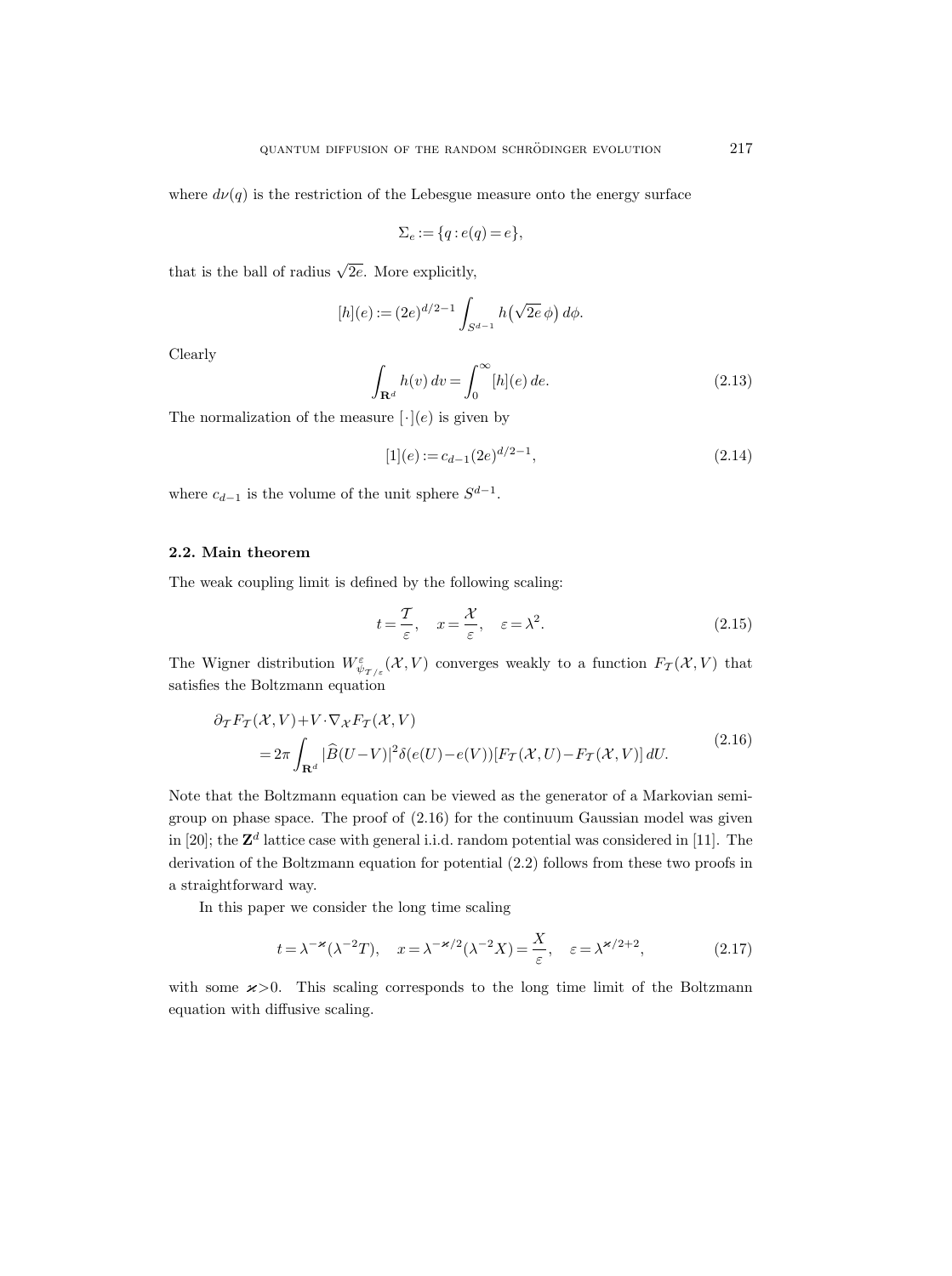For some energy  $e > 0$ , let

$$
L_{e}f(v) := \int_{\mathbf{R}^{d}} \sigma(u, v)[f(u) - f(v)] du, \quad e(v) = e,
$$
\n(2.18)

be the generator of the momentum jump process  $v(t)$  on  $\Sigma_e$  with collision kernel

$$
\sigma(u,v) := 2\pi |\widehat{B}(u-v)|^2 \delta(e(u)-e(v)). \tag{2.19}
$$

Notice that we use  $u, v$ , etc. to denote the momenta; the corresponding velocities are  $u/2\pi$ ,  $v/2\pi$ , etc.

A well-known argument shows that  $B\neq 0$  and the regularity of B guarantees the following properties. Some details will be given in [19].

LEMMA 2.1. For each  $\epsilon > 0$  the Markov process  $\{v(t)\}_{t\geq 0}$  with generator  $L_e$  is uniformly exponentially mixing. The unique invariant measure is the uniform distribution,  $[\cdot](e)/[1](e)$ , on the energy surface  $\Sigma_e$ .

Let

$$
D_{hj}(e) := \frac{1}{(2\pi)^2} \int_0^\infty \mathcal{E}_e[v^{(h)}(t)v^{(j)}(0)] dt, \quad v = (v^{(1)}, ..., v^{(d)}), \quad h, j = 1, 2, ..., d,
$$

be the velocity autocorrelation matrix, where  $\mathcal{E}_e$  denotes the expectation with respect to this Markov process in equilibrium. By the spherical symmetry of  $\widehat{B}$  and  $e(U)$ , the autocorrelation matrix is constant times the identity:

$$
D_{hj}(e) = D_e \delta_{hj}, \quad D_e := \frac{1}{(2\pi)^2 d} \int_0^\infty \mathcal{E}_e[v(t) \cdot v(0)] dt.
$$
 (2.20)

The main result of the paper is the following theorem.

THEOREM 2.2. Let  $d \geqslant 3$  and  $\psi_0 \in L^2(\mathbf{R}^d)$  be a normalized initial wave function. Let  $\psi(t) := \exp(-itH)\psi_0$  solve the Schrödinger equation (1.1). Let  $\mathcal{O}(x, v)$  be a Schwartz function on  $\mathbf{R}^d \times \mathbf{R}^d$ . For almost all energies  $e > 0$ ,  $[|\psi_0(v)|^2](e)$  is finite and let f be the solution to the heat equation

$$
\partial_T f(T, X, e) = D_e \Delta_X f(T, X, e) \tag{2.21}
$$

with the initial condition

$$
f(0, X, e) := \delta(X)[|\widehat{\psi}_0(v)|^2](e)
$$

for these energies. Then there exist  $0 < \varkappa_0(d) \leqslant 2$  such that for  $0 < \varkappa < \varkappa_0(d)$  and for  $\varepsilon$ and  $\lambda$  related by (2.17), the rescaled Wigner distribution satisfies

$$
\lim_{\lambda \to 0} \int_{\mathbf{R}^d} \int_{\mathbf{R}^d} \mathcal{O}(X, v) \mathbf{E} W_{\psi(\lambda^{-\varkappa - 2}T)}^{\varepsilon}(X, v) \, dv \, dX = \int_{\mathbf{R}^d} \int_{\mathbf{R}^d} \mathcal{O}(X, v) f(T, X, e(v)) \, dv \, dX,
$$
\n(2.22)

and the limit is uniform on  $T \in [0, T_0]$  with any fixed  $T_0$ . In  $d=3$  one can choose

$$
\varkappa_0(3) = \frac{1}{370}.
$$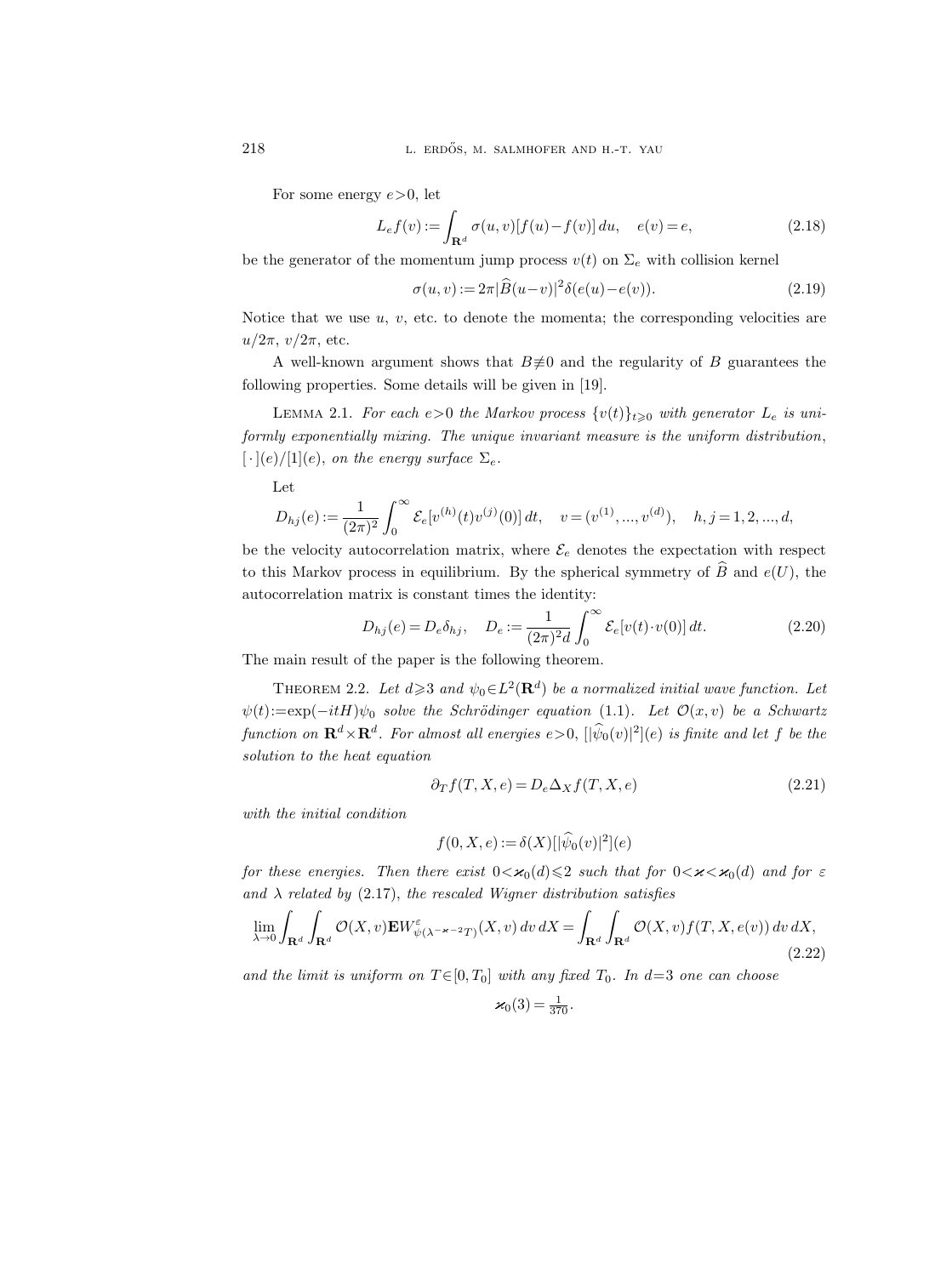*Remark* 1. The coefficient  $[|\psi_0(v)|^2](e)$  in the initial condition  $f(0, X, e)$  is finite for almost all *e* by using  $(2.13)$  for  $h=|\psi_0|^2$ .

Remark 2. The total cross section of the collision process  $(2.18)$ ,

$$
\sigma_0(e) := \int_{\mathbf{R}^d} \sigma(u, v) du, \quad e = e(v), \tag{2.23}
$$

is a function of  $e=e(v)$  only. Assuming  $\widehat{B}(0)\neq0$ , we see that  $\sigma_0(e)\sim[1](e)$  for small e, and  $\sigma_0(e) \sim e^{-1/2}$  for large e. It follows from Lemma 2.1 and from standard probability arguments that the diffusion constant (2.20) scales as  $D_e \sim e/\sigma_0(e)$  for small  $e \ll 1$ and  $D_e \sim e^2/\sigma_0(e)$  for large  $e \gg 1$ . If B vanishes at 0 (but (2.5) still holds), then the small energy behaviour of  $\sigma_0(e)$  and  $D_e$  depend on the rate of vanishing of  $\widehat{B}$  at 0 in a straighforward way.

Remark 3. The condition (2.5) is not essential, but the theorem needs to be modified if  $\widehat{B}$  vanishes on  $D(0, \delta)$ , a ball of radius  $\delta > 0$  about the origin. Let  $\delta > 0$  be the maximal radius so that  $D(0, \delta) \cap \text{supp}(\widehat{B}) = \emptyset$ . In this case the total cross section  $\sigma_0(e)$  is zero for all energy values  $e \le \delta^2/8$ , because the diameter of the energy surface  $\Sigma_e$  is smaller than the minimal range of  $\widehat{B}$ . Therefore the evolution is ballistic for the part of the initial wave function that is supported on energy shells  $e \le \delta^2/8$ . For the other part of the wave function the diffusion equation still holds.

Figure 1 below shows the three different scales schematically. On the Schrödinger scale both time and space are of order 1 in atomic units. On the kinetic scale time and space are rescaled by  $\lambda^{-2}$ . The dynamics is given by the Boltzmann equation characterized by finitely many collisions. On the diffusive scale we rescaled the time and space by an additional factor  $\lambda^{-\varkappa}$  and  $\lambda^{-\varkappa/2}$ , respectively. The typical number of collisions is of order  $\lambda^2 t \sim \lambda^{-\varkappa}$ .

If we assume that the Boltzmann equation holds under all scalings, Theorem 2.2 can be easily understood. From the Boltzmann equation (2.16), the momentum distribution develops according to the Markovian generator  $L_e$ . Therefore, the Boltzmann equation  $(2.16)$  describes the process that a particle travels with a fixed momentum v up to an exponentially distributed random time with average value  $\sigma_0(e(v))^{-1}$ , then it changes momentum from v to a new momentum u on the same energy surface  $\Sigma_e$  chosen by the probability distribution  $P(u) = \sigma(u, v) / \sigma_0(e(v))$ . The different energy sectors do not interact. Clearly, this process then converges to a Brownian motion in configuration space with a diffusion coefficient given by (2.20) and with momentum restricted to a fixed energy shell  $\Sigma_e$ .

Under the assumption that the Boltzmann equation is valid for all time, this argument applies in all dimensions. The random Schrödinger evolution, however, is expected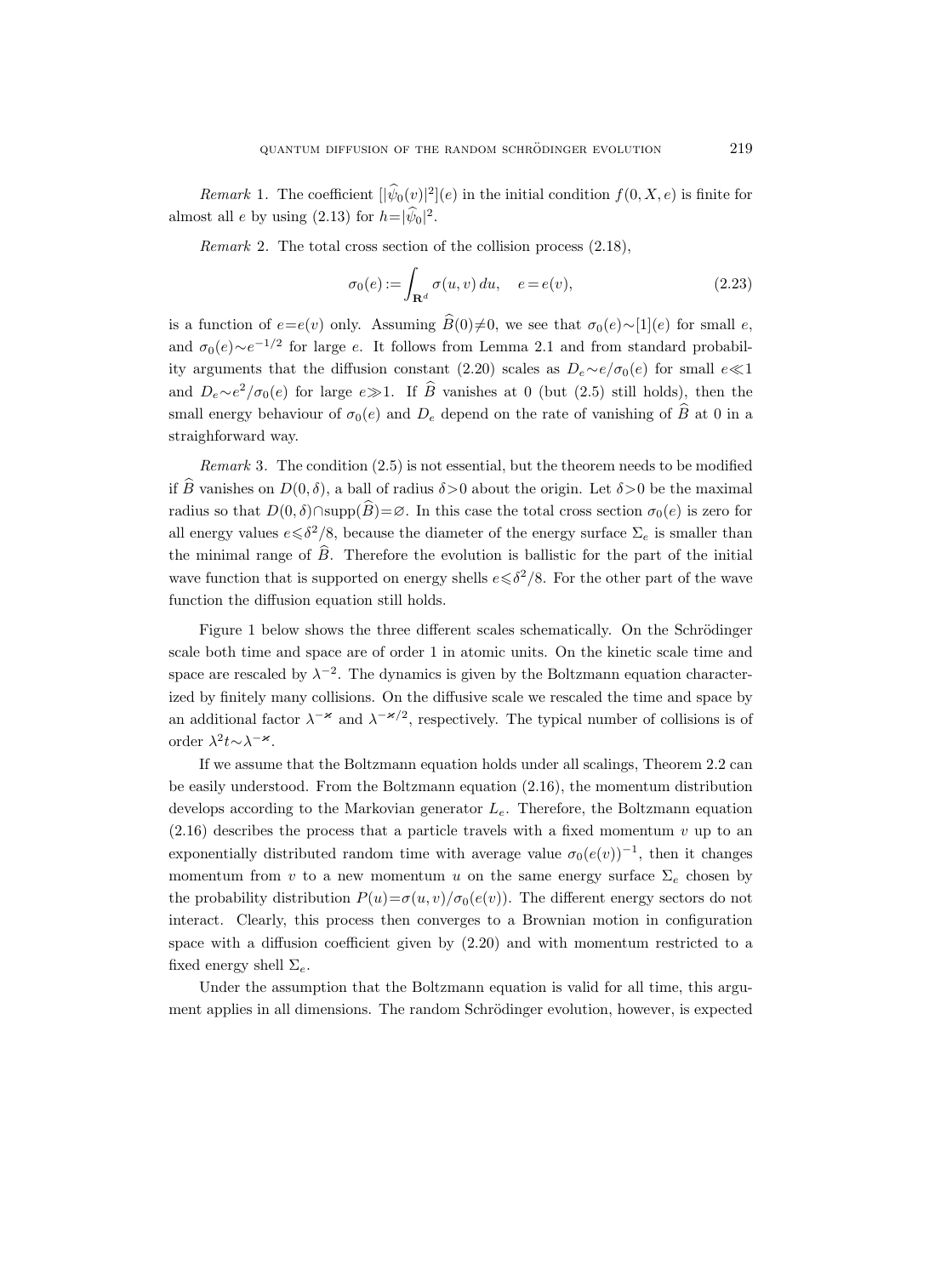

Figure 1. Evolution equations on three scales.

to be localized for  $d \leq 2$  even for small coupling constants. Therefore, even though the Boltzmann approximation was proved to be valid for  $d \geq 2$  [20], [11] (it is not valid for  $d=1$ ) in the weak coupling limit, it will not be valid for all time in  $d=2$ . It is expected that memory effects and quantum correlations eventually dominate the evolution and ruin the Markovian character of the Boltzmann picture. Heuristic ideas show that this transition happens at an exponentially large time (see, e.g., [50]).

The effects of the quantum correlations and memory are not expected to change the Boltzmann picture drastically in  $d \geqslant 3$ , but one expects corrections to the diffusion equation and a transition between different energy shells for  $\varkappa \geq 2$  (see [41]).

Although Theorem 2.2 is formulated for the Euclidean space, quantum diffusion on large scales is not restricted to continuum models. In fact, we proved in [18] an analogous result for the Anderson model where the Hamiltonian (2.1) is defined on  $\ell^2(\mathbf{Z}^d)$ ,  $d\geqslant 3$ . The kinetic energy is the discrete Laplacian and the random potential is given by

$$
V_{\omega}(x) := \sum_{\gamma \in \mathbf{Z}^d} v_{\gamma} \, \delta(x - \gamma), \quad x \in \mathbf{Z}^d,\tag{2.24}
$$

where  $\{v_{\gamma} = v_{\gamma}(\omega) : \gamma \in \mathbb{Z}^d\}$  are i.i.d. random variables.

The discrete model is technically more involved for two reasons. First, the dispersion relation of the lattice Laplacian lacks convexity which simplifies several estimates in the continuum model. We address this issue in [18].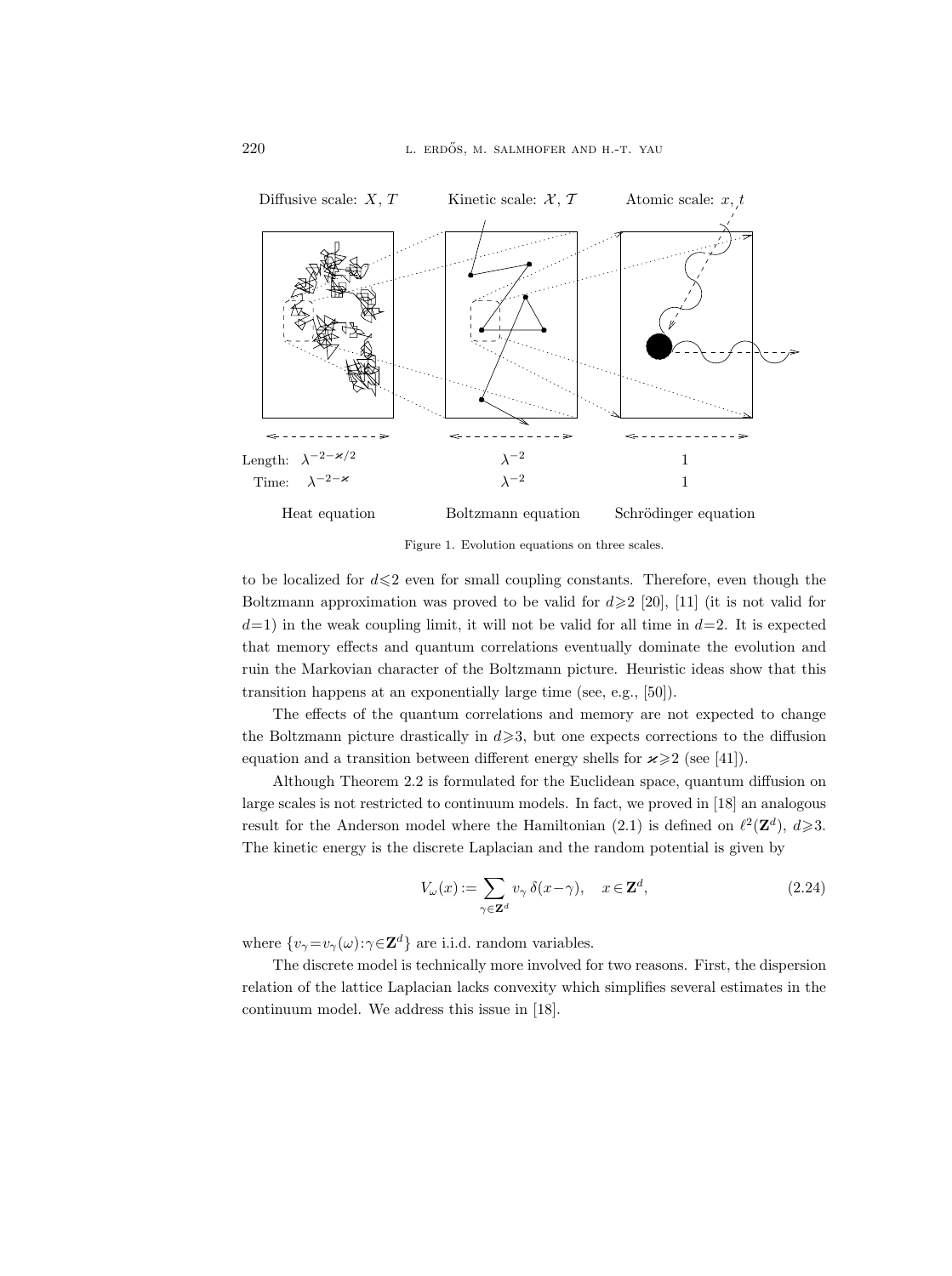Second, our choice of the potential in the continuum model contains more randomness than in the discrete one. Comparing  $(2.2)$ – $(2.3)$  with  $(2.24)$ , we note that in the continuum model both the locations of the obstacles and the coupling constants are random variables, while in the Anderson model the locations are deterministic. Formally, the potential (2.24) corresponds to (2.2)–(2.3) with the deterministic choice  $y_{\gamma} = \gamma \in \mathbb{Z}^d$ and with  $B(x)$  being the lattice delta function  $\delta(x)$ . The random choice of the centers in the continuum model simplifies the formula in the calculation of the high moments of the random potential. Nevertheless, we will formulate our estimates in a unified setup that can be applied directly to the Anderson model in [18] as well.

#### 2.3. Strategy of the proof

The above heuristic argument using the Boltzmann equation, besides being misleading for  $d=2$ , also masks the difficulties in proving Theorem 2.2, namely that one has to follow the full *quantum mechanical* time evolution through infinitely many collisions. The main tool of our proof is to use the Duhamel expansion to decompose the wave function into elementary wave functions characterized by their collision histories. We then apply two strategies to simplify the expansion: (i) renormalization of the propagator, i.e., resumming the two legged subdiagrams; (ii) stopping rules to control recollisions. Apart from these two steps, the bulk of our proof is devoted to giving sharp estimates for a large class of Feynman graphs.

To get an idea, imagine that we expand the solution to the Schrödinger equation by using the Duhamel formula repeatedly. This rewrites the solution into a sum of elementary wave functions, each of which is characterized by a sequence of collisions with random obstacles. When we take the expectation of  $\|\psi_t\|^2$  with respect to a Gaussian randomness, we pair the random obstacles by Wick's theorem and obtain a sum of amplitudes of Feynman graphs. In case of a non-Gaussian randomness the higher-order cumulants are also present due to various recollision patterns (their contribution turns out to be negligible, but proving this is rather involved).

If we take only the Laplacian as the free part in the expansion, even the amplitudes of individual graphs diverge in the limit we consider. However, this can be remedied by a simple resummation of all two-legged insertions caused by the lowest order self-energy contribution (it turns out that higher-order corrections to the self-energy do not play a role in the scaling limit we consider). The resummation is performed by choosing an appropriate reference Hamiltonian  $H_0$  for the expansion. After this rearrangement, all graphs have a finite amplitude in our scaling limit, and the ladder graphs give the leading contribution.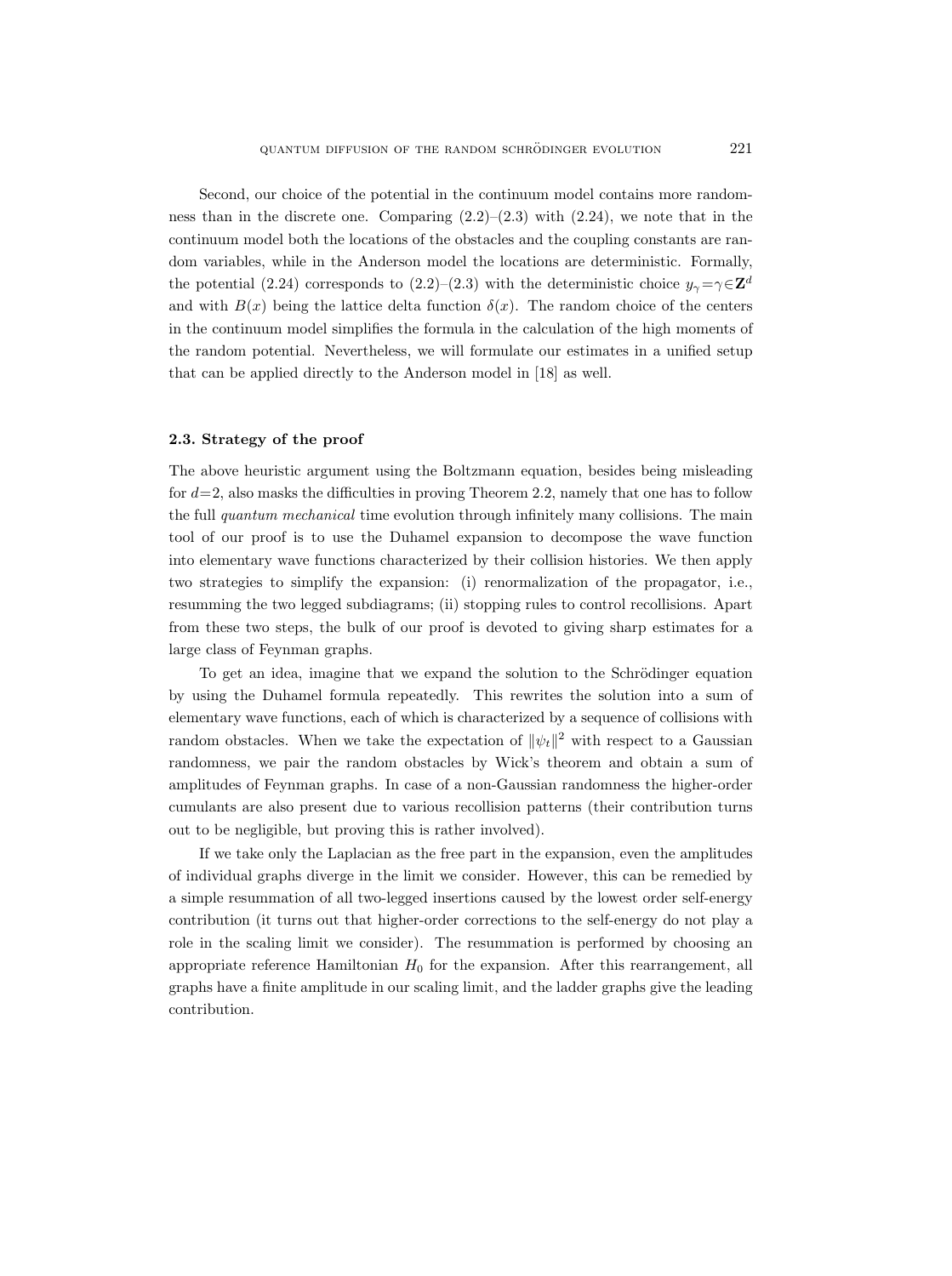222 L. ERDŐS, M. SALMHOFER AND H.-T. YAU

However, we have to estimate not only individual graphs but the sum of all graph amplitudes, which requires beating down the factorial growth of the number of graphs. This problem has been addressed in constructive field theory. For field theories with bosons, the graphical expansion to infinite order diverges. Borel summability was proven by cluster expansion and renormalization group methods [8], [9], [23], [24], [26], [33]. In fermionic theories, the anticommutation relations entail cancellations which lead to analyticity in the presence of regulators [21], [25], [32], [45]. Our method to control the combinatorial growth is completely different: it is by very sharp bounds on the individual graphs. We give a classification of arbitrary large graphs, based on counting the number of vertices carrying extra oscillatory effects. The number of these vertices is called the degree of the graph and it measures the improvement over the standard power counting. For the ladder graphs, the degree is zero, for the anti-ladder (i.e., complete crossing) graph, it is 2. For general graphs, the degree is roughly the number of vertices after removing all ladder and anti-ladder subgraphs. We thus obtain an extra  $\lambda^c$  factor (for some  $c>0$ ) per non-(anti)ladder vertex. This strong improvement is sufficient to beat the growth of the combinatorics in the time scale we consider. To our knowledge, nothing like this has been done in a graphical expansion before. Improved phase space estimates have been used to prove regularity in two-dimensional many-fermion systems, but the improvement exponent was fixed independently of the number of vertices [22], [27], [28].

For a comparison, the unperturbed Green functions in the perturbation expansion for the many-fermion systems and for the random Schrödinger equation are given by

$$
\frac{1}{ip_0 + p^2 - \mu} \quad \text{and} \quad \frac{1}{p^2 - \alpha + i\eta}.
$$

In the many-fermion case,  $\mu > 0$  and  $p_0 \in M_F = \{(2n+1)\pi/\beta : n \in \mathbb{Z}\}$ , where  $\beta \sim T^{-1}$  is the inverse temperature. In the random Schrödinger case,  $\eta \sim t^{-1}$ . Their  $L^2$ -properties are different:

$$
\frac{1}{\beta}\sum_{p_0\in M_F}\int_{\mathbf{R}^d}\frac{dp}{|ip_0+p^2-\mu|^2}\sim|\log\beta|,\quad \int_{\mathbf{R}^d}\frac{dp}{|p^2-\alpha+i\eta|^2}\sim\frac{1}{\eta}.
$$

Notice that the divergence is more severe for the random Schrödinger equation case. In the many-fermion case, there is one  $p_0$ -summation per line of the graph; in the random Schrödinger case there are just two overall  $\alpha$ -integrals for graphs with arbitrarily many lines.

This paper is organized as follows. In §3 we perform the self-energy renormalization, we smooth out the data and restrict the problem to a finite box. The Duhamel expansion is introduced in §4. In §5 we reduce the main theorem to Theorems 5.1, 5.2 and 5.3. The key result is Theorem 5.2, which we prove in the rest of this paper. The other two theorems are more technical and they are proven in the companion paper [19].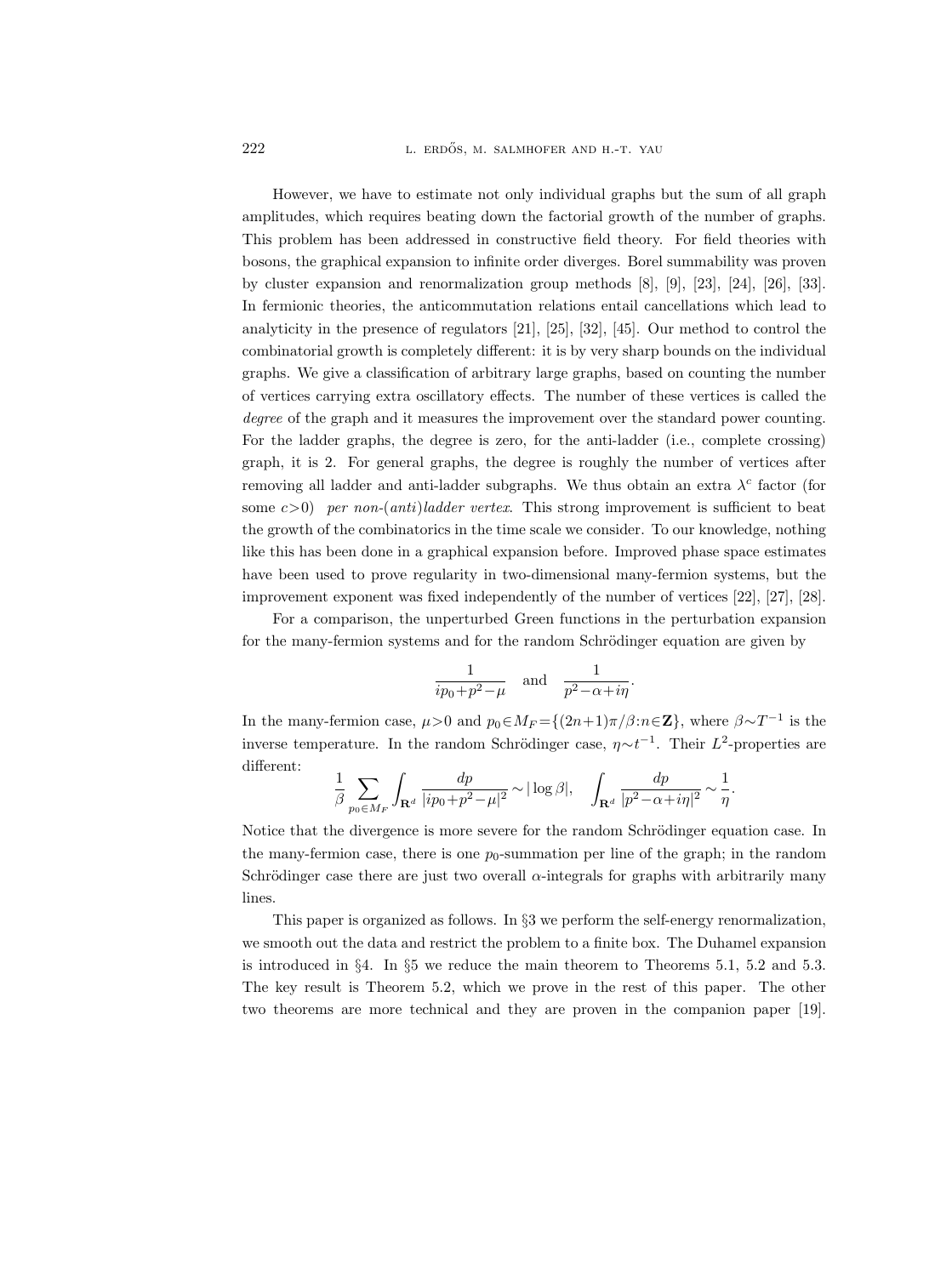The Feynman graphs are introduced in §7. In §8 and §9 we reduce all estimates to Theorem 8.4. This theorem is our main technical bound on Feynman graphs and it is proven in §10.

Since the random potential in our model is given by general i.i.d. random variables, the rule for taking the expectation is different from the case of the Gaussian random field used in [20]. This produces technical difficulties especially for the Anderson model, where, in addition to the usual pairing from the Wick theorem, we have to introduce higherorder partitions of the vertices, called non-trivial lumps. Our continuum model avoids this complication due to the additional randomness of the obstacle centers. Nevertheless, we present the general proof here so that the key technical results in this paper could be applied to the Anderson model as well. For readers interested only in the continuum case, we recommend to ignore the non-trivial lumps.

Universal constants and constants that depend only on the dimension  $d$ , on the final time  $T_0$  and on the Schwartz norms  $||B||_{k,k}$  from (2.6) will be denoted by C and their value may vary from line to line.

## 3. Preparations

#### 3.1. Renormalization

The purpose of this procedure is to include immediate recollisions with the same obstacle into the propagator itself. This is also called the renormalization of "one-particle propagators" or two-legged subdiagrams. Without renormalization, these graphs individually are exponentially large ("divergent"), but their sum is finite. Renormalization removes this instability and the analysis of the resulting Feynman graphs will become simpler.

The self-energy operator is given by the multiplication operator in momentum space

$$
\theta(p) := \Theta(e(p)), \quad \Theta(\alpha) := \lim_{\varepsilon \to 0+} \Theta_{\varepsilon}(\alpha), \quad \Theta_{\varepsilon}(\alpha) := \Theta_{\varepsilon}(\alpha, r)
$$
\n(3.1)

for any r with  $e(r)=\alpha$ , where

$$
\Theta_{\varepsilon}(\alpha, r) := \int_{\mathbf{R}^d} \frac{|\widehat{B}(q-r)|^2 dq}{\alpha - e(q) + i\varepsilon}.
$$
\n(3.2)

Note that by spherical symmetry of B and  $e(q)$ ,  $\Theta_{\varepsilon}(\alpha, r)$  depends only on  $|r|$ , and note that  $|r|=$ √ 2 $\alpha$ , therefore  $\Theta_{\varepsilon}(\alpha)$  in (3.1) is well defined. Clearly  $\theta(p)$  is spherically symmetric. The existence of the limit and related properties of  $\Theta$  have been proven in [20] using that  $\|\widehat{B}^2\|_{2d,2d} < \infty$ . Here we summarize the results.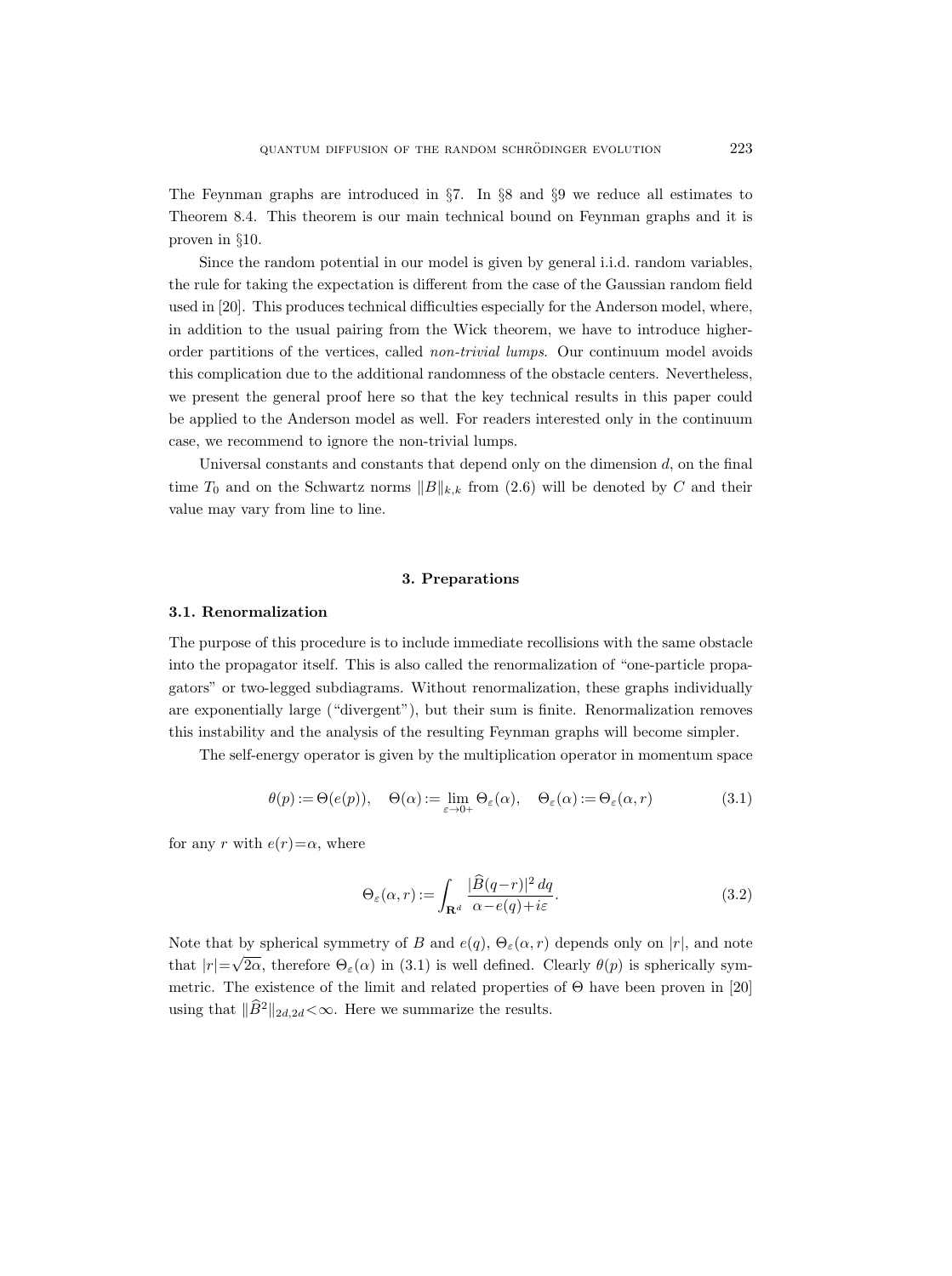LEMMA 3.1. In  $d \geq 3$  the following hold:

$$
|\Theta_{\varepsilon}(\alpha, r) - \Theta_{\varepsilon}(\alpha, r')| \leq C||r| - |r'|| \qquad (3.3)
$$

 $\left( equation\ (3.80)\ in\ [20] \right)$  and

$$
|\Theta_{\varepsilon}(\alpha, r) - \Theta_{\varepsilon'}(\alpha', r)| \leq C(|\varepsilon - \varepsilon'| + |\alpha - \alpha'|)\varepsilon^{-1/2}
$$
\n(3.4)

if  $\epsilon \geq \epsilon' > 0$  (equation (3.68) in [20]). From this latter estimate, the existence of the limit  $\lim_{\varepsilon \to 0+} \Theta_{\varepsilon}(\alpha, r)$  follows. Moreover,  $\Theta$  is Hölder continuous:

$$
|\Theta(\alpha) - \Theta(\alpha')| \leq C|\alpha - \alpha'|^{1/2}.
$$
\n(3.5)

*Proof.* We only have to prove the Hölder continuity. For any  $\varepsilon$  and for any r and r' with  $\alpha = e(r)$  and  $\alpha' = e(r')$  we have

$$
|\Theta(\alpha) - \Theta(\alpha')| \leq \lim_{\varepsilon' \to 0+} |\Theta_{\varepsilon'}(\alpha, r) - \Theta_{\varepsilon}(\alpha, r)| + |\Theta_{\varepsilon}(\alpha, r) - \Theta_{\varepsilon}(\alpha, r')|
$$
  
+ 
$$
|\Theta_{\varepsilon}(\alpha, r') - \Theta_{\varepsilon}(\alpha', r')| + \lim_{\varepsilon' \to 0+} |\Theta_{\varepsilon}(\alpha', r') - \Theta_{\varepsilon'}(\alpha', r')|
$$
  

$$
\leq C \left( \varepsilon^{1/2} + ||r| - |r'|| + |\alpha - \alpha'| \varepsilon^{-1/2} \right).
$$

By optimizing  $\varepsilon$  and using  $e(r)=\alpha$ , we obtain (3.5).

$$
\qquad \qquad \Box
$$

We have the following estimate on  $\theta(p)$  and similarly on  $\Theta(e)$ .

LEMMA 3.2. For any  $d \geq 3$  there exist universal positive constants  $c_1, c_2$  such that

$$
|\theta(p)| \leqslant \frac{c_2 \log \langle p \rangle}{\langle p \rangle}, \quad |\Theta(e)| \leqslant \frac{c_2 \log \langle e \rangle}{\langle e \rangle^{1/2}}, \tag{3.6}
$$

Im 
$$
\Theta(e) \leq -c_1 \min\{|e|^{d/2-1}, |e|^{-1/2}\}, \quad \text{Im } \theta(p) \leq -c_1 \min\{|p|^{d-2}, |p|^{-1}\}.
$$
 (3.7)

*Proof.* By performing the angular integration, we can write  $\Theta_{\varepsilon}(\alpha, p)$  with  $e(p)=\alpha$ 

$$
\Theta_{\varepsilon}(\alpha, p) = \int_0^{\infty} S(e) \frac{(2e)^{d/2 - 1} de}{\alpha - e + i\varepsilon}, \quad \text{with } S(e) := \int_{S^{d-1}} \left| \widehat{B}(\sqrt{2e} (\phi_r - \phi)) \right|^2 d\phi, \quad (3.8)
$$

where  $\phi_r$  is a fixed vector on the unit sphere  $S^{d-1}$ . For small values of e,

$$
|S(e)| = O(1)
$$
 and  $|\nabla S(e)| = O(e^{-1/2}).$ 

For large values of e, using the regularity of  $\widehat{B}$ ,

$$
|S(e)| = O(e^{-(d-1)/2}) \quad \text{and} \quad |\nabla S(e)| = O(e^{-d/2}).
$$

as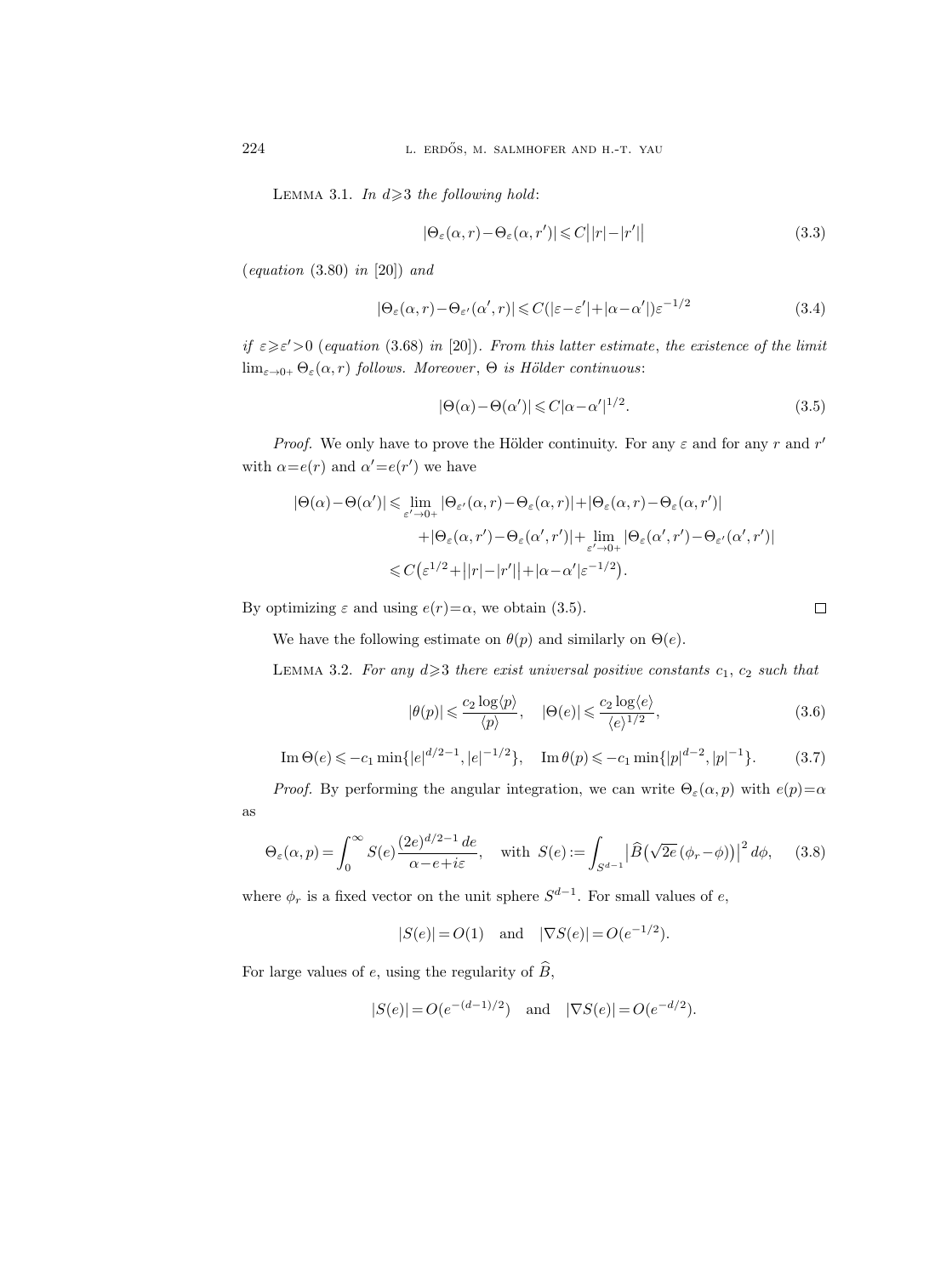These estimates, in particular, stand behind the proof that  $\lim_{\varepsilon \to 0+} \Theta_{\varepsilon}(\alpha, p)$  is finite, since they guarantee a sufficient decay for large  $e$  and a sufficient smoothness around the singularity of the denominator in (3.8). The imaginary part therefore is

Im 
$$
\theta(p)
$$
 = Im  $\lim_{\varepsilon \to 0+} \Theta_{\varepsilon}(\alpha, p) = -\pi (2\alpha)^{d/2-1} S(\alpha),$ 

which behaves as  $\sim -|p|^{d-2}$  for small p and as  $\sim -|p|^{-1}$  for large p. The real part of  $\Theta_{\varepsilon}(\alpha, r)$  is bounded for small  $\alpha$ . For large  $\alpha$  one splits the integration

Re 
$$
\Theta_{\varepsilon}(\alpha, r) = \left(\int_{\alpha-1}^{\alpha+1} + \int_{|\alpha-e| \geq 1} \right) S(e) \frac{(2e)^{d/2-1} de}{\alpha - e + i\varepsilon}
$$

After Taylor expanding  $(2e)^{d/2-1}S(e)$  around  $\alpha \gg 1$ , the first term is bounded by

$$
\left| (2\alpha)^{d/2-1} S(\alpha) \int_{\alpha-1}^{\alpha+1} \frac{de}{\alpha-e+i\varepsilon} \right| + 2 \sup_{|e-\alpha| \leq 1} \left| \frac{d}{de} [(2e)^{d/2-1} S(e)] \right| = O(\alpha^{-1/2}),
$$

and the second term by

$$
\int_{|\alpha-e|\geqslant 1}\frac{de}{|\alpha-e|e^{1/2}}\leqslant \frac{c\log \langle\alpha\rangle}{\langle\alpha\rangle^{1/2}}.
$$

If we write  $\Theta(e) = \mathcal{R}(e) - i\mathcal{I}(e)$ , where  $\mathcal{R}(e)$  and  $\mathcal{I}(e)$  are real functions, and recall that Im $(x+i0)^{-1}=-\pi\delta(x)$ , we have

$$
\mathcal{I}(e) = -\operatorname{Im}\Theta(e) = \pi \int_{\mathbf{R}^d} \delta(e(q) - e) |\widehat{B}(q - r)|^2 dq \qquad (3.9)
$$

.

for any r satisfying  $e=e(r)$ .

We rewrite the Hamiltonian as

$$
H = H_0 + V,
$$

where

$$
H_0 := \omega(p) := e(p) + \lambda^2 \theta(p) \quad \text{and} \quad \widetilde{V} := \lambda V - \lambda^2 \theta(p). \tag{3.10}
$$

We note that our renormalization is only an approximation of the standard self-consistent renormalization given by the solution to the equation

$$
\omega(p) = e(p) + \lambda^2 \lim_{\varepsilon \to 0+} \int_{\mathbf{R}^d} \frac{|\widehat{B}(p-q)|^2 dq}{\omega(p) - \omega(q) + i\varepsilon}.
$$
\n(3.11)

Due to our truncation procedure, the definition (3.1) is sufficient and is more convenient for us. Since  $e(p)$  is spherically symmetric, so are  $\theta(p)$  and  $\omega(p)$ .

The following lemma collects some estimates on the renormalized propagators that we shall use to prove Theorem 2.2. The proof is fairly simple and will be given in [19]. We note that formula (2.8) in [19] erroneously contain a factor 2 in the exponent of  $\eta$ , the correct bound is (3.14).

 $\Box$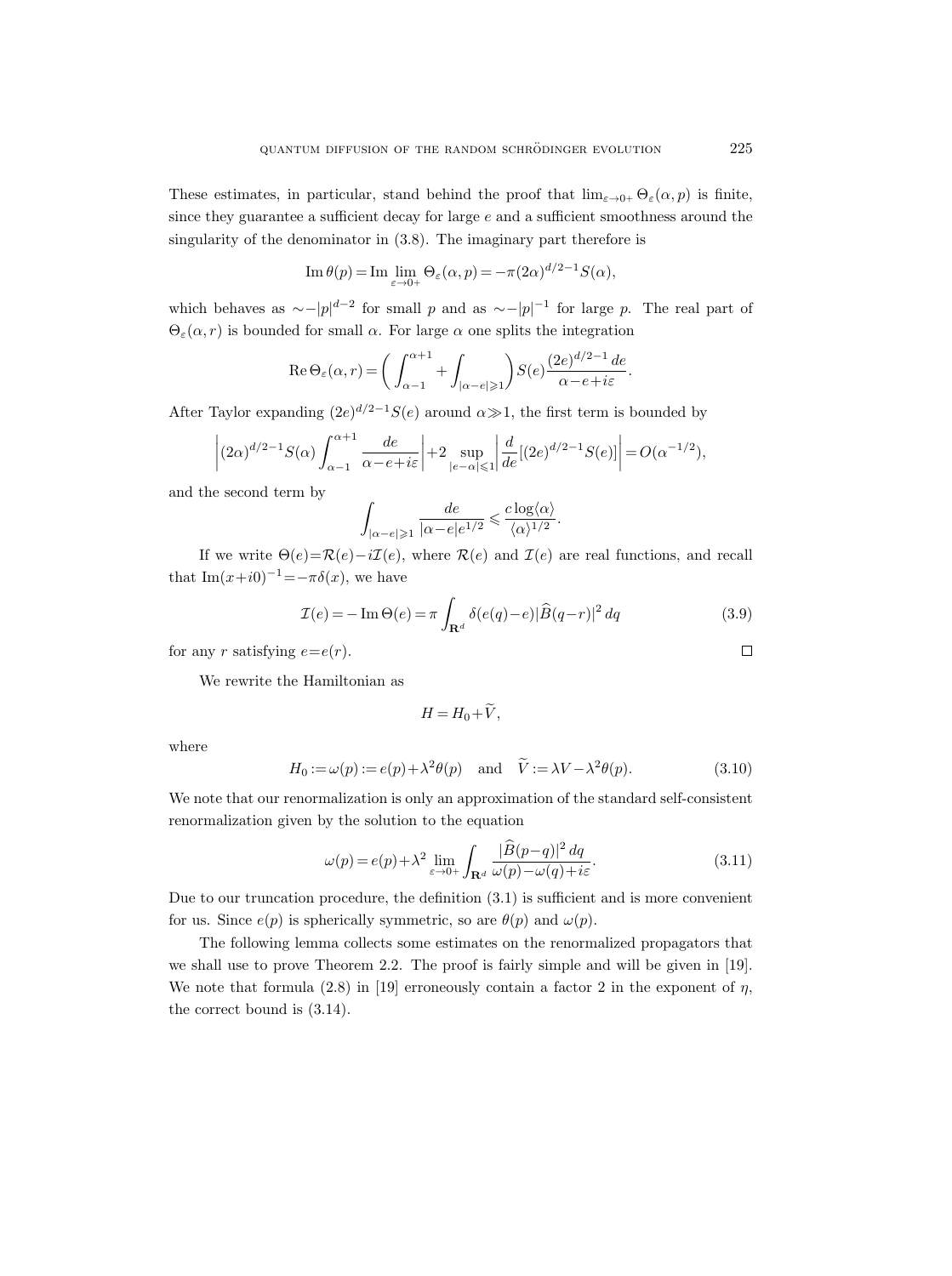LEMMA 3.3. Suppose that  $\lambda^2 \ge \eta \ge \lambda^{2+4\varkappa}$  with  $\varkappa \le \frac{1}{12}$ . Then we have

$$
\int_{\mathbf{R}^d} \frac{|h(p-q)| \, dp}{|\alpha - \omega(p) + i\eta|} \leq \frac{C \|h\|_{2d,0} \left| \log \lambda \right| \log \langle \alpha \rangle}{\langle \alpha \rangle^{1/2} \langle |q| - \sqrt{2|\alpha|} \rangle},\tag{3.12}
$$

and for  $0 \leq a < 1$ ,

$$
\int_{\mathbf{R}^d} \frac{|h(p-q)| \, dp}{|\alpha - \omega(p) + i\eta|^{2-a}} \leq \frac{C_a \|h\|_{2d,0} \lambda^{-2(1-a)}}{\langle \alpha \rangle^{a/2} \langle |q| - \sqrt{2|\alpha|} \rangle},\tag{3.13}
$$

$$
\int_{\mathbf{R}^d} \frac{|h(p-q)| \, dp}{|\alpha - e(p) + i\eta|^{2-a}} \leq \frac{C_a \|h\|_{2d,0} \, \eta^{-(1-a)}}{\langle \alpha \rangle^{a/2} \langle |q| - \sqrt{2|\alpha|} \rangle}.\tag{3.14}
$$

For  $a=0$  and with  $h:=B^2$ , the following more precise estimate holds. There exists a constant  $C_0$ , depending only on finitely many constants  $C_k$  from (2.6), such that

$$
\int_{\mathbf{R}^d} \frac{\lambda^2 |\widehat{B}(p-q)|^2 dp}{|\alpha - \overline{\omega}(p) - i\eta|^2} \leq 1 + C_0 \lambda^{-12\kappa} [\lambda + |\alpha - \omega(q)|^{1/2}].
$$
\n(3.15)

#### 3.2. Smoothing the initial data and the potential

In this section we show that it is sufficient to prove the main theorem under the assumptions that  $\widehat{\psi}_0(p)$  is a bounded, smooth, compactly supported function, and  $\widehat{B}(p)$  is supported on  $\{p: |p| \leq \lambda^{-\delta}\}$  for any fixed  $\delta > 0$ .

The approximation procedure relies on the following  $L^2$ -continuity property of the Wigner transform. If a random wave function is decomposed as  $\psi = \psi_1 + \psi_2$ , then

$$
|\mathbf{E}\langle\widehat{\mathcal{O}},\widehat{W}_{\psi}^{\varepsilon}\rangle-\mathbf{E}\langle\widehat{\mathcal{O}},\widehat{W}_{\psi_{1}}^{\varepsilon}\rangle|\leq C\bigg(\int_{\mathbf{R}^{d}}\sup_{v}|\widehat{\mathcal{O}}(\xi,v)|\,d\xi\bigg)\sqrt{\mathbf{E}(\|\psi_{1}\|^{2}+\|\psi_{2}\|^{2})\cdot\mathbf{E}\|\psi_{2}\|^{2}}\quad(3.16)
$$

by Schwarz inequality. (Due to a misprint, the  $\|\psi_2\|^2$  term was erroneously omitted in §2.1 of our earlier paper [20].)

Approximation of the initial data. Let  $\hat{\psi}_0 \in L^2$  and let  $\hat{\psi}_n$  be a sequence of smooth, compactly supported functions with  $\|\hat{\psi}_n-\hat{\psi}_0\|\rightarrow 0$ . We decompose  $\hat{\psi}_0=\hat{\psi}_n+(\hat{\psi}_0-\hat{\psi}_n)$ . Then

$$
\widehat{\psi}(t) = \exp(-itH)\widehat{\psi}_n + \exp(-itH)(\widehat{\psi}_0 - \widehat{\psi}_n).
$$

Since

$$
\|\exp(-itH)(\widehat{\psi}_0-\widehat{\psi}_n)\|=\|\widehat{\psi}_0-\widehat{\psi}_n\|\to 0,
$$

as  $n \rightarrow \infty$ , uniformly in t, we see that

$$
\lim_{n \to \infty} |\mathbf{E}\langle \widehat{\mathcal{O}}, \widehat{W}_{\psi(t)}^{\varepsilon} \rangle - \mathbf{E}\langle \widehat{\mathcal{O}}, \widehat{W}_{\psi_n(t)}^{\varepsilon} \rangle| = 0
$$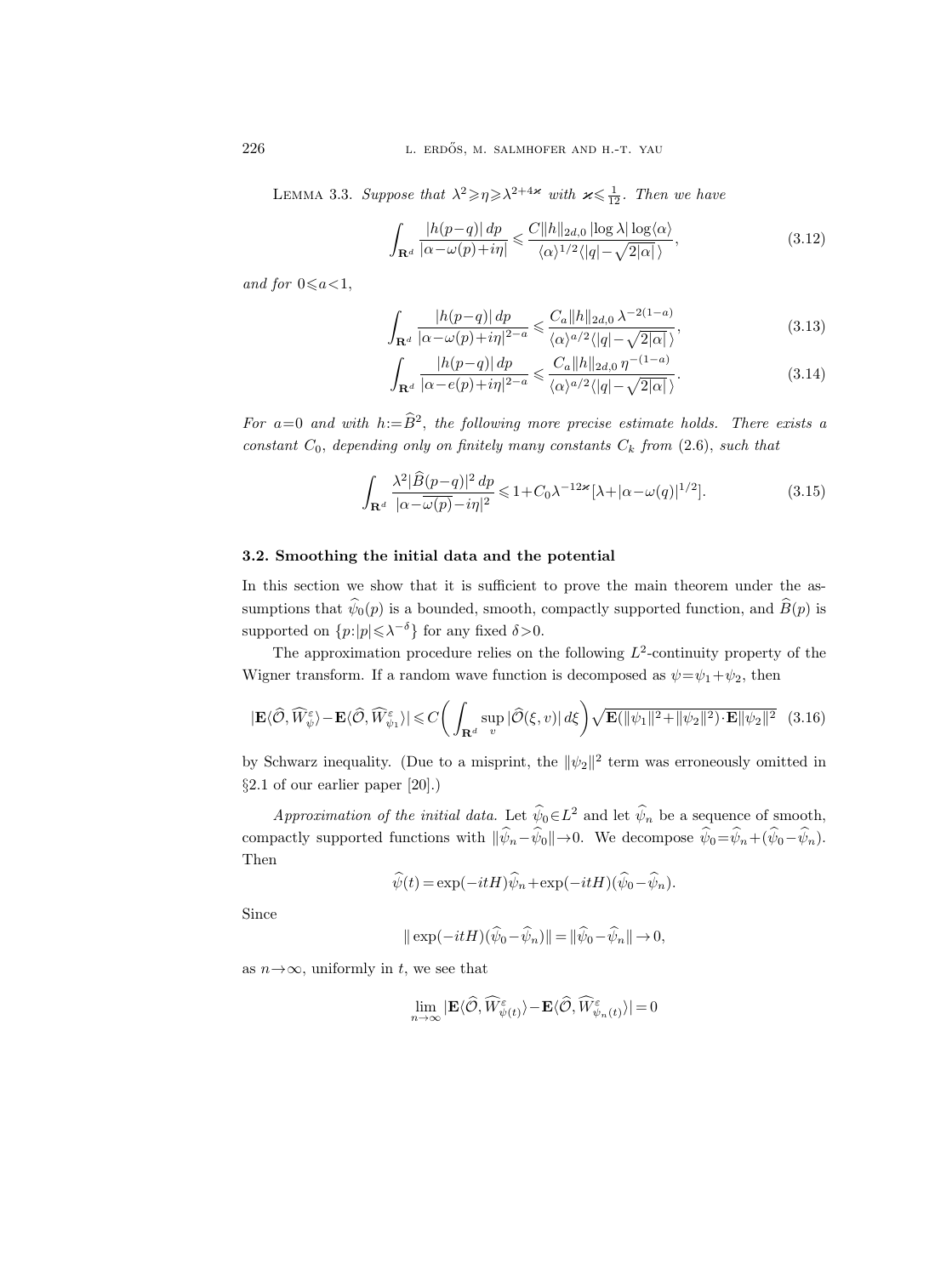uniformly in t (and thus in  $\varepsilon$ ), where  $\psi_n(t) := \exp(-itH)\hat{\psi}_n$  is the time evolution of the approximated initial data. This means that the approximation procedure is continuous on the left-hand side of (2.22).

Similarly, on the right-hand side of  $(2.22)$ , we can define  $f_n(T, X, e)$  to be the solution to (2.21) with initial data  $f_n(0, X, e) := \delta(X)[|\psi_n|^2](e)$ . Clearly  $[|\psi_n|^2](e)$  converges to  $[|\psi_0|^2](e)$  in  $L^1(de)$ . Therefore

$$
f_n(T, X, e) \to f(T, X, e) \tag{3.17}
$$

in  $L^1(dX de)$ , uniformly in T. The right-hand side of  $(2.22)$  is therefore also continuous as  $n{\rightarrow}\infty.$ 

We remark that if  $\hat{\psi}_0$  is smooth, e.g. if  $|\nabla_p \hat{\psi}_0(p)| \leq C \langle p \rangle^{-4d}$ , then a bounded, smooth and compactly supported approximant,  $\hat{\psi}_n$ , can be chosen so that  $[|\hat{\psi}_n|^2](e) \rightarrow |[\hat{\psi}_0|^2](e)$ for every  $e > 0$ , and then the convergence in (3.17) also holds in  $L^1(dX)$  for any e. The smoothness of  $\hat{\psi}_0$  is used only at the point when we explicitly compute the main term of the perturbation expansion and identify it with the Boltzmann equation, see [19].

*Propagation estimate.* To verify that a truncation is allowed for  $\widehat{B}$ , we first need a crude propagation estimate. Define the following event for any  $Z>0$ :

$$
\Omega_Z:=\bigg\{\omega\text{ :}\int_{|y-k|\leqslant 1}d|\mu_\omega|(y)\leqslant Z\langle k\rangle\text{ for all }k\in\mathbf{Z}^d\bigg\},
$$

where  $|\mu_{\omega}|$  denotes the total variation of the (random) measure  $\mu_{\omega}$ . For any fixed  $k \in \mathbb{Z}^d$ , let  $N_k$  be the number of Poisson points in the ball  $\{x:|x-k|\leq 1\}$ . We compute

$$
\mathbf{E}\bigg\|\int_{|y-k|\leqslant 1}d|\mu_{\omega}|(y)\bigg\|^{d+1}\leqslant \mathbf{E} N_k^{d+1}|v|^{d+1}\leqslant C_d,
$$

using (2.4) and the fact that  $N_k$  is a Poisson random variable with expectation  $EN_k$ , which is the volume of the unit ball. By Markov inequality

$$
P(\Omega_Z^c) \leqslant \sum_{k \in \mathbf{Z}^d} \frac{C_d}{Z^{d+1} \langle k \rangle^{d+1}} = O(Z^{-d-1}),
$$

thus we have

$$
\lim_{Z \to \infty} \mathbf{P}(\Omega_Z) = 1. \tag{3.18}
$$

We decompose

$$
\mathbf{E} \langle \hat{\mathcal{O}}, \widehat{W}^{\varepsilon}_{\psi_t} \rangle = \mathbf{E}[\mathbf{1}(\Omega_Z) \langle \hat{\mathcal{O}}, \widehat{W}^{\varepsilon}_{\psi_t} \rangle] + \mathbf{E}[\mathbf{1}(\Omega_Z^c) \langle \hat{\mathcal{O}}, \widehat{W}^{\varepsilon}_{\psi_t} \rangle],
$$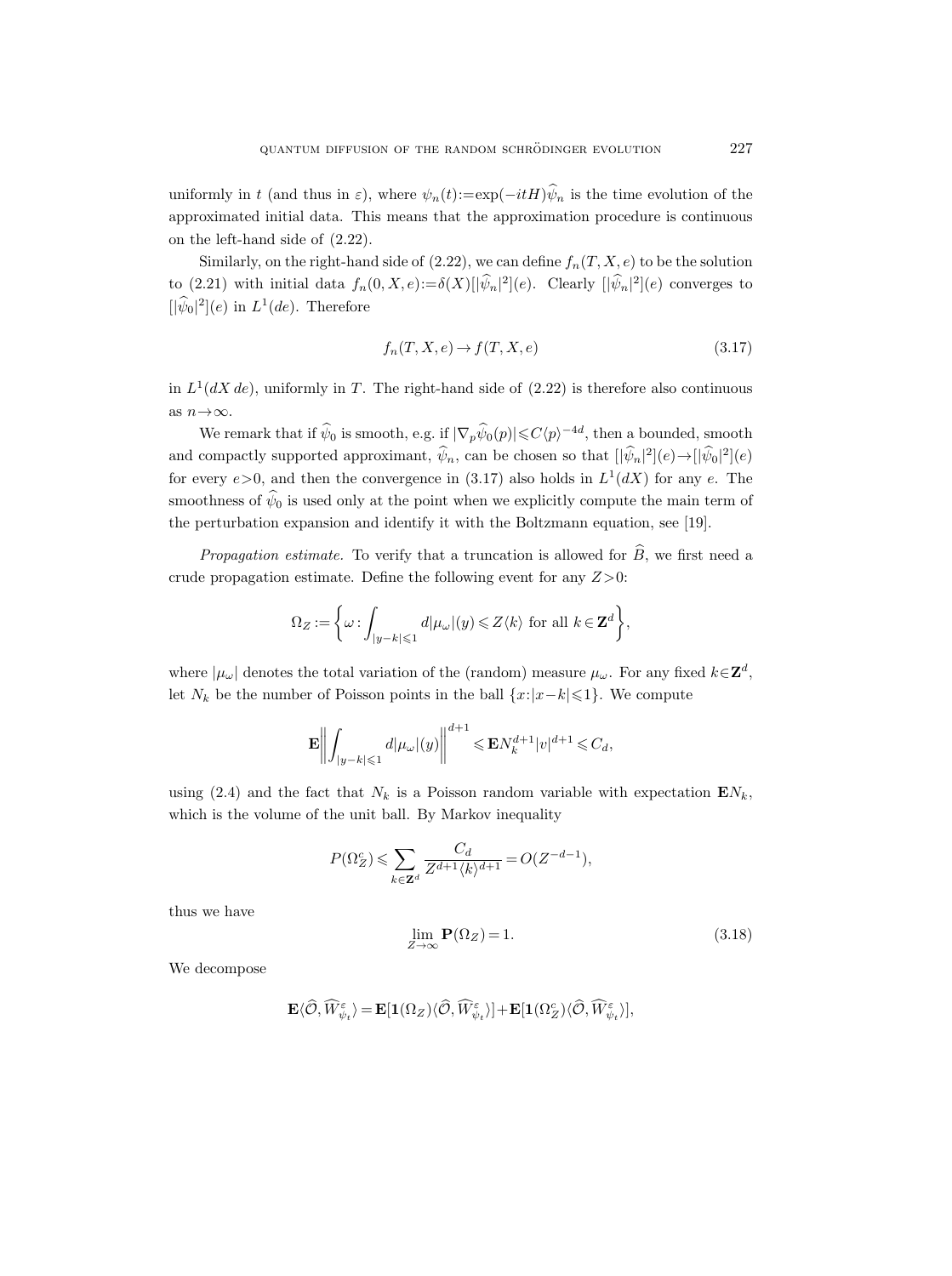where  $\mathbf{1}(\cdot)$  is the characteristic function. On the set  $\Omega_Z^c$  we use that

$$
|\mathbf{E}[\mathbf{1}(\Omega_Z^c)\langle\hat{\mathcal{O}}, \widehat{W}_{\psi_t}^{\varepsilon})]|\leqslant \bigg(\int_{\mathbf{R}^d} \sup_v |\widehat{\mathcal{O}}(\xi, v)| d\xi\bigg) \|\psi_t\|^2 \mathbf{P}(\Omega_Z^c)\to 0,\tag{3.19}
$$

as  $Z \rightarrow \infty$ , uniformly in t (and hence in  $\lambda$ ).

For  $\omega \in \Omega_Z$  we have  $|V_\omega(x)| \leqslant CZ\langle x \rangle$ , using the decay properties of B. Computing the time derivative of the mean square displacement, we obtain  $\partial_t(\psi_t, x^2 \psi_t) = i(\psi_t, [H, x^2] \psi_t)$ . Using that  $[H, x^2] = -(\nabla \cdot x + x \cdot \nabla)$  and a Schwarz estimate, we have

$$
|\partial_t(\psi_t, x^2 \psi_t)| \leq C(\psi_t, x^2 \psi_t)^{1/2} [E + \lambda(\psi_t, |V_\omega|, \psi_t)]^{1/2}
$$
(3.20)

with  $E:=(\psi_t, H\psi_t)=(\psi_0, H\psi_0)$ , by energy conservation. We estimate

$$
(\psi, |V_{\omega}|\psi) \le CZ + CZ(\psi, x^2\psi)^{1/2}
$$

in particular the energy E is bounded (depending on  $\psi_0$  and Z). From (3.20) we thus have

$$
(\psi_t, x^2 \psi_t) \leqslant c_1(Z, \psi_0)t^4 + c_2(Z, \psi_0)
$$
\n
$$
(3.21)
$$

,

on  $\Omega_Z$  with some constants  $c_j(Z, \psi_0), j=1, 2$ .

Approximation of the potential. We define the truncation of  $B$  in Fourier space as  $\widehat{B}^{\delta}(p) := \varphi(\lambda^{\delta}(p))\widehat{B}(p)$ , where  $\varphi: \mathbf{R}_{+} \to [0, 1]$  is a fixed smooth cutoff function with  $\varphi(a) \equiv 1$ for  $a \leq \frac{1}{2}$  and  $\varphi(a) \equiv 0$  for  $a \geq 1$ . In position space, we have, for any  $M \in \mathbb{N}$ ,

$$
|B(x) - B^{\delta}(x)| \le \langle x \rangle^{-2d} \int_{\mathbf{R}^d} |\langle \nabla_p \rangle^{2d} [\widehat{B}(p)[1 - \varphi(\lambda^{\delta} \langle p \rangle)]]| dp \le C_{\delta, M} \lambda^M \langle x \rangle^{-2d}, \quad (3.22)
$$

by using the fact that  $B$  is in the Schwartz space  $(2.6)$ .

Let

$$
H^{\delta} := -\frac{1}{2}\Delta_x + \lambda \int_{\mathbf{R}^d} B^{\delta}(x-y) \, d\mu_\omega(y)
$$

be the Hamiltonian with the truncated potential. Let  $\psi_t^{\delta} := \exp(-itH^{\delta})\psi_0$  be the evolution of the wave function under the modified Hamiltonian  $H^{\delta}$ . On the set  $\Omega_Z$  and for  $t\ll \lambda^{-4},$ 

$$
\partial_t \|\psi_t - \psi_t^{\delta}\|^2 = -2\operatorname{Im}(\psi_t^{\delta}, (H - H^{\delta})\psi_t) \leq C_{\delta} Z \lambda^{13} (\psi_t, \langle x^2 \rangle \psi_t)^{1/2} \leq C(Z, \delta, \psi_0) \lambda^5,
$$

by using (3.22) with  $M=12$ . In particular,  $\psi_t$  and  $\psi_t^{\delta}$  remain close up to time scale t∼ $\lambda^{-2-\varkappa}$ ,  $\varkappa$ <2. This bound, together with the L<sup>2</sup>-continuity of the Wigner transform  $(3.16)$  guarantees that the truncation of B does not influence the left-hand side of  $(2.22)$ .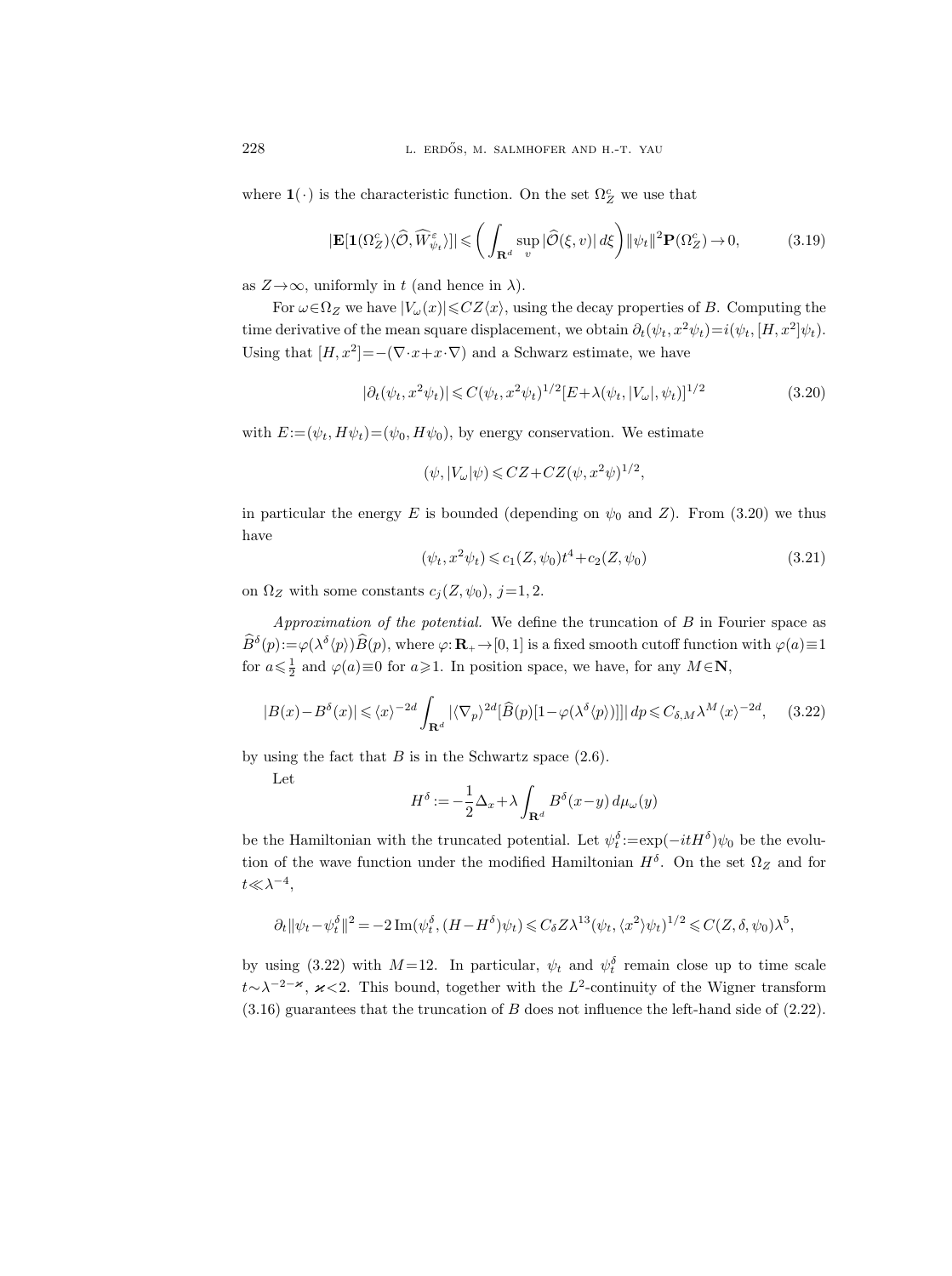As for the right-hand side of (2.22), notice that the collision kernel,  $\sigma(U, V)$ , of the momentum jump process (2.18) is restricted to the energy surface  $e(V) = e(U) = e$ . Therefore U and V are bounded, depending on e, so  $B(U-V) = B<sup>δ</sup>(U-V)$  for these momenta, if  $\lambda$  is sufficiently small. Thus, the truncation of B does not influence the right-hand side of (2.22).

Armed with these results, we assume for the rest of the paper that  $\widehat{\psi}_0(p)$  is smooth, compactly supported, bounded, and that  $\widehat{B}(p)$  is supported on  $\{p:|p|\leq \lambda^{-\delta}\}$  for any fixed  $\delta$ >0. We thus extend the convention from the end of  $\S$ 2 that general constants denoted by C may depend on the truncated versions of  $\hat{B}$  and  $\hat{\psi}_0$ . The same applies to the hidden constants in the  $O(\cdot)$  and  $o(\cdot)$  notations.

#### 3.3. Restriction to a finite box

We will reduce the problem to a finite box of size  $L, L \gg 1$ , with periodic boundary conditions. In this way, for technical convenience, we avoid the infinite summation in (2.3). Let  $\Lambda_L := \left[-\frac{1}{2}L, \frac{1}{2}L\right]^d \subset \mathbf{R}^d$  be a finite torus and let  $\Lambda_L^* := (\mathbf{Z}/L)^d$  be the dual lattice. We introduce the notation

$$
\int_{\Lambda_L^*} f(x) \, dp := \frac{1}{|\Lambda_L^*|} \sum_{p \in \Lambda_L^*} f(p). \tag{3.23}
$$

The integrals  $\int_{\Lambda_L}$  and  $\int_{\Lambda_L^*}$  converge to their infinite volume counterparts as  $L \to \infty$ . Let  $(\cdot, \cdot)_L$  and  $\|\cdot\|_L$  denote the scalar product and the norm on  $L^2(\Lambda_L)$ .

For any  $L, M \gg 1$  we consider the random Schrödinger operator

$$
H'=H'_{L,M}:=-\frac{1}{2}\Delta+\lambda V'_{\omega},\quad V'_{\omega}(x):=\sum_{\gamma=1}^M v'_{\gamma}\,B(x-y'_{\gamma})=\int_{\Lambda_L}B(x-y)\,d\mu'_{\omega},
$$

with periodic boundary conditions on  $\Lambda_L$  and  $\mu'_{\omega} := \sum_{\gamma=1}^M v'_{\gamma} \delta_{y'_{\gamma}}$ . Here  $\{y'_{\gamma} : \gamma=1, ..., M\}$ are i.i.d. random variables uniformly distributed on  $\Lambda_L$  and  $\{v'_\gamma : \gamma = 1, ..., M\}$  are i.i.d. variables distributed according to  $P_v$  and they are independent of the  $y'_\gamma$ . The variable M itself will be random; it is chosen to be an independent Poisson variable with expectation  $|\Lambda_L|$ . The expectation with respect to the joint measure of  $\{M, y'_\gamma, v'_\gamma\}$  is denoted by **E'**. Sometimes we will use the decomposition

$$
\mathbf{E}' = \mathbf{E}_M \mathbf{E}_y^{\otimes M} \mathbf{E}_v^{\otimes M}
$$
 (3.24)

referring to the expectation of M,  $\{y_\gamma\}$  and  $\{v_\gamma\}$  separately. The parameter L is implicit in these notation. In particular,  $\mathbf{E}_y^{\otimes M}$  stands for the normalized integral

$$
\frac{1}{|\Lambda_L|^M} \int_{(\Lambda_L)^M} dy_1 \dots dy_M.
$$
 (3.25)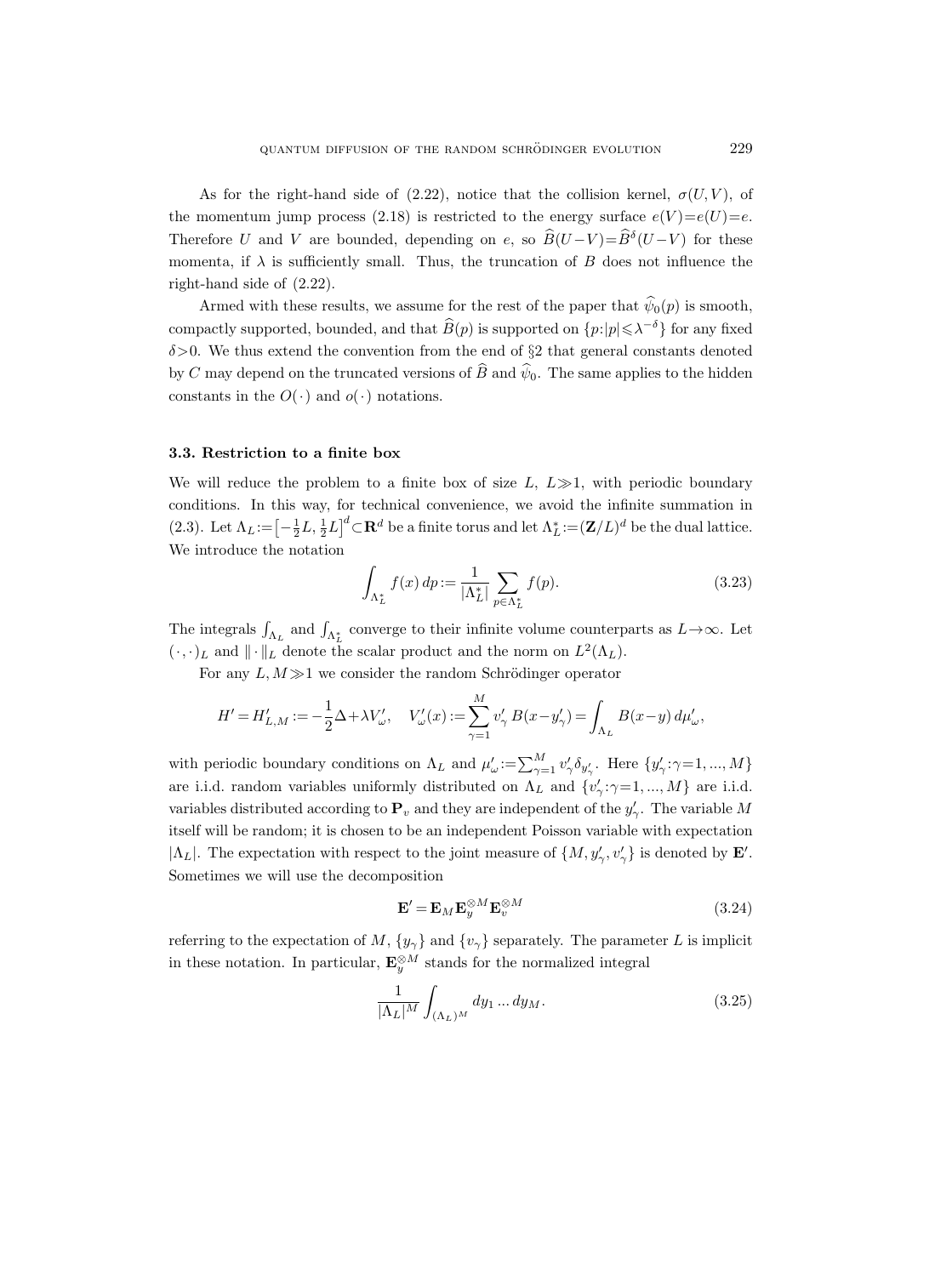It is well known that the restriction of the random measure  $\mu_{\omega}$  (see (2.3)) to the box  $\Lambda_L$  has the same distribution as  $\mu'_\omega$ . In particular, given a realization  $\omega$  of the infinite volume random measure  $\mu_{\omega}$ , we can associate with it the number of points in  $\Lambda_L$  ( $M = M(\omega)$ ) and the operator  $H'_{\omega} = H_{L,M(\omega)}$  with random measure  $\mu'_{\omega}$ . We can thus realize the random operator  $H'_{\omega}$  on the same probability space as  $H_{\omega}$ . Due to the periodic boundary and the non-trivial support of B, the potentials of  $H_{\omega}$  and  $H'_{\omega}$  will not be the same on  $\Lambda_L$ , but the difference will be negligible far away from the boundary.

Let  $\chi_L$  be a smooth cutoff function, supported on  $\Lambda_L$ , with  $\chi_L \equiv 1$  on  $\Lambda_{L/2}$  and  $|\nabla \chi_L| \leqslant CL^{-1}$ . Let  $\psi_L(t) := \chi_L \exp(-itH)\psi_0'$  and let  $\psi'(t) := \exp(-itH')\psi_0'$  be the two dynamics applied to the cutoff initial data  $\psi_0' := \chi_L \psi_0$  supported on  $\Lambda_L$ . We also define the cutoff observable  $\mathcal{O}_L:=\chi_L\mathcal{O}$ . Clearly

$$
\lim_{L \to \infty} \mathbf{E} \langle \widehat{\mathcal{O}}_L, \widehat{W}_{\psi_L(t)}^{\varepsilon} \rangle_L = \mathbf{E} \langle \widehat{\mathcal{O}}, \widehat{W}_{\psi(t)}^{\varepsilon} \rangle \tag{3.26}
$$

for any  $t$ . We estimate

$$
\partial_t \|\psi_L(t) - \psi'_L(t)\|_{L}^2 \leq C \|(H - H')\psi_L(t)\|_{L}^2 + C \|[H, \chi_L]\psi_L(t)\|_{L}^2. \tag{3.27}
$$

The second term is bounded by  $CL^{-1}||\nabla \psi_L(t)||$  and on  $\Omega_Z$  it can be estimated by the total energy as in (3.20). With a propagation estimate similar to (3.21) but applied to the evolution  $\exp(-itH)\psi_0'$ , we easily obtain that the right-hand side of (3.27) vanishes as  $L \rightarrow \infty$  for any t. On the complement set,  $\omega \in \Omega_Z^c$ , we use the uniform bound (3.19) and finally let  $Z \rightarrow \infty$ . In summary, we have shown the following result.

LEMMA 3.4. Let  $\psi'(t) := \exp(-itH'_{L,M})\psi'_{0}$ , where M is a Poisson random variable with mean  $|\Lambda_L|$ . Then

$$
\limsup_{L\to\infty}|\mathbf{E}\langle\widehat{\mathcal{O}},\widehat{W}_{\psi(t)}^{\varepsilon}\rangle-\mathbf{E}'\langle\widehat{\mathcal{O}}_L,\widehat{W}_{\psi'(t)}^{\varepsilon}\rangle_{L}|=0
$$

whenever  $\int_{\mathbf{R}^d} \sup_v |\tilde{\mathcal{O}}(\xi, v)| d\xi < \infty$ .

#### 4. The Duhamel expansion

We expand the unitary kernel of  $H=H_0+\widetilde{V}$  (see (3.10)) by the Duhamel formula. Due to the restriction to  $\Lambda_L$ , we really work with  $H'_{L,M} = H'_0 + V'$ , where the renormalized free evolution,  $H'_0$ , is given by  $\omega(p)$  in Fourier space and  $\tilde{V}' = \lambda V' - \lambda^2 \theta(p)$ ,  $p \in \Lambda_L^*$ . The prime indicates the restriction to  $\Lambda_L$  and the dependence on L and M. In this section we work on  $\Lambda_L$  but we will mostly omit the primes in the notation.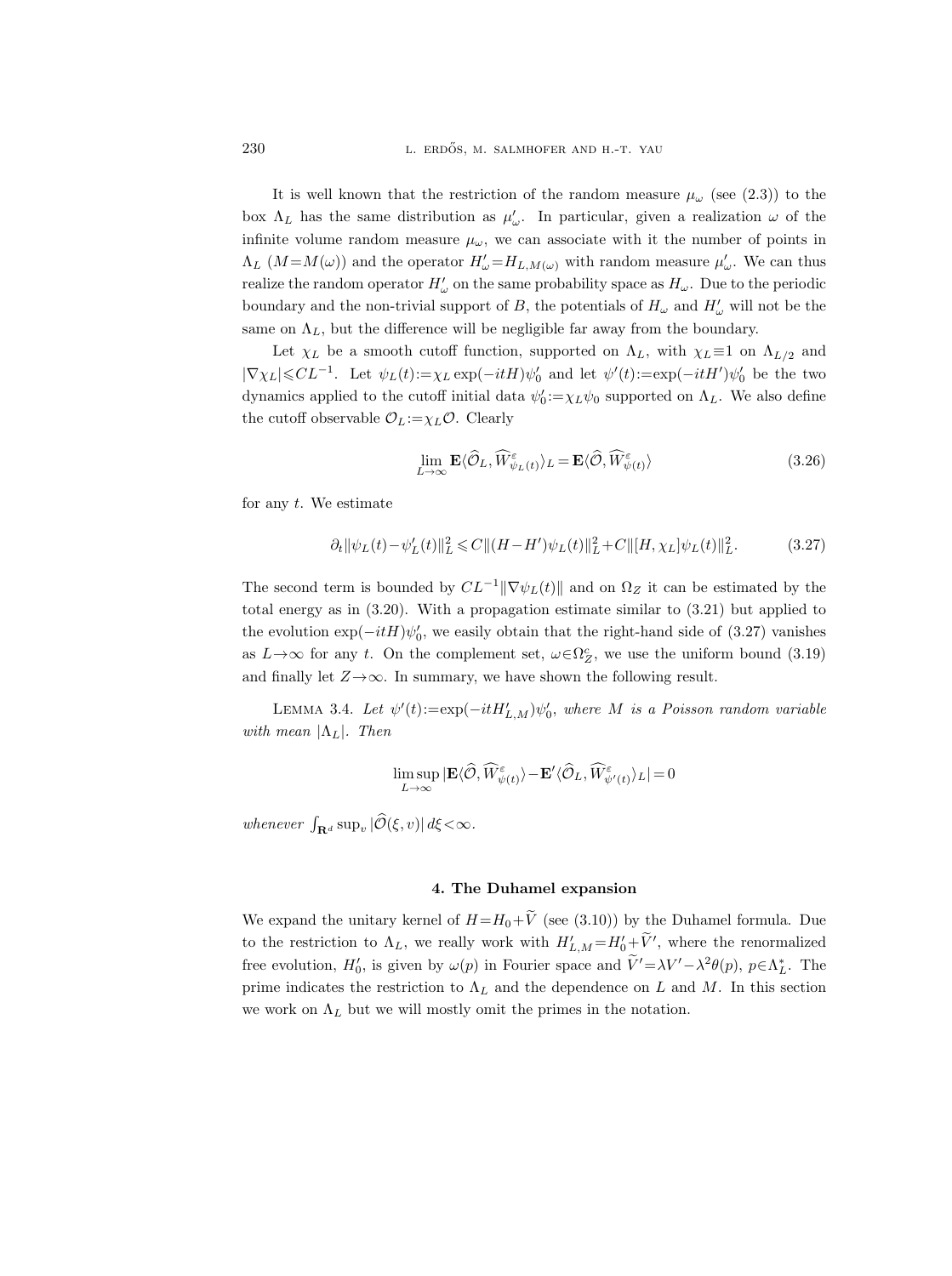For any fixed integer  $N \geq 1$ ,

$$
\psi_t := \exp(-itH)\psi_0 = \sum_{n=0}^{N-1} \psi_n(t) + \Psi_N(t),\tag{4.1}
$$

with

$$
\psi_n(t) := (-i)^n \int_0^t \exp(-is_{n+1}H_0) \widetilde{V} \exp(-is_nH_0) \widetilde{V} \dots \widetilde{V} \exp(-is_1H_0) \psi_0 [ds_j]_{j=1}^{n+1} \quad (4.2)
$$

being the fully expanded terms and

$$
\Psi_N(t) := -i \int_0^t \exp(-i(t-s)H)\widetilde{V}\psi_{N-1}(s) ds \qquad (4.3)
$$

being the non-fully expanded or error term. We used the shorthand notation

$$
\int_0^t [ds_j]_{j=1}^n := \int_0^t \dots \int_0^t \delta\left(t - \sum_{j=1}^n s_j\right) ds_1 \dots ds_n.
$$

Since each potential  $\tilde{V}$  in (4.2) and (4.3) is a summation itself,

$$
\widetilde{V} = -\lambda^2 \theta(p) + \sum_{\gamma=1}^M V_{\gamma}, \quad V_{\gamma}(x) := v_{\gamma} B(x - y_{\gamma}),
$$

both of these terms in (4.2) and (4.3) are actually big summations over so-called elementary wave functions, which are characterized by their collision history, i.e. by a sequence of obstacles and, occasionally, by  $\theta(p)$ . Denote by  $\widetilde{\Gamma}_n$ ,  $n \leq \infty$ , the set of sequences

$$
\widetilde{\gamma} = (\widetilde{\gamma}_1, \widetilde{\gamma}_2, ..., \widetilde{\gamma}_n), \quad \widetilde{\gamma}_j \in \{1, 2, ..., M\} \cup \{\vartheta\}
$$
\n(4.4)

and by  $W_{\tilde{\gamma}}$  the associated potential

$$
W_{\widetilde{\gamma}} := \begin{cases} \lambda V_{\widetilde{\gamma}}, & \text{if } \widetilde{\gamma} \in \{1, ..., M\}, \\ -\lambda^2 \theta(p), & \text{if } \widetilde{\gamma} = \vartheta. \end{cases}
$$

The tilde refers to the fact that the additional  $\{\vartheta\}$  symbol is also allowed. An element  $\widetilde{\gamma} \in \{1, ..., M\} \cup \{\vartheta\}$  is identified with the potential  $W_{\widetilde{\gamma}}$  and it is called *potential label* if  $\widetilde{\gamma} \in \{1, ..., M\}$ , otherwise it is a  $\vartheta$ -label. A potential label carries a factor  $\lambda$ , a  $\vartheta$ -label carries  $\lambda^2$ .

For any  $\tilde{\gamma} \in \tilde{\Gamma}_n$  we define the following fully expanded wave function with truncation

$$
\psi_{*t,\tilde{\gamma}} := (-i)^{n-1} \int_0^t W_{\tilde{\gamma}_n} \exp(-is_n H_0) W_{\tilde{\gamma}_{n-1}} \dots W_{\tilde{\gamma}_1} \exp(-is_1 H_0) \psi_0 \left[ ds_j \right]_{j=1}^n, \qquad (4.5)
$$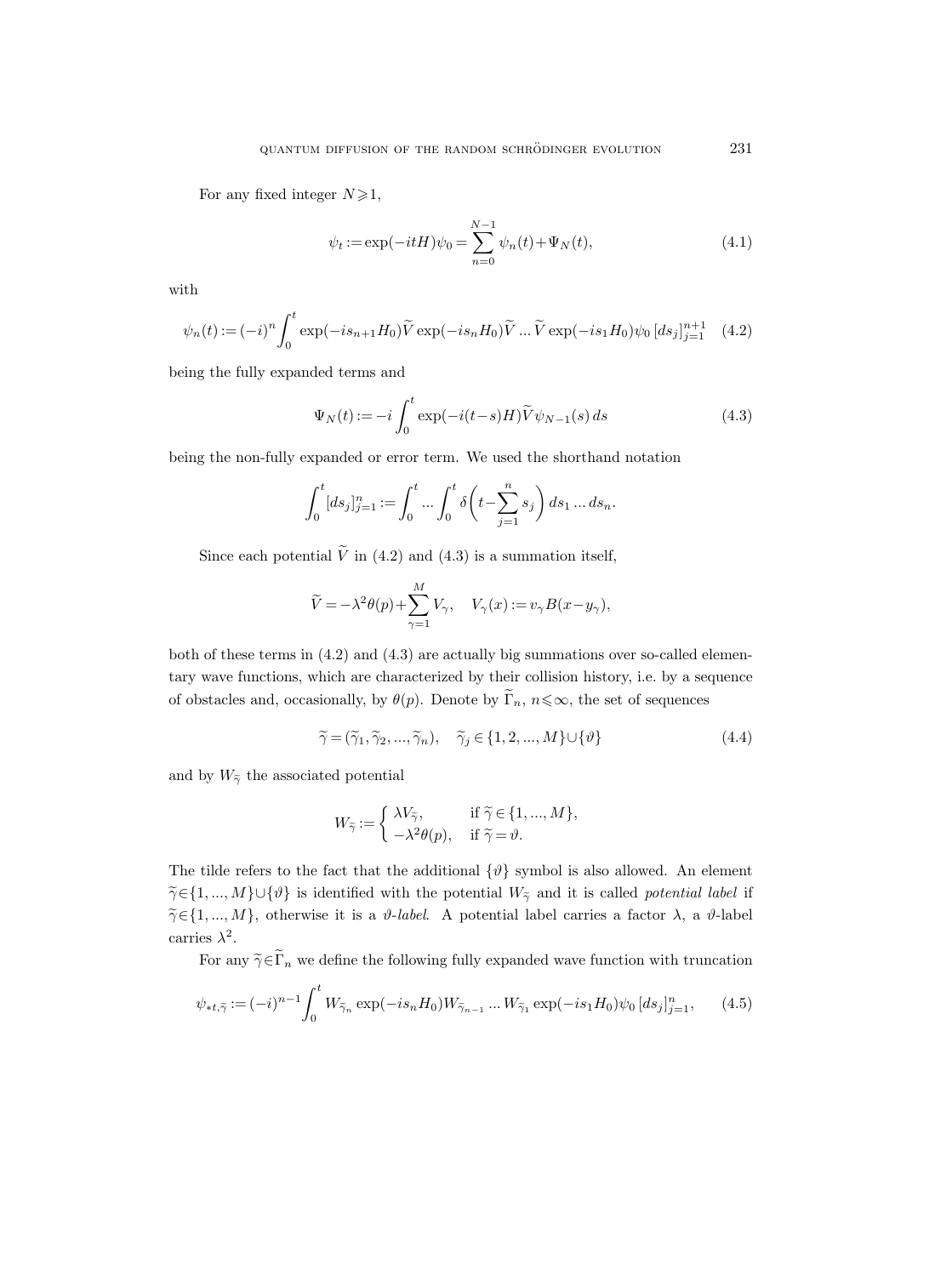and without truncation

$$
\psi_{t,\tilde{\gamma}} := (-i)^n \int_0^t \exp(-is_{n+1}H_0) W_{\tilde{\gamma}_n} \exp(-is_nH_0) W_{\tilde{\gamma}_{n-1}} \dots W_{\tilde{\gamma}_1} \exp(-is_1H_0) \psi_0 \left[ ds_j \right]_{j=1}^{n+1}.
$$
\n(4.6)

In the notation, the star (∗) will always refer to truncated functions. Note that

$$
\psi_{t,\widetilde{\gamma}} = -i \int_0^t \exp(-i(t-s)H_0)\psi_{\ast s,\widetilde{\gamma}} ds.
$$

Each term  $(4.6)$  along the expansion procedure is characterized by its order n and by a sequence  $\widetilde{\gamma} \in \widetilde{\Gamma}_n$ . We now identify the main terms.

Denote by  $\Gamma_k^{nr} \subset \Gamma_k$  the set of *non-repetitive* sequences that contain only potential labels, i.e.

$$
\Gamma_k^{nr} := \{ \gamma = (\gamma_1, ..., \gamma_k) : \gamma_j \in \{1, ..., M\}, \text{ with } \gamma_i \neq \gamma_j \text{ if } i \neq j \}.
$$

Let

$$
\psi_{t,k}^{nr}:=\sum_{\gamma\in\Gamma_k^{nr}}\psi_{t,\gamma}
$$

denote the corresponding elementary wave functions.

The typical number of collisions up to time t is of order  $\lambda^2 t$ . To allow for some room, we set

$$
K := \lfloor \lambda^{-\delta} (\lambda^2 t) \rfloor,\tag{4.7}
$$

where  $\lfloor \cdot \rfloor$  denotes the integer part and  $\delta = \delta(\varkappa) > 0$  is a small positive number to be fixed later on. K will serve as an upper threshold for the number of collisions in the expansion.

## 5. Proof of the main theorem

The proof is divided into three theorems. The first one states that all terms other than  $\psi_{t,k}^{nr}, 0 \le k \le K$ , are negligible. For the precise statement we use the previous notation, in particular we recall that the prime indicates the dependence on L and M.

THEOREM 5.1. (L<sup>2</sup>-estimate of the error terms) Let  $t=O(\lambda^{-2-\varkappa})$  and K be given by (4.7). If  $\varkappa < \varkappa_0(d)$  and  $\delta$  is sufficiently small (depending only on  $\varkappa$ ), then

$$
\lim_{\lambda\to 0}\lim_{L\to\infty}\mathbf{E}'\bigg\|\psi_t'-\sum_{k=0}^{K-1}\psi_{t,k}^{\prime\,nr}\bigg\|_L^2=0.
$$

In d=3 dimensions, one can choose  $\varkappa_0(3) = \frac{1}{370}$ .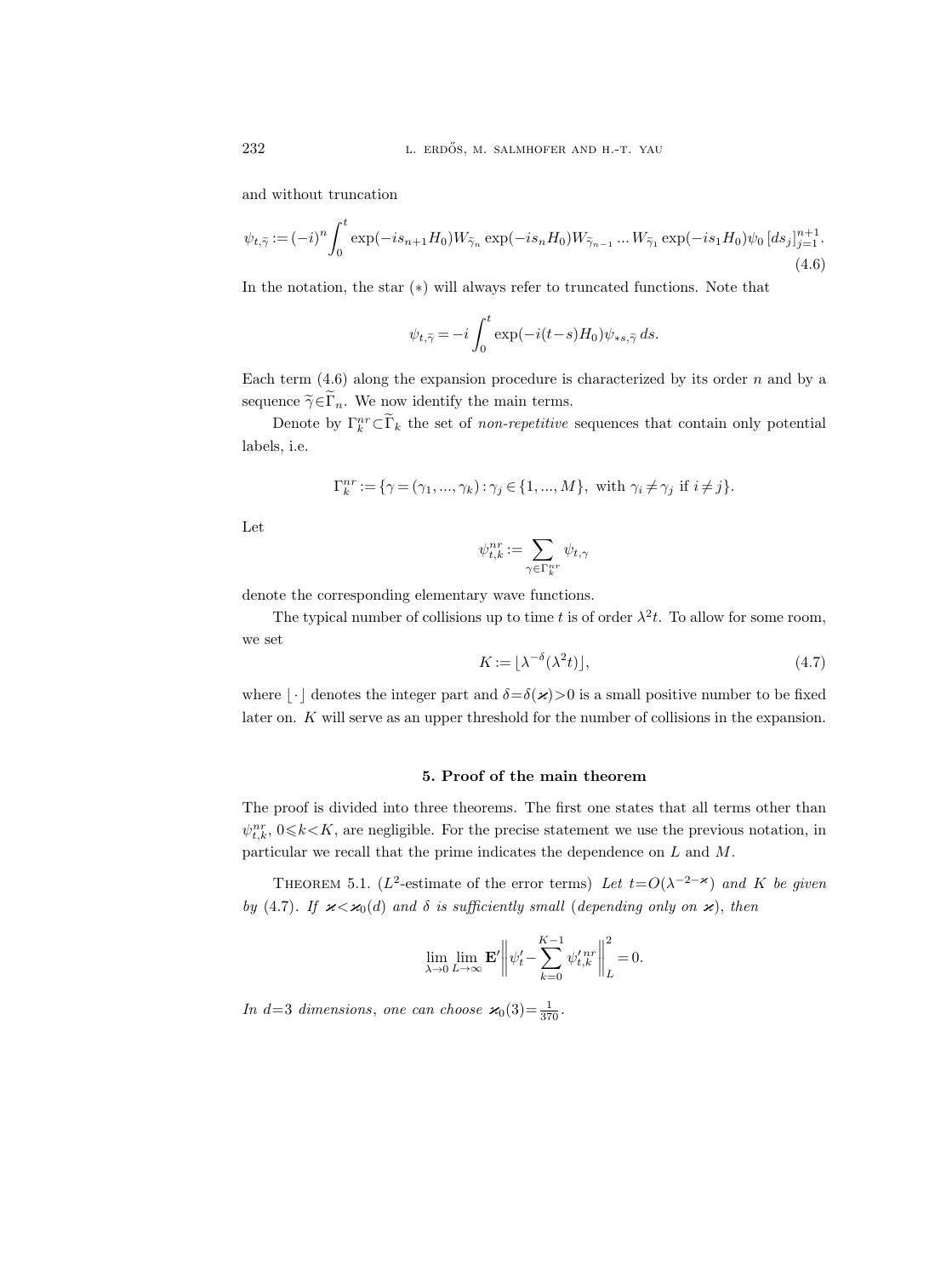The second key theorem gives an explicit formula for the main terms,  $\psi_{t,k}^{\prime nr}$ . It really identifies the so-called ladder diagram as the only contributing term. We introduce the notation

$$
R_{\eta}(\alpha, v) := \frac{1}{\alpha - \omega(v) + i\eta}
$$

for the renormalized propagator.

THEOREM 5.2. (Only the ladder diagram contributes) Assume that  $\varkappa < 2/(33d+36)$ and let  $\varepsilon = \lambda^{2+\varkappa/2}$ ,  $t = O(\lambda^{-2-\varkappa})$  and K be given by (4.7). For a sufficiently small positive  $\delta$ , for  $\eta = \lambda^{2+\varkappa}$  and for any  $1 \le k \le K$ , we have

$$
\lim_{L \to \infty} \mathbf{E}' \|\psi_{t,k}^{\prime \, nr}\|_{L}^{2} = V_{\lambda}(t,k) + O(\lambda^{1/3 - (6 + 11d/2)\varkappa - O(\delta)}),\tag{5.1}
$$

$$
\lim_{L \to \infty} \langle \widehat{\mathcal{O}}_L, \mathbf{E}' \widehat{W}_{\psi'_{t,k}}^{\varepsilon} \rangle_L = W_{\lambda}(t,k,\mathcal{O}) + O(\lambda^{1/3 - (6 + 11d/2)\varkappa - O(\delta)})
$$
(5.2)

as  $\lambda \ll 1$ . Here

$$
V_{\lambda}(t,k) := \frac{\lambda^{2k} \exp(2t\eta)}{(2\pi)^2} \int_{\mathbf{R}} \int_{\mathbf{R}} \exp(i(\alpha - \beta)t) \int_{(\mathbf{R}^d)^{k+1}} |\widehat{\psi}_0(p_1)|^2
$$
  
 
$$
\times \prod_{j=1}^{k+1} \overline{R_{\eta}(\alpha, p_j)} R_{\eta}(\beta, p_j) \prod_{j=1}^k |\widehat{B}(p_{j+1} - p_j)|^2 dp_1 ... dp_{k+1} d\alpha d\beta \qquad (5.3)
$$

$$
W_{\lambda}(t,k,\mathcal{O}) := \frac{\lambda^{2k} \exp(2t\eta)}{(2\pi)^2} \int_{\mathbf{R}} \int_{\mathbf{R}} \exp(i(\alpha-\beta)t) \int_{\mathbf{R}^d} \int_{(\mathbf{R}^d)^{k+1}} \widehat{\mathcal{O}}(\xi, v_{k+1}) \overline{\widehat{W}_{\psi_0}^{\varepsilon}(\xi, v_1)}
$$

$$
\times \prod_{j=1}^{k+1} R_{\eta} \left( \alpha, v_j + \frac{\varepsilon \xi}{2} \right) R_{\eta} \left( \beta, v_j - \frac{\varepsilon \xi}{2} \right) \prod_{j=1}^k |\widehat{B}(v_j - v_{j+1})|^2 dv_1 \dots dv_{k+1} d\xi d\alpha d\beta. \tag{5.4}
$$

We adopt the notation  $O(\delta)$  in the exponent of  $\lambda$ . This always means (constant) $\delta$ with universal, explicitly computable positive constants that depend on  $\varkappa$  and that can be easily computed from the proof.

The formula (5.3) is the value of the so-called ladder Feynman graph in the diagrammatic expansion of  $\mathbf{E'}\|\psi_{t,k}^{\prime\,nr}\|^{2}$ . We will see, in Proposition 7.2, that this expansion generates  $k!B_k$  terms, where  $B_k$  is the number of partitions of a set with k elements (note that  $B_k$  is almost of order k!). Theorem 5.2 states that only one diagram is relevant; the contribution of all the other Feynman graphs is negligible even after summation. The extension of (5.1) to the Wigner transform (5.2) is straightforward. Theorem 5.2 is the most important step in the proof of the main theorem.

The third theorem identifies the limit of  $\sum_{k=0}^{K-1} W_{\lambda}(t, k, \mathcal{O})$  as  $\lambda \to 0$  with the solution to the heat equation. We note that the definition (5.4) does not apply literally to the free evolution term  $k=0$ ; this term is defined separately:

$$
W_{\lambda}(t, k=0, \mathcal{O}) := \int_{\mathbf{R}^d} \int_{\mathbf{R}^d} \exp(it\varepsilon v \cdot \xi) \exp(2t\lambda^2 \operatorname{Im} \theta(v)) \widehat{\mathcal{O}}(\xi, v) \overline{\widehat{W}_0(\varepsilon \xi, v)} dv d\xi. \tag{5.5}
$$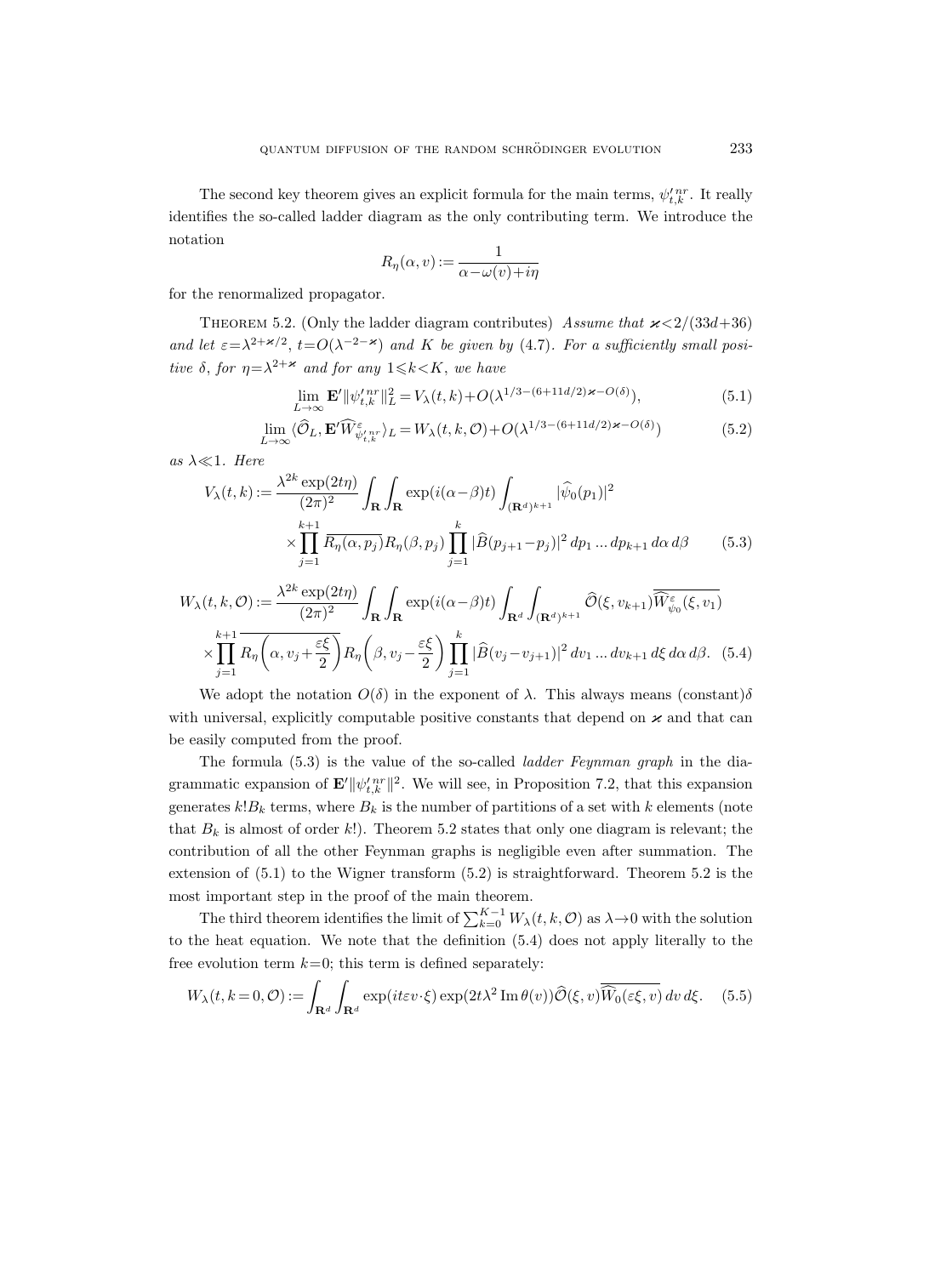THEOREM 5.3. (The ladder diagram converges to the heat equation) Under the conditions of Theorem 5.2 and setting  $t = \lambda^{-2-\varkappa}T$ , we have

$$
\lim_{\lambda \to 0} \sum_{k=0}^{K-1} W_{\lambda}(t, k, \mathcal{O}) = \int_{\mathbf{R}^d} \int_{\mathbf{R}^d} \mathcal{O}(X, v) f(T, X, e(v)) \, dv \, dX,\tag{5.6}
$$

where  $f$  is the solution to the heat equation  $(2.21)$ .

Proof of Theorem 2.2 using Theorems 5.1, 5.2 and 5.3. We compute the expectation of the rescaled Wigner transform,  ${\bf E} W_{t}^{\varepsilon}\!=\!{\bf E} W_{\psi_{t}}^{\varepsilon},$  tested against a Schwartz function

$$
\int_{\mathbf{R}^d} \int_{\mathbf{R}^d} \mathcal{O}(X,v) \mathbf{E} W_t^{\varepsilon}(X,v) dv d\xi = \int_{\mathbf{R}^d} \int_{\mathbf{R}^d} \widehat{\mathcal{O}}(\xi,v) \mathbf{E} \overline{\widehat{W}_t^{\varepsilon}(\xi,v)} dv d\xi = \langle \mathcal{O}, \mathbf{E} W_t^{\varepsilon} \rangle.
$$

Combining Lemma 3.4, Theorem 5.1 and the finite box version of the  $L^2$ -continuity of the Wigner transform (3.16), it is sufficient to compute the Wigner transform of  $\psi'(t,K) := \sum_{k=0}^{K-1} \psi'_{t,k}^{nr}$ . The Wigner transform  $W_{\psi'(t,K)}$  is quadratic in  $\psi'$ , so it contains a double sum over  $k$  and  $k'$ :

$$
\widehat{W}_{\psi'(t,K)}(\xi,v) = \sum_{k,k'=0}^{K-1} \overline{\widehat{\psi}_{t,k}^{n}r} \left(v - \frac{\xi}{2}\right) \widehat{\psi}_{t,k'}^{n}r} \left(v + \frac{\xi}{2}\right).
$$

The potential labels are not repeated within  $\bar{\psi}$  and  $\psi$ . Moreover, the expectation of a single potential in (4.6) is zero. Thus the potential labels in the  $\psi$  and  $\bar{\psi}$  must pair, in particular taking expectation reduces this double sum to a single sum over k:

$$
\mathbf{E}'\widehat{W}_{\psi'(t,K)}=\sum_{k=0}^{K-1}\mathbf{E}'\widehat{W}_{\psi'_{t,k}}{^{n}}^{\!\!n}
$$

.

By using (5.2) and (5.6) together with  $K = O(\lambda^{-\varkappa - \delta})$ , we obtain Theorem 2.2.  $\Box$ 

The main result of the present paper is the proof of Theorem 5.2. The proofs of Theorems 5.1 and 5.3 will be given in the companion paper [19]. For the reader's convenience, we summarize below the key ideas of the proof of Theorem 5.1 from [19].

The Duhamel expansion allows for the flexibility that at every new term of the expansion we perform the separation into elementary waves,  $\psi_{*,\tilde{\gamma}}$ , and we can decide whether we want to stop (keeping the full propagator as in  $(4.3)$ ) or to continue to expand that term further. This decision will depend on the collision history,  $\tilde{\gamma}$ . In particular, not every error term will be expanded up to the same order  $N$ , in some cases we may decide to stop the expansion earlier.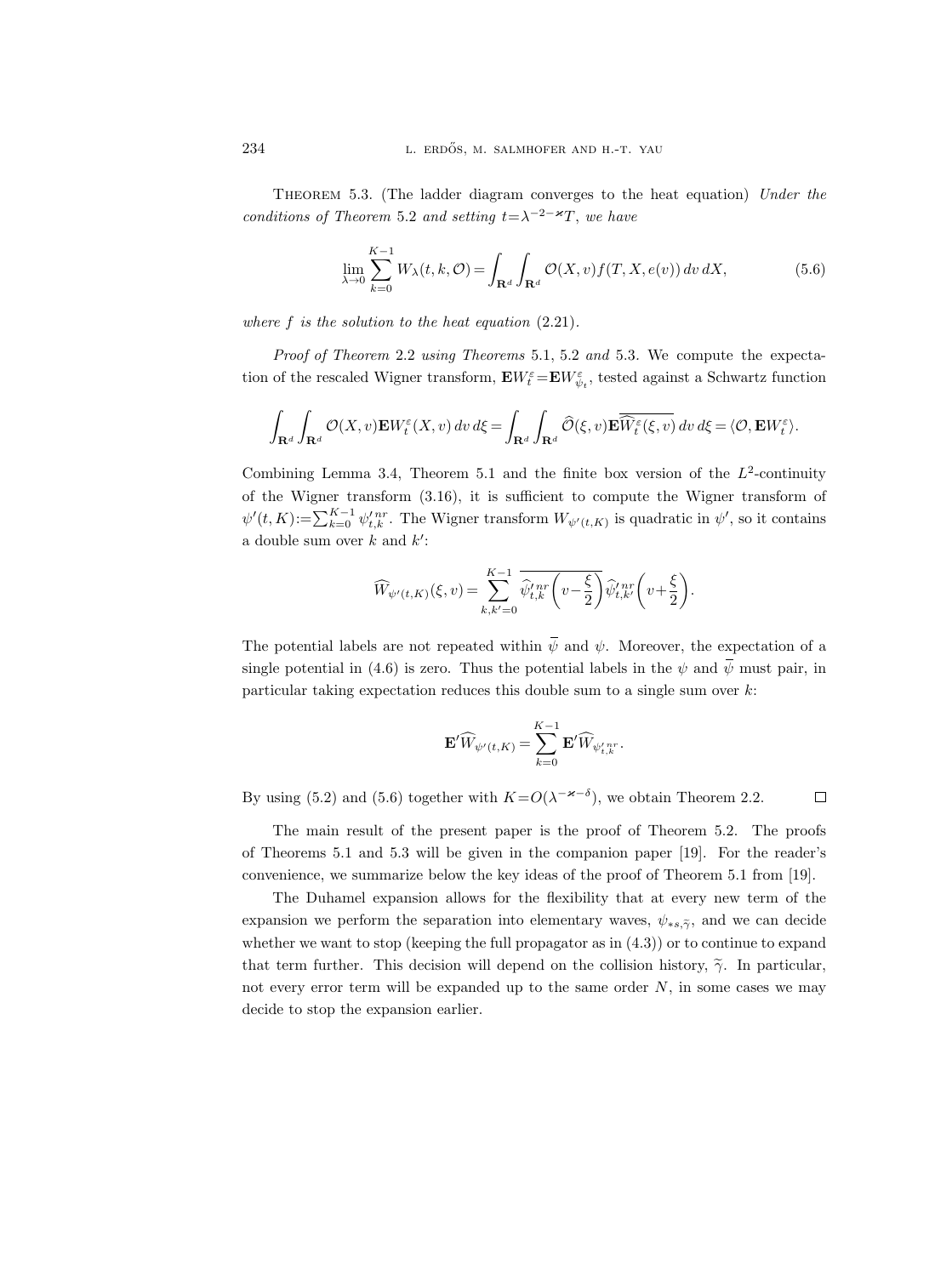To estimate a non-fully expanded term, we will use the unitarity of the full evolution,

$$
\left\| -i \int_0^t \exp(-i(t-s)H)\psi_{\ast s,\widetilde{\gamma}} ds \right\|^2 \leq t \int_0^t \|\psi_{\ast s,\widetilde{\gamma}}\|^2 ds. \tag{5.7}
$$

Typically we lose a factor of t by using this estimate, since the oscillatory character of the time integration is lost. We can use this crude estimate only if the fully expanded term,  $\|\psi_{\ast s,\tilde{\gamma}}\|^2$ , is small, i.e. if  $\tilde{\gamma}$  represents an atypical collision sequence. Once  $\tilde{\gamma}$  is "sufficiently" atypical, we stop the expansion for that elementary wave function to reduce the number and the complexity of the expanded terms.

There are basically two patterns how a collision history can become atypical; either the total number of collisions exceeds the typical number of collisions,  $O(\lambda^2 t)$ , or there is a recollision. This explains why only the non-repetition terms  $\psi_{t,k}^{nr}$  with  $k\!<\!K$  contribute to the main term.

A recollision is typically penalized by a factor  $\lambda^2$  in the weak coupling environment. This is, however, not the case for the immediate repetition of a potential label,  $\tilde{\gamma}_i=\tilde{\gamma}_{i+1}\in\{1,...,M\}$ . The renormalization (3.10) compensates for these terms. Up to the highest order, the contribution of a sequence with an immediate repetition cancels that of the same sequence where the repetition is replaced by a  $\theta$ -label. Technically, all these estimates have to be combined with the key method of the present paper (proof of Theorem 5.2) to show that the sum of all  $k!B_k$  repetition diagrams is sufficiently small to compensate for the unitarity estimate (5.7).

The result of the current paper (Theorem 5.2) has been fundamentally used in [19]. While that paper was already in print, we have improved the possible range of  $\varkappa$  and the exponent in the error bounds in Theorem 5.2 (compare with [19, Theorem 2.3]) and, therefore, several exponents in [19] can be improved. While these improvements are minor (and the exponents used in [19] are still correct), we list them in the following for the convenience of the readers. Instead of  $\varkappa < 2/(34d+39)$  required in [19, Theorem 2.3], the upper bound  $\varkappa < 2/(33d+36)$  is sufficient. The exponent  $\frac{1}{3} - (\frac{17}{3}d + \frac{13}{2})\varkappa - O(\delta)$  appearing in [19, Theorem 2.3] has been improved to  $\frac{1}{3} - (6 + \frac{11}{2}d)\varkappa - O(\delta)$ . Using the improved exponent in (9.4) instead of  $\frac{1}{3} - (\frac{17}{3}d + \frac{3}{2})\varkappa - O(\delta)$  in [19, (5.18)], the exponent in [19, Proposition 4.6, (4.37)] can be improved to  $\frac{1}{3} - (7 + \frac{11}{2}d)\varkappa - O(\delta)$ . The better estimates on terms  $(I)$  and  $(II)$  at the end of  $\S 4.5$  and  $\S 4.6$  of  $[19]$  will lead to a somewhat better threshold  $\varkappa_0(d)$  for  $\varkappa$ . More precisely, the upper bound (4.31) of [19] is changed to  $x < (2q-48)/((33d+36)q+108+72d)$  and (4.32) of [19] is changed to  $x < (2q-72)/((33d+36)q+108+72d)$  after correcting a typo  $-(16+2d)x$  to  $-(16+12d)x$ in the exponent of the previous line. In  $[19, \, \S4.6]$ , the bound  $(4.40)$  is changed to  $\alpha < 2/(18q+33d+96)$  and (4.41) is unchanged. These bounds yield an explicit  $\varkappa_0(d) > 0$ depending on the dimension, so that [19, Theorem 4.1] holds for  $\varkappa < \varkappa_0(d)$  (the explicit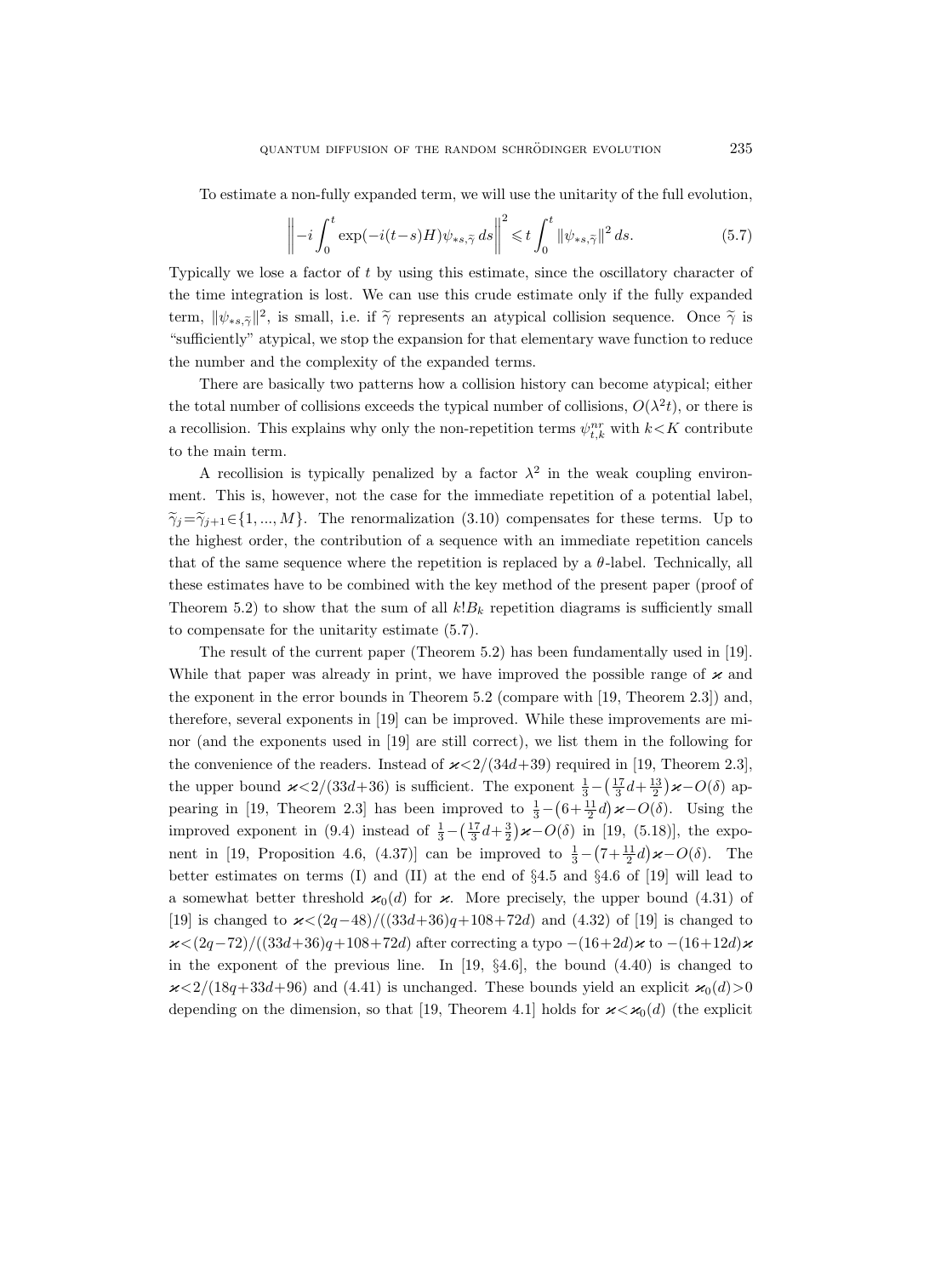upper bound in Theorem 4.1 was a typo, it should have been  $\varkappa < \varkappa_0(d)$ ). For  $d=3$ , explicitly  $\varkappa_0(3) > \frac{1}{370}$ .

## 6. Pairing potential labels

The wave function

$$
\psi_{t,k}^{\prime \, nr} = (-i)^k \sum_{\gamma \in \Gamma_k^{nr}} \int_0^t \exp(-is_{k+1}H_0^{\prime}) V_{\gamma_k}^{\prime} \exp(-is_kH_0^{\prime}) \dots V_{\gamma_1}^{\prime} \exp(-is_1H_0^{\prime}) \psi_0^{\prime} \, [ds_j]_{j=1}^{k+1}
$$

contains k potential terms with different potential labels. Every term in

$$
\mathbf{E}'\|\psi_{t,k}^{\prime\,nr}\|_{L}^{2}=\sum_{\gamma,\gamma'}\mathbf{E}'\langle\psi_{t,\gamma},\psi_{t,\gamma'}\rangle
$$

has 2k potential terms, and their expectation is

$$
\mathbf{E}' \, \overline{V'_{\gamma_1} V'_{\gamma_2} \dots V'_{\gamma_k}} \, V'_{\gamma'_1} V'_{\gamma'_2} \dots V'_{\gamma'_k}.
$$
\n(6.1)

Since there is no repetition within  $\gamma$  and  $\gamma'$ , and  $\mathbf{E}'V'_{\gamma}=0$ , the expectation in (6.1) is non-zero only if there is a complete pairing between  $\gamma$  and  $\gamma'$ . Such pairings correspond to permutations on  $I_k = \{1, 2, ..., k\}$ . We denote by  $\mathfrak{S}_k$  the set of all permutations on k elements.

We recall the K-identity from [20, Lemma 3.1] (with a corrected  $(2\pi)^{-1}$  factor):

$$
\int_0^t \left( \prod_{j=1}^{k+1} \exp(-is_j \omega(p_j)) \right) [ds_j]_{j=1}^{k+1} = \frac{i \exp(\eta t)}{2\pi} \int_{\mathbf{R}} \exp(-i\alpha t) \left( \prod_{j=1}^{k+1} \frac{1}{\alpha - \omega(p_j) + i\eta} \right) d\alpha
$$
\n(6.2)

for any  $\eta > 0$ . Therefore, we have

$$
\mathbf{E}' \|\psi_{t,k}^{\prime nr}\|_{L}^{2} = \frac{\lambda^{2k} \exp(2t\eta)}{(2\pi)^{2}} \sum_{\sigma \in \mathfrak{S}_{k}} \int_{(\Lambda_{L}^{*})^{k+1}} \int_{(\Lambda_{L}^{*})^{k+1}} \delta(p_{k+1} - \tilde{p}_{k+1})
$$
\n
$$
\times \mathbf{E}' \sum_{\substack{\gamma_{1}, \dots, \gamma_{k}=1 \ j=1}}^{M} \prod_{j=1}^{k} \overline{\hat{V}_{\gamma_{j}}(p_{j+1} - p_{j})} \hat{V}_{\gamma_{j}}(\tilde{p}_{\sigma(j)+1} - \tilde{p}_{\sigma(j)}) \overline{\hat{\psi}_{0}^{\prime}(p_{1})} \hat{\psi}_{0}^{\prime}(\tilde{p}_{1})
$$
\n
$$
\times \int_{\mathbf{R}} \int_{\mathbf{R}} \exp(i(\alpha - \beta)t) \left(\prod_{j=1}^{k+1} \frac{1}{\alpha - \overline{\omega(p_{j})} - i\eta} \cdot \frac{1}{\beta - \omega(\tilde{p}_{j}) + i\eta}\right) d\alpha \, d\beta \, d\mathbf{p} \, d\tilde{\mathbf{p}},\tag{6.3}
$$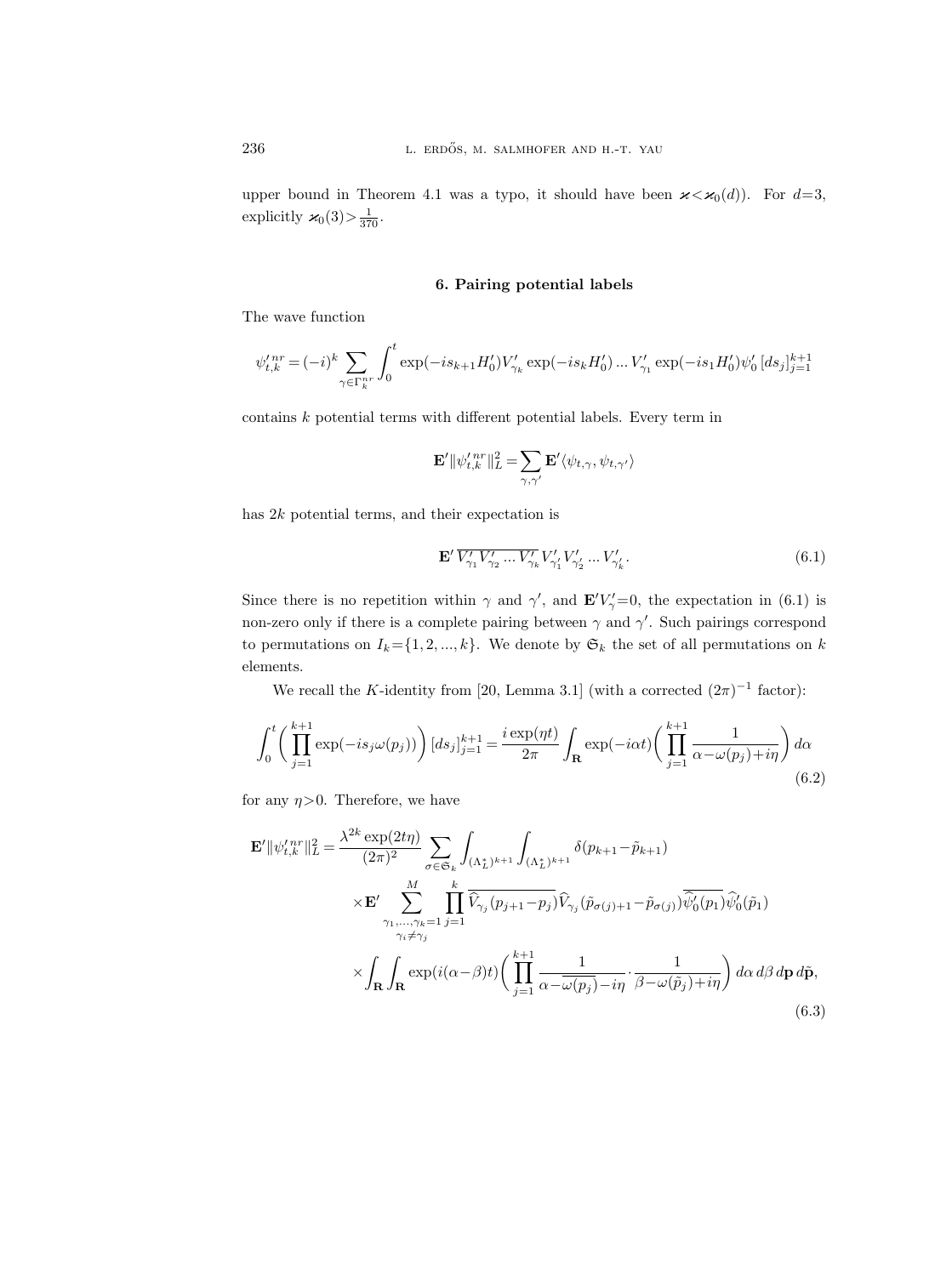where the summation runs over all ordered k-tuples  $(\gamma_1, ..., \gamma_k)$  of  $\{1, 2, ..., M\}$  with distinct elements. We compute the expectation, using  $m_2=1$  from (2.4) and the factorization of  $\mathbf{E}'$  from  $(3.24)$ :

$$
\mathbf{E} \prod_{j=1}^{k} \overline{\widehat{V}_{\gamma_j}(p_{j+1} - p_j)} \widehat{V}_{\gamma_j}(\widetilde{p}_{\sigma(j)+1} - \widetilde{p}_{\sigma(j)}) = P(\sigma, \mathbf{p}, \widetilde{\mathbf{p}}) \overline{\mathcal{B}(\mathbf{p})} \mathcal{B}(\widetilde{\mathbf{p}}),
$$
(6.4)

with

$$
\mathcal{B}(\mathbf{p}) := \prod_{j=1}^{k} \widehat{B}(p_{j+1} - p_j) \tag{6.5}
$$

and

$$
P(\sigma, \mathbf{p}, \tilde{\mathbf{p}}) := \mathbf{E}_M \mathbf{E}_{y}^{\otimes M} \sum_{\substack{\gamma_1, \dots, \gamma_k = 1 \\ \gamma_i \neq \gamma_j}}^{M} \prod_{j=1}^{k} \exp[2\pi i y_{\gamma_j} (p_{j+1} - p_j - (\tilde{p}_{\sigma(j)+1} - \tilde{p}_{\sigma(j)}))]. \tag{6.6}
$$

We obtain from (6.3) that

$$
\mathbf{E}' \|\psi_{t,k}^{\prime \, nr}\|_{L}^{2} = \lambda^{2k} \sum_{\sigma \in \mathfrak{S}_{k}} \int_{(\Lambda_{L}^{*})^{k+1}} \int_{(\Lambda_{L}^{*})^{k+1}} \delta(p_{k+1} - \tilde{p}_{k+1}) \times P(\sigma, \mathbf{p}, \tilde{\mathbf{p}}) M^{\circ}(k, \mathbf{p}, \tilde{\mathbf{p}}) \overline{\widehat{\psi}_{0}^{\prime}(p_{1})} \widehat{\psi}_{0}^{\prime}(\tilde{p}_{1}) d\mathbf{p} d\tilde{\mathbf{p}},
$$
\n(6.7)

with

$$
M^{\circ}(k, \mathbf{p}, \tilde{\mathbf{p}}) := \frac{\exp(2t\eta)}{(2\pi)^{2}} \int_{\mathbf{R}} \int_{\mathbf{R}} \exp(i(\alpha - \beta)t) \left( \prod_{j=1}^{k+1} \frac{\overline{\hat{B}(p_{j+1} - p_{j})}}{\alpha - \overline{\omega(p_{j})} - i\eta} \overline{\hat{B}(\tilde{p}_{j+1} - \tilde{p}_{j})} \right) d\alpha d\beta
$$
\n(6.8)

(with the convention that for  $j=k+1$  we set the superfluous term  $B(p_{j+1}-p_j) :=1$ ).

The expectation value in (6.6) can be easily computed to yield a product of delta functions since the variables  $y_{\gamma_j}$  are independent. The constraint  $\gamma_i \neq \gamma_j$  induces only a trivial combinatorial factor that becomes irrelevant in the  $L{\to}\infty$  limit.

If the obstacle centers were deterministic, i.e.,  $y_{\gamma_i} = \gamma_j$ , then the constraint  $\gamma_i \neq \gamma_j$ has more serious consequences. This is the case for the lattice Anderson model, where the summation in (6.6) extends to all  $\gamma_j \in \mathbb{Z}^d$  with  $\gamma_i \neq \gamma_j$  and the momentum variables are on the dual torus,  $\mathbf{T}^d := \left[-\frac{1}{2}, \frac{1}{2}\right]$ . Due to the constraint  $\gamma_i \neq \gamma_j$ , the formula (6.6) is not a simple product of delta functions and we have to use a connected graph expansion that is well known from statistical physics.

Let  $\mathcal{A}_n$  be the set of partitions of  $I_k := \{1, 2, ..., k\}$ , i.e.  $\mathbf{A} = \{A_\mu : \mu \in I(\mathbf{A})\} \in \mathcal{A}_k$  if  $\bigcup_{\mu \in I(\mathbf{A})} A_{\mu} = I_k$  and the elements of **A** are disjoint and non-empty. The sets in the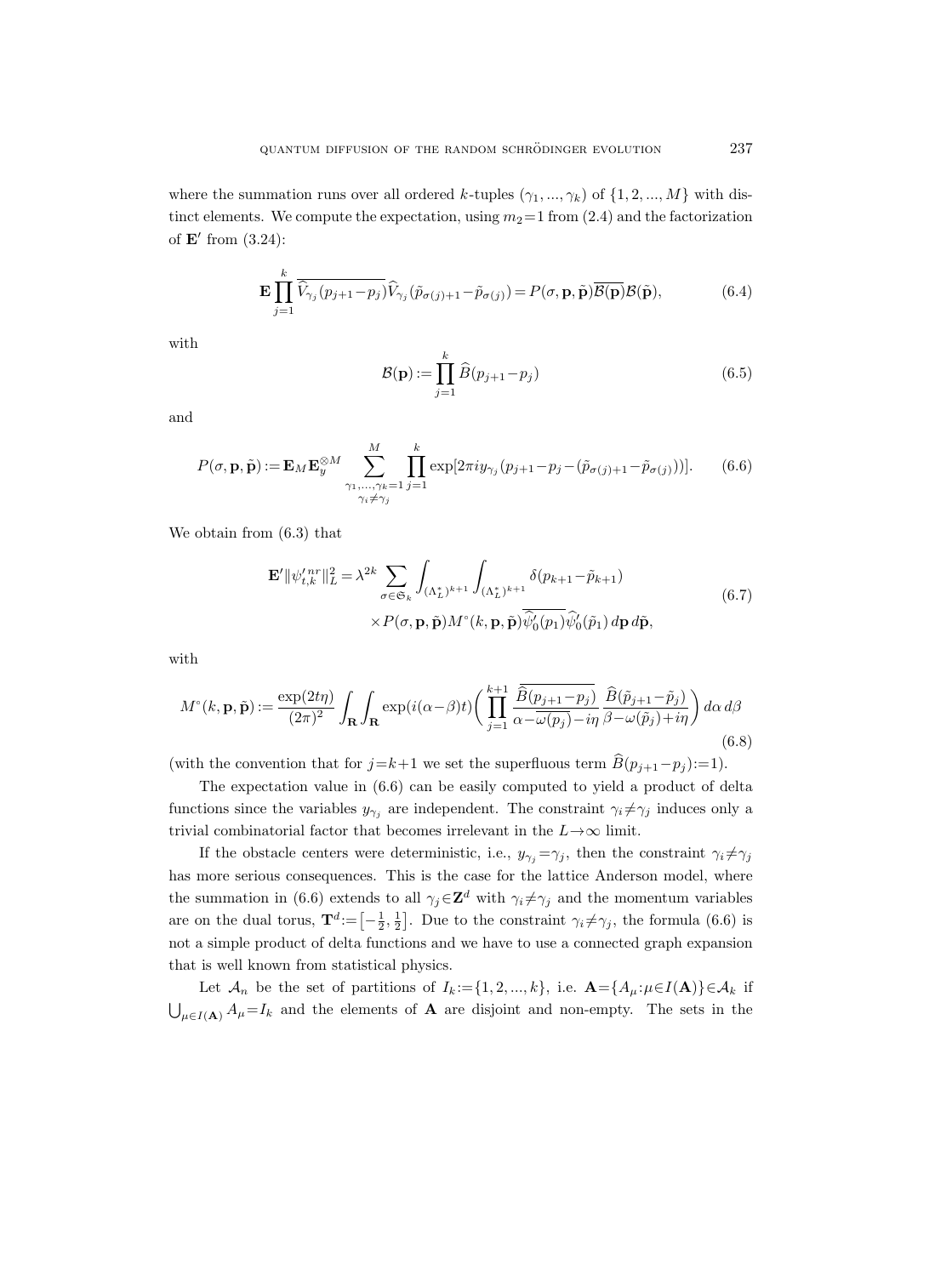partition are labelled by the index set  $I(A)$  and let  $m(A)=|I(A)|$  denote the number of elements in  $A$ . The elements of the partition  $A$  will be called *lumps*. A lump is *trivial* if it has only one element. The trivial partition, where every lump is trivial, is denoted by  $A_0$ .

LEMMA 6.1. (i) (Continuum model) For any fixed L, k and M, with  $k \le M$ , and any fixed momenta  $q_j \in \Lambda_L^*$ ,

$$
\mathbf{E}_{y}^{\otimes M} \sum_{\substack{\gamma_{1}, \dots, \gamma_{k}=1 \ j=1}}^{M} \prod_{j=1}^{k} \exp(2\pi i q_{j} y_{\gamma_{j}}) = \frac{M!}{|\Lambda_{L}|^{k} (M-k)!} \sum_{\mathbf{A} \in \mathcal{A}_{k}} \prod_{\nu \in I(\mathbf{A})} c(|A_{\nu}|) \delta\left(\sum_{l \in A_{\nu}} q_{l}\right), \tag{6.9}
$$

with  $c(1)=1$  and  $c(n)=0$  for any  $n \geq 2$ .

(ii) (Lattice model) For any fixed k and momenta  $q_j \in \mathbf{T}^d$ ,

$$
\sum_{\substack{\gamma_1,\ldots,\gamma_k \in \mathbf{Z}^d \\ \gamma_i \neq \gamma_j}} \prod_{j=1}^k \exp(2\pi i q_j \gamma_j) = \sum_{\mathbf{A} \in \mathcal{A}_k} \prod_{\nu \in I(\mathbf{A})} c(|A_{\nu}|) \delta\left(\sum_{l \in A_{\nu}} q_l\right),\tag{6.10}
$$

with

$$
c(n) := \sum_{\substack{\Gamma \subset K_n \\ \Gamma \text{ connected}}} (-1)^{|\Gamma|},
$$

where  $K_n$  denotes the complete graph on n vertices and  $|\Gamma|$  denotes the number of edges in the subgraph  $\Gamma$ . The following estimate holds for  $n \geqslant 2$ :

$$
|c(n)| \leqslant n^{n-2}.\tag{6.11}
$$

Remark 1. Recall that M is a Poisson random variable with expectation  $|\Lambda_L|$ . Therefore, apart from the prefactor that converges to 1 almost surely as  $L \rightarrow \infty$ , the right-hand side of (6.9) is simply  $\prod_{j=1}^{k} \delta(q_j)$ . With an obvious choice of  $c(n)$ , we write it in the same form as (6.10). In this way, the continuum and lattice models can be treated simultaneously. The explicit form of  $c(n)$  will not be needed. The arguments in the sequel will use only the bound  $(6.11)$  that is valid for both choices of  $c(n)$ .

Remark 2. Analogous formulas hold if the natural index set  $I_k = \{1, 2, ..., k\}$  is replaced by an arbitrary finite set S. In this case, the summation on the right-hand side of  $(6.9)$ – $(6.10)$  is over all partitions of S. The set of these partitions is denoted by  $\mathcal{A}(S)$ .

*Proof of Lemma* 6.1. Part (i) is straightforward from the definition of  $\mathbf{E}_y$ .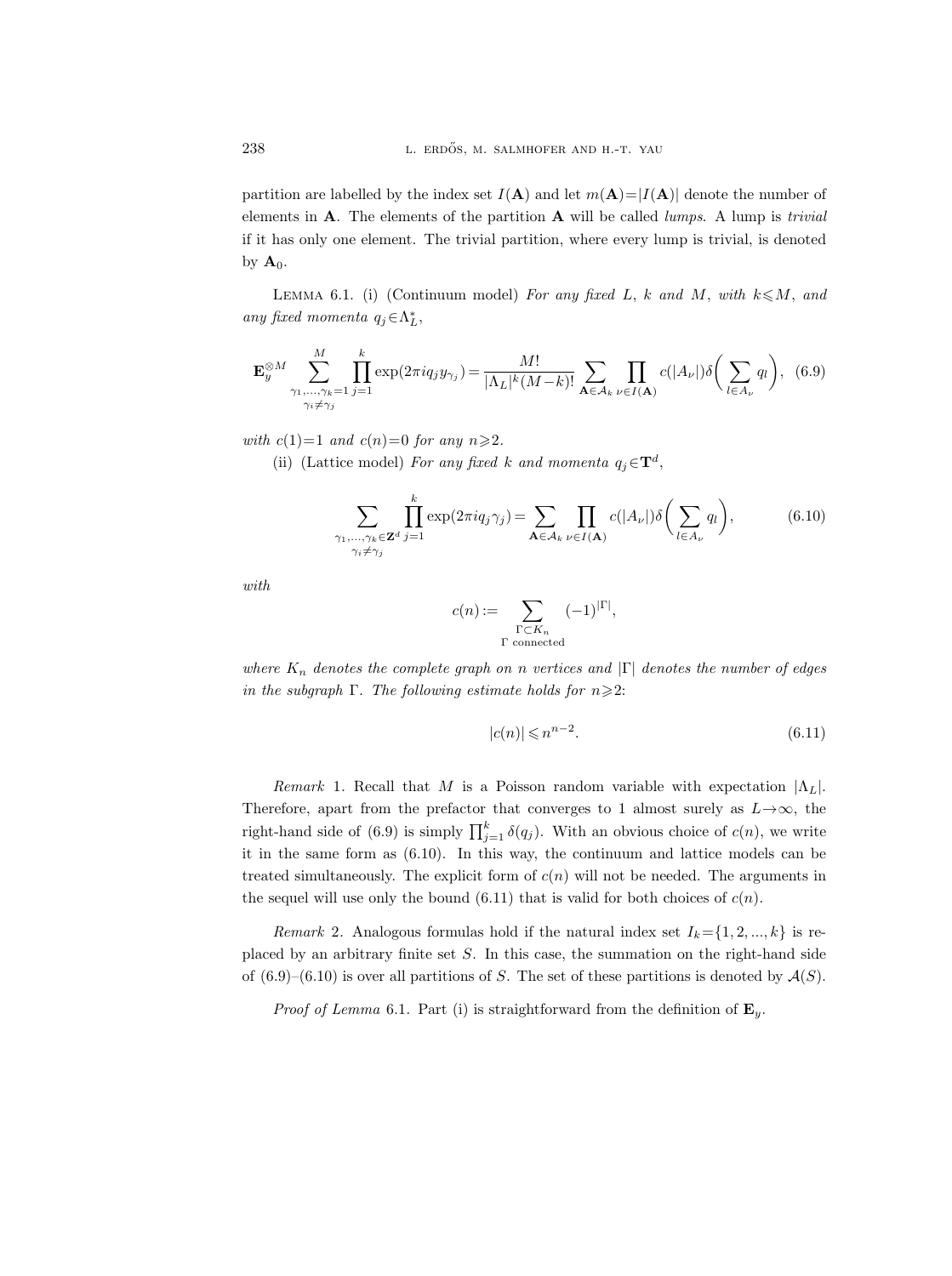For part (ii) we use the connected graph expansion

$$
\prod_{i \neq j=1}^k (1 - \delta_{\gamma_i, \gamma_j}) = \sum_{\mathbf{A} \in \mathcal{A}_k} \prod_{\nu \in I(\mathbf{A})} \delta_c(A_{\nu}),
$$

where

$$
\delta_c(A) = c(|A|) \prod_{l,l' \in A} \delta_{\gamma_l,\gamma_{l'}}
$$

is the Ursell coefficient of the hard-core lattice gas (see, e.g., [47]). Therefore,

$$
\sum_{\substack{\gamma_1,\ldots,\gamma_k \in \mathbf{Z}^d \\ \gamma_i \neq \gamma_j}} \prod_{j=1}^k \exp(2\pi i q_j \gamma_j)
$$
\n
$$
= \sum_{\substack{\gamma_1,\ldots,\gamma_k \in \mathbf{Z}^d \\ \mathbf{A} \in \mathcal{A}_k}} \sum_{\nu \in I(\mathbf{A})} \prod_{\nu \in I(\mathbf{A})} \left( \exp\left(2\pi i \sum_{l \in A_{\nu}} q_l \gamma_l \right) c(|A_{\nu}|) \prod_{l,l' \in A_{\nu}} \delta_{\gamma_l,\gamma_{l'}} \right)
$$
\n
$$
= \sum_{\mathbf{A} \in \mathcal{A}_k} \prod_{\nu \in I(\mathbf{A})} c(|A_{\nu}|) \delta\left(\sum_{l \in A_{\nu}} q_l\right).
$$

We will use the identity  $(6.9)$  to express P in  $(6.6)$  as a linear combination of products of delta functions of the momenta and insert it into (6.7). After the limit  $L \rightarrow \infty$ , each term in the summation  $\sum_{\sigma} \sum_{\bf A}$  will be expressed by a Feynman graph. The precise definitions will be given in the next section.

## 7. Graphical representation

Traditionally, the Feynman graphs consist of interaction vertices and particle lines among them. In case of Gaussian random potentials, the interaction vertices are paired according to the Wick theorem [20]. For non-Gaussian randomness, the non-vanishing higher-order cumulants correspond to joining several vertices [11]. In our case, the appearance of the non-trivial subsets are due to selecting the non-repetition sequences. This requires us to define Feynman graphs in a more general setup than usual. In this section we introduce the necessary graphical representation in full generality and we will define the value of a Feynman graph,  $V^{\circ}(\mathbf{A}, \sigma)$ , with permutation  $\sigma$  and partition **A** in (7.21). The final result of this section is given in Proposition 7.2 at the end.

## 7.1. Circle graphs and their values

We start with an oriented circle graph with two distinguished vertices, denoted by 0 and  $0^*$ . The number of vertices is N. The vertex set is V and the set of oriented edges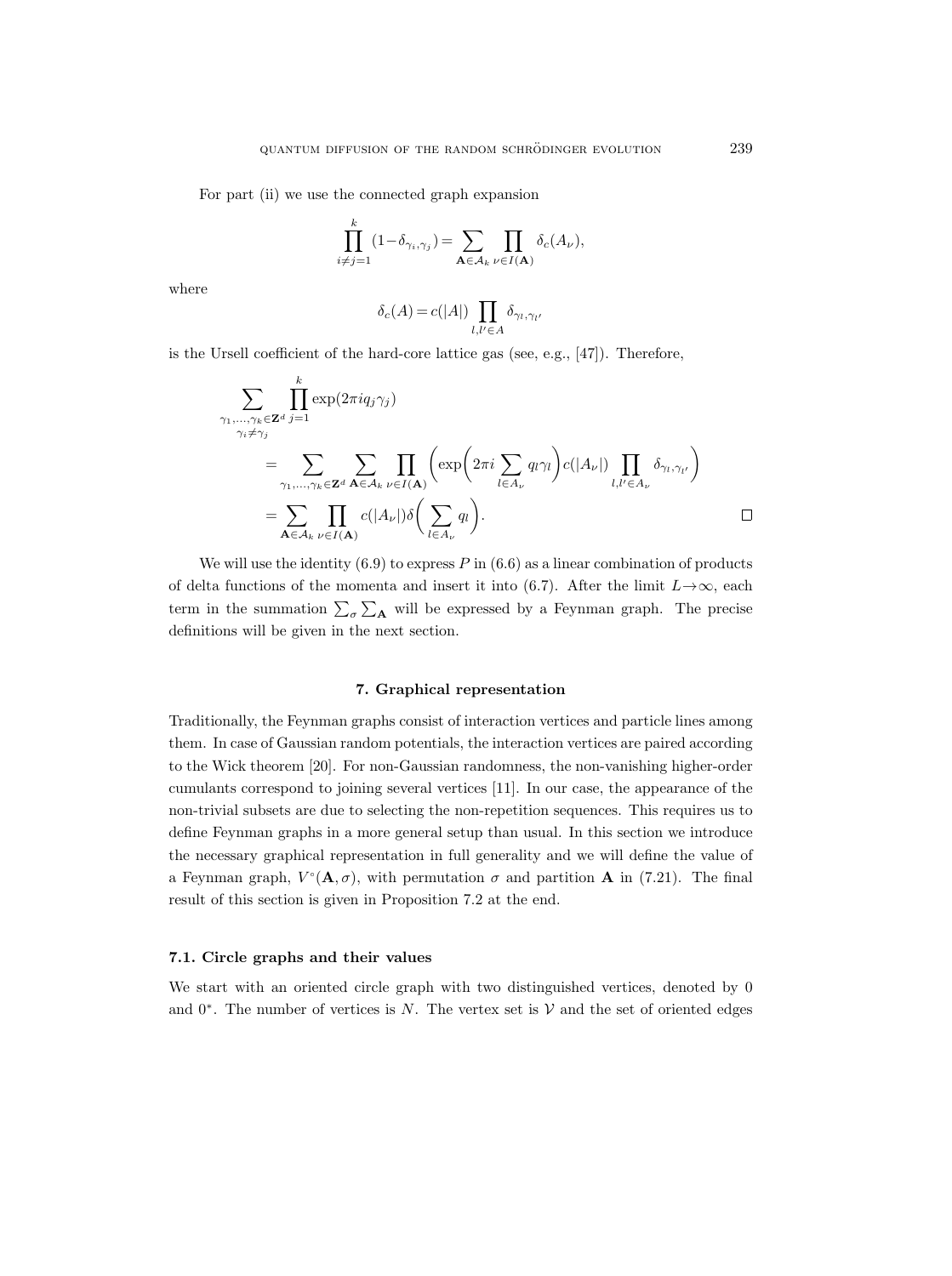is  $\mathcal{L}(\mathcal{V})$ . For  $v \in \mathcal{V}$  we use the notation  $v-1$  and  $v+1$  for the vertex right before and after v in the circular ordering. We also let  $e_v = (v-1, v)$  and  $e_v = (v, v+1)$  be the edges right before and after the vertex v, respectively. In particular  $e_{(v+1)-} = e_{v+}$ . For each  $e\in\mathcal{L}(\mathcal{V})$ , we introduce a momentum  $w_e$  and a real number  $\alpha_e$  associated with this edge. The collection of all momenta is denoted by  $\mathbf{w} = \{w_e : e \in \mathcal{L}(\mathcal{V})\}$  and  $d\mathbf{w} = \bigotimes_e dw_e$  is the Lebesgue measure. We sometimes use the notation  $v \sim e$  to indicate that an edge e is adjacent to a vertex v.

Let  $\mathbf{P} = \{P_{\mu} : \mu \in I\}$  be a partition of the set  $\mathcal{V} \setminus \{0, 0^*\},$ 

$$
\mathcal{V}\backslash\{0,0^*\}=\bigcup_{\mu\in I}P_\mu
$$

(with all  $P_\mu$  non-empty and pairwise disjoint), where  $I=I(\mathbf{P})$  is the index set to label the sets in the partition. Let  $m(\mathbf{P}) = |I(\mathbf{P})|$ . The sets  $P_{\mu}$  are called **P**-lumps or just lumps. If two elements  $v, v' \in V \setminus \{0, 0^*\}$  belong to the same lump within a partition **P**, we denote it by  $v \equiv v' \pmod{P}$ . We assign a variable  $u_{\mu} \in \mathbb{R}^d$ ,  $\mu \in I(\mathbb{P})$ , to each lump. We call them *auxiliary momenta*; they will be needed for a technical reason. We always assume that the auxiliary momenta add up to zero:

$$
\sum_{\mu \in I(\mathbf{P})} u_{\mu} = 0. \tag{7.1}
$$

The set of all partitions of the vertex set  $\mathcal{V} \setminus \{0, 0^*\}$  is denoted by  $\mathcal{P}_{\mathcal{V}}$ . For any  $P \subset \mathcal{V}$ , we let

$$
L_{+}(P) := \{(v, v+1) \in \mathcal{L}(\mathcal{V}) : v \in P \text{ and } v+1 \notin P\}
$$

denote the set of edges that go out of  $P$ , with respect to the orientation of the circle graph, and similarly  $L_-(P)$  denote the set of edges that go into P. We set

$$
L(P) := L_{+}(P) \cup L_{-}(P).
$$

For any  $\xi \in \mathbf{R}^d$  we define the following product of delta functions

$$
\Delta(\mathbf{P}, \mathbf{w}, \mathbf{u}) := \delta \left( \xi + \sum_{e \in L_{\pm}(\{0^*\})} \pm w_e \right) \prod_{\mu \in I(\mathbf{P})} \delta \left( \sum_{e \in L_{\pm}(P_{\mu})} \pm w_e - u_{\mu} \right), \tag{7.2}
$$

where  $\mathbf{u}:=\{u_{\mu}:\mu\in I(\mathbf{P})\}\in\mathbf{R}^{d}$  is a set of auxiliary momenta. The sign  $\pm$  indicates that the momentum  $w_e$  is added or subtracted depending whether the edge  $e$  is outgoing or incoming, respectively. The function  $\Delta(\mathbf{P}, \mathbf{w}, \mathbf{u}) = \Delta_{\xi}(\mathbf{P}, \mathbf{w}, \mathbf{u})$  depends on  $\xi$ , but we will mostly omit this fact from the notation. All estimates will be uniform in  $\xi$ .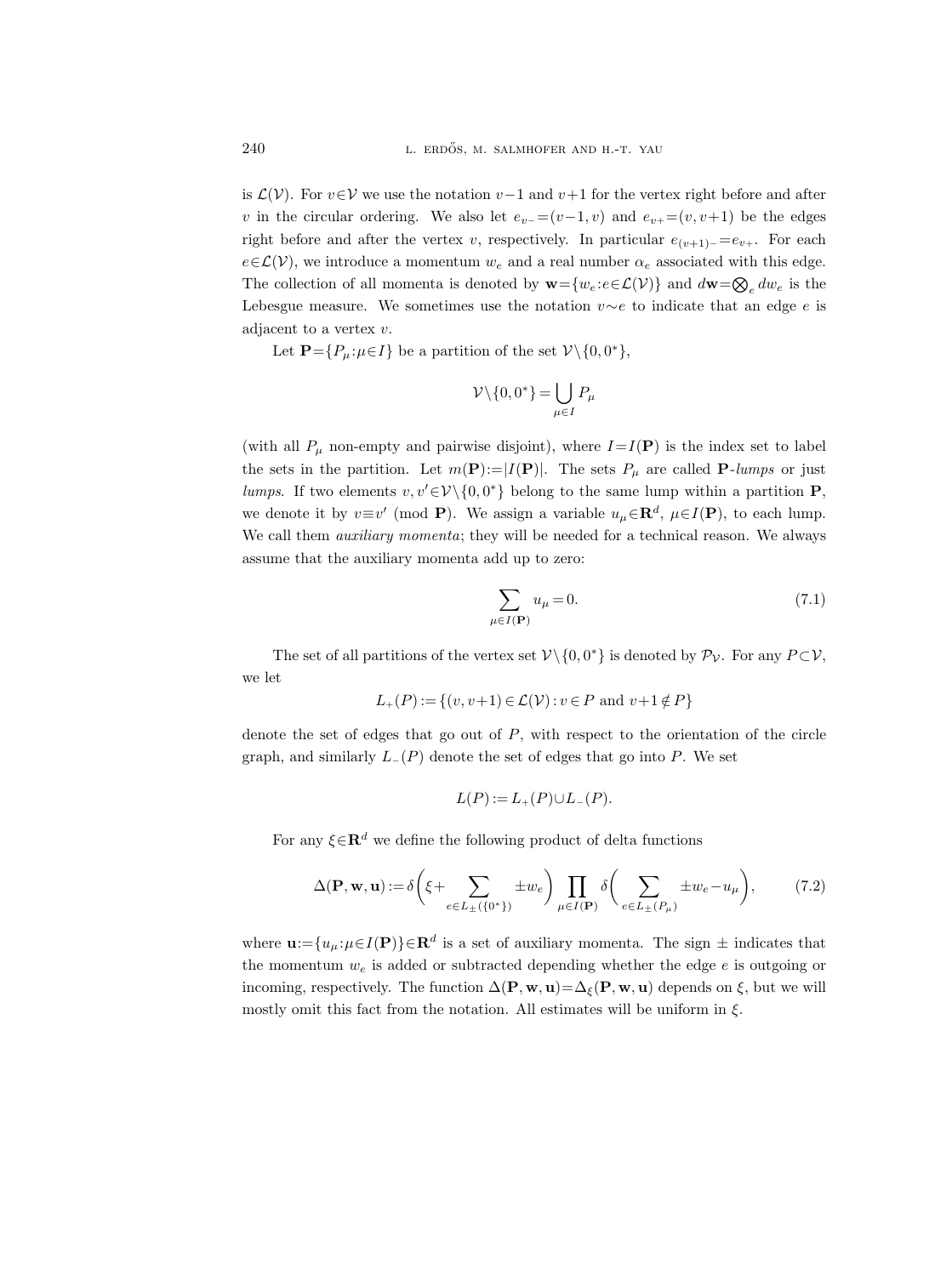Summing up all arguments of these delta functions and using (7.1), we see that these delta functions force the two momenta corresponding to the two edges adjacent to 0 to differ by  $\xi$ :  $w_e - w_{e'} = \xi$  for  $e \in L_+(\{0\})$  and  $e' \in L_-(\{0\})$ .

As a motivation for these definitions, we mention that the lumps naturally arise from the connected graph formula (Lemma 6.1). According to this formula, the Kirchoff law must be satisfied for all lumps, i.e. the incoming and outgoing momenta must sum up to zero. This fact would be described by the delta functions (7.2) with all  $u_{\mu}=0$ . In certain recollision terms, however, the non-repetition condition leading to Lemma 6.1 is not fully satisfied and the Kirchoff law breaks down for a few lumps. The non-trivial auxiliary momenta will bookkeep this deviation from the Kirchoff law (see [19] for more details). Finally, the shift by  $\xi$  at the vertex  $0^*$  in (7.2) will be used when computing the Wigner transform in the Fourier representation (2.10).

For each subset  $\mathcal{G} \subset \mathcal{V} \setminus \{0, 0^*\}$ , we define

$$
\mathcal{N}_{\mathcal{G}}(\mathbf{w}) := \prod_{e \sim 0} |\widehat{\psi}_0(w_e)| \prod_{v \in (\mathcal{V} \setminus \{0, 0^*\}) \setminus \mathcal{G}} |\widehat{B}(w_{e_{v-}} - w_{e_{v+}})| \prod_{v \in \mathcal{G}} \langle w_{e_{v-}} - w_{e_{v+}} \rangle^{-2d}.
$$
 (7.3)

In our application, the subset  $\mathcal G$  collects those vertices, where the original potential decay  $|\widetilde{B}(w_{e_{n-}} - w_{e_{n+}})|$  could not be explicitly kept along the estimates and this will happen only at a few places; the size of  $\mathcal G$  will be at most 8. For the purpose of this paper, i.e. for the proof of Theorem 5.2, we will need only  $\mathcal{G}=\emptyset$ , but for the analysis of the repetition terms in [19] we need the more general definition.

Due to the support properties of  $\widehat{B}$  and  $\widehat{\psi}_0$ , we will see that all intermediate momenta  $w_e$  satisfy  $|w_e| \le N\lambda^{-\delta}$ . The maximal number of vertices in our graphs will be

$$
2K + 2 = O(\lambda^{-\varkappa - \delta}),
$$

therefore all intermediate momenta will be smaller than  $\zeta := \lambda^{-\varkappa - 3\delta}$ . This justifies the definition of the restricted Lebesgue measures

$$
d\mu(w) := \mathbf{1}(|w| \le \zeta) dw, \quad \zeta := \lambda^{-\varkappa - 3\delta}, \quad d\mu(\mathbf{w}) := \bigotimes_e d\mu(w_e). \tag{7.4}
$$

Moreover, each auxiliary momentum  $u_{\mu}$  will always be a sum (or difference) of different  $w_e$ momenta (see (7.2)), therefore each of them always satisfies  $|u_{\mu}| \leq O(\lambda^{-2\varkappa - 4\delta})$ . We will often take the supremum of all possible auxiliary momenta and  $\sup_{u}$  is always considered subject to this bound.

With this notation, we define, for any  $\mathbf{P} \in \mathcal{P}_\mathcal{V}$  and  $g=0,1,2,...$ , the E-value of the partition:

$$
E_g(\mathbf{P}, \mathbf{u}, \alpha) := \lambda^{N-2} \sup_{\mathcal{G}: |\mathcal{G}| \le g} \int \prod_{e \in \mathcal{L}(\mathcal{V})} \frac{1}{|\alpha_e - \omega(w_e) + i\eta|} \Delta(\mathbf{P}, \mathbf{w}, \mathbf{u}) \mathcal{N}_{\mathcal{G}}(\mathbf{w}) d\mu(\mathbf{w}). \tag{7.5}
$$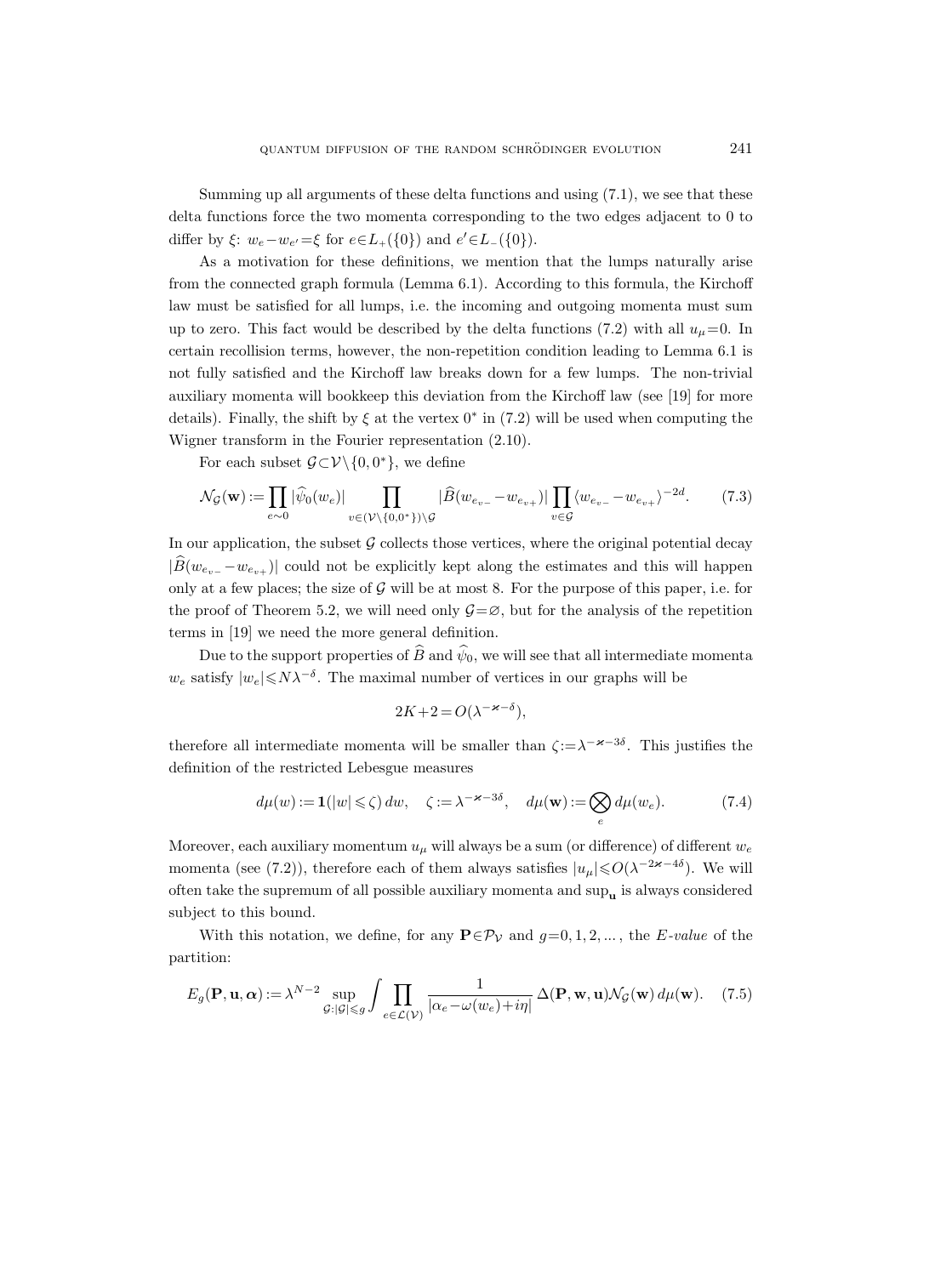The prefactor  $\lambda^{N-2}$  is due to the fact that in the applications all but the two distinguished vertices,  $\{0,0^*\}$ , will carry a factor  $\lambda$ . The E-value depends also on the parameters  $\lambda$ and  $\eta$ , but we will not specify them in the notation. In the applications, the regularization  $\eta$  will be mostly chosen as  $\eta = \lambda^{2+\varkappa}$ .

We will also need a slight modification of these definitions, indicated by a lower star in the notation:

$$
E_{*g}(\mathbf{P}, \mathbf{u}, \alpha) := \lambda^{N-2} \sup_{\mathcal{G}: |\mathcal{G}| \leq g} \int \prod_{\substack{e \in \mathcal{L}(\mathcal{V}) \\ e \notin L(\{0^*\})}} \frac{1}{|\alpha_e - \omega(w_e) + i\eta|} \Delta(\mathbf{P}, \mathbf{w}, \mathbf{u}) \mathcal{N}_{\mathcal{G}}(\mathbf{w}) d\mu(\mathbf{w}). \tag{7.6}
$$

The only difference is that the denominators carrying the momenta associated with edges that are adjacent to 0<sup>∗</sup> are not present in  $E_{*g}$ . We call  $E_{*g}$  the *truncation* of  $E_g$ . We will see that Feynman diagrams arising from the perturbation expansion can naturally be estimated by quantities of the form  $(7.5)$  or  $(7.6)$ .

## 7.2. Feynman graphs

We apply this general setup to the following situation that we will call Feynman graph. Every quantity in our perturbation expansion will be expressed by values of Feynman graphs that are defined below.

For experts we mention that our Feynman graphs differ from those that one typically obtains after averaging over a Gaussian disorder. In the latter, potential lines never appear as external lines but only as pairing lines, and one can identify vertices connected by pairing lines so that the graph becomes 4-valent. In our case, the graph is still trivalent and has external potential lines, with a corresponding dependence on momentum variables u. Also, averaging the disorder will not simply pair up lines but can also join more than two potential lines, which correspond to the higher moments.

Consider the cyclically ordered set  $\mathcal{V}_{n,n'} := \{0, 1, 2, ..., n, 0^*, \widetilde{n}', \widetilde{n'-1}, ..., \widetilde{1}\}$  and view this as the vertex set of an oriented circle graph on  $N = n + n' + 2$  vertices. We set

$$
I_n := \{1, 2, \dots n\}
$$
 and  $\tilde{I}_{n'} := \{\tilde{1}, \tilde{2}, \dots, \tilde{n}'\},\$ 

so that  $\mathcal{V}_{n,n'} = I_n \cup \tilde{I}_{n'} \cup \{0,0\}$ .

The set of edges  $\mathcal{L}(\mathcal{V}_{n,n'})$  is partitioned into  $\mathcal{L}(\mathcal{V}_{n,n'})=\mathcal{L}\cup\widetilde{\mathcal{L}}$ , where  $\mathcal L$  contains the edges between  $I_n \cup \{0, 0^*\}$  and  $\widetilde{\mathcal{L}}$  contains the edges between  $\widetilde{I}_{n'} \cup \{0, 0^*\}.$ 

Let  $\mathcal{P}_{n,n'}$  be the set of all partitions **P** on the set  $I_n \cup I_{n'}$ . The lumps of a partition containing only one vertex will be called *single lumps*. The vertices 0 and  $0^*$  are not part of the partitions, hence they will not be considered as single lumps. Let  $G = G(\mathbf{P})$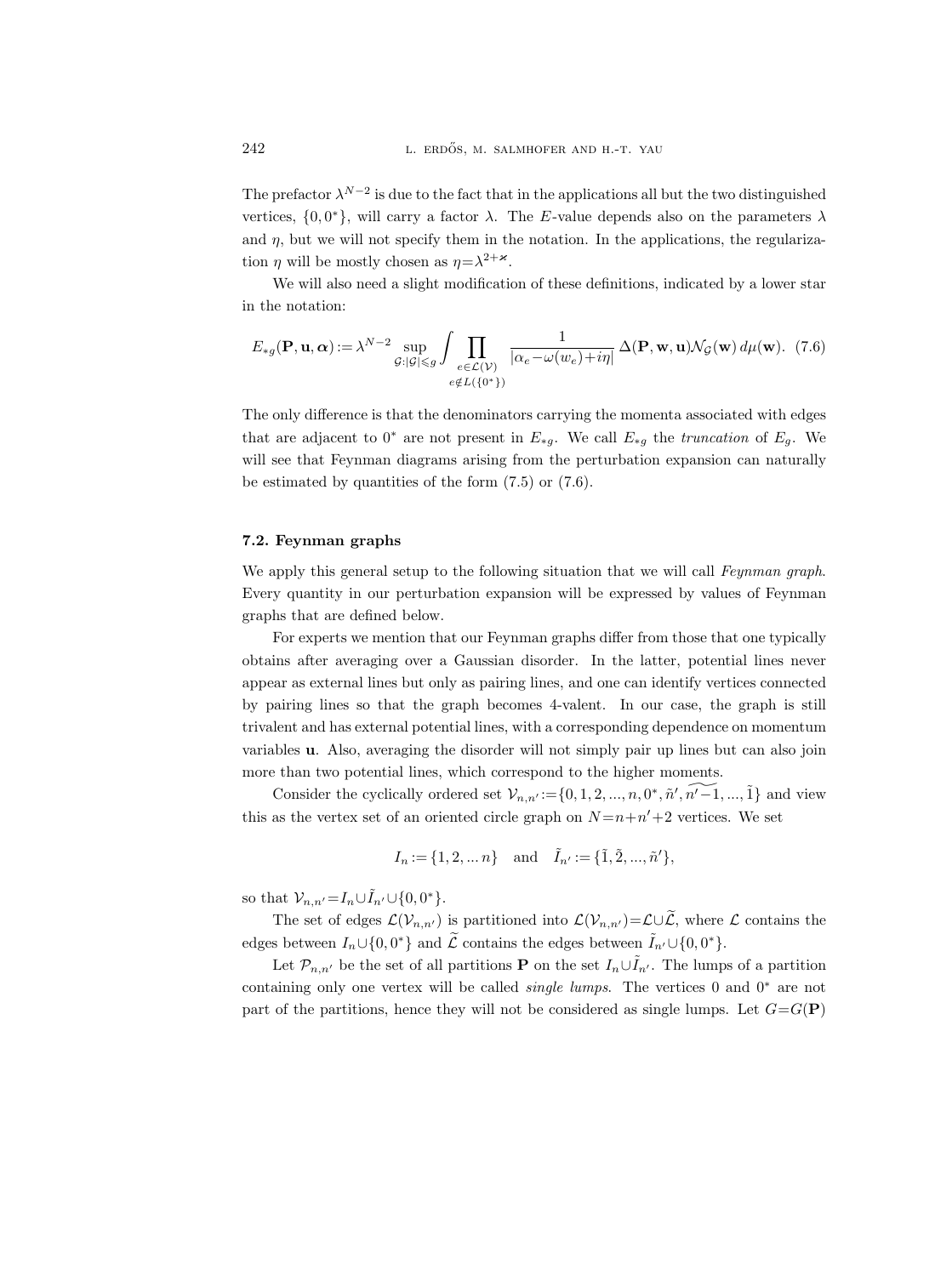be the set of edges that go into a single lump and let  $g(\mathbf{P}) = |G(\mathbf{P})|$  be its cardinality. In case  $n=n'$ , we will use the shorter notation  $V_n=V_{n,n}$ ,  $P_n=P_{n,n}$ , etc. The Feynman graphs arising from the non-repetition terms will always have  $n=n'$  and no single lumps,  $g(\mathbf{P})=0$ , but the more general definition will be needed for the repetition terms in [19]. We remark that even in [19] we will always have

$$
|n - n'| \leqslant g(\mathbf{P}) \leqslant 4, \quad n, n' \leqslant K. \tag{7.7}
$$

We also introduce a function  $Q$  that will represent the momentum dependence of the observable. In our estimates, we will always bound  $Q$  in supremum norm; no decay or smoothness will be necessary. We will need extra conditions on the observable only to evaluate the ladder in the proof of Theorem 5.3 (see [19] for details). Since Q will always appear linearly in our formulae, we can assume, for convenience, that  $||Q||_{\infty} \leq 1$ . General Q can be accommodated by a multiplicative factor  $||Q||_{\infty}$  in the final estimate but it will not be carried along the proofs.

We define the following function to collect all potential terms:

$$
\mathcal{M}(\mathbf{w}) := \prod_{e \in \mathcal{L} \cap G} \left[ -\overline{\theta(w_e)} \right] \prod_{e \in \widetilde{\mathcal{L}} \cap G} \left[ -\theta(w_e) \right] \prod_{e \in \mathcal{L} \setminus G} \overline{\widehat{B}(w_e - w_{e+1})} \prod_{e \in \widetilde{\mathcal{L}} \setminus G} \widehat{B}(w_e - w_{e+1})
$$
\n
$$
\times \overline{\widehat{\psi}(w_{e_0+})} \widehat{\psi}(w_{e_0-}) Q \left[ \frac{1}{2} (w_{e_0*-} + w_{e_0*+}) \right],
$$
\n(7.8)

with  $\mathbf{w}:=\{w_e:e\in\mathcal{L}\cup\widetilde{\mathcal{L}}\}$ , and recalling that for any  $e\in\mathcal{L}(\mathcal{V})$  the edge  $e+1$  denotes the edge succeeding e in the circular ordering.

The delta function  $\Delta(\mathbf{P}, \mathbf{w}, \mathbf{u} \equiv 0)$  ensures that the two momenta adjacent to each single lump coincide. This holds even for  $\xi \neq 0$ , recall that 0 and 0<sup>\*</sup> are not considered as lumps. Therefore the distribution  $\mathcal{M}(w) \Delta(P, w, u \equiv 0)$  is supported on the regime with  $|w_e|\leqslant\zeta$  for all momenta  $w_e$ , due to the support properties of  $\hat{\psi}_0$  and  $\hat{B}$ , and to the control on the number of terms,  $n, n' \leq K$  (see §7.1). In particular

$$
\mathcal{M}(\mathbf{w})\Delta(\mathbf{P}, \mathbf{w}, \mathbf{u} \equiv 0) d\mathbf{w} = \mathcal{M}(\mathbf{w})\Delta(\mathbf{P}, \mathbf{w}, \mathbf{u} \equiv 0) d\mu(\mathbf{w}).
$$
\n(7.9)

Using the boundedness of  $\theta$  and  $|\hat{\psi}_0(w)| \leq C \langle w \rangle^{-10d}$ , we easily obtain that

$$
|\mathcal{M}(\mathbf{w})|\Delta(\mathbf{P}, \mathbf{w}, \mathbf{u} \equiv 0) d\mathbf{w} \leq C^{g(\mathbf{P})} \mathcal{N}_{\mathcal{G}}(\mathbf{w}) \Delta(\mathbf{P}, \mathbf{w}, \mathbf{u} \equiv 0) d\mu(\mathbf{w}), \tag{7.10}
$$

where G is the set of single lumps and  $g(\mathbf{P})=|\mathcal{G}|$ , since the delta function also guarantees that there is no additional decay at the vertices  $v \in \mathcal{G}$  in  $\mathcal{N}_{\mathcal{G}}(\mathbf{w})$  (the last product in (7.3) is a constant).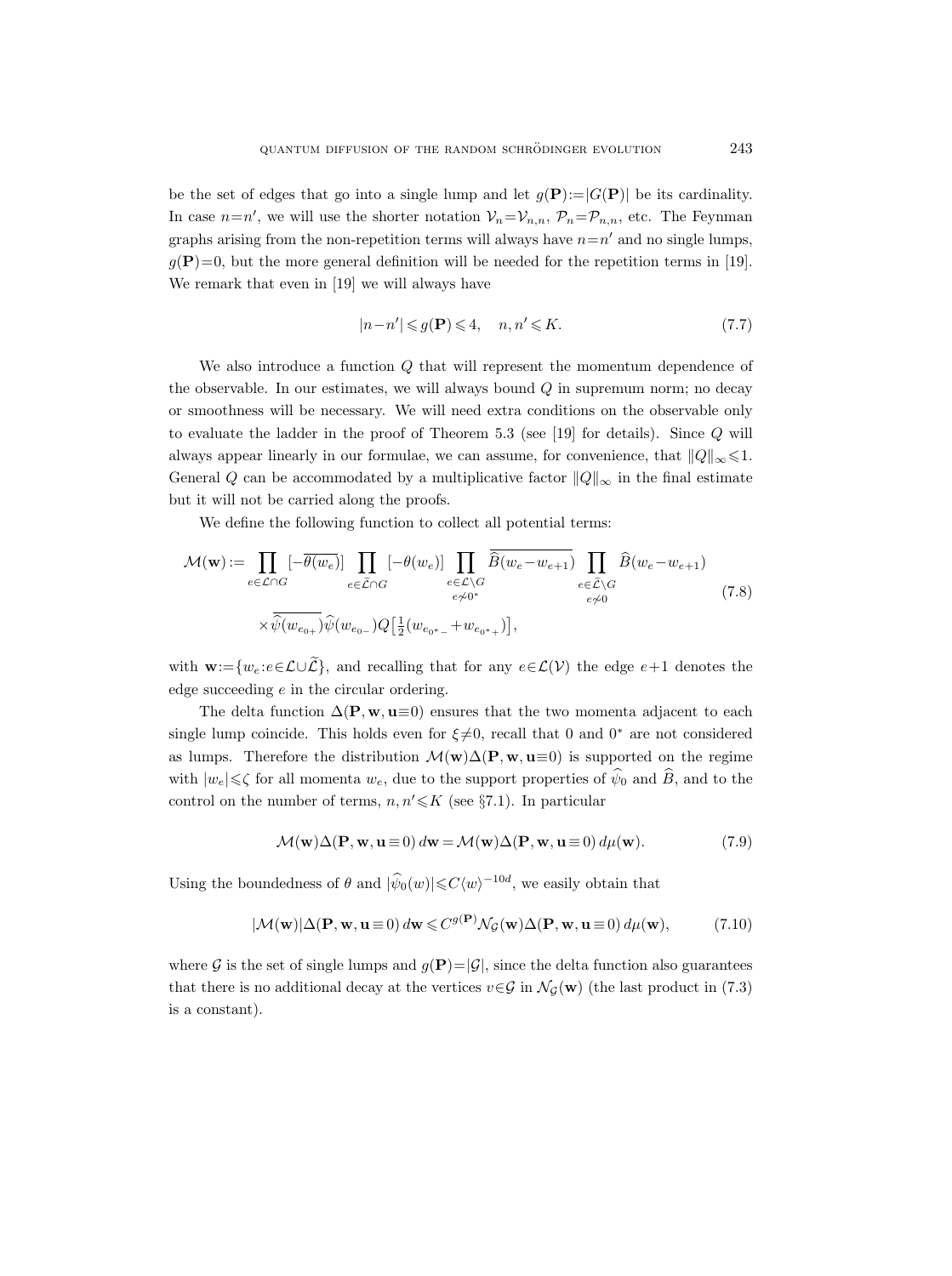Let  $\alpha, \beta \in \mathbf{R}$ ,  $\mathbf{P} \in \mathcal{P}_{n,n'}$  and

$$
V(\mathbf{P}, \alpha, \beta) := \lambda^{n+n'+g(\mathbf{P})} \int \bigg( \prod_{e \in \mathcal{L}} \frac{1}{\alpha - \overline{\omega(w_e)} - i\eta} \bigg) \bigg( \prod_{e \in \widetilde{\mathcal{L}}} \frac{1}{\beta - \omega(w_e) + i\eta} \bigg) \tag{7.11}
$$

$$
\times \Delta(\mathbf{P}, \mathbf{w}, \mathbf{u} \equiv 0) \mathcal{M}(\mathbf{w}) d\mathbf{w}.
$$

Due to (7.9), the integration measure could be changed to  $d\mu(\mathbf{w})$ . The truncated version,  $V_*(\mathbf{P}, \alpha, \beta)$ , is defined analogously but the  $\alpha$  and  $\beta$  denominators that correspond to  $e \in L({0^*})$  are removed.

We set  $Y := \lambda^{-100}$  and define

$$
V_{(*)}(\mathbf{P}) := \frac{\exp(2t\eta)}{(2\pi)^2} \int_{-Y}^{Y} \int_{-Y}^{Y} \exp(it(\alpha - \beta)) V_{(*)}(\mathbf{P}, \alpha, \beta) d\alpha d\beta \tag{7.12}
$$

and

$$
E_{(*)g}(\mathbf{P}, \mathbf{u}) := \frac{\exp(2t\eta)}{(2\pi)^2} \int_{-Y}^{Y} \int_{-Y}^{Y} E_{(*)g}(\mathbf{P}, \mathbf{u}, \alpha) d\alpha d\beta,
$$
 (7.13)

where  $\alpha$  in  $E_{(*)g}(\mathbf{P}, \mathbf{u}, \alpha)$  is defined as  $\alpha_e = \alpha$  for  $e \in \mathcal{L}$  and  $\alpha_e := \beta$  for  $e \in \tilde{\mathcal{L}}$ . The notation (∗) indicates the same formulas with and without truncation. We will call these numbers the V-value and the  $E$ -value of the partition  $P$ , or sometimes, of the corresponding Feynman graph. Strictly speaking, the V-value and the E-value depend on  $\xi$  through  $\Delta = \Delta_{\xi}$ . When this dependence is important, we will make it explicit in the notation, e.g.  $V = V_{\xi}$ . The V-value depends on the choice of Q as well. When necessary, the notation  $V_{\xi}(\mathbf{P};Q)$  will indicate this fact.

Clearly, by using (7.10),

$$
|V_{(*)}(\mathbf{P})| \leqslant (C\lambda)^{g(\mathbf{P})} E_{(*)g}(\mathbf{P}, \mathbf{u} \equiv 0), \tag{7.14}
$$

with  $g=g(\mathbf{P})$ . We will use the notation  $E_{(*)g}(\mathbf{P}):=E_{(*)g}(\mathbf{P},\mathbf{u}\equiv 0)$ .

As we will see in (6.2), for the graphical representation of the Duhamel expansion we will really need

$$
V_{(*)}^{\circ}(\mathbf{P}) := \frac{\exp(2t\eta)}{(2\pi)^2} \int_{\mathbf{R}} \int_{\mathbf{R}} \exp(it(\alpha - \beta)) V_{(*)}(\mathbf{P}, \alpha, \beta) d\alpha d\beta, \tag{7.15}
$$

that is, a version of  $V_{(*)}(\mathbf{P})$  with unrestricted  $d\alpha d\beta$  integrations. (The circle superscript in  $V^{\circ}$  will refer to the unrestricted version of  $V$ .) However, the difference between the restricted and unrestricted V-values are negligible even when we sum them up over all partitions.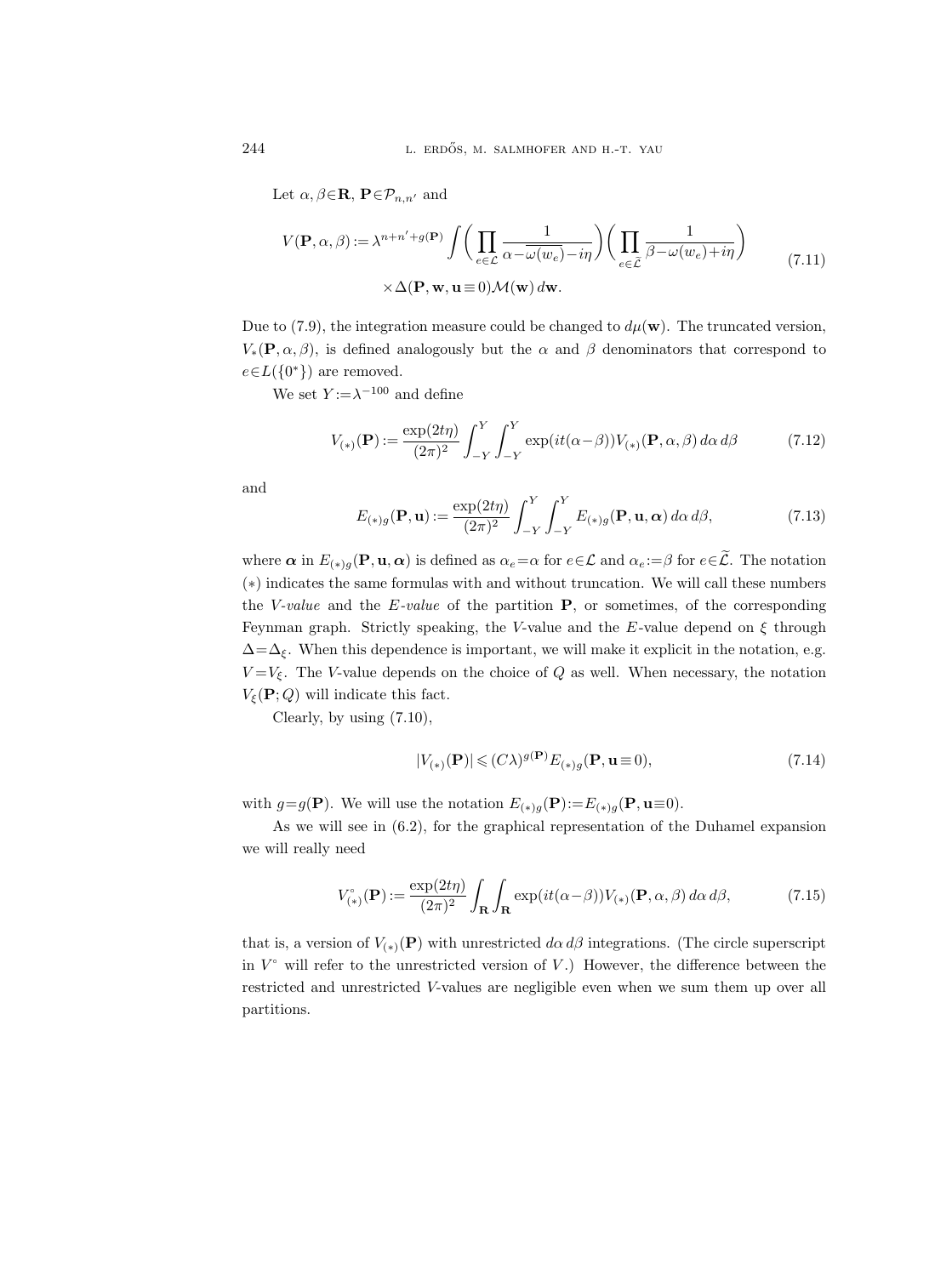LEMMA 7.1. Assuming (7.7) and that  $\eta \geq \lambda^{2+4\varkappa}$ , we have

$$
\sum_{\mathbf{P}\in\mathcal{P}_{n,n'}}|V_{(*)}(\mathbf{P})-V_{(*)}^{\circ}(\mathbf{P})|=O(\lambda^{5(n+n')}).\tag{7.16}
$$

The same result holds if  $V_{(*)}(\mathbf{P})$  were defined by restricting the  $\alpha, \beta$ -integral to any domain that contains  $[-Y, Y] \times [-Y, Y]$ .

*Proof.* First we consider the case  $n, n' \geq 1$ . To estimate the difference, we consider the integration domain where either  $|\alpha| \geq Y$  or  $|\beta| \geq Y$ . We assume, for definiteness, that  $|\alpha| \geq Y$ , and we estimate all  $\alpha$ -denominators trivially,

$$
\frac{1}{|\alpha{-}\overline{\omega(w_e)}-i\eta|} \leqslant \frac{C}{\langle\alpha\rangle},
$$

by using the fact that  $|\omega(w_e)| \leq \frac{1}{2}w_e^2 + O(\lambda^2) \leq \frac{1}{2}Y + O(\lambda^2)$  on the support of  $d\mu(w_e)$ . Then we estimate all but the last  $\beta$ -denominators in (7.11) trivially by  $\eta^{-1} \langle \beta/Y \rangle^{-1}$ . Thus, all  $w_e$  integrations are trivial except the last one, where we use  $(3.12)$ . Due to the bounds  $|\widehat{\psi}(w)|, |\widehat{B}(w)| \leq C \langle w \rangle^{-10d}$ , one easily obtains that

$$
|V(\mathbf{P}, \alpha, \beta)| \leqslant \frac{(C\lambda)^{n+n'+g(\mathbf{P})}|\log \lambda| \log \langle \beta \rangle}{\langle \alpha \rangle^{n+1} \eta^{n'} \langle \beta \rangle Y \rangle^{n'} \langle \beta \rangle^{1/2}}.
$$

Therefore, we have

$$
\int_{\mathbf{R}} \int_{\{\alpha : |\alpha| \geqslant Y\}} |V(\mathbf{P}, \alpha, \beta)| d\alpha d\beta \leqslant \frac{(C\lambda)^{n+n'+g(\mathbf{P})}|\log \lambda|}{\eta^{n'} Y^{n-1/2-2\delta}} = O(\lambda^{6(n+n')}),
$$

using (7.7). A similar bound holds for the truncated values,  $V_*$ . Thus

$$
|V_{(*)}(\mathbf{P}) - V_{(*)}^{\circ}(\mathbf{P})| = O(\lambda^{6(n+n')}).
$$
\n(7.17)

Since the total number of partitions,  $|\mathcal{P}_{n,n'}|$ , is smaller than  $(n+n')^{n+n'}$ , and in our applications  $n, n' \leq K \leq \lambda^{-\varkappa-2\delta}$ , we see that the restriction of the  $\alpha, \beta$ -integral to any domain that contains  $[-Y, Y] \times [-Y, Y]$  has a negligible effect of order  $O(\lambda^{5(n+n')})$ , even after summing up all V-values.

If the condition  $n, n' \geq 1$  is not satisfied, say there is only one  $\alpha$ -denominator  $(n=0)$ , then we will not introduce the auxiliary variable  $\alpha$  as in (6.2), because the  $\int d\alpha$  integral would be logarithmically divergent after taking the absolute value. In this case, we use the definition

$$
V^{\circ}(\mathbf{P}) := \frac{\exp(t\eta)}{2\pi} \int_{\mathbf{R}} \exp(-it\beta) V^{\circ}(\mathbf{P}, \beta) d\beta,
$$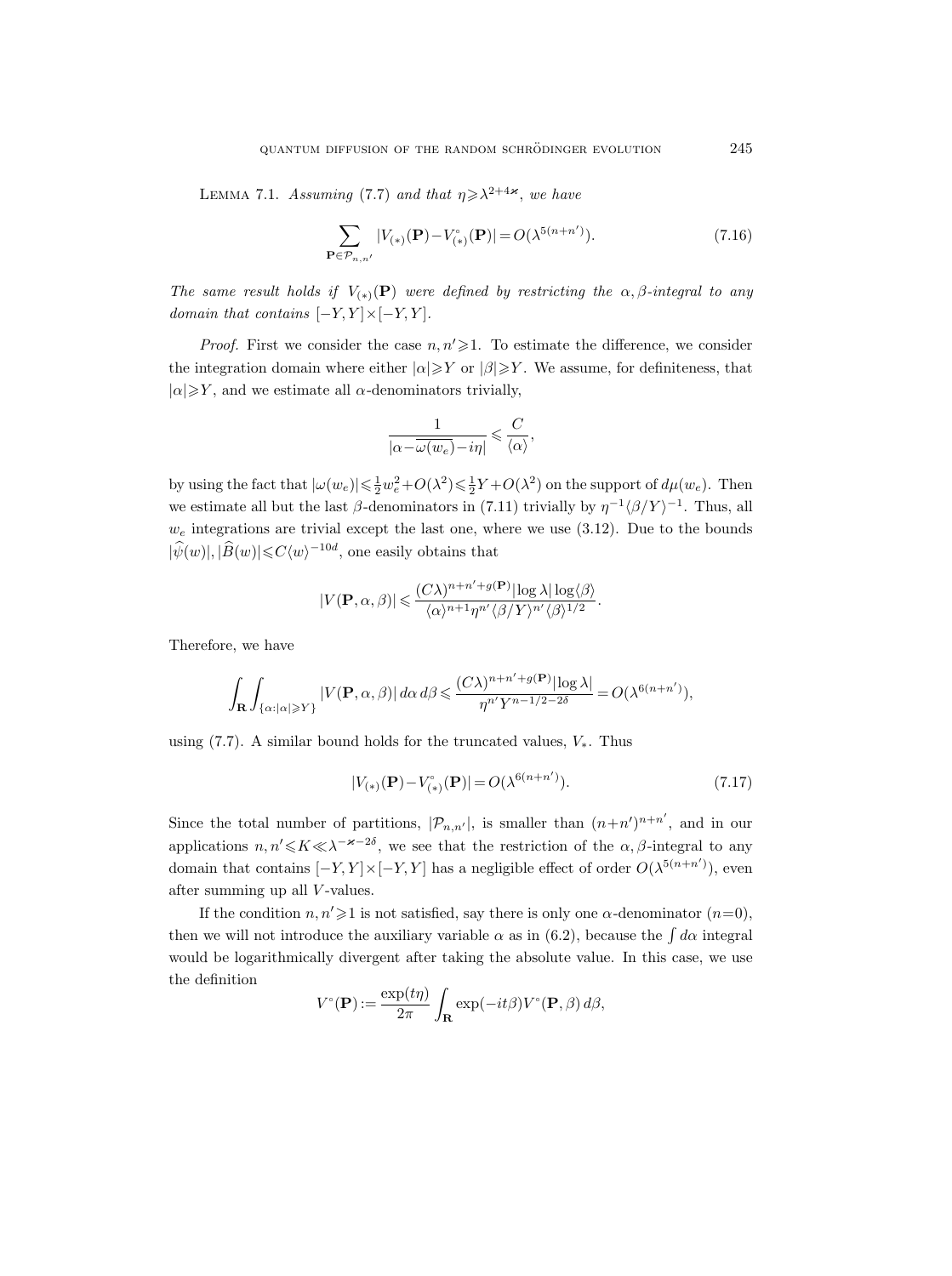

Figure 2. Vertex and edge labels.

with

$$
V^{\circ}(\mathbf{P}, \beta) := \lambda^{n+n'+g(\mathbf{P})} \int \bigg( \prod_{e \in \tilde{\mathcal{L}}} \frac{1}{\beta - \omega(w_e) + i\eta} \bigg) \exp(it\overline{\omega(w)})
$$

$$
\times \Delta(\mathbf{P}, \mathbf{w}, \mathbf{u} \equiv 0) \mathcal{M}(\mathbf{w}) \bigg( \prod_{e \in \mathcal{L} \cup \tilde{\mathcal{L}}} dw_e \bigg),
$$

directly, instead of  $V^{\circ}$  given in (7.15). Similar modifications hold for the other cases  $(n'=0, n\geq 1$  and  $n'=n=0)$  as well. In particular, in our expansion (including all the cases in [19]) only a few such graphs may appear due to the condition  $|n-n'|\leq 2$ . The estimates leading to (7.16) in these cases are similar but much easier than in the general case and they are left to the reader (the same estimates were covered in [20] as well, without the renormalization of the dispersion relation).  $\Box$ 

Sometimes we will use a numerical labelling of the edges (see Figure 2). In this case, we label the edge  $(j-1, j)$  by  $e_j$ , and the edge  $(\tilde{j}, \tilde{j-1})$  by  $e_{\tilde{j}}$ . At the special vertices 0 and 0<sup>\*</sup>, we denote the edges in the following way:  $e_{n+1} := (n, 0^*), e_{n \widetilde{n+1}} := (0^*, \widetilde{n}'),$  $e_1 = (0, 1)$  and  $e_{\tilde{1}} := (\tilde{1}, 0)$ . Therefore, the edge set  $\mathcal{L} = \mathcal{L}(\mathcal{V}_{n,n'})$  is identified with the index set  $I_{n+1}\cup I_{n'+1}$ , and we set

$$
p_j := w_{e_j} \quad \text{and} \quad \tilde{p}_j := w_{e_{\tilde{j}}}.\tag{7.18}
$$

This notation will sometimes be used in parallel: the  $\bf{p}$ ,  $\tilde{\bf{p}}$  notation is preferred when distinction is needed between momenta on  $\mathcal L$  and  $\widetilde{\mathcal L}$  edges, whereas the w notation is used when no such distinction is necessary. Note that we always have

$$
p_1 - \tilde{p}_1 = \xi. \tag{7.19}
$$

## 7.3. Non-repetition Feynman graphs

A partition  $\mathbf{P} \in \mathcal{P}_n$  of  $I_n \cup I_n$  is called *even* if for any  $P_\mu \in \mathbf{P}$  we have  $|P_\mu \cap I_n| = |P_\mu \cap I_n|$ . In particular, in an even partition there are no single lumps, i.e.  $G(\mathbf{P})=\varnothing$ .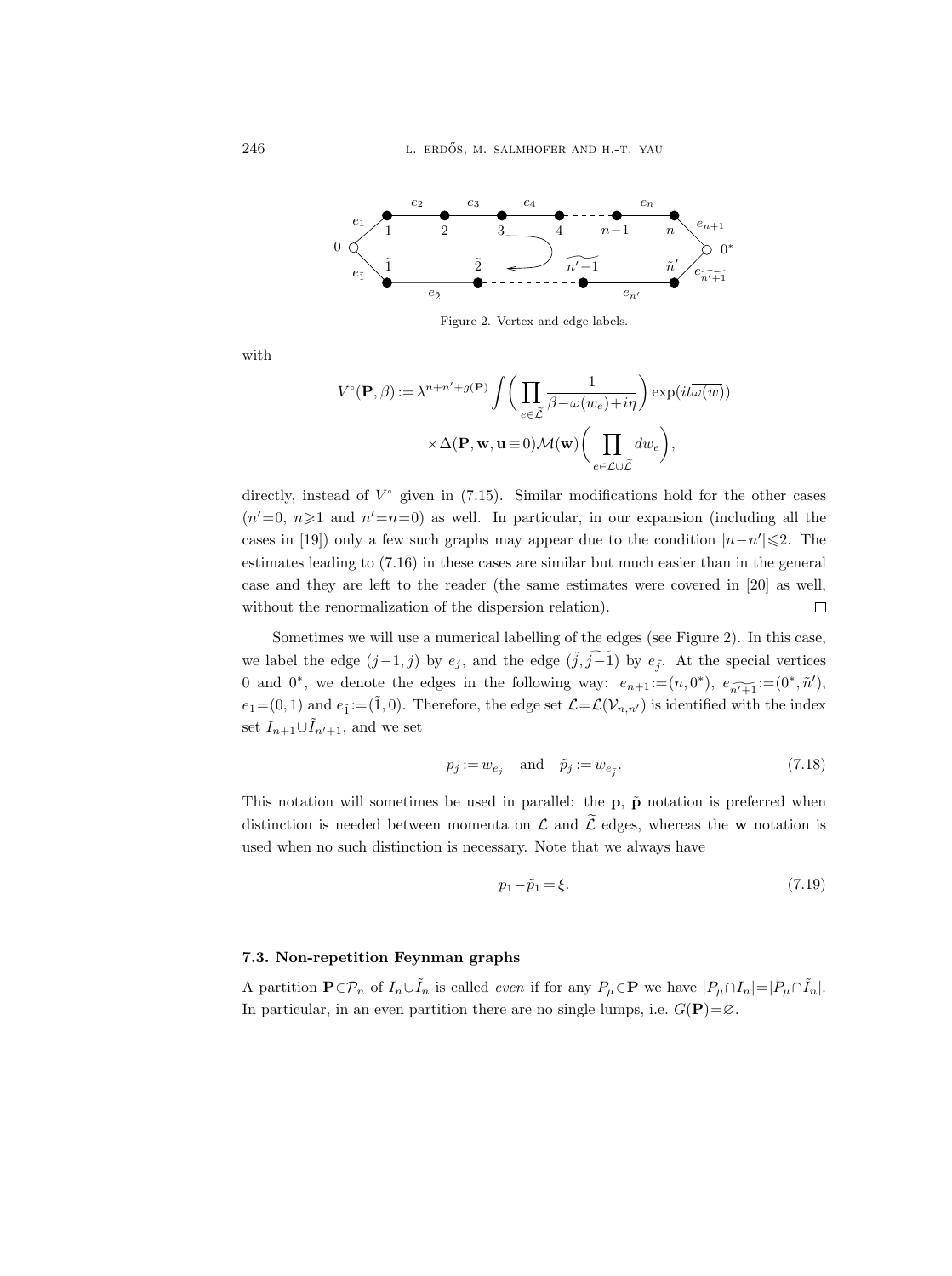Let  $\mathfrak{S}_n$  be the set of permutations on  $I_n$  and let id be the identity permutation. Note that  $\mathbf{A} \in \mathcal{A}_n$  and  $\sigma \in \mathfrak{S}_n$  uniquely determine an even partition in  $\mathbf{P}(\mathbf{A}, \sigma) \in \mathcal{P}_n$ , by  $I(\mathbf{P}):=I(\mathbf{A})$  and  $P_{\mu}:=A_{\mu}\cup \sigma(A_{\mu}).$ 

Conversely, given an even partition  $\mathbf{P} \in \mathcal{P}_n$ , we can define its projection onto  $I_n$ ,  $\mathbf{A}:=\pi(\mathbf{P})\in\mathcal{A}_n$ , by  $I(\mathbf{A}):=I(\mathbf{P})$  and  $A_\mu:=P_\mu\cap I_n$ . We let

$$
\mathfrak{S}_n(\mathbf{P})\!:=\!\{\sigma\!\in\!\mathfrak{S}_n\!:\!\mathbf{P}(\pi(\mathbf{P}),\sigma)\!=\!\mathbf{P}\}
$$

be the set of permutations that are *compatible* with a given even partition **P**. In other words,  $\sigma \in \mathfrak{S}_n(\mathbf{P})$  if for each  $i \in I_n$  the pair  $(i, \sigma(i))$  belongs to the same **P**-lump. Clearly

$$
|\mathfrak{S}_n(\mathbf{P})| = \prod_{\mu \in I(\mathbf{P})} \left( \frac{|P_\mu|}{2} \right)! = \prod_{\mu \in I(\pi(\mathbf{A}))} |A_\mu|! \,. \tag{7.20}
$$

We will use the notation

$$
V_{(*)}(A, \sigma, Q) := V_{(*)}(P(A, \sigma); Q), \tag{7.21}
$$

and similarly for  $E_{(*)g}$  and  $V_{(*)}^{\circ}$  $\binom{r}{(*)}$ . In the proofs, Q will be omitted. We also introduce

$$
c(\mathbf{A}) := \prod_{\nu \in I(\mathbf{A})} c(|A_{\nu}|). \tag{7.22}
$$

With this notation, we can state the representation of the non-repetition terms as a summation over Feynman diagrams.

PROPOSITION 7.2. With  $Q \equiv 1$  and  $\xi = 0$  we have

$$
\lim_{L \to \infty} \mathbf{E}' \|\psi_{t,k}^{\prime n r}\|_{L}^{2} = \sum_{\sigma \in \mathfrak{S}_{k}} \sum_{\mathbf{A} \in \mathcal{A}_{k}} c(\mathbf{A}) V_{\xi=0}^{\circ}(\mathbf{A}, \sigma, Q \equiv 1), \tag{7.23}
$$

and with  $Q_{\xi}(v):=\widehat{\mathcal{O}}(\xi, v)$  we have

$$
\lim_{L \to \infty} \mathbf{E}' \langle \hat{\mathcal{O}}_L, \widehat{W}^{\varepsilon}_{\psi'_{t,k}} \rangle_L = \sum_{\sigma \in \mathfrak{S}_k} \sum_{\mathbf{A} \in \mathcal{A}_k} c(\mathbf{A}) \int_{\mathbf{R}^d} V^{\circ}_{\varepsilon \xi}(\mathbf{A}, \sigma, Q_{\xi}) d\xi.
$$
 (7.24)

*Proof.* We insert (6.6) and (6.9) into (6.7) and we take the limit as  $L \rightarrow \infty$ . We use the fact that

$$
\mathbf{E}_M\left[\frac{M!}{|\Lambda_L|^k (M-k)!}\right] \to 1
$$

for any fixed  $k$ . We also replace every Riemann sum  $(3.23)$  with integrals and we use that  $\hat{\psi}_0^{\prime}\rightarrow\hat{\psi}_0$ . By recalling (7.19) and by choosing  $Q\equiv 1$  in the definition (7.8), we obtain (7.23). The proof of (7.24) is identical.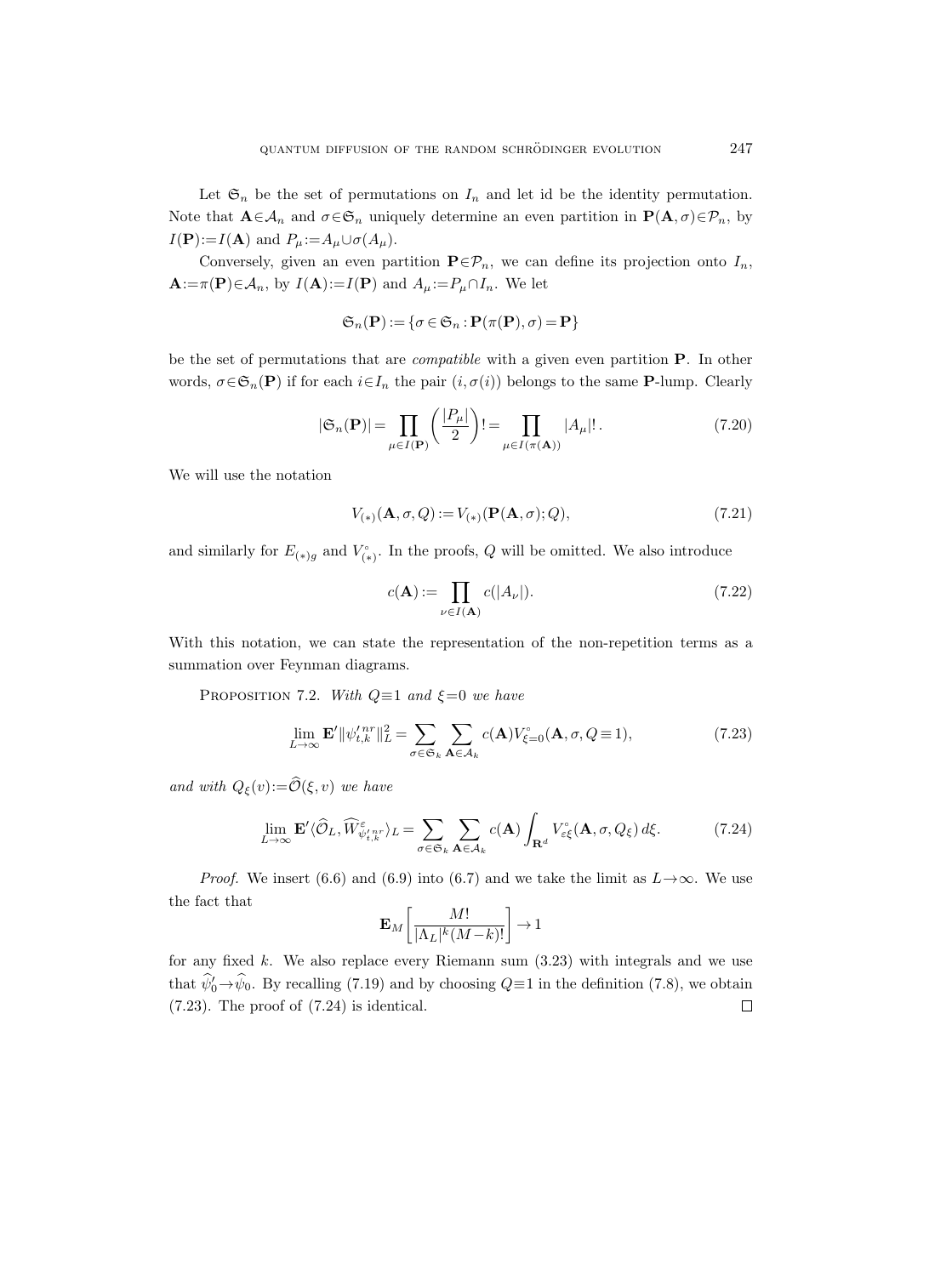

Figure 3. Ladder graph.

*Proof of Theorem 5.2.* We will only prove  $(5.1)$ ; the proof of  $(5.2)$  is analogous. Starting with (7.23), we notice that the graph with the trivial partition  $\mathbf{A}_0$  and with the identity permutation on  $I_k$  gives the main term in Theorem 5.2, since

$$
V_{\lambda}(t,k) = V_{\xi=0}^{\circ}(\mathbf{A}_0, \text{id}).
$$

This graph is called the *ladder graph* (Figure 3). All other graphs will be negligible.

We first replace  $V^{\circ}$  by  $V$ ; the error is negligible by Lemma 7.1. In §8 we then estimate  $V(\mathbf{A}, \sigma)$  for the trivial partition  $\mathbf{A}=\mathbf{A}_0$ , where every lump has one element. The result is Proposition 8.6. In this case we set  $V(\sigma) := V(\mathbf{A}_0, \sigma)$ . In §9 we treat the general case  $A \neq A_0$ . The final result of this section is Proposition 9.2. The proof of both propositions rely on Theorem 8.4, which is the core of our method. Its proof is given separately in §10. Finally, the proof of Theorem 5.2 follows from Proposition 9.2, together with (7.23), (7.16) and (6.11).  $\Box$ 

We remark that the  $E$ - and V-values of the partitions depend on the parameters  $\lambda$ , t,  $\xi$ ,  $\zeta$ , k and g; a fact that is not explicitly included in the notation. In §§8–10 we will always assume the following relations:

$$
\eta = \lambda^{2+\varkappa}, \ t = \lambda^{-2-\varkappa} T, \ T \in [0, T_0], \ K = \lfloor \lambda^{-\delta} (\lambda^2 t) \rfloor, \ k < K, \ \zeta = \lambda^{-\varkappa - 3\delta}, \ g \leqslant 8, (7.25)
$$

for a sufficiently small  $\delta > 0$  that is independent of  $\lambda$  but depends on  $\varkappa$ . All estimates will be uniform in  $\xi$  and in  $T \in [0, T_0]$ . We mention that for the proof of Theorem 5.2 we need only  $g=0$ , but the more general case is used in [19].

#### 8. Estimates on Feynman graphs without non-trivial lumps

We use the letters  $p_j$  and  $\tilde{p}_j$ ,  $j \in I_{k+1}$ , for the momenta variables (see the convention at the end of §7.2) and  $I(\mathbf{A}_0) = I_k$  for the index set of the trivial partition. In the following sections we always assume that  $Q \equiv 1$ .

We introduce the restricted version of  $M^{\circ}$  (see (6.8)) as

$$
M(k, \mathbf{p}, \tilde{\mathbf{p}}) := \frac{\exp(2t\eta)}{(2\pi)^2} \int_{-Y}^{Y} \int_{-Y}^{Y} \exp(i(\alpha - \beta)t) \left( \prod_{j=1}^{k+1} \frac{\overline{\widehat{B}(p_{j+1} - p_j)}}{\alpha - \overline{\omega(p_j)} - i\eta} \frac{\widehat{B}(\tilde{p}_{j+1} - \tilde{p}_j)}{\beta - \omega(\tilde{p}_j) + i\eta} \right) d\alpha d\beta,
$$
\n(8.1)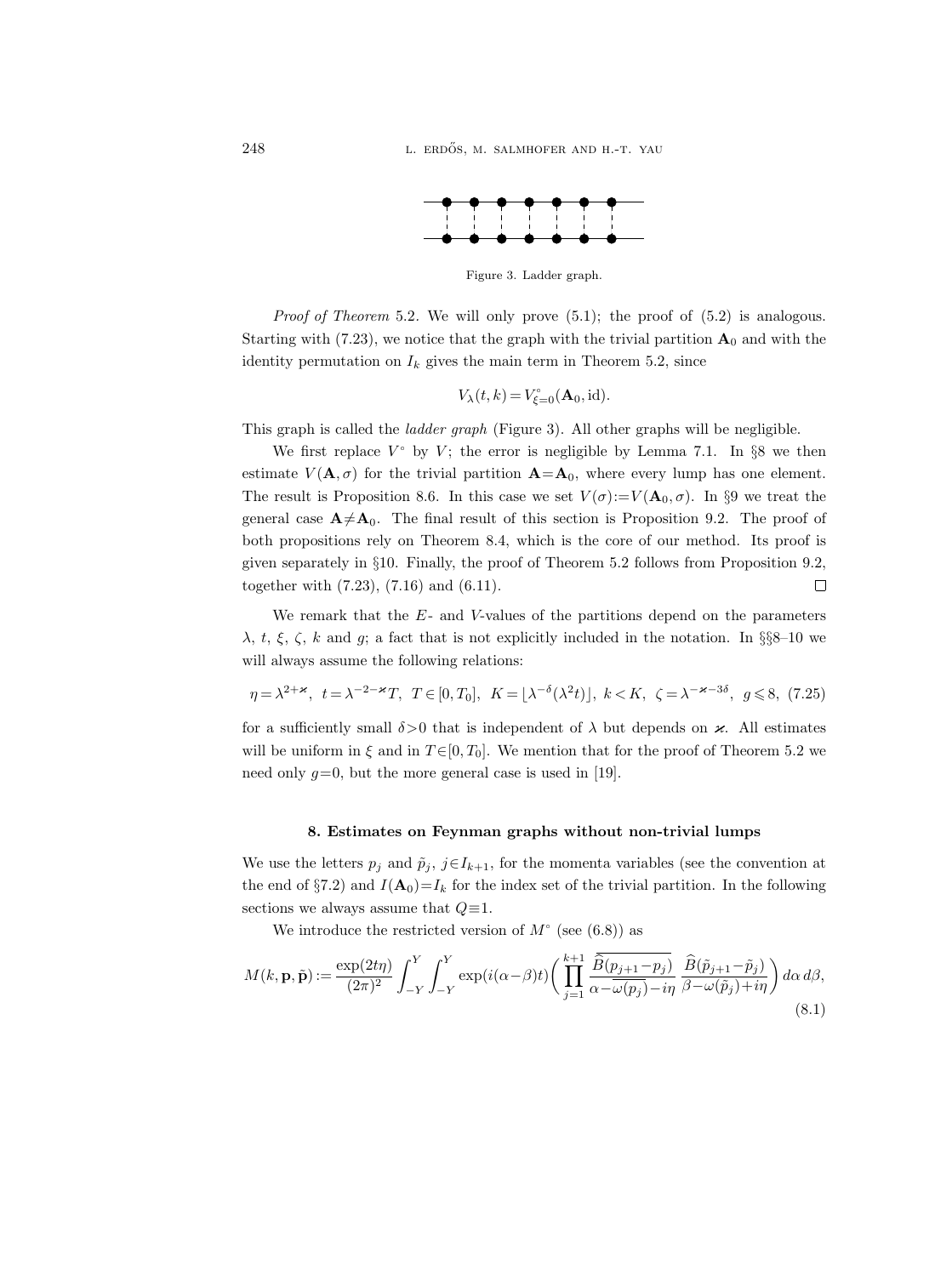and we also define the trivial estimate of  $M$  as

$$
N(k, \mathbf{p}, \tilde{\mathbf{p}}) := \frac{\exp(2t\eta)}{(2\pi)^2} \int_{-Y}^{Y} \int_{-Y}^{Y} \left( \prod_{j=1}^{k+1} \frac{|\widehat{B}(p_{j+1} - p_j)|}{|\alpha - \omega(p_j) - i\eta|} \frac{|\widehat{B}(\tilde{p}_{j+1} - \tilde{p}_j)|}{|\beta - \omega(\tilde{p}_j) + i\eta|} \right) d\alpha d\beta. \tag{8.2}
$$

The truncated versions of these quantities, denoted by  $M_*(k, \mathbf{p}, \tilde{\mathbf{p}})$  and  $N_*(k, \mathbf{p}, \tilde{\mathbf{p}})$ , are defined by removing the  $(k+1)$ -th  $\alpha$  and  $\beta$  denominators from the definitions (8.1) and (8.2) but keeping all numerators and all other denominators.

From the definitions (7.12), (7.21) and  $V(\sigma) = V(\mathbf{A}_0, \sigma) = V(\mathbf{A}_0, \sigma, Q \equiv 1)$ , we obtain

$$
V_{(*)}(\sigma) = \lambda^{2k} \int_{(\mathbf{R}^d)^{k+1}} \int_{(\mathbf{R}^d)^{k+1}} M_{(*)}(k, \mathbf{p}, \tilde{\mathbf{p}}) \Delta_{\xi}(\sigma, \mathbf{p}, \tilde{\mathbf{p}}, \mathbf{u} \equiv 0) \overline{\hat{\psi}_0(p_1)} \hat{\psi}_0(\tilde{p}_1) d\mathbf{p} d\tilde{\mathbf{p}},
$$
\n(8.3)

$$
E_{(*)}(\sigma, \mathbf{u}) = \lambda^{2k} \int_{(\mathbf{R}^d)^{k+1}} \int_{(\mathbf{R}^d)^{k+1}} N_{(*)}(k, \mathbf{p}, \tilde{\mathbf{p}}) \Delta_{\xi}(\sigma, \mathbf{p}, \tilde{\mathbf{p}}, \mathbf{u}) \overline{\hat{\psi}_0(p_1)} \hat{\psi}_0(\tilde{p}_1) d\mathbf{p} d\tilde{\mathbf{p}}, \quad (8.4)
$$

with

$$
\Delta_{\xi}(\sigma, \mathbf{p}, \tilde{\mathbf{p}}, \mathbf{u}) := \delta(\tilde{p}_{k+1} - p_{k+1} + \xi) \prod_{l=1}^{k} \delta(p_{l+1} - p_l - (\tilde{p}_{\sigma(l)+1} - \tilde{p}_{\sigma(l)}) - u_l).
$$

Clearly  $|V_{(*)}(\sigma)| \le E_{(*)g=0}(\sigma, \mathbf{u}\equiv 0)$  for any  $\xi$  (see (7.14)).

We introduce a convenient notation. For any  $(k+1) \times (k+1)$  matrix M and for any vector of momenta  $\mathbf{p}=(p_1,...,p_{k+1}),$  we let  $M\mathbf{p}$  denote the following  $(k+1)$ -vector of momenta

$$
M\mathbf{p} := \left(\sum_{j=1}^{k+1} M_{1j} p_j, \sum_{j=1}^{k+1} M_{2j} p_j, \dots\right). \tag{8.5}
$$

Furthermore, we introduce the vector  $\mathbf{v}=(v_1, ..., v_{k+1})$  as

$$
v_l := \xi + u_1 + u_2 + \dots + u_{l-1} \quad \text{for all } l = 1, 2, \dots, k+1.
$$
 (8.6)

Note that  $v_{k+1} = \xi$  by (7.1).

Given a permutation  $\sigma \in \mathfrak{S}_k$ , we define a  $(k+1) \times (k+1)$  matrix  $M = M(\sigma)$  as follows

$$
M_{hj}(\sigma) := \begin{cases} 1, & \text{if } \tilde{\sigma}(j-1) < h \le \tilde{\sigma}(j), \\ -1, & \text{if } \tilde{\sigma}(j) < h \le \tilde{\sigma}(j-1), \\ 0, & \text{otherwise,} \end{cases} \tag{8.7}
$$

where, by definition,  $\tilde{\sigma}$  is the *extension* of  $\sigma$  to a permutation of  $\{0, 1, ..., k+1\}$  by  $\tilde{\sigma}(0) := 0$ and  $\tilde{\sigma}(k+1):=k+1$ . In particular  $[M\mathbf{p}]_1=p_1$  and  $[M\mathbf{p}]_{k+1}=p_{k+1}$ .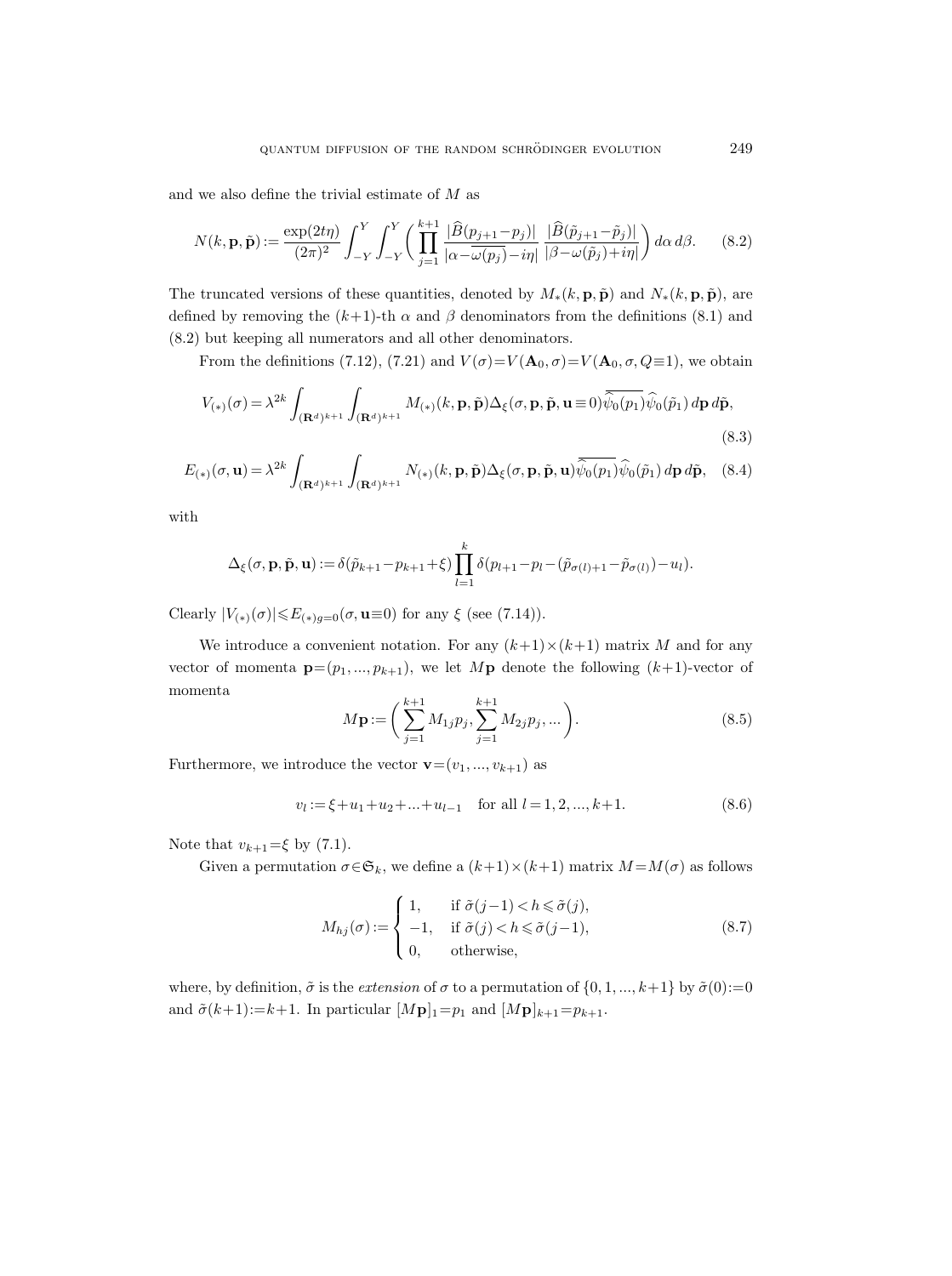

Figure 4. Domain of dependencies of the momenta.

It is easy to check that

$$
\Delta_{\xi}(\sigma, \mathbf{p}, \tilde{\mathbf{p}}, \mathbf{u}) = \prod_{j=1}^{k+1} \delta(\tilde{p}_j - [M\mathbf{p}]_j + [M\mathbf{v}]_j),
$$
\n(8.8)

in other words, the matrix M encodes the dependence of the  $\tilde{p}$ -momenta on the pmomenta and the v-momenta. This rule is transparent in the graphical representation of the Feynman graph: the momentum  $p_i$  appears in those  $\tilde{p}_h$ 's which fall into its "domain" of dependence", i.e. the section between the image of the two endpoints of  $p_i$ , and the sign depends on the ordering of these images (Figure 4).

Definition 8.1. A matrix M with entries  $0, +1$  or  $-1$  is called tower matrix if in each column the non-zero entries are consecutive and identical. The collection of these consecutive 1 or −1 entries are called the tower of that column.

By construction, the matrix  $M(\sigma)$  is a tower matrix.

PROPOSITION 8.2. For any permutation  $\sigma \in \mathfrak{S}_k$  the matrix  $M(\sigma)$  is

- (i) invertible;
- (ii) totally unimodular, i.e. each subdeterminant is 0 or  $\pm 1$ .

*Proof.* The invertibility follows from the fact that  $p$  and  $\tilde{p}$  play symmetric roles in (8.8) if **v**≡0 and  $\xi=0$ , in particular  $M(\sigma)^{-1} = M(\sigma^{-1})$ . It is easy to prove, by induction on the size of the matrix, that any tower matrix is totally unimodular.  $\Box$ 

The following definition is crucial. It establishes the necessary concepts to measure the complexity of a permutation.

Definition 8.3. (Valley, peak, slope and ladder) Given a permutation  $\sigma \in \mathfrak{S}_k$  let  $\tilde{\sigma}$  be its extension. A point  $(j, \sigma(j))$ ,  $j \in I_k = \{1, 2, ..., k\}$ , on the graph of  $\sigma$  is called peak if  $\sigma(j)$ <min{ $\tilde{\sigma}(j-1), \tilde{\sigma}(j+1)$ }, it is called valley if  $\sigma(j)$ >max{ $\tilde{\sigma}(j-1), \tilde{\sigma}(j+1)$ }. Furthermore, if  $\sigma(j)-1\in\{\tilde{\sigma}(j-1),\tilde{\sigma}(j+1)\}\$  and  $(j,\sigma(j))$  is not a valley, then the point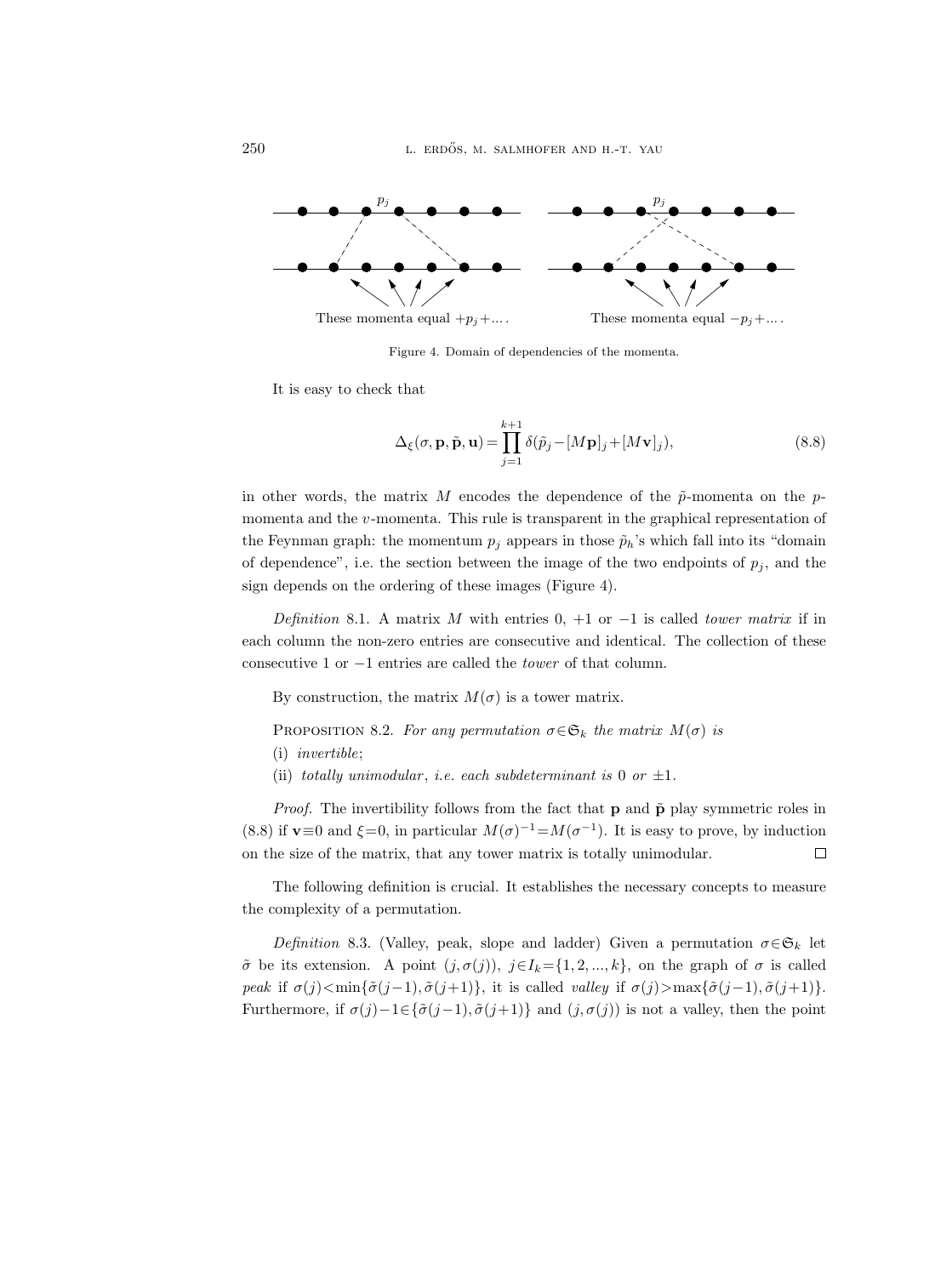$(j, \sigma(j))$ ,  $j \in I_k$ , is called *ladder*. Finally, a point  $(j, \sigma(j))$ ,  $j \in I_k$ , on the graph of  $\sigma$  is called slope if it is not a peak, a valley or a ladder.

Let  $I = \{1, 2, ..., k+1\}$  denote the set of row indices of M. This set is partitioned into five disjoint subsets,  $I=I_p\cup I_l\cup I_l\cup I_s\cup I_{\text{last}}$ , such that  $I_{\text{last}}:=\{k+1\}$  is the last index, and  $h \in I_p, I_v, I_l, I_s$  if  $(\sigma^{-1}(h), h)$  is a peak, valley, ladder and slope, respectively. The cardinalities of these sets are denoted by  $p:=|I_p|, v:=|I_v|, l:=|I_l|$  and  $s:=|I_s|$ , and, if necessary, we indicate the dependence on  $\sigma$  as  $p=p(\sigma)$ , etc. We define the *degree* of the permutation  $\sigma$  as

$$
\deg(\sigma) := k - l(\sigma). \tag{8.9}
$$

A maximal collection of consecutive ladder indices,  $h+1, ..., h+b\in I_l$ , is called a ladder of length b. The index h is called the top index of a ladder. The bottom index of a ladder is defined to be  $h+b$  or  $h+b+1$ , depending on whether

$$
|\tilde{\sigma}^{-1}(h+b+1)-\sigma^{-1}(h+b)| \neq 1 \quad \text{or} \quad |\tilde{\sigma}^{-1}(h+b+1)-\sigma^{-1}(h+b)| = 1,
$$

respectively. The set of bottom and top indices are denoted by  $I_b$  and  $I_t$ . Note that  $I_t \subset \{0, 1, ..., k-1\}, I_b \subset \{1, 2, ..., k+1\},$  and that the top index of a ladder never belongs to  $I_l$  and it may be 0. The bottom index is either a ladder, a valley or  $k+1$ .

Remarks. (i) The terminology of peak, valley, slope and ladder comes from the graph of the permutation  $\tilde{\sigma}$  drawn in a coordinate system where the axis of the dependent variable,  $\sigma(j)$ , is oriented downward (see Figure 5). It immediately follows from the definition of the extension  $\tilde{\sigma}$  that the number of peaks and valleys are the same,  $p(\sigma)=v(\sigma)$ .

(ii) The non-zero entries in the matrix  $M(\sigma)$  follow the same geometric pattern as the graph: each downward segment of the graph corresponds to a column with a few consecutive 1's, upward segments correspond to columns with  $(-1)$ 's. On Figure 5 we also pictured the towers of  $M(\sigma)$  drawn inside the graph of  $\sigma$ .

(iii) Because our choice of orientation of the vertical axis follows the convention of labelling rows of a matrix, a peak is a local minimum of  $j \mapsto \sigma(j)$ . We fix the convention that the notions "higher" or "lower" for objects related to the vertical axis (e.g. row indices) always refer to the graphical picture. In particular the "bottom" or the "lowest element" of a tower is located in the row with the highest index.

Also, a point on the graph of the function  $j \mapsto \sigma(j)$  is traditionally denoted by  $(j, \sigma(j))$ , where the first coordinate j runs on the horizontal axis, while in the labelling of the  $(h, j)$ -matrix element  $M_{hj}$  of a matrix M the first coordinate h labels rows, i.e. it runs vertically. To avoid confusion, we will always specify whether a double index  $(h, j)$ refers to a point on the graph of  $\sigma$  or a matrix element.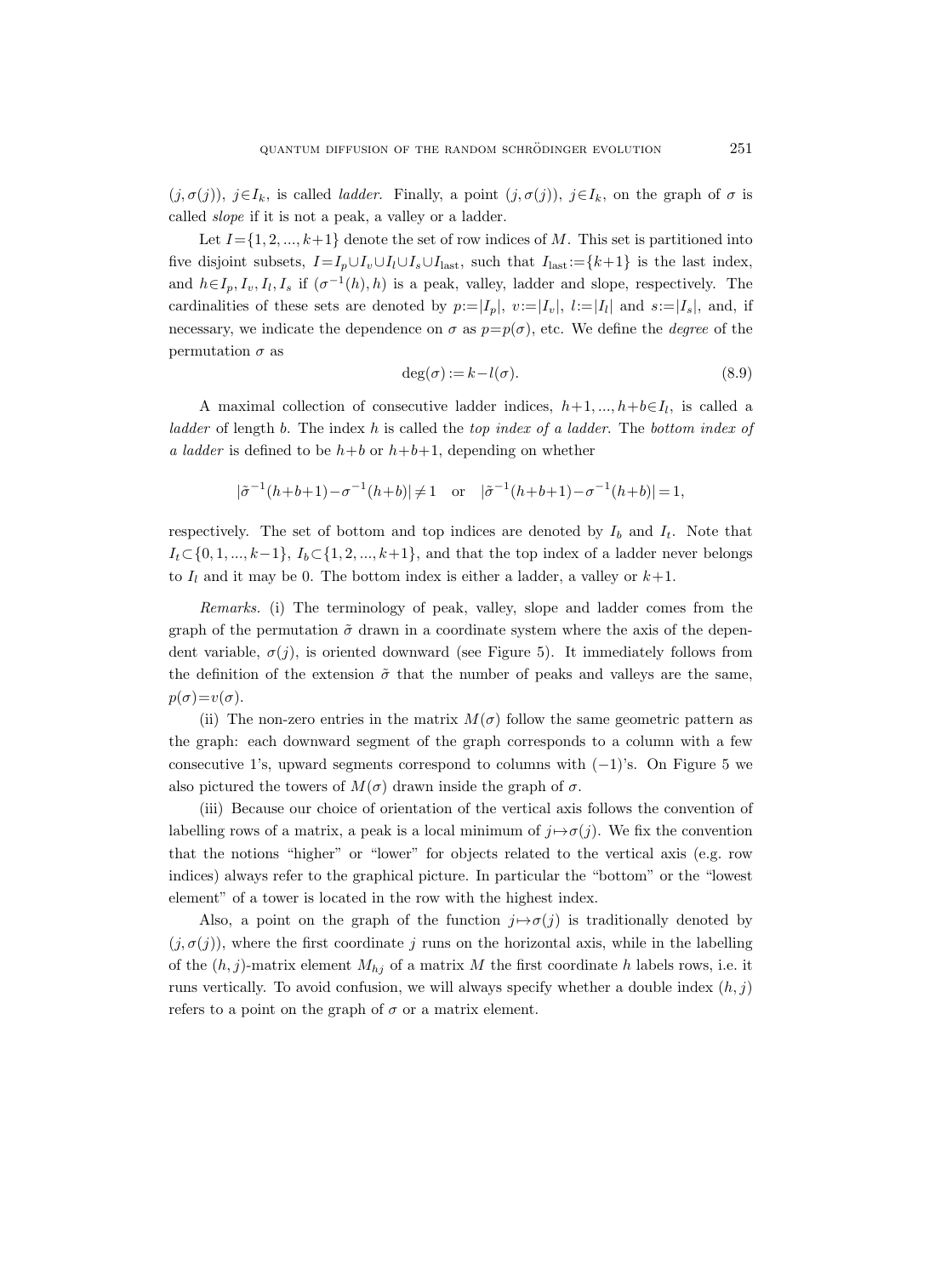(iv) We note that for the special case of the identity permutation  $\sigma$ =id we have  $I_p=I_s=I_v=\emptyset$ , and  $I_l=\{1, 2, ..., k\}$ . In particular, deg(id)=0 and deg( $\sigma$ ) $\geq$  2 for any permutation  $\sigma \neq id$ .

An example, with  $k=8$ , is shown in Figure 5. The matrix corresponding to the permutation on this figure is the following (zero entries are left empty):

M(σ) := 1 1 1 1 −1 1 1 −1 1 1 −1 1 1 −1 1 1 1 1 l 2 l 3 p 4 l 5 s 6 l 7 v 8 s 9 (last). (8.10)

The numbers on the right indicate the column indices and the letters show whether it is peak, slope, valley, ladder or last. In this case  $I_p = \{3\}, I_v = \{7\}, I_s = \{5, 8\}, I_l = \{1, 2, 4, 6\}$ ,  $I_{\text{last}} = \{9\}, I_t = \{0, 3, 5\}, I_b = \{2, 4, 7\}$  and  $\deg(\sigma) = 4$ . There are three ladders, two of them of length 1 and one of length 2.

Now we are ready to estimate  $|V(\sigma)| \leq E_{g=0}(\sigma, \mathbf{u} \equiv 0)$ . The following theorem shows that the degree of the permutation,  $deg(\sigma)$ , measures the size of  $V(\sigma)$ . The proof is the key step in our method and it is given in §10.

THEOREM 8.4. Assume (7.25) with  $\varkappa < 2/(6+9d)$  and let  $\sigma \in \mathfrak{S}_k$ . Then the E-value of the graph of the trivial partition with permutation  $\sigma$  is estimated by

$$
\sup_{\mathbf{u}} E_{(*)g}(\sigma, \mathbf{u}) \leq C(\lambda^{1/3 - (1+3d/2)\varkappa - O(\delta)})^{\deg(\sigma)} |\log \lambda|^2 \tag{8.11}
$$

if  $\lambda \ll 1$ .

This theorem is complemented by the following combinatorial lemma.

LEMMA 8.5. Let  $k \le K = O(\lambda^{-\varkappa-\delta})$ , let  $D \ge 0$  be an integer, and let  $\gamma > \varkappa + \delta$ . Then

$$
\sum_{\substack{\sigma \in \mathfrak{S}_k \\ \deg(\sigma) \ge D}} \lambda^{\gamma \deg(\sigma)} \le O(\lambda^{D(\gamma - \varkappa - \delta)}) \tag{8.12}
$$

for  $\lambda \ll 1$ .

Since deg( $\sigma$ ) $\geq$ 2 if  $\sigma \neq id$ , from Theorem 8.4, Lemma 8.5,  $g(\mathbf{P})=0$  and the estimate  $|V(\sigma)| \leq E_{g=0}(\sigma, \mathbf{u} \equiv 0)$ , we immediately obtain the following result.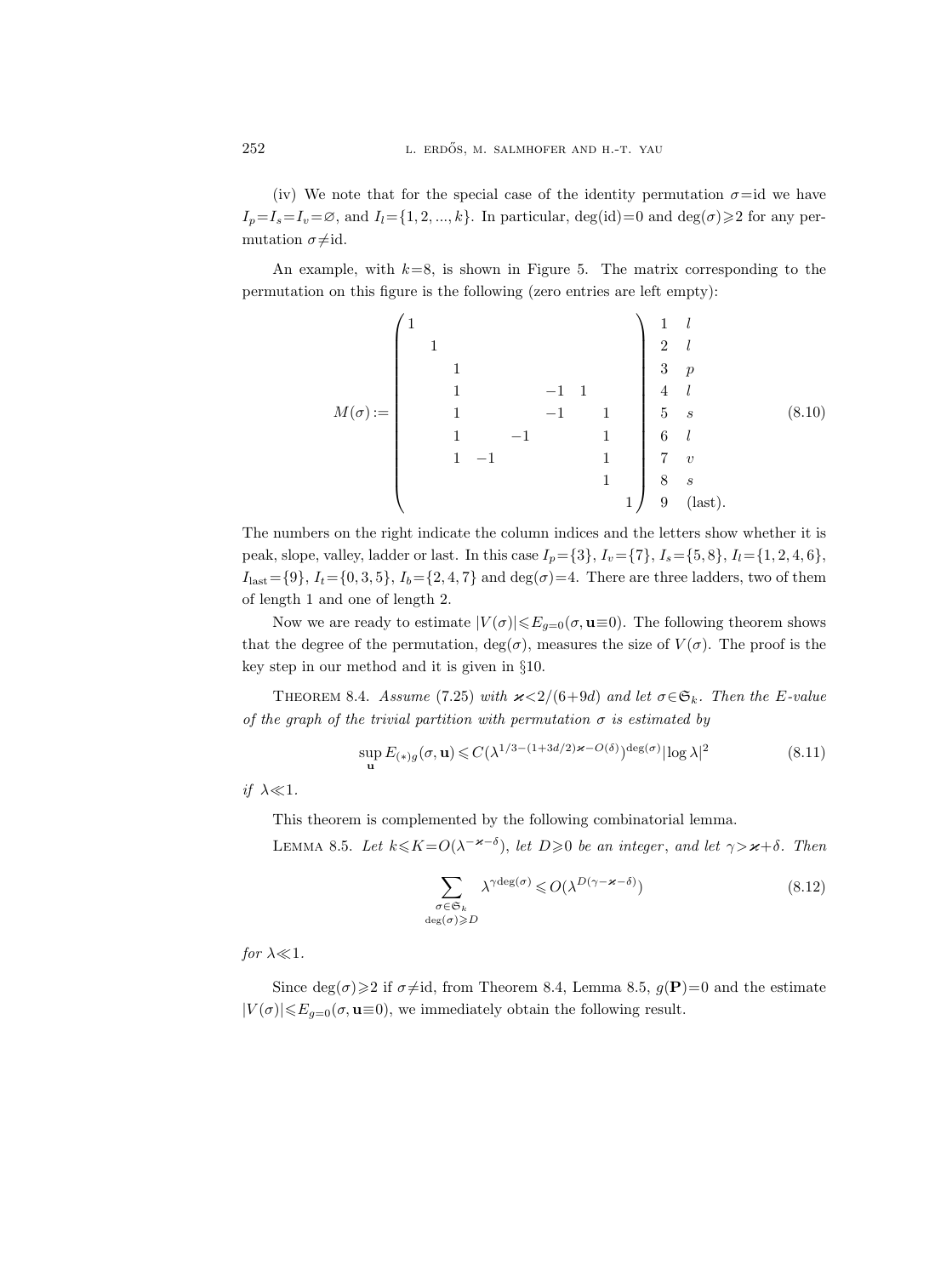

Figure 5. Graph of a permutation with the towers.

PROPOSITION 8.6. Assuming (7.25) with  $\varkappa < 2/(12+9d)$ , we have

$$
\sum_{\substack{\sigma \in \mathfrak{S}_k \\ \sigma \neq \text{id}}} |V(\sigma)| \leqslant O(\lambda^{2/3 - (4+3d)\varkappa - O(\delta)})\tag{8.13}
$$

for  $\lambda \ll 1$ .

*Proof of Lemma* 8.5. Notice that  $l(\sigma)=k$  only if  $\sigma=i\mathrm{d}$ , being  $l(\sigma)\leq k-2$  for all other permutations. We shall prove that, for any  $l$ ,

$$
|\{\sigma \in \mathfrak{S}_k : l(\sigma) = l\}| \leqslant 2(2k)^{k-l}.\tag{8.14}
$$

Then (8.12) follows by recalling that  $k-l(\sigma) = \deg(\sigma)$ , that  $k \le K = O(\lambda^{-\varkappa-\delta})$  and by summing up the geometric series

$$
\sum_{\substack{\sigma \in \mathfrak{S}_k \\ \deg(\sigma) \geqslant D}} \lambda^{\gamma \deg(\sigma)} \leqslant 2 \sum_{m=D}^k [2 \lambda^{\gamma - \varkappa - \delta}]^m.
$$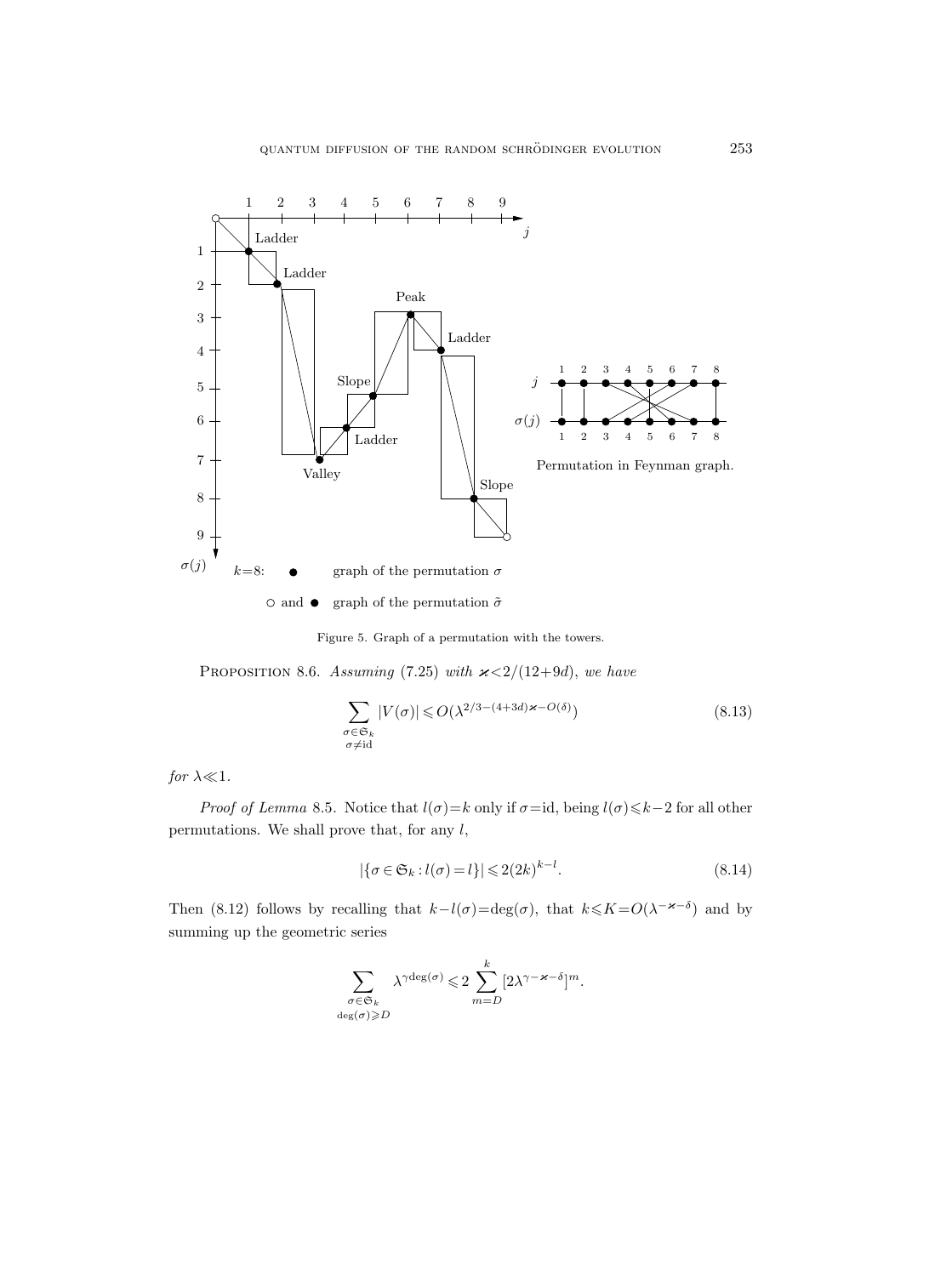To prove (8.14), let  $\sigma$  be a permutation with m ladders of size  $b_1, ..., b_m$  such that  $\sum_{j=1}^{m} b_j = l$  and  $b_j \geq 1$ . If we remove these ladder indices, we have  $k-l$  indices in  $\{1, 2, ..., k\}\setminus I_l = \{h_1, h_2, ..., h_{k-l}\}.$  The permutation  $\sigma$  induces a unique permutation  $\sigma^* \in \mathfrak{S}_{k-l}$  on the indices of this set by  $\sigma^*(j) < \sigma^*(j')$  if and only if  $\sigma(h_j) < \sigma(h_{j'})$ .

Let  $I^* := \{0, h_1, h_2, ..., h_{k-l}\}\$  and set  $\nu := |I^*| = k - l + 1$ . Clearly, the top of any ladder belongs to  $I^*$  and each element of  $I^*$  can be the top of at most one ladder. We assign the length  $b_j$  of the ladder to its top and, for simplicity, we assign the value zero to any other element of  $I^*$ . Thus we obtain numbers  $b_1, ..., b_{\nu}$  with  $\sum_{j=1}^{\nu} b_j = l$  and  $b_j \geqslant 0$ .

If the permutation  $\sigma^*$  and the numbers  $b_1, ..., b_{\nu}$  are given, then we have  $2^{\nu}$  ways to reconstruct the original permutation  $\sigma$ . To see this, first notice that within  $I^*$  the laddertops are identified by the condition  $b_j>0$  and the corresponding ladder in  $\sigma$  can emanate either "to the right" or "to the left" down from its top on the graph of  $\sigma$ . Once this choice is made, the permutation  $\sigma$  can be uniquely reconstructed from  $\sigma^*$  by inserting ladders of given length starting from their tops. Therefore, the number of permutations  $\sigma \in \mathfrak{S}_k$  with l ladder indices is bounded by

$$
2^{\nu}(k-l)! \left| \left\{ (b_1, b_2, ..., b_{\nu}) : \sum_{j=1}^{\nu} b_j = l \text{ and } b_j \ge 0 \right\} \right| \le 2^{\nu}(k-l)! \binom{\nu-1+l}{\nu-1} \le 2(2k)^{k-l}.
$$

This completes the proof of Lemma 8.5.

#### 9. Estimates on Feynman graphs with non-trivial lumps

In this section we estimate  $V(\mathbf{A}, \sigma)$  for a general partition A. We start with a definition.

Definition 9.1. (i) Let  $\mathbf{A} \in \mathcal{A}_k$ . Set  $a_{\nu} := |A_{\nu}|$ ,  $\nu \in I(\mathbf{A})$ , to be the size of the  $\nu$ th lump. Let

$$
S(\mathbf{A}) := \bigcup_{\substack{\nu \in I(\mathbf{A}) \\ a_{\nu} \geqslant 2}} A_{\nu}
$$

be the union of the non-trivial lumps. The cardinality of this set,  $s(A)=|S(A)|$ , is called the degree of the partition A.

(ii) Let  $\mathbf{A} \in \mathcal{A}_k$  and  $\sigma \in \mathfrak{S}_k$ . The number

$$
q(\mathbf{A}, \sigma) := \max\{\deg(\sigma), \frac{1}{2}s(\mathbf{A})\}\tag{9.1}
$$

is called the *joint degree* of the pair  $(\sigma, \mathbf{A})$ .

The goal is the following generalization of Proposition 8.6 that includes summations over non-trivial lumps.

$$
\Box
$$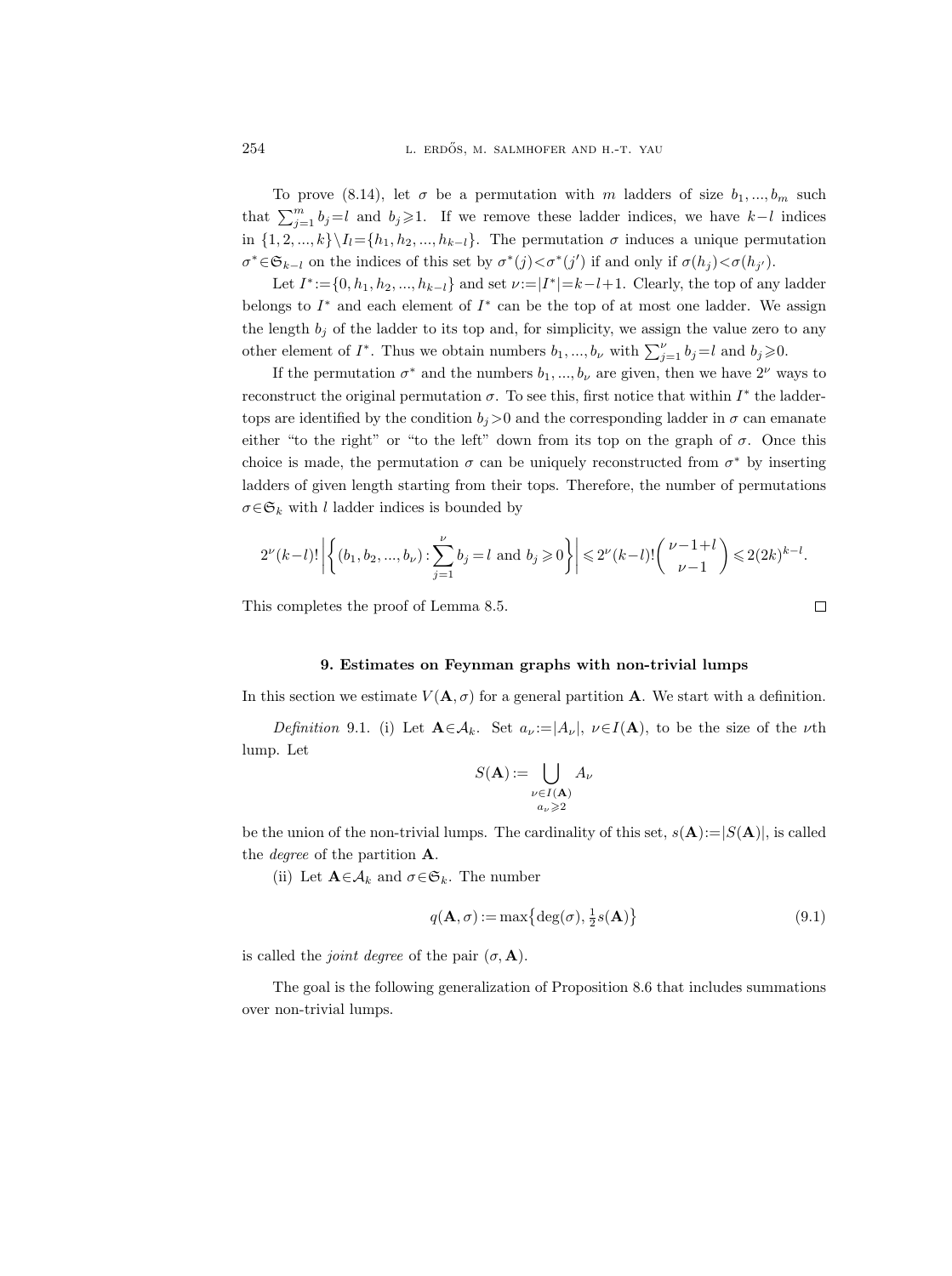PROPOSITION 9.2. We assume (7.25). Let  $D \geq 0$  and  $s \geq 2$  be given integers, and let  $q:=\max\{D,\frac{1}{2}s\}$ . For any  $\varkappa < 2/(33d+36)$  we have

$$
\Xi(k, D, s) := \sum_{\substack{\sigma \in \mathfrak{S}_k \\ \deg(\sigma) \geq D}} \sum_{\substack{\mathbf{A} \in \mathcal{A}_k \\ \mathbf{A} \geq s}} \sup_{\mathbf{u}, g \leq 8} E_{(*)g}(\mathbf{A}, \sigma, \mathbf{u}) |c(\mathbf{A})| \leq C(\lambda^{1/3 - (6 + 11d/2) \varkappa - O(\delta)})^q |\log \lambda|^2.
$$
\n(9.2)

We recall that for the continuum model non-trivial lumps do not contribute since  $c(\mathbf{A})=0$  unless each  $A_{\nu}$  is trivial,  $|A_{\nu}|=1$ . Thus (9.2) can be proved directly from Theorem 8.4, Lemma 8.5 and Lemma 9.5 below with a somewhat better exponent. After some preparatory lemmas, we will give a proof of Proposition 9.2 for the general case that is valid for both the discrete and the continuum models.

The following lemma shows that any even partition  $\mathbf{P} \in \mathcal{P}_k$  can be generated by a permutation with high degree, depending on the size of non-trivial lumps.

LEMMA 9.3. For any even partition  $\mathbf{P} \in \mathcal{P}_k$  there exists a compatible permutation  $\hat{\sigma} = \hat{\sigma}(\mathbf{P}) \in \mathfrak{S}_k(\mathbf{P})$  such that

$$
\deg(\hat{\sigma}) \geq \frac{1}{2}s(\pi(\mathbf{P})).\tag{9.3}
$$

COROLLARY 9.4. Given  $\sigma \in \mathfrak{S}_k$  and  $\mathbf{A} \in \mathcal{A}_k$ , we have, for  $\varkappa < 2/(6+33d)$ ,

$$
\sup_{\mathbf{u}} E_{(*)g}(\mathbf{A}, \sigma, \mathbf{u}) \leq C |\log \lambda|^2 (\lambda^{1/3 - (1 + 11d/2) \varkappa - O(\delta)})^{q(\mathbf{A}, \sigma)}.
$$
\n(9.4)

*Proof.* We define a permutation  $\sigma^* := \sigma^*(\mathbf{A}, \sigma)$  by

$$
\sigma^* := \begin{cases} \sigma, & \text{if } \deg(\sigma) \geq \frac{1}{2}s(\mathbf{A}), \\ \hat{\sigma}(\mathbf{P}(\mathbf{A}, \sigma)), & \text{otherwise.} \end{cases}
$$

By Lemma 9.3, we have  $deg(\sigma^*) = q(\mathbf{A}, \sigma)$ . Clearly  $\mathbf{P}(\mathbf{A}, \sigma) = \mathbf{P}(\mathbf{A}, \sigma^*)$ ; in particular,  $E_{(*)g}(\mathbf{A}, \sigma, \mathbf{u}) = E_{(*)g}(\mathbf{A}, \sigma^*, \mathbf{u}).$ 

We wish to estimate the value of an arbitrary partition  $A$  by that of the trivial partition  $A_0$ . We can artificially break up lumps and use the auxiliary momenta to account for the additional Kirchoff rules. We describe this procedure in full generality for any circle graph. We will call it  $Operation I$  because further similar operations will be introduced in the companion paper [19].

Operation I. Breaking up lumps.

Consider a circle graph on N vertices (§7.1). Given a partition of the set  $\mathcal{V} \setminus \{0, 0^*\},$  $\mathbf{P}=\{P_{\mu}:\mu\in I(\mathbf{P})\}\in\mathcal{P}_{\mathcal{V}}$ , we define a new partition  $\mathbf{P}^*$  by breaking up one of the lumps into two smaller non-empty lumps. Let  $P_{\nu}=P_{\nu'}\cup P_{\nu''}$  with  $P_{\nu'}\cap P_{\nu''}=\varnothing$  and

$$
\mathbf{P}^* = \{P_{\nu'}, P_{\nu''}, P_{\mu} : \mu \in I(\mathbf{P}) \backslash \{\nu\} \}.
$$

In particular  $I(\mathbf{P}^*)=I(\mathbf{P})\cup \{\nu',\nu''\}\setminus \{\nu\}$  and  $m(\mathbf{P}^*)=m(\mathbf{P})+1$ .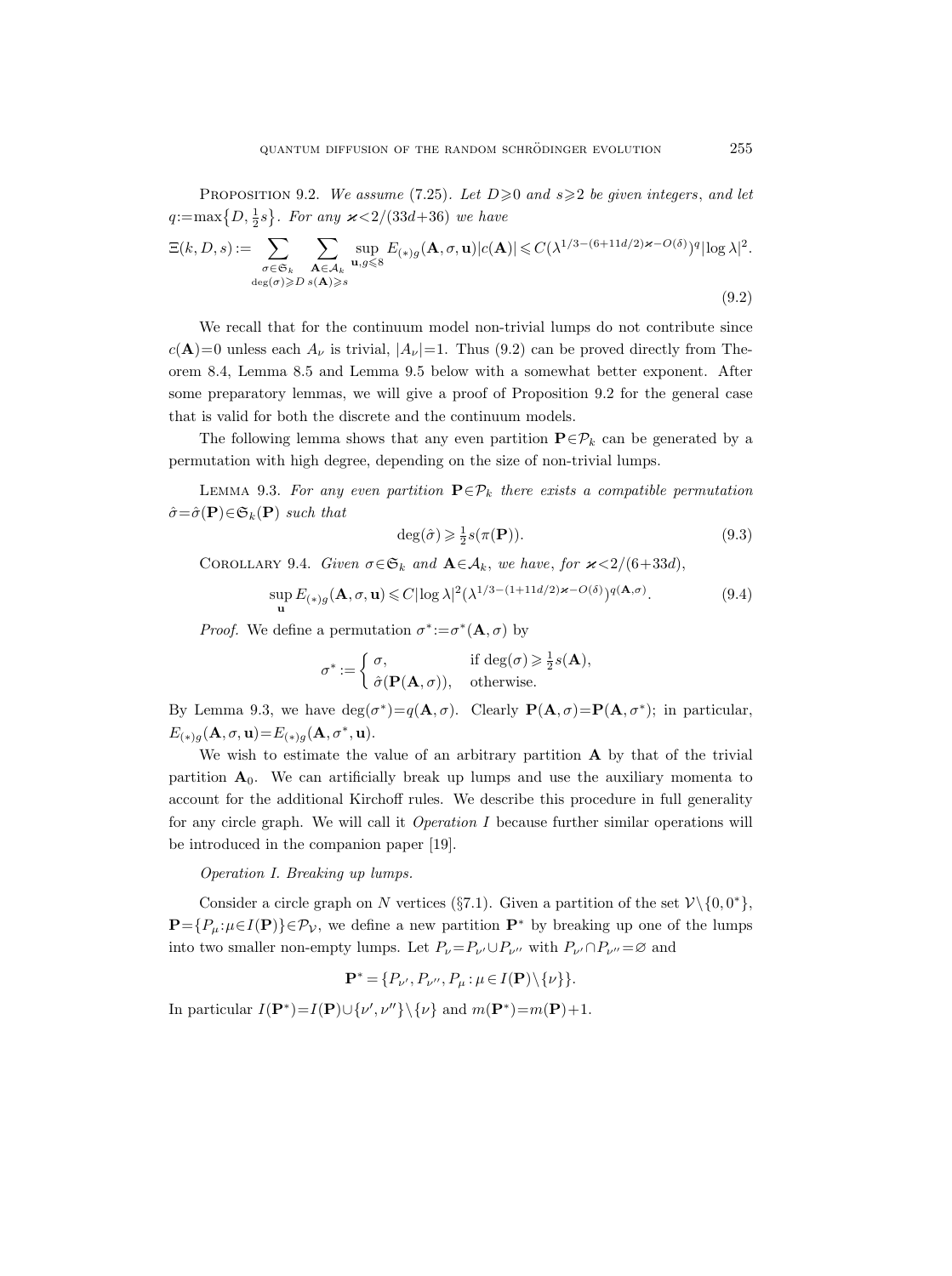Lemma 9.5. With the notation above, we have

$$
E_{(*)g}(\mathbf{P}, \mathbf{u}, \alpha) \leqslant \int_{|r| \leqslant N\zeta} E_{(*)g}(\mathbf{P}^*, \mathbf{u}^*(r, \nu), \alpha) \, dr,
$$

where the new set of momenta  $\mathbf{u}^* = \mathbf{u}^*(r,\nu)$  is given by  $u^*_{\mu} := u_{\mu}$ , for  $\mu \in I(\mathbf{P}) \setminus \{\nu\}$ ,  $u^*_{\nu'}=u_{\nu}-r$  and  $u^*_{\nu''}=r$ . In our estimates we will always have  $N\leqslant 2K$  and then

$$
\sup_{\mathbf{u}} E_{(*)g}(\mathbf{P}, \mathbf{u}, \boldsymbol{\alpha}) \leqslant \Lambda \sup_{\mathbf{u}} E_{(*)g}(\mathbf{P}^*, \mathbf{u}, \boldsymbol{\alpha})
$$

with  $\Lambda := [CK\zeta]^d = O(\lambda^{-2d\varkappa - O(\delta)})$  (see (4.7) and (7.4)).

*Proof.* The break-up of the lump  $P_{\nu}$  corresponds to

$$
\delta\left(\sum_{e\in L_{\pm}(P_{\nu})}\pm w_e - u_{\nu}\right) = \int_{\mathbf{R}^d} \delta\left(\sum_{e\in L_{\pm}(P_{\nu'})}\pm w_e - u_{\nu} + r\right) \delta\left(\sum_{e\in L_{\pm}(P_{\nu''})}\pm w_e - r\right) dr. (9.5)
$$

Note that  $L(P_{\nu}) \subset L(P_{\nu'}) \cup L(P_{\nu''})$  and, for any edge  $e \in (L(P_{\nu'}) \cup L(P_{\nu''})) \setminus L(P_{\nu})$ , we inserted an extra  $w_e-w_e$  in the left-hand side of (9.5). Note that the property (7.1) on the sum of auxiliary momenta is preserved. The integration in (9.5) can be restricted to  $|r| \le N\zeta$ , since  $|w_e| \le \zeta$  for all e.  $\Box$ 

We return to the proof of Corollary 9.4. We apply the break-up operation until all lumps become trivial (singlets). This requires not more than  $s(A)$  steps, and, by using Lemma 9.5, we obtain that

$$
\sup_{\mathbf{u}} E_{(*)g}(\mathbf{A}, \sigma^*, \mathbf{u}) \leqslant \Lambda^{s(\mathbf{A})} \sup_{\mathbf{u}} E_{(*)g}(\mathbf{A}_0, \sigma^*, \mathbf{u}),
$$

with  $\Lambda := [CK\zeta]^d$ . Then (9.4) immediately follows from  $s(\mathbf{A}) \leq 2q(\mathbf{A}, \sigma)$  and from Theorem 8.4. This completes the proof of Corollary 9.4.  $\Box$ 

Proof of Lemma 9.3. Inequality (9.3) is trivial if the partition has no non-trivial lumps, i.e.  $s(\pi(P))=0$ , so we may assume that  $s(\pi(p))\neq0$ . For any  $\sigma \in \mathfrak{S}_k$  we define the set of internal ladder indices as

$$
I_l^* = I_l^*(\sigma) := \{ h \in I_l : |\tilde{\sigma}^{-1}(h-1) - \tilde{\sigma}^{-1}(h)| = |\tilde{\sigma}^{-1}(h+1) - \tilde{\sigma}^{-1}(h)| = 1 \},\
$$

where  $\tilde{\sigma}$  is the extension of  $\sigma$  as before. The indices  $h-1$  and  $h+1$  are called the protectors of the internal ladder index  $h \in I_l^*$ . They ensure that the index h is neither the bottom nor the top index of the ladder.

We first claim that for any  $\sigma \in \mathfrak{S}_k$ ,  $\sigma \neq id$ , we have

$$
k - |I_l^*(\sigma)| \leq 2 \deg(\sigma). \tag{9.6}
$$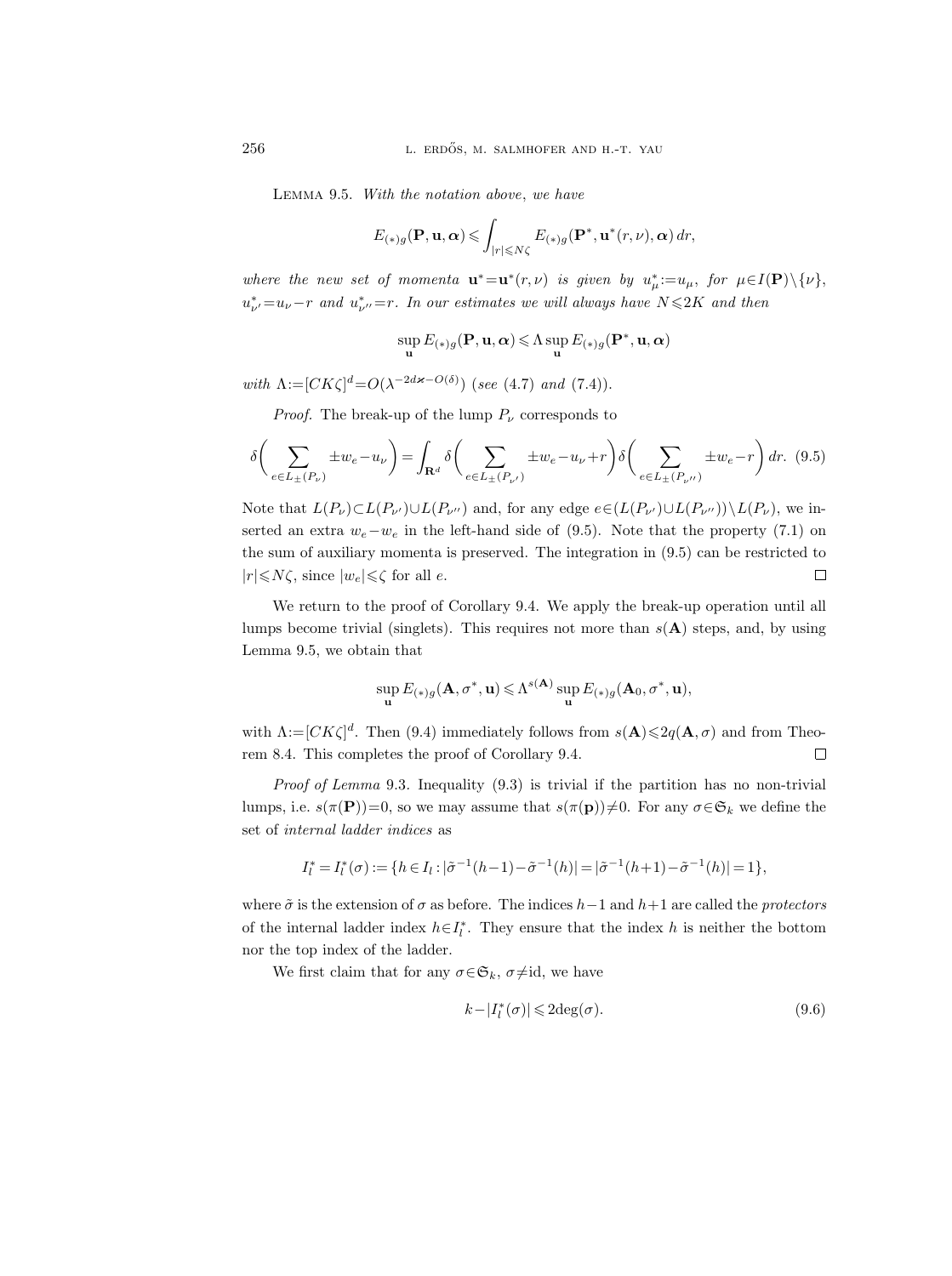To see this inequality, we first recall the definition of a ladder and its bottom and top indices from Definition 8.3. Since every ladder has a unique bottom and top index, which are not internal ladder indices, we see that the sets  $I_l^*$ ,  $I_b$  and  $I_t$  are disjoint subsets of  $\{0, 1, ..., k+1\}$ . Since  $I_v, I_l^* \subset \{1, 2, ..., k\}, I_v \cap I_l^* = I_v \cap I_t = \emptyset$  and  $k+1 \notin I_t$ , we obtain that  $|I_l^*|+|I_t|+|I_b|+|I_v \setminus I_b| \leq k+1+\gamma$ , where  $\gamma$  is the characteristic function of the event  $k+1\in I_b$ , i.e.  $\gamma:=|\{k+1\}\cap I_b|$ . Moreover,  $|I_t|=|I_b|$ , thus

$$
|I_l^*|+2|I_b|+|I_v\,\backslash I_b|\leqslant k+1+\gamma.
$$

Notice that  $I_l \subset I_l^* \cup (I_b \setminus I_v)$ , and  $k+1 \notin I_l, I_v$ , therefore

$$
l\leqslant |I_l^*|+|I_b\,\backslash\, I_v|-\gamma=|I_l^*|+|I_b|-|I_v\cap I_b|-\gamma.
$$

From the last two inequalities and from  $\deg(\sigma)=k-l$ , we obtain that

$$
k - |I_l^*| \leqslant 2\mathrm{deg}(\sigma) + 1 - \gamma - |I_v \setminus I_b| - 2|I_v \cap I_b| \leqslant 2\mathrm{deg}(\sigma) + 1 - |I_v|.
$$

Since  $\sigma\neq id$ , we have  $|I_v|\geq 1$ , which proves (9.6).

Next we will show that there exists a compatible permutation  $\hat{\sigma} \in \mathfrak{S}_k(\mathbf{P}),$ 

$$
I_l^*(\hat{\sigma}) \cap \hat{\sigma}(S(\mathbf{A})) = \varnothing, \tag{9.7}
$$

where we set  $\mathbf{A} := \pi(\mathbf{P})$  for simplicity. Since  $S(\mathbf{A})\neq\emptyset$ , we have  $I_l^*(\tilde{\sigma})\neq\{1, 2, ..., k\}$ , i.e.  $\hat{\sigma} \neq id$ . Combining (9.6) with (9.7) and with the fact that both  $I_l^*$  and  $\hat{\sigma}(S(\mathbf{A}))$  are subsets of  $\{1, 2, ..., k\}$ , we obtain  $(9.3)$ .

To construct  $\hat{\sigma}$  satisfying (9.7), we apply a greedy algorithm. Since **P** is even,  $\mathfrak{S}_k(\mathbf{P})$ is non-empty and we pick  $\sigma_0 \in \mathfrak{S}_k(\mathbf{P})$ . If (9.7) is not satisfied for  $\sigma_0$ , then some internal ladder index h is in the image of a non-trivial lump  $A \in \mathbf{A}$ :  $h = \sigma_0(h)$ ,  $h' \in A$ . Let  $j' \in A$  be another element of this lump. Flip the permutation  $\sigma_0$  on these two elements, i.e. define a new permutation  $\sigma_1$  such that  $\sigma_1(h') := \sigma_0(j') = j$ ,  $\sigma_1(j') := \sigma_0(h') = h$  and  $\sigma_1(r) := \sigma_0(r)$ for any  $r \neq h, j$ . Clearly  $\sigma_1 \in \mathfrak{S}_k(\mathbf{P})$  and  $\sigma_1(s(\mathbf{A})) = \sigma_0(s(\mathbf{A}))$ . We claim that

$$
|I_l^*(\sigma_1) \cap \sigma_1(S(\mathbf{A}))| < |I_l^*(\sigma_0) \cap \sigma_0(S(\mathbf{A}))|,
$$
\n(9.8)

i.e. the total number of internal ladder indices in non-trivial lumps decreased. Continuing this flipping process for  $\sigma_1$  etc., we obtain a permutation  $\hat{\sigma}$  satisfying (9.7).

To see  $(9.8)$  we note that, after the flip, the index h is not an internal ladder index anymore. This is clear if  $j \neq h-1, h+1$ ; in this case the points  $(\tilde{\sigma}^{-1}(h-1), h-1)$  and  $(\tilde{\sigma}^{-1}(h+1), h+1)$  have not changed and they would uniquely fix the location of an internal ladder index in between. The preimage of the index  $h$  has moved out from this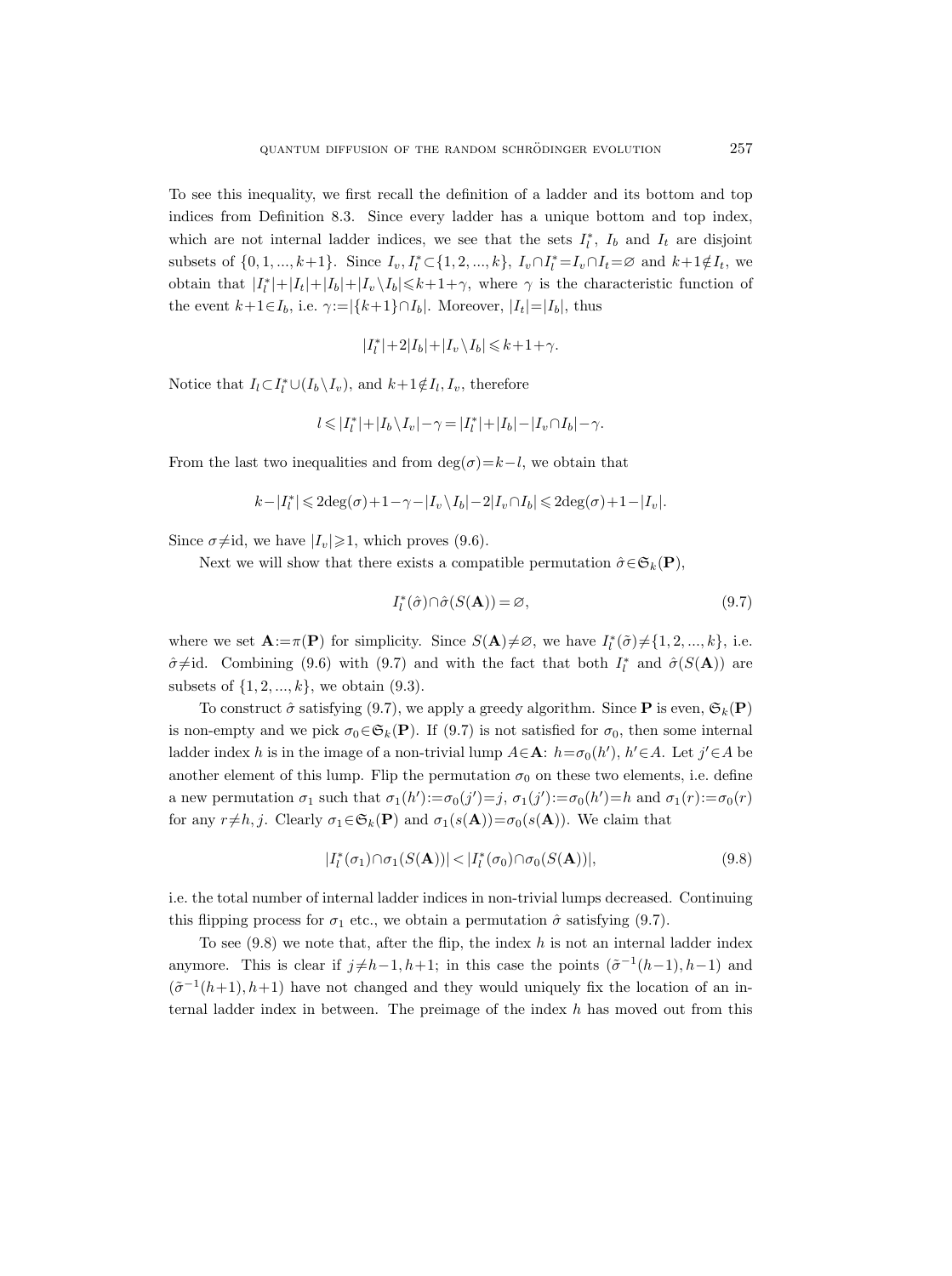position,  $\sigma_1^{-1}(h) \neq \sigma_0^{-1}(h)$ . The index j however would not become internal ladder, since  $\sigma_1^{-1}(j) = h'$  is between  $\sigma_1^{-1}(h-1)$  and  $\sigma_1^{-1}(h+1)$ , but j is not between  $h-1$  and  $h+1$ . It is easy to see that the fixed points  $(\tilde{\sigma}^{-1}(h-1), h-1)$  and  $(\tilde{\sigma}^{-1}(h+1), h+1)$  also prevent any other indices from becoming an internal ladder index after the flip. This could only be possible if due to the new point  $(\tilde{\sigma}_1^{-1}(j), j) = (\tilde{\sigma}_0^{-1}(h), j)$ , one of the neighbors of j, say  $j+1$ , would become an internal ladder index. It is easy to see that then  $j+1$  must be equal to  $h-1$ , and the other protector of the new internal ladder index j+1 must be h. In this case h−1 was already an internal ladder index before the flip as well, so no new internal ladder was created.

A similar but simpler argument shows that if  $j=h-1$  or  $j=h+1$ , the number of internal ladder indices also decreases. This completes the proof of Lemma 9.3.  $\Box$ 

*Proof of Proposition* 9.2. Given  $\sigma \in \mathfrak{S}_k$  and  $\mathbf{A} \in \mathcal{A}_k$ , we recall the definition of the permutation  $\sigma^* = \sigma^*(\mathbf{A}, \sigma)$  defined in the proof of Corollary 9.4. We also note that  $s(\mathbf{A}) \leq 2 \deg(\sigma^*)$ . Hence

$$
\Xi(k,D,s) \leqslant \sum_{\substack{\mathbf{A} \in \mathcal{A}_k \\ s(\mathbf{A}) \geqslant s}} |c(\mathbf{A})| \sum_{\substack{\sigma^* \in \mathfrak{S}_k \\ \deg(\sigma^*) \geqslant q}} \sum_{\substack{\sigma \in \mathfrak{S}_k \\ \sigma^*(\mathbf{A},\sigma) = \sigma^*}} \sup{\mathbf{E}_{(*)g}(\mathbf{A},\sigma,\mathbf{u})}.
$$

Note that  $\sigma \in \mathfrak{S}_k(\mathbf{P}(\mathbf{A}, \sigma^*))$ , so, by (7.20), the summation over  $\sigma$  contributes by a factor of at most  $\prod_{\nu} a_{\nu}!$  and we obtain that

$$
\Xi(k,D,s) \leqslant \sum_{\substack{\sigma^* \in \mathfrak{S}_k \\ \deg(\sigma^*) \geqslant q}} \sum_{\substack{\mathbf{A} \in \mathcal{A}_k \\ 2 \leqslant s(\mathbf{A}) \leqslant 2 \deg(\sigma^*)}} \left( \prod_{\nu \in I(\mathbf{A})} a_{\nu}^{a_{\nu}-2} a_{\nu}! \right) \sup_{\mathbf{u}} E_{(*)g}(\mathbf{A}, \sigma^*, \mathbf{u}).
$$

We also used the estimate (6.11). By using (9.4) and  $deg(\sigma^*) = q(\mathbf{A}, \sigma)$ , we obtain that

$$
\Xi(k,D,s) \leqslant \sum_{\substack{\sigma^* \in \mathfrak{S}_k \\ \deg(\sigma^*) \geqslant q}} (C\lambda^{1/3 - (1+11d/2)\varkappa - O(\delta)})^{\deg(\sigma^*)} \sum_{\substack{\mathbf{A} \in \mathcal{A}_k \\ s \leqslant s(\mathbf{A}) \leqslant 2\deg(\sigma^*)}} \Big( \prod_{\nu \in I(\mathbf{A})} a_{\nu}^{a_{\nu} - 2} a_{\nu}! \Big).
$$

We introduce the notation

$$
\sum^* f(a_\nu) := \sum_{\substack{\nu \in I(\mathbf{A}) \\ a_\nu \geqslant 2}} f(a_\nu) \quad \text{and} \quad \prod^* f(a_\nu) := \prod_{\substack{\nu \in I(\mathbf{A}) \\ a_\nu \geqslant 2}} f(a_\nu).
$$

First we fix the sizes of the non-trivial lumps  $a_{\nu} \geq 2$ . Given these sizes, the number of A partitions is bounded by

$$
\binom{k}{a_1}\binom{k-a_1}{a_2}\binom{k-a_1-a_2}{a_3}\dots \leqslant \frac{k!}{(k-\sum^* a_\nu)!\prod^* a_\nu!} \leqslant \frac{k^{\sum^* a_\nu}}{\prod^* a_\nu!}.
$$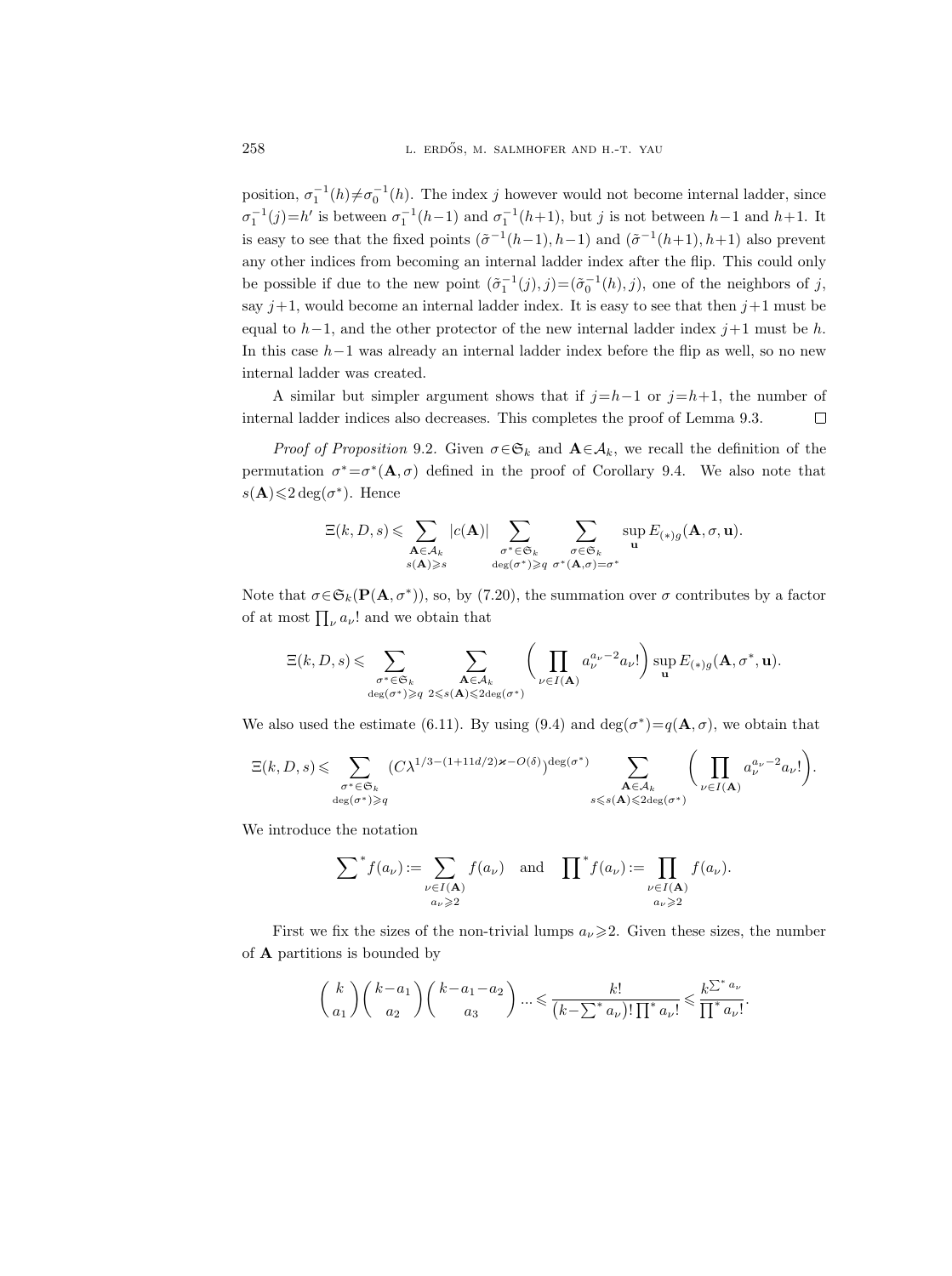Recalling that  $s(\mathbf{A}) = \sum^* a_{\nu}$  and  $s(\mathbf{A}) \leq 2 \deg(\sigma^*)$ , we have

$$
\Xi(k,D,s) \leqslant \sum_{\substack{\sigma^* \in \mathfrak{S}_k \\ \deg(\sigma^*) \geqslant q}} (Ck^2 \lambda^{\tau})^{\deg(\sigma^*)} \sum_{a_{\nu} : \sum^* a_{\nu} \leqslant 2 \deg(\sigma^*)} \prod^* a_{\nu}^{a_{\nu} - 2},
$$
(9.9)

with  $\tau < \frac{1}{3} - (1 + \frac{11}{2}d)\varkappa$ . We use the bound  $a^{a-2} \leq C^{a-1}(a-1)!$ . To estimate the summation over the  $a_{\nu}$ 's, we use the following inequality. For any fixed m and H, we have

$$
\sum^{\#} \prod^* (a_{\nu} - 1)! \leq (H - 1)!,\tag{9.10}
$$

where the summation  $\#$  is over all sequences  $(a_1, a_2, ..., a_m)$  of positive integers at least 2, whose sum is  $H$ . The proof of  $(9.10)$  is easily obtained by induction on  $m$  from

$$
\sum_{a=2}^{H-2} (a-1)!(H-a-1)! \leqslant \sum_{a=2}^{H-2} (H-2)! < (H-1)! \, .
$$

Summing (9.10) over all  $H \leq 2 \text{deg}(\sigma^*)$  and all  $m \leq \frac{1}{2}H$ , we obtain the bound

$$
\sum_{a_{\nu}:\sum^* a_{\nu} \leqslant 2 \deg(\sigma^*)} \prod^* a_{\nu}^{a_{\nu}-2} \leqslant 2[2 \deg(\sigma^*)]! \leqslant (Ck)^{2 \deg(\sigma^*)}
$$

for the  $a_{\nu}$  summation in (9.9), since  $\deg(\sigma^*) \le k+1$  by definition.

In summary, we obtain from (9.9) that

$$
\Xi(k, D, s) \leqslant \sum_{\substack{\sigma \in \mathfrak{S}_k \\ \deg(\sigma) \geqslant q}} (Ck^4 \lambda^{\tau})^{\deg(\sigma)}.
$$

Recalling that  $k = O(\lambda^{-\varkappa-\delta})$ , we can apply Lemma 8.5 with  $\gamma = \tau - 4(\varkappa + \delta)$  as long as  $\gamma > \varkappa + \delta$ . For sufficiently small positive  $\delta$ , this gives the condition  $\varkappa < 2/(33d+36)$  in Proposition 9.2 and the estimate (9.2).  $\Box$ 

### 10. Proof of Theorem 8.4

For any  $(k+1) \times (k+1)$  matrix M we set

$$
E(M) := \sup_{\tilde{\mathbf{u}}} \lambda^{2k} \int_{-Y}^{Y} \int_{-Y}^{Y} \int_{(\mathbf{R}^{d})^{k+1}} |\mathcal{B}(\mathbf{p})| |\mathcal{B}(M\mathbf{p}+\tilde{\mathbf{u}})| |\hat{\psi}(p_1)| |\hat{\psi}(p_1+\tilde{u}_1)|
$$
  
 
$$
\times \left( \prod_{j=1}^{k+1} \frac{1}{|\alpha - \overline{\omega(p_j)} - i\eta|} \frac{1}{|\beta - \omega([M\mathbf{p}+\tilde{\mathbf{u}}]_j) + i\eta|} \right) d\mu(\mathbf{p}) d\alpha d\beta.
$$
 (10.1)

The key step in the proof of Theorem 8.4 is the following lemma.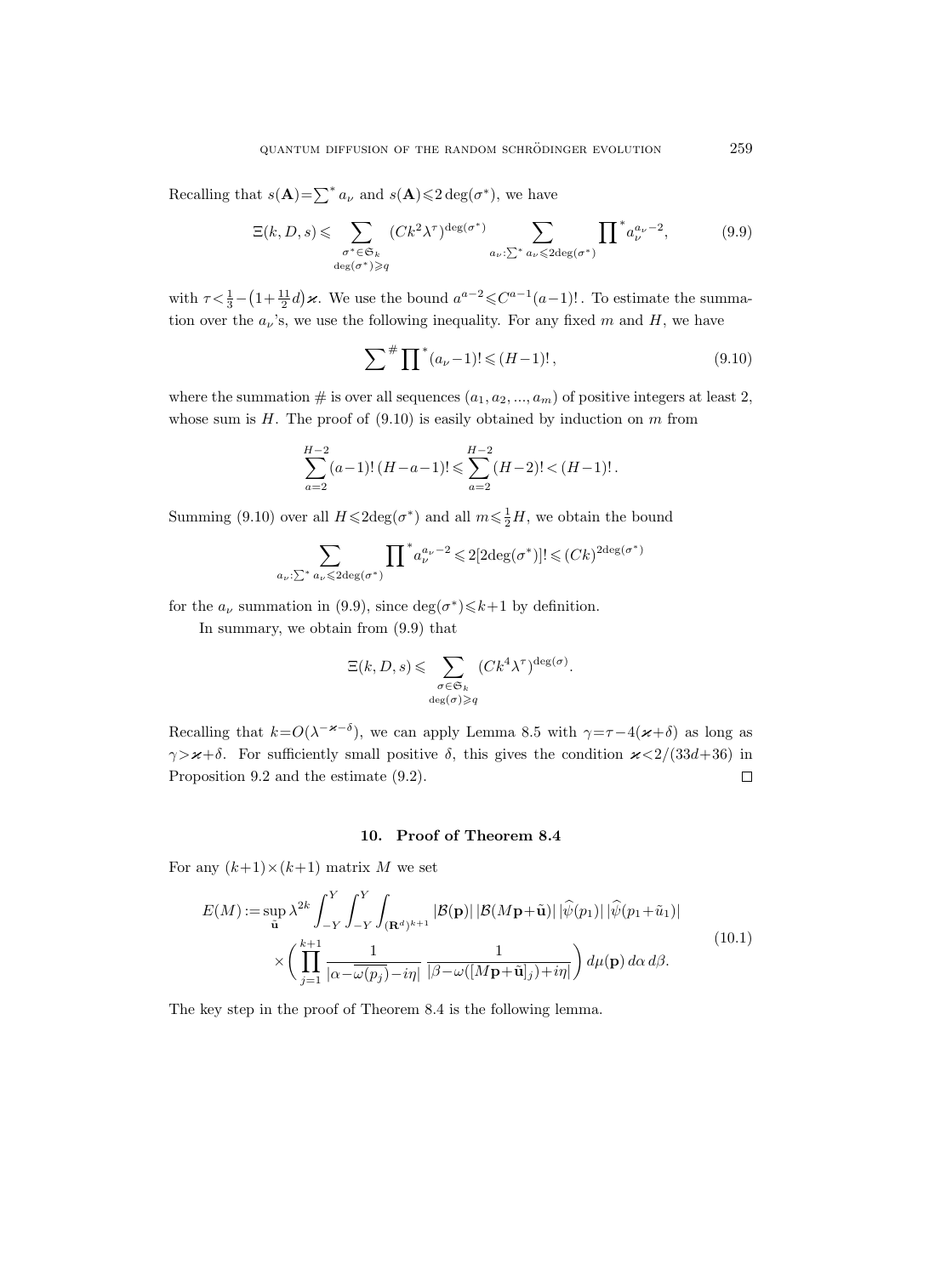LEMMA 10.1. Assume that the relations (7.25) hold, that  $\varkappa < 2/(6+9d)$  and that  $\delta \leq \delta(\varkappa)$  is sufficiently small. Then for any  $\sigma \in \mathfrak{S}_k$  we have

$$
E(M(\sigma)) \leqslant C(\lambda^{1/3 - (1+3d/2)\varkappa - O(\delta)})^{\deg(\sigma)} |\log \eta|^2, \tag{10.2}
$$

where the matrix  $M(\sigma)$  was defined in (8.7) and the degree of the permutation,  $deg(\sigma)$ , was defined in (8.9).

From  $(8.4)$  and  $(8.8)$ , clearly

$$
\sup_{\mathbf{u}} E_{g=0}(\sigma, \mathbf{u}) \leqslant \frac{\exp(2t\eta)}{(2\pi)^2} E(M(\sigma))
$$
\n(10.3)

after integrating out all  $\tilde{p}_j$  variables in (8.4), and by using that  $\tilde{p}_1=p_1-\xi$ . The estimate  $(10.2)$  will then complete the proof of Theorem 8.4 for  $g=0$ .

The proof of Theorem 8.4 for other (but finitely many) values of  $q$  follows exactly in the same way. This requires a slight redefinition of  $\mathcal{B}(\mathbf{p})$  (see (6.5)) in the definition of  $E(M)$  by allowing the factor  $\langle p_{j+1}-p_j \rangle^{-2d}$  instead of  $\hat{B}(p_{j+1}-p_j)$  at a few places, exactly as in the definition of  $\mathcal{N}_{\mathcal{G}}$  (see (7.3)). As we will see along the proof of (10.2), this change will require using the less precise bound (3.13) with  $a=0$  and  $h(p-q)=\langle p-q \rangle^{-2d}$ , instead of the more accurate estimate  $(3.15)$  at most g times. Each time we lose a constant factor compared with the proof for  $g=0$ . Since  $g\leqslant 8$ , this results only in a constant factor. Finally, the proof for the truncated  $E$ -values requires us to define a truncated version of  $E(M)$ , where the last product in (10.1) runs only up to  $j=k$ , i.e. the last  $\alpha$  and  $\beta$ denominators are not present. It will be clear from the proof of Lemma 10.1 that the same bound holds for the truncated version of  $E(M)$  as well. This completes the proof of Theorem 8.4.

## 10.1. Pedagogical detour

The size of the multiple integral in (10.1) heavily depends on the structure of  $M = M(\sigma)$ . Before we go into the algorithm to evaluate this multiple integral, we present two calculations, that introduce the techniques that we are going to use in the actual proof. The second calculation also provides the bound (10.2), hence (8.11), for the case of the trivial permutation,  $\deg(\sigma)=0$ .

#### 10.1.1. Method I. Pointwise bound

The most straightforward bound on (10.1) estimates all but one of the  $\beta$ -denominators by  $L^{\infty}$ -norm:

$$
\sup_{\beta, \mathbf{p}, \tilde{\mathbf{u}}, j} \frac{1}{|\beta - \omega([\boldsymbol{M}\mathbf{p} + \tilde{\mathbf{u}}]_j) + i\eta|} \leq \frac{1}{\eta}.
$$
\n(10.4)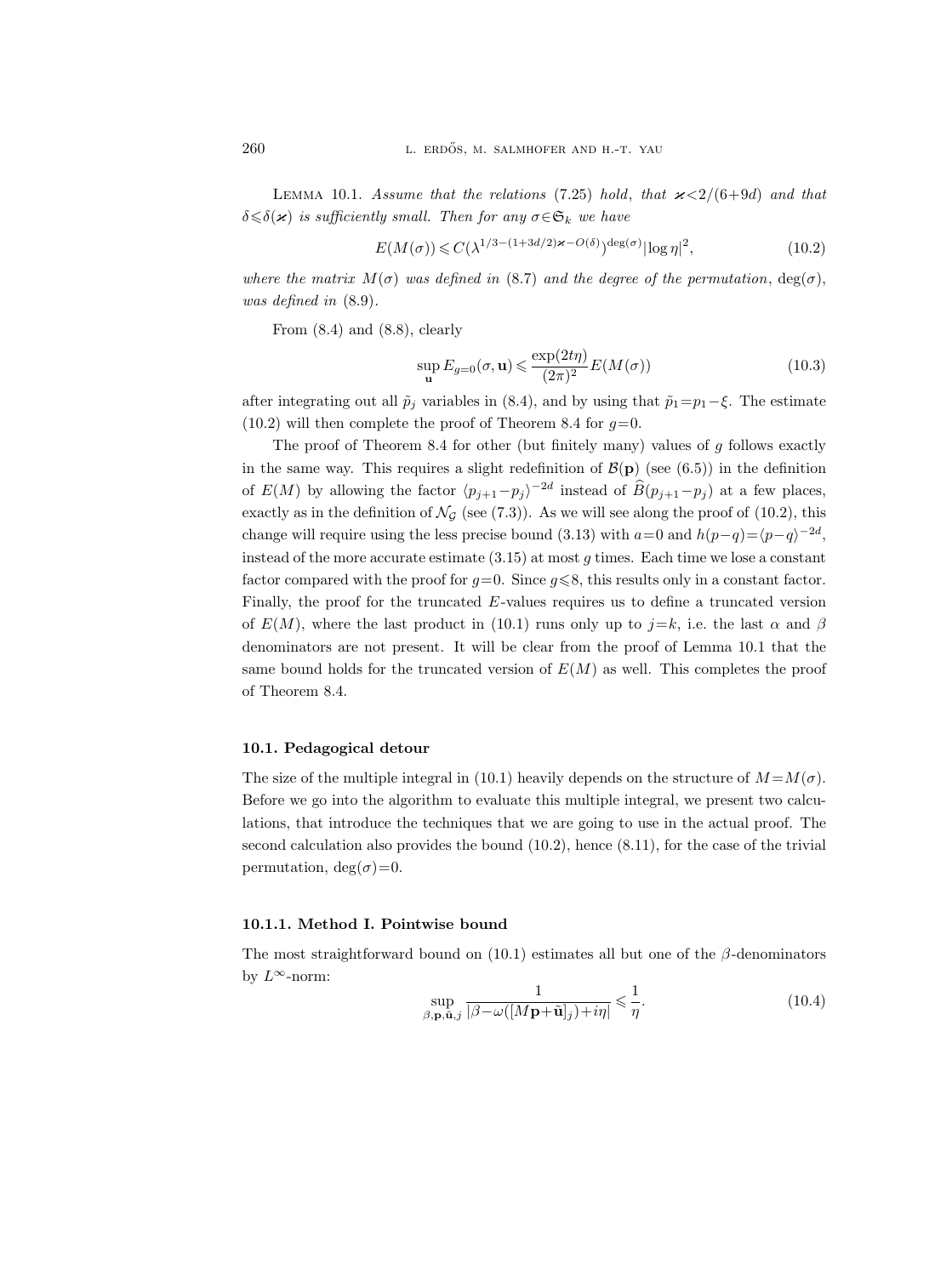It would be possible to estimate this denominator by  $C\lambda^{-2}$  apart from in a neighborhood of zero using (3.7), and treat the |p|∼0 regime separately. Here we choose the simplest argument and we do not optimize for the best possible exponent  $\varkappa$ .

We use  $(10.4)$  k times to obtain

$$
E(M) \leqslant \left(\frac{C\lambda^2}{\eta}\right)^k \sup_{\tilde{\mathbf{u}}} \int_{\mathbf{R}^d} \int_{-Y}^Y \int_{-Y}^Y \int_{\mathbf{R}^d} \dots \int_{\mathbf{R}^d} \left(\prod_{j=1}^k \frac{|\widehat{B}(p_{j+1}-p_j)|}{|\alpha - \overline{\omega(p_j)} - i\eta|}\right) dp_1 \dots dp_k
$$

$$
\times \frac{d\alpha d\beta}{|\alpha - \overline{\omega(p_{k+1})} - i\eta| |\beta - \omega(p_{k+1} + \tilde{u}_{k+1}) + i\eta|} \frac{d\mu(p_{k+1})}{\langle p_{k+1} + \tilde{u}_{k+1} \rangle^{2d}}.
$$

Here we have used the following bound for any  $\mathbf{q} = (q_1, ..., q_{k+1})$ :

$$
|\mathcal{B}(\mathbf{q})| |\widehat{\psi}_0(q_1)| \leq C^k \langle q_{k+1} \rangle^{-2d}, \qquad (10.5)
$$

to obtain the decay in  $\tilde{p}_{k+1}=p_{k+1}+\tilde{u}_{k+1}$ . We integrate out  $p_1, p_2, ..., p_k$  using (3.12), then we perform the  $d\alpha$  and  $d\beta$  integrals and finally  $dp_{k+1}$ , to obtain

$$
E(M) \leqslant (C|\log \lambda|)^{k+2} (\lambda^2 \eta^{-1})^k. \tag{10.6}
$$

The estimate (10.6) is off by a factor  $(\lambda^2 \eta^{-1})^k = (\lambda^{-\varkappa})^k$ , because we did not use the stronger estimate mentioned after (10.4). We also collected many logarithmic factors and the constant is not optimal. We note that in the typical term  $k \sim \lambda^2 t \sim \lambda^{-\varkappa} \gg 1$ , so even an error  $C^k$  may not be affordable. To improve this estimate, for a typical matrix  $M$ , we will not use the pointwise bound (10.4) for all  $\beta$ -denominators. We will carefully select those  $\beta$ -denominators whose singularities cannot overlap with other singularities, hence they can be integrated out at a  $|\log \eta|$  expense instead of  $\eta^{-1}$ .

Before we explain this algorithm, we show another method to estimate  $E(M)$ . It practically estimates  $E(M)$  by  $E(I)$ , i.e. by the ladder graph, that can be computed more precisely. The same calculation will be important when evaluating embedded ladder graphs.

#### 10.1.2. Method II. Successive integration scheme for ladder graphs

We separate all but one  $\alpha$ - and  $\beta$ -denominators by the Schwarz inequality. We obtain

$$
E(M) \leq \lambda^{2k} \sup_{\tilde{\mathbf{u}}} \int_{(\mathbf{R}^d)^{k+1}} \int_{-Y}^{Y} \int_{-Y}^{Y} \left[ |\widehat{\psi}_0(p_1)|^2 \prod_{j=2}^{k+1} \frac{|\widehat{B}(p_j - p_{j-1})|^2}{|\alpha - \overline{\omega}(p_j) - i\eta|^2} + |\widehat{\psi}_0(q_1)|^2 \prod_{j=2}^{k+1} \frac{|\widehat{B}(q_j - q_{j-1})|^2}{|\beta - \omega(q_j) + i\eta|^2} \right] \frac{d\alpha d\beta}{|\alpha - \overline{\omega}(p_1) - i\eta| |\beta - \omega(p_1 + \tilde{u}_1) + i\eta|} d\mu(\mathbf{p}),
$$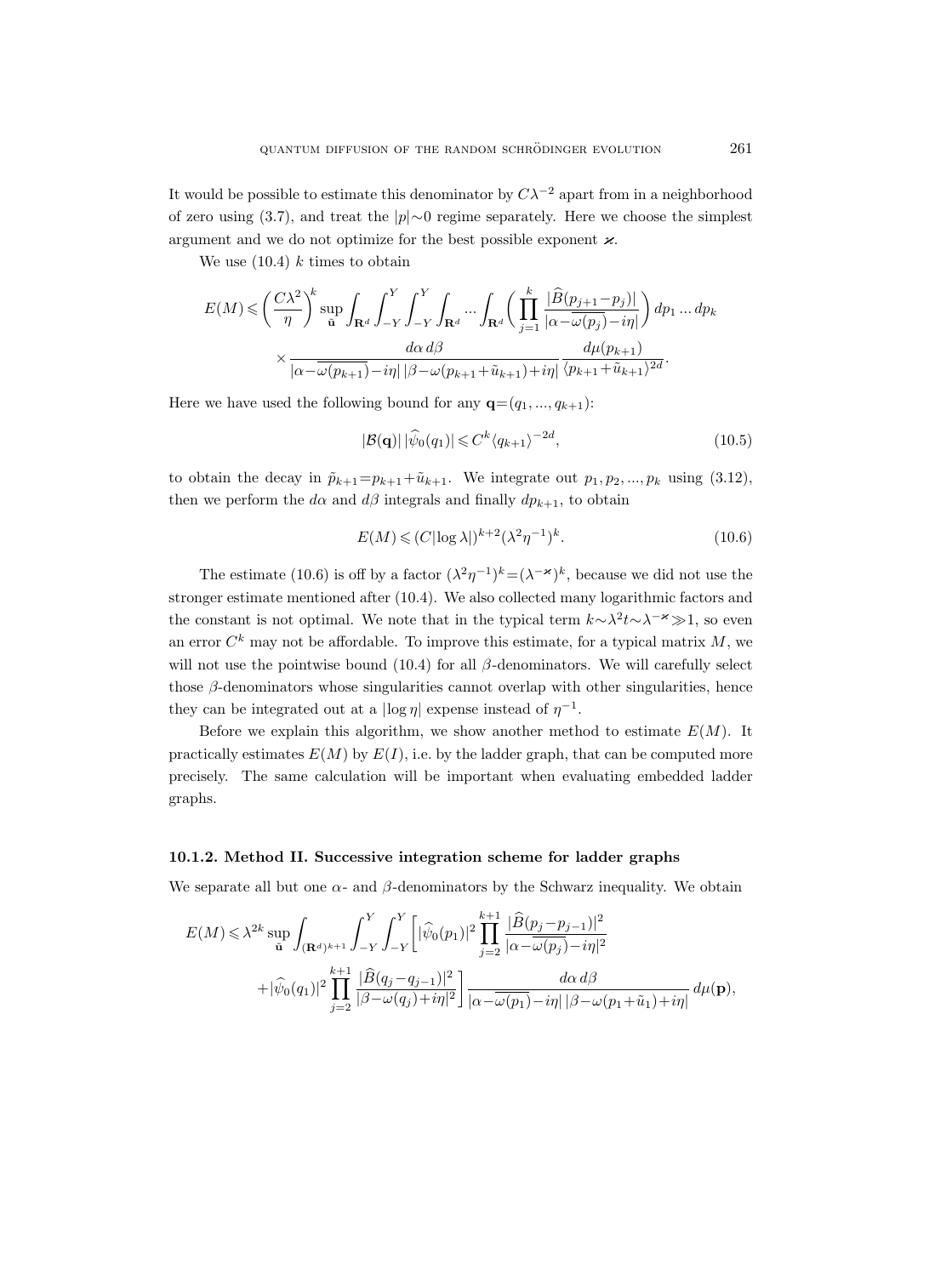with the shorthand notation  $\mathbf{q}:=M\mathbf{p}+\tilde{\mathbf{u}}$ . Because M is an invertible matrix with determinant  $\pm 1$  (Proposition 8.2), the contributions of the two terms in the square bracket are identical up to exchange of  $\alpha$  and  $\beta$ . To estimate the first term, we use iteratively  $(3.15)$  and  $(3.13)$  (with  $a=\frac{1}{2}$ ) to integrate out  $p_{k+1}, p_k, ..., p_2$  (in this order):

$$
\lambda^{2} \int_{\mathbf{R}^{d}} \frac{|\widehat{B}(p_{k+1}-p_{k})|^{2}}{|\alpha - \omega(p_{k+1}) - i\eta|^{2}} dp_{k+1} \leq [1 + C_{0}\lambda^{-12\ast}(\lambda + |\alpha - \omega(p_{k})|^{1/2})],
$$
\n
$$
\lambda^{2} \int_{\mathbf{R}^{d}} \frac{|\widehat{B}(p_{k}-p_{k-1})|^{2}}{|\alpha - \omega(p_{k}) - i\eta|^{2}} [1 + C_{0}\lambda^{-12\ast}(\lambda + |\alpha - \omega(p_{k})|^{1/2})] dp_{k}
$$
\n(10.8)

$$
\leq (1 + C\lambda^{1-12\varkappa})[1 + C_0\lambda^{-12\varkappa}(\lambda + |\alpha - \omega(p_{k-1})|^{1/2})],
$$

etc., with  $C:=C_0(1+C_{1/2}\|\widehat{B}^2\|_{2d,0})$ . In the last step, we use only (3.13), once for  $a=0$ and once for  $a=\frac{1}{2}$ :

$$
\lambda^2 \int_{\mathbf{R}^d} \frac{|\widehat{B}(p_2 - p_1)|^2}{|\alpha - \omega(p_2) - i\eta|^2} [1 + C_0 \lambda^{-12\varkappa} (\lambda + |\alpha - \omega(p_2)|^{1/2})] dp_2 \leq C. \tag{10.9}
$$

Then we integrate  $d\alpha d\beta$  and finally  $dp_1$  to obtain that

$$
E(M) \leq C(1 + C\lambda^{1-12\varkappa})^k |\log \lambda|^2 \leq C|\log \lambda|^2,\tag{10.10}
$$

by using that  $k \leq K \ll \lambda^{-1+12\varkappa}$  as  $\varkappa < \frac{1}{13}$ .

We note that this method also gives a robust bound for the truncated  $E$ -value, since the truncation means that Lemma 3.3 is used only  $k-1$  times. Summarizing, we have proved the following result.

LEMMA 10.2. We assume (7.25) and that  $\varkappa < \frac{1}{13}$ . Then

$$
\sup_{\sigma \in \mathfrak{S}_k} \sup_{\mathbf{u}} E(\sigma, \mathbf{u}) \leqslant C |\log \lambda|^2, \tag{10.11}
$$

$$
\sup_{\sigma \in \mathfrak{S}_k} \sup_{\mathbf{u}} E_*(\sigma, \mathbf{u}) \leqslant C\lambda^2 |\log \lambda|^2. \tag{10.12}
$$

#### 10.2. Choice of the integration variables

Before we start the proof of Lemma 10.1, we explain the main idea. We use a combination of methods I and II. We will assume in the sequel that  $\sigma\neq id$ . The lemma for the trivial case  $\sigma$ =id has been proven in (10.10).

Note that each factor in the integrand in (10.1) is almost singular on a set of codimension 1 of the form

$$
\{(p_1, ..., p_{k+1}, \alpha, \beta) : \alpha = \text{Re}\,\omega(p_j)\} \quad \text{or} \quad \{(p_1, ..., p_{k+1}, \alpha, \beta) : \beta = \text{Re}\,\omega([M\mathbf{p}+\tilde{\mathbf{u}}]_j)\}
$$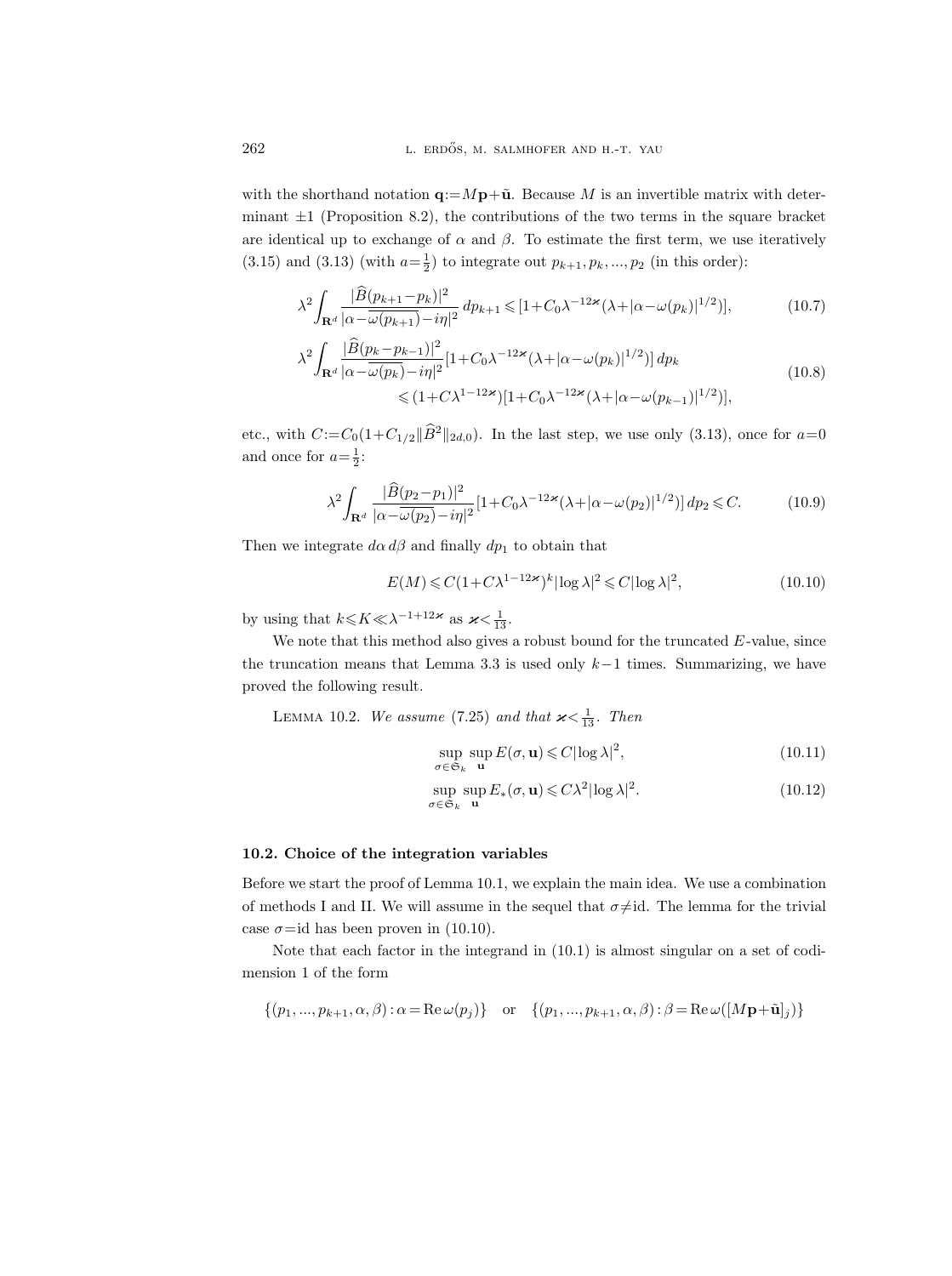in the high-dimensional space of integration,  $(\mathbf{R}^d)^{k+1} \times \mathbf{R}^2$ . The singularities are regularized by  $\eta$  and Im  $\omega$ , and the two regularizations always have the same sign. The matrix M may enhance the strength of these singularities by forcing these "almost singularity" sets to overlap. For example, in the ladder diagram with  $\tilde{\mathbf{u}}=0$ , we have  $\tilde{\mathbf{p}}\equiv\mathbf{p}$ , hence the singularity sets are pairwise identical if  $\alpha = \beta$ . Therefore, singularities of quadratic type necessarily occur. It is expected that this is the only mechanism that creates relevant overlaps of singularities. Hence, ideally, one would integrate out the ladder momenta using the precise bound (3.15). This would remove all denominators with indices  $j \in I_l$ and the remaining integral should be of  $O(\lambda^{2(k-l)})$  with possible logarithmic corrections, i.e. one should gain a factor  $\lambda^2$  from each non-ladder index.

However, the singularity sets of the remaining denominators may still intersect on higher-codimensional manifolds. For example, since

$$
\sup_{\alpha,\beta}\int_{\mathbf{R}^d}\frac{1}{|\alpha\!-\!\overline{\omega(p\!+\!q)}\!-\!i\eta|}\,\frac{1}{|\beta\!-\!\omega(p)\!+\!i\eta|}\,d\mu(p)\geqslant \frac{C}{|q|\!+\!\eta},
$$

the integration of these two propagators develops an almost-singularity at  $q=0$ . We will call such factors *point singularities*, although they are regularized at a very short scale  $\eta$ . After integration, one point singularity is harmless as  $(|q| + \eta)^{-1} \in L^1_{loc}(dq)$ ; however, several point singularities may accumulate along the procedure whose simultaneous integration may lead to further divergences.

These enhancements of singularities are expected to have contributions of lower order, but their estimate is not easy. Note that every integration variable  $p_i$  may appear in many denominators. This interdependence renders the effective  $L^1$ -estimate of each integral practically impossible. Schwarz inequality (method II) can remove all correlations between denominators, but the resulting  $L^2$ -estimate is of the same order as the main (ladder) term and we would not gain anything from the higher degree of the permutation  $\sigma$ .

The idea is to estimate many, but not all  $\beta$ -denominators in (10.1) in the trivial way (10.4). These denominators are chosen in such a way that the remaining ones can be successively integrated out without ever computing an integrand with more than two propagators and without collecting more than at most one point-singularity factor. This choice of integration variables are determined from  $M = M(\sigma)$  by an algorithmic procedure that we describe now.

We first recall that M is a tower matrix, and we define  $b(i)$  and  $t(i)$  to be the bottom and the top of the tower in the jth column, i.e.

$$
b(j) := \max\{h : M_{hj} \neq 0\}
$$
 and  $t(j) := \min\{h : M_{hj} \neq 0\}.$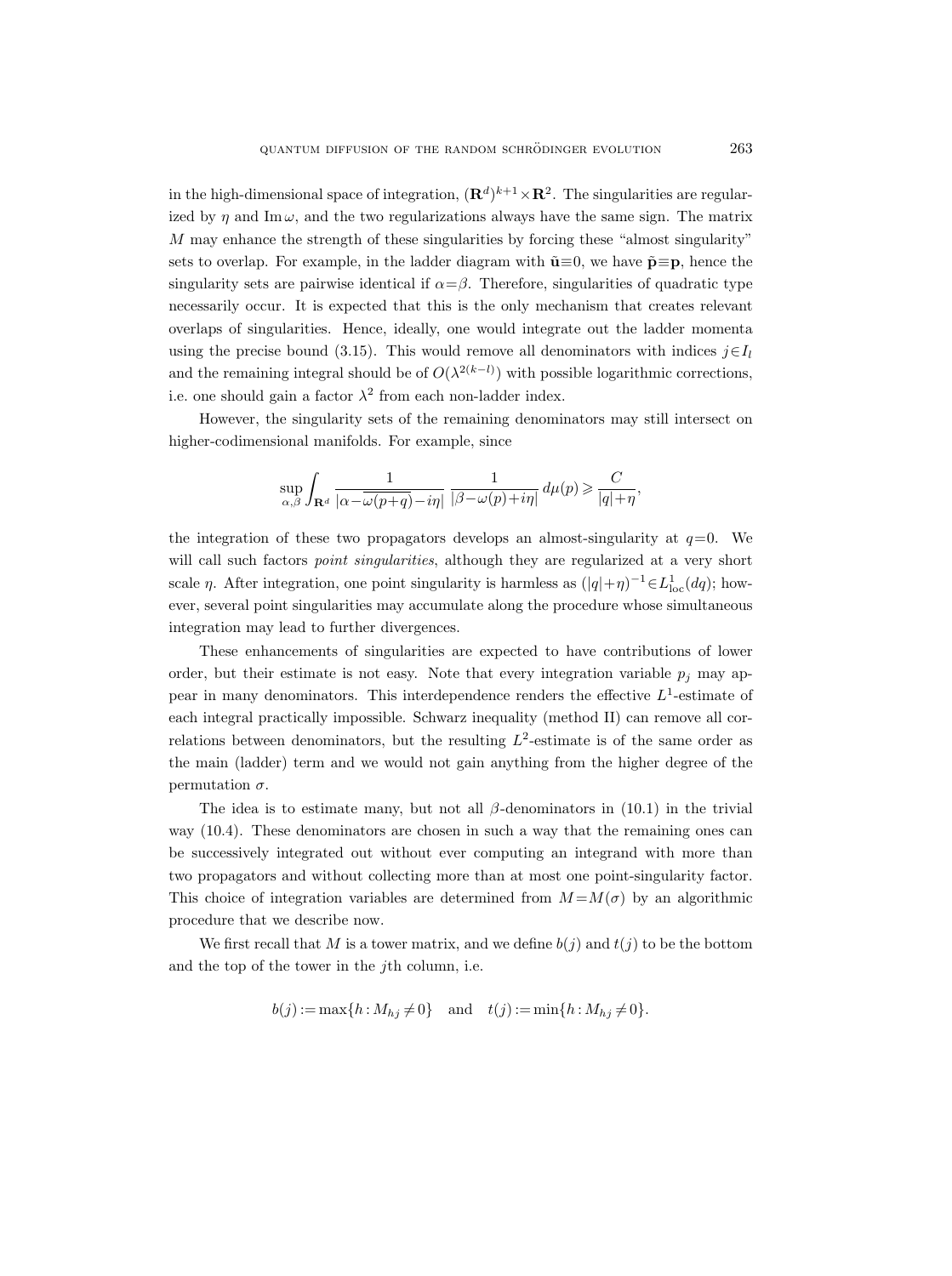We also recall the concepts from Definition 8.3. Any non-peak index  $h \in I \setminus I_p$  clearly has the property that  $h$  is the bottom of the tower of some column of  $M$ , i.e. there exists j such that  $b(j)=h$ . This column index can be either  $j=\tilde{\sigma}^{-1}(h)$  or  $j=\tilde{\sigma}^{-1}(h)+1$  or both; ambiguity occurs only if  $h \in I_v$  is a valley index. For any ladder or slope or last index,  $h \in I_l \cup I_s \cup I_{\text{last}}$ , we therefore define  $c(h)$  to be the unique column index j such that  $b(j)=h$ . For  $h \in I_{\text{last}}$ , i.e.  $h=k+1$ , we always have  $c(k+1)=k+1$ . If  $h \in I_v$ , we define  $c(h)$ to be the index of the column whose tower is higher, i.e.

$$
c(h) := \begin{cases} \tilde{\sigma}^{-1}(h), & \text{if } t(\tilde{\sigma}^{-1}(h)) < t(\tilde{\sigma}^{-1}(h)+1), \\ \tilde{\sigma}^{-1}(h)+1, & \text{otherwise.} \end{cases}
$$

The other column index will be denoted by  $\tilde{c}(h)$ ; this concept is defined only for  $h \in I_v$ . The elements  $(h, c(h))$ ,  $h \in I \setminus I_p$ , of the matrix M are called *pivot* elements; these will be used for determining the integration variables. The  $c(h)$ -column will be called the pivot column of  $h$  and the corresponding tower in this column is called the pivot tower of  $h$ . The definition guarantees that the pivot tower of an index  $h \in I_s \cup I_v$  has at least length 2.

Definition 10.3. Let  $h_1 < h_2 < ...$  denote the elements of  $I_v \cup I_s$  in increasing order. A slope index  $h_\mu \in I_s$ , is called *covered* if  $t(c(h_{\mu+1})) \leq h_\mu$ , i.e. if the top of the tower of the next pivot element of a valley or a slope is higher than  $h_{\mu}$ . The remaining slope indices are called uncovered. The set of covered and uncovered slope indices will be denoted by  $I_{\text{cs}}$  and  $I_{\text{us}}$ , respectively.

Figure 6 shows three examples. In the first two cases, the index  $h_{\mu}$  is covered by a slope and by a valley. The last case is an uncovered slope index. The shaded boxes indicate the pivot elements.

Apart from the ladder momenta  $p_{c(h)}$ ,  $h \in I_l$ , we will integrate out the variables  $p_{c(h_1)}, p_{c(h_2)}, \ldots$ , in this order. We will show that, at every integration step, only one  $\alpha$ -denominator and one  $\beta$ -denominator, namely

$$
|\alpha\!-\!\overline{\omega(p_{c(h_\mu)})}\!-\!i\eta|^{-1}\quad\text{and}\quad |\beta\!-\!\omega(\tilde{p}_{h_\mu})\!+\!i\eta|^{-1},
$$

will contain the integration variable  $p_{c(h_\mu)}$ , so we will never have to estimate integrals with more than two propagators.

The significance of the covered slope indices is that their integration step yields a point singularity that will be integrated out immediately at the next non-ladder integration step. Therefore covered slope indices do not give rise to accumulation of point singularities.

The covered slope indices, together with the valley indices and the last index will be used to gain a  $\lambda^{\text{const}}$  factor in the integration procedure. They will not accumulate point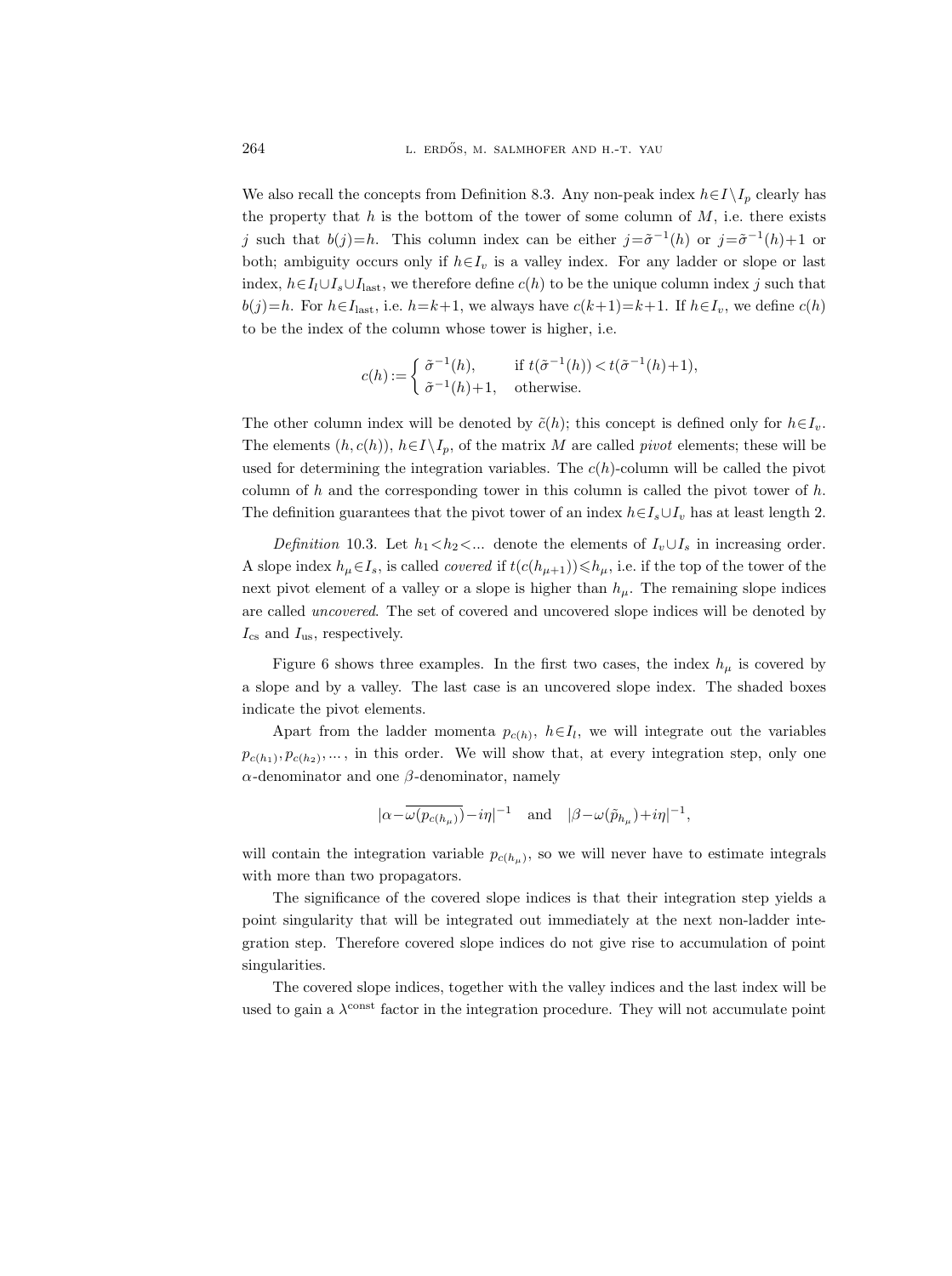

Figure 6. Two examples of a covered slope index  $h_{\mu}$  and one of an uncovered index.

singularities. The uncovered slope indices and the peak indices will be treated by the trivial  $L^{\infty}$ -bound (10.4) and no gain is obtained from them. That is, we prefer giving up the potential gain of a  $\lambda^{\text{const}}$  factor from the uncovered slope indices to dealing with the accumulated point singularities. Finally, the ladder indices will be treated by method II with the Schwarz inequality.

LEMMA 10.4. The number of uncovered slope indices is at most v, where  $v=|I_v|$  is the number of valleys.

This lemma ensures that treating the uncovered slope indices by the trivial bound is affordable (at the expense of a worse  $\varkappa$ ), since each valley will result in a gain of a  $\lambda^{\text{const}}$  factor.

Proof. First, we state two claims from which we easily deduce the lemma, then we prove these claims. Recall that the sequence  $h_1 < h_2 < ...$  lists all elements of  $I_v \cup I_s$ .

*Claim* 1. Let  $h_{\nu} \in I_s$  be the first slope index in the sequence  $h_1 < h_2 < ...$ . Then, there is a peak index h such that  $h < h_{\nu}$ .

*Claim* 2. Let  $h_{\mu} \in I_{\text{us}}$  be an uncovered slope index and suppose that it is not the last entry in the sequence  $h_1 < h_2 < ...$ , i.e. there is a next element  $h_{\mu+1} \in I_s \cup I_v$ . Then, there is an intermediate index,  $h_{\mu} < h < h_{\mu+1}$ , that is a peak index.

By Claim 2, one can assign a distinct peak index to every uncovered slope index  $h_{\mu}$  (but the last one), namely the next peak index. Moreover, by Claim 1, there is an additional peak index smaller than any uncovered slope index. Therefore, the number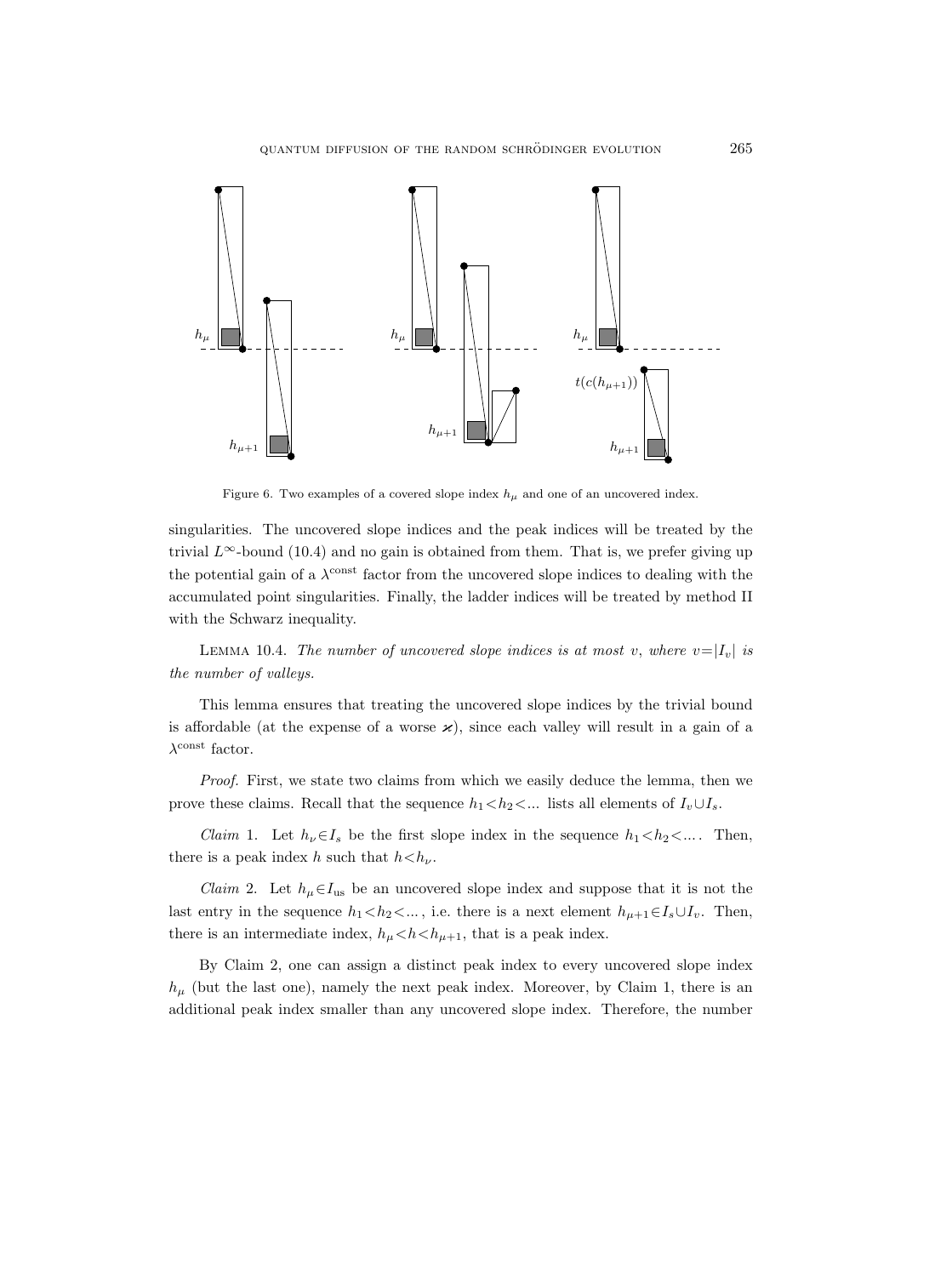of uncovered slope indices is at most the number of peaks. The statement of the lemma then follows, since the number of peaks and valleys is the same,  $p=v$ .

*Proof of Claim* 1. Suppose that the statement is false. First note that  $h_{\nu}\geqslant 2$ , since index 1 cannot be a slope. Then all indices  $1, 2, ..., h_{\nu}-1$  must be either ladders or valleys. But for any valley index j there is obviously a peak index  $j' < j$ , since the graph of the permutation goes down from  $(0,0)$  to  $(k+1, k+1)$ , so, following the two branches of the graph emanating upwards starting from a valley, at least one of them must run into a peak that lies higher. Therefore all indices  $1, 2, \ldots h_{\nu}-1$  must be ladders and they form a ladder, with the index 0 being the top of this ladder. In particular,  $t(c(h))=h-1$ ,  $h=1, 2, ..., h_{\nu}-1$  (recall that  $t(c(h))$  denotes the index of the top row in the pivot tower of h), so every index  $0, 1, 2, ..., h_{\nu}-2$  is the top of a column of length 1. Moreover, none of these indices can be the top of any other column, since an index which is the top of two different columns must be a peak index. But in that case there is no room for  $t(c(h_{\nu}))$ , the top index of the pivot column of  $h_{\nu}$ : since  $h_{\nu}$  was a slope,  $t(c(h_{\nu}))\leq h_{\nu}-2$ .

*Proof of Claim 2.* To see the claim, suppose that none of the indices  $h$  strictly between  $h_{\mu}$  and  $h_{\mu+1}$  is a peak. These indices cannot be slopes or valleys either, since  $h_{\mu}$ and  $h_{\mu+1}$  are two consecutive elements of  $I_s \cup I_v$  and h cannot be the last index,  $h \notin I_{\text{last}}$ , as  $h < h_{\mu+1} < k+1$ . Therefore all indices h with  $h_{\mu} < h < h_{\mu+1}$  are ladders.

Now we look at  $h^* = t(c(h_{\mu+1}))$ , i.e. the index of the top row in the pivot tower of  $h_{\mu+1}$  (see the last picture in Figure 6). Since  $h_{\mu}$  was uncovered,  $h_{\mu} < h^*$ . Note that the pivot tower of  $h_{\mu+1} \in I_s \cup I_v$  has length at least 2, therefore  $h^* < h_{\mu+1}$ , and thus  $h^* \in I_l$ . Since  $h^*$  was also the top of a tower with length at least 2,  $h^*$  –1 must be a peak index, as it is a row index right above the top of two towers (namely the towers in the columns  $c(h^*)$  and  $c(h_{\mu+1})$ ). Clearly  $h_{\mu} \leq h^* - 1 < h_{\mu+1}$ , but  $h_{\mu} \neq h^* - 1$  since  $h_{\mu} \in I_s$  and  $h^* - 1 \in I_p$ . Thus  $h^*$  –1 is a peak index strictly between  $h_\mu$  and  $h_{\mu+1}$ , which is a contradiction.

#### 10.3. Integration procedure

Our goal is to estimate (10.1) for  $M = M(\sigma)$  when  $\sigma \neq id$ . We start with defining

$$
\|q\| := \eta + \min\{|q|, 1\}, \quad q \in \mathbf{R}^d. \tag{10.13}
$$

This is not a norm, but it satisfies the triangle inequality,  $||p+q|| \le ||p|| + ||q||$ . For any index set  $I' \subset I = \{1, 2, ..., k+1\}$ , we define the function  $U_{I'}$  as the product of those potential terms,  $|\hat{B}|$ , in (10.1) that depend only on momenta  $\{p_j : j \in I'\}$ . More precisely,

$$
\mathcal{U}_{I'}(\mathbf{p}, \tilde{\mathbf{u}}) := \bigg|\prod_{j} {}^{*}\widehat{B}(p_{j+1}-p_{j})\prod_{j} {}^{*}\widehat{B}([M\mathbf{p}+\tilde{\mathbf{u}}]_{j+1} - [M\mathbf{p}+\tilde{\mathbf{u}}]_{j})\bigg|,
$$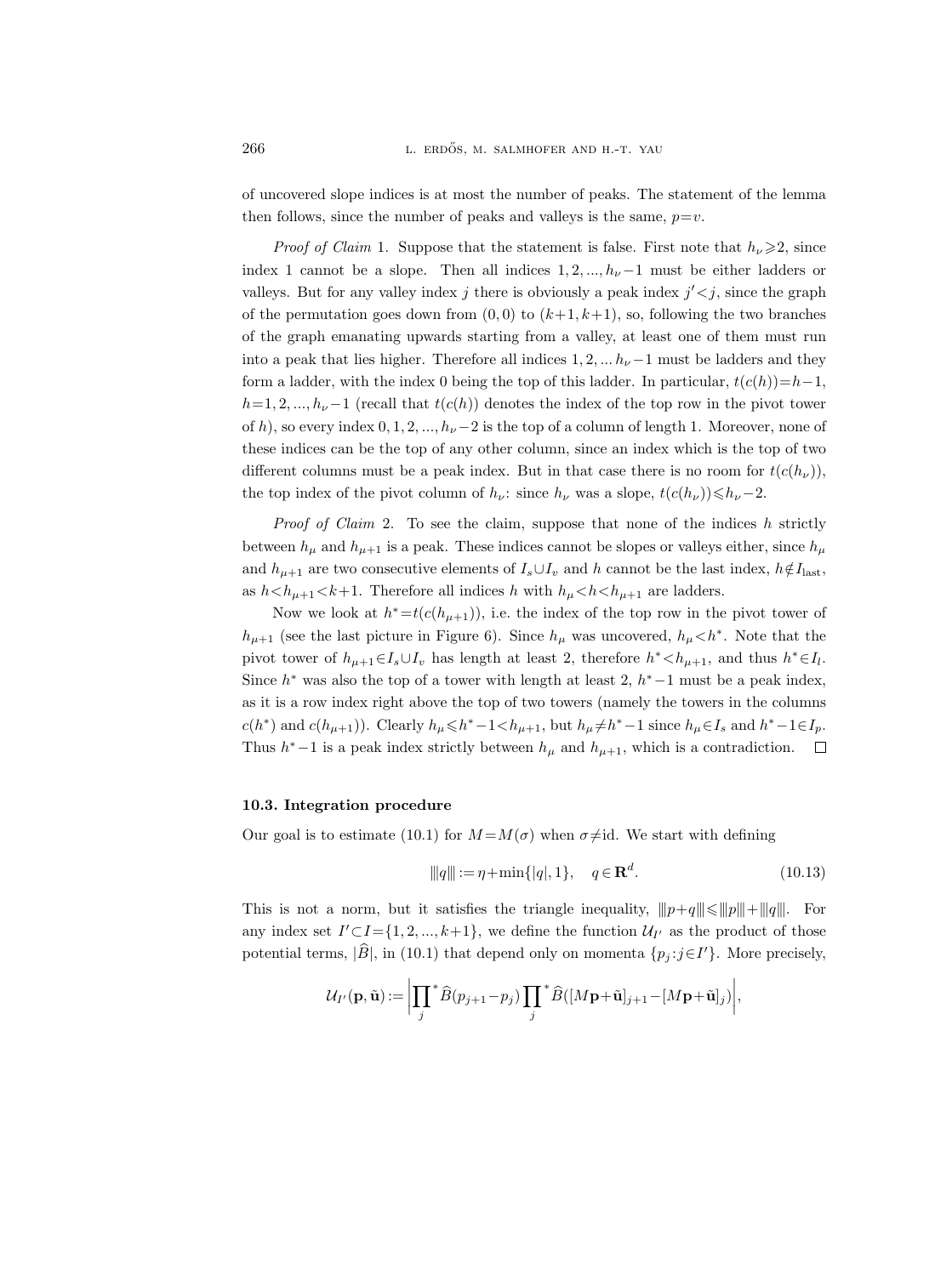where the star indicates a product on a restricted index set. The first product is taken over all indices j for which  $j, j+1 \in I'$ . The second product is taken over those j for which  $M_{j+1,b} = M_{j,b}$  for all  $b \notin I'$ .

For any  $|I'| \times (k+1)$  matrix M and any vector  $\mathfrak{b}=(b_1, b_2, ..., b_{k+1}) \in \mathbf{R}^{k+1}$  we define

$$
E(I', M, \mathfrak{b}) := \lambda^{2k} \sup_{\tilde{\mathbf{u}}, v} \int_{-Y}^{Y} \int_{-Y}^{Y} \sup_{p_j : j \notin I'} \int_{(\mathbf{R}^d)^{|I'|}} \mathcal{U}_{I'}(\mathbf{p}, \tilde{\mathbf{u}}) \frac{1}{\|\|\mathfrak{b} \cdot \mathbf{p} + v\|}
$$

$$
\times \left( \prod_{j \in I'} \frac{1}{|\alpha - \overline{\omega(p_j)} - i\eta|} \frac{1}{|\beta - \omega([M\mathbf{p} + \tilde{\mathbf{u}}]_j) + i\eta|} \right) \left( \prod_{j \in I'} d\mu(p_j) \right) d\alpha d\beta.
$$
(10.14)

Here  $v \in \mathbf{R}^d$  is an additional dummy momentum and  $\mathfrak{b} \cdot \mathbf{p}$  is defined, analogously to (8.5), as

$$
\mathbf{b} \cdot \mathbf{p} := b_1 p_1 + b_2 p_2 + \ldots + b_{k+1} p_{k+1}.
$$

We will also use the notation  $E(I', M, \varnothing)$  defined exactly by the same formula as (10.14) without the factor  $||\mathbf{b} \cdot \mathbf{p} + v||^{-1}$  in the integrand and without the supremum over v. With a slight abuse of notation we will refer to this case as chosing the "empty vector"  $\mathfrak{b} = \emptyset$ .

For each  $h \in I$  we will define an index set  $I^{(h)}$ , a matrix  $M^{(h)}$  and a vector  $\mathfrak{b}^{(h)}$ such that  $E(I^{(h)}, M^{(h)}, \mathfrak{b}^{(h)})$  is the remaining integral after the hth integration step. Each step consists of eliminating one  $\beta$ -denominator; in the hth step we will eliminate  $|\beta-\omega([M\mathbf{p}+\tilde{\mathbf{u}}]_h)+i\eta|^{-1}$  and sometimes one or two additional  $\alpha$ -denominators. The  $\alpha$ denominators will always be eliminated by integrating out the corresponding  $p_i$  variable. The order of integrations will be such that the integrand in  $E(I^{(h)}, M^{(h)}, \mathfrak{b}^{(h)})$  does not depend on any  $p_j \notin I^{(h)}$ . In particular, the supremum over all  $p_j \notin I^{(h)}$  in the definition (10.14) will be superfluous in the integrals appearing in our iteration.

The elimination will be done differently, depending on the type of the index  $h$ . If  $h \in I_p$ , then the trivial  $L^{\infty}$ -bound (10.4) will be used. If h is an uncovered slope index, then again the trivial bound will be used, and, additionally, the variable  $p_{c(h)}$  will be integrated out. If h is a slope or ladder index, then variable  $p_{c(h)}$  will be integrated out. If h is a valley then we integrate out both variables  $p_{c(h)}$  and  $p_{\tilde{c}(h)}$ . Finally, in the last step,  $h=k+1$ , we will integrate out the  $\beta$  variable. We will bookkeep this integration by removing the corresponding  $h$  rows from  $M$  and we will say in short that these rows have been integrated out. At the end we will have to integrate out the remaining  $p_j$  variables, but then only one  $\alpha$ -denominator will be present, so the integration can be done easily.

Point singularities are created by integrating out a covered slope index, but there is never more than one singularity present. An existing point singularity will not be touched by the ladder integrations, and it will be changed to another point singularity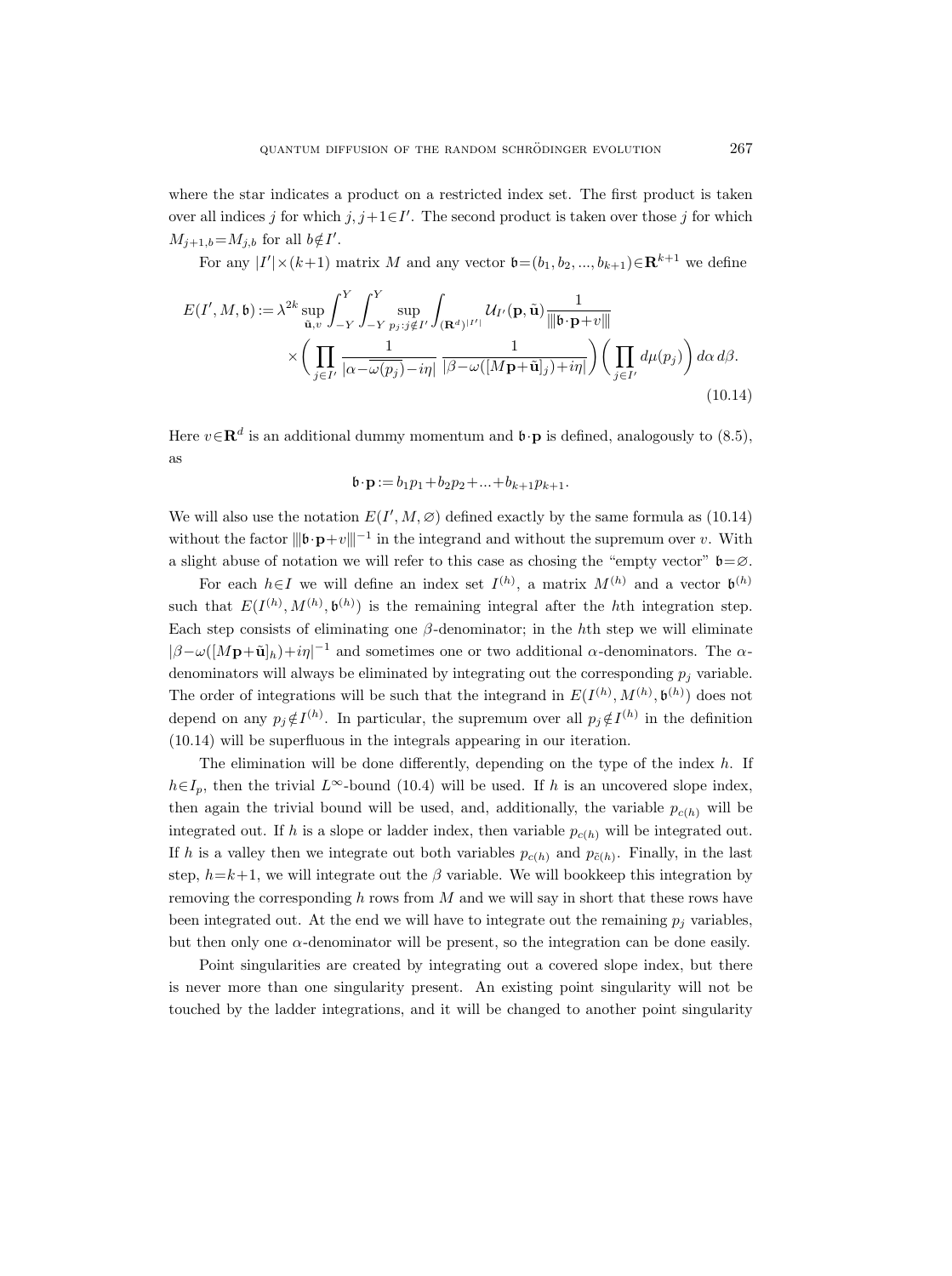when a covered slope index is integrated out. In all other integration steps an existing point singularity will be removed.

Now we define  $M^{(h)}$ ,  $I^{(h)}$  and  $\mathfrak{b}^{(h)}$ . Let  $M^{(0)} := M = M(\sigma)$ ,  $I^{(0)} := I = \{1, 2, ..., k+1\}$ and  $\mathfrak{b}^{(0)} = \emptyset$ . In particular, note that

$$
E(M) \leq \|\hat{\psi}_0\|_{\infty}^2 E(I^{(0)}, M^{(0)}, \mathfrak{b}^{(0)}).
$$
 (10.15)

For any  $h \geq 1$ , define  $M^{(h)}$  to be the matrix  $M = M(\sigma)$  with the first h rows, with indices  $1, 2, \ldots, h$  removed. For  $h \geqslant 1$ , let

$$
I^{(h)} := I \setminus (\{c(h') : h' \leq h \text{ and } h' \in I \setminus I_p\} \cup \{\tilde{c}(h') : h' \leq h \text{ and } h' \in I_v\})
$$

be the index set of columns that have not been integrated out up to the hth step.

The vectors  $\mathfrak{b}^{(h)} = (b_1^{(h)}, ..., b_{k+1}^{(h)})$  are defined as follows. For any given  $h \in I$ , let  $h_\mu$ be the largest element in the listing  $h_1 < h_2 < ...$  of  $I_v \cup I_s$  (see Definition 10.3) such that  $h_\mu \leq h$ . If there is no such  $h_\mu$  or  $h_\mu \notin I_{\text{cs}}$ , then we set  $\mathfrak{b}^{(h)} = \varnothing$ . If  $h_\mu \in I_{\text{cs}}$ , then

$$
b_j^{(h)} := \begin{cases} M_{h_\mu, j}, & \text{if } j \neq c(h), \\ 0, & \text{if } j = c(h). \end{cases}
$$
 (10.16)

We collect some information about  $\mathfrak{b}^{(h)}$  that directly follow from the definition and from the structure of M.

(i) Suppose that  $\mathfrak{b}^{(h)}\neq\emptyset$ , and let  $h_{\mu}$  be as above (i.e.  $h_{\mu}\leq h$  and it is the largest element with this property). Since  $h_\mu \in I_{\text{cs}}$ , i.e.  $t(c(h_{\mu+1})) \leq h_\mu$ , we therefore have

$$
b_{c(h_{\mu+1})}^{(h)} = \pm 1
$$
,  $h_{\mu} \le h < h_{\mu+1}$  and  $h_{\mu} \in I_{cs}$ . (10.17)

(ii) For any fixed  $\mu$ ,  $\mathfrak{b}^{(h)}$  is constant as h runs through the interval  $\{h_{\mu},...,h_{\mu+1}-1\}$ .

(iii) Consider the pivot column  $c(j)$  of a ladder index  $j \in I_l$ . Since the only non-zero entry in the  $c(j)$  column of M is  $M_{j,c(j)}$ , we have that  $M_{h_\mu,c(j)}=0$  for all  $\mu$ . But then we see that the entries corresponding to the ladder pivots are all zero in the  $\mathfrak{b}^{(h)}$  vectors:

$$
b_{c(j)}^{(h)} = 0 \quad \text{for any } j \in I_l \text{ and any } h \text{ such that } \mathfrak{b}^{(h)} \neq \emptyset. \tag{10.18}
$$

To describe the integration, we explain how each case, depending on the index type of  $h$ , is estimated. We also introduce the short notation

$$
E(h) := E(I^{(h)}, M^{(h)}, \mathfrak{b}^{(h)}), \quad h = 0, 1, ..., k+1.
$$

Case 1.  $h \in I_p$ . In this case no integration is done,  $I^{(h)} = I^{(h-1)}$  and  $\mathfrak{b}^{(h)} = \mathfrak{b}^{(h-1)}$ . We estimate  $\left|\beta-\omega\right(\left[M\mathbf{p}+\tilde{\mathbf{u}}\right]_h\right)+i\eta|^{-1}$  trivially as in (10.4), and we obtain that

$$
E(h-1) \leqslant \eta^{-1} E(h), \quad h \in I_p. \tag{10.19}
$$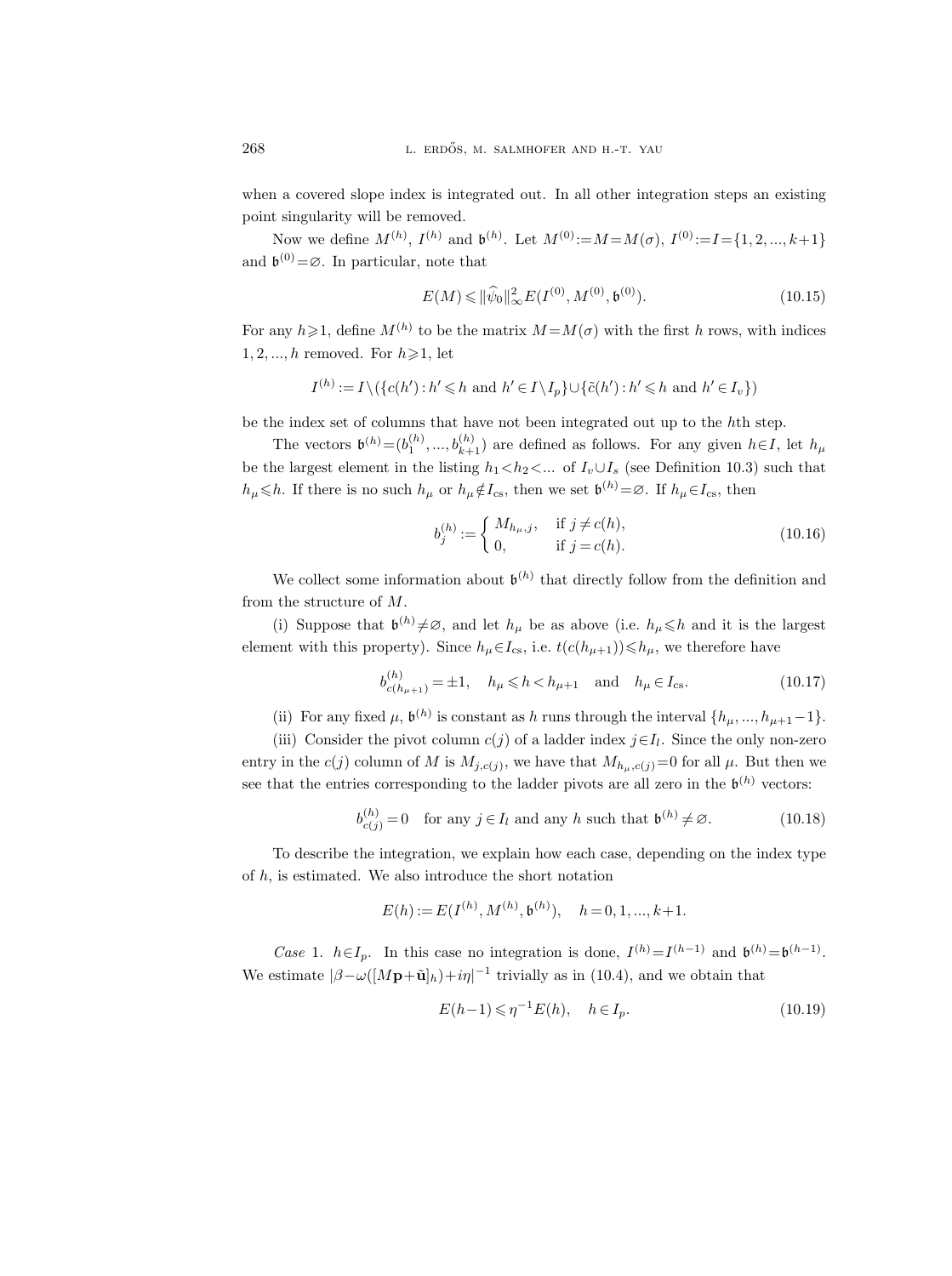Case 2.  $h \in I_l$ . Let  $h, h+1, ..., h+\tau-1 \in I_l$  be a ladder, i.e. a maximal sequence of consecutive ladder indices, i.e.  $h+\tau \notin I_l$  for some  $\tau \geq 1$ . We will integrate out the whole ladder in this step, so we may assume that  $h-1$  is the top of a ladder,  $h-1 \in$  $I_t$ . By definition of ladder, the pivot indices  $c(h), c(h+1), ..., c(h+\tau-1)$  are consecutive numbers, which, for definiteness, are assumed to be increasing (the other case is similar). Let  $c=c(h)$ . Because  $h, ..., h+\tau-1$  are all consecutive ladder indices,  $[M\mathbf{p}]_j=\mathbf{p}_j+w$  for all  $c\leq j\leq c+\tau-1$ , with a vector  $w=w(\mathbf{p})$  that does not depend on  $\{p_j : c\leq j\leq c+\tau-1\}$ . Note that  $\mathfrak b$  remains unchanged as k runs through the ladder indices:  $\mathfrak b^{(k)} = \mathfrak b^{(h-1)}$  for all  $k=h, h+1, ..., h+\tau-1$ . We claim that

$$
E(h-1) \le C\lambda^{-2\tau} E(h+\tau-1), \quad h-1 \in I_t,
$$
\n
$$
(10.20)
$$

with a constant C independent of  $\tau$ . This inequality entails integrating out the variables  $p_c, p_{c+1}, \ldots, p_{c+\tau-1}$  (in this order) to remove the rows  $h, h+1, \ldots, h+\tau-1$ . This requires estimating the integral

$$
\mathcal{I} := \sup_{\alpha,\beta,w} \int_{(\mathbf{R}^d)^{\tau}} \prod_{j=c}^{c+\tau-1} \frac{|\widehat{B}(p_{j+1}-p_j)| |\widehat{B}(p_{j+1}+\tilde{u}_{j+1}-p_j-\tilde{u}_j)| d\mu(p_j)}{|\alpha - \omega(p_j) - i\eta| |\beta - \omega(p_j + w + \tilde{u}_j) + i\eta|},\tag{10.21}
$$

because the possible point singularity present in  $E(I^{(h-1)}, M^{(h-1)}, \mathfrak{b}^{(h-1)})$  does not contain any of the integration variables, by (10.18). Due to the ladder structure, it is easy to see that  $\mathcal{U}_{I^{(h-1)}}$  indeed contains all the B factors shown in (10.21).

After Schwarz inequality, we use an iterative integration scheme similar to (10.7)–  $(10.9)$  to estimate the  $\tau$ -fold multiple integral

$$
\int_{(\mathbf{R}^d)^{\tau}} \prod_{j=c}^{c+\tau-1} \frac{|\widehat{B}(p_{j+1}-p_j)|^2 d\mu(p_j)}{|\alpha-\overline{\omega}(p_j)-i\eta|^2} \leqslant \left[\lambda^{-2} (1+C\lambda^{1-12\varkappa})\right]^{\tau-1} \times \int_{\mathbf{R}^d} [1+C_0\lambda^{-12\varkappa} (\lambda+|\alpha-\omega(p_{c+\tau-1})|^{1/2})] \frac{|\widehat{B}(p_{c+\tau}-p_{c+\tau-1})|^2 d\mu(p_{c+\tau-1})}{|\alpha-\overline{\omega}(p_{c+\tau-1})-i\eta|^2} \leqslant C[\lambda^{-2} (1+C\lambda^{1-12\varkappa})]^{\tau-1} \leqslant C\lambda^{-2(\tau-1)}.
$$

In the last integration we use (3.13) with  $a=0$  and  $a=\frac{1}{2}$  and we also use the fact that  $\tau \leq K \ll \lambda^{-(1-12\varkappa)}$ . This gives

$$
\mathcal{I} \leqslant C\lambda^{-2\tau}.\tag{10.22}
$$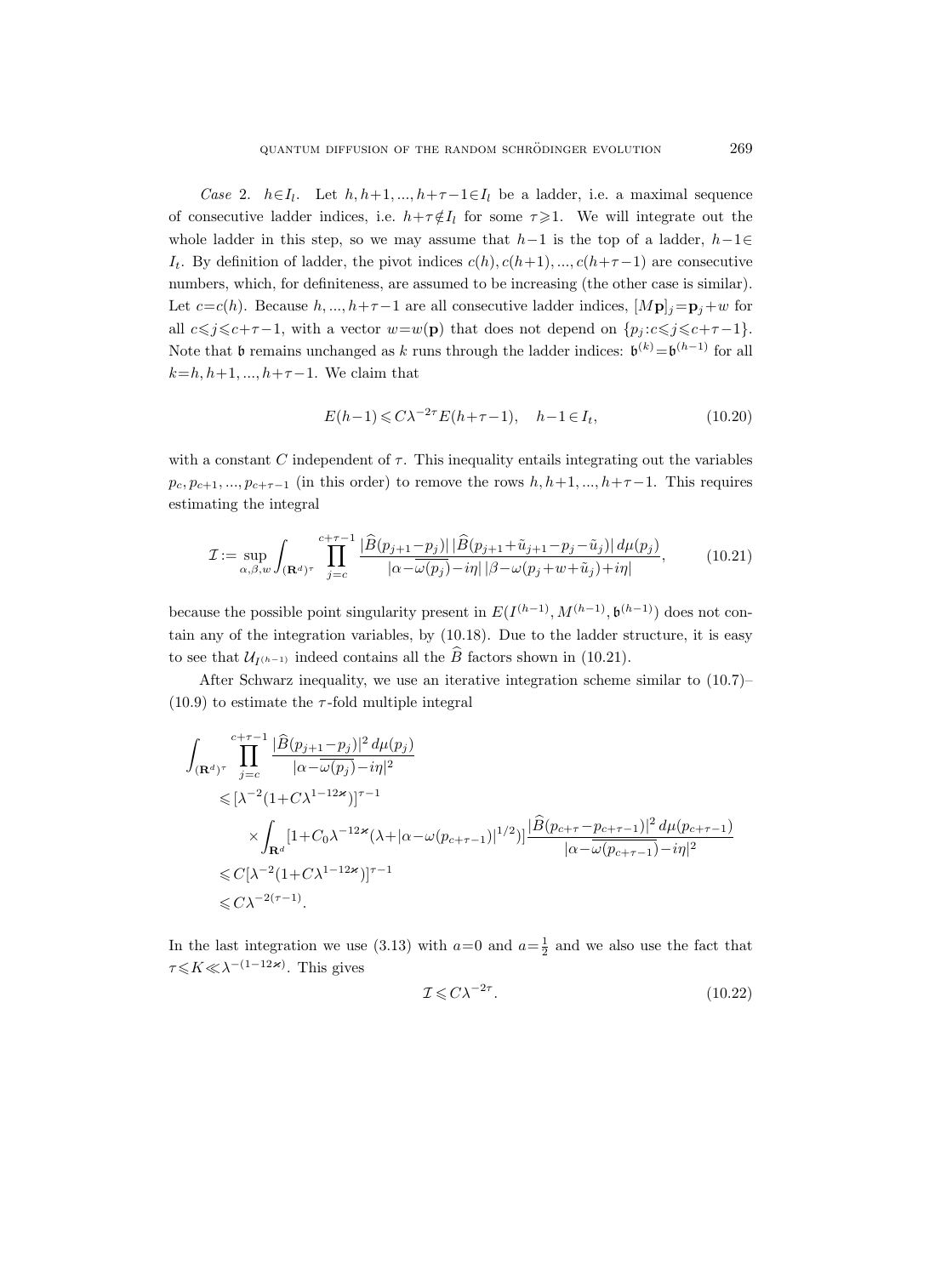Case 3.  $h \in I_{\text{us}}$ . We have  $I^{(h)} = I^{(h-1)} \setminus \{c(h)\}$  and  $\mathfrak{b}^{(h)} = \emptyset$ . We start proceeding as in Case 1 by first estimating the denominator  $|\beta-\omega([M\mathbf{p}+\tilde{\mathbf{u}}]_h)+i\eta|^{-1}$  trivially as in (10.4). Then observe that the variable  $p_{c(h)}$  appears only in one propagator, namely in  $|\alpha-\overline{\omega(p_{c(h)})}-i\eta|^{-1}$ . Moreover, if  $\mathfrak{b}^{(h-1)}\neq\varnothing$ , then  $p_{c(h)}$  appears also in the point singularity, since  $b_{c(h)}^{(h-1)} = \pm 1$  by (10.17).

Before we integrate out  $p_{c(h)}$ , we estimate all B factors that contain this variable by the supremum norm. The number of such factors is at most four, so they can be bounded by a constant factor C. Then, to integrate out  $p_{c(h)}$ , we either use the bound (with  $p=p_{c(h)}$ )

$$
\sup_{|\alpha| \leq Y} \int_{\mathbf{R}^d} \frac{d\mu(p)}{|\alpha - \omega(p) - i\eta|} \leq C\zeta^{d-2} |\log \eta| \tag{10.23}
$$

if  $\mathfrak{b}^{(h-1)} = \emptyset$ , or we use the bound

$$
\sup_{|\alpha| \leqslant Y} \sup_{r} \int_{\mathbf{R}^d} \frac{1}{\|p - r\|} \frac{d\mu(p)}{|\alpha - \omega(p) - i\eta|} \leqslant C\zeta^{d-2} |\log \eta| \tag{10.24}
$$

if  $\mathfrak{b}^{(h-1)} \neq \emptyset$  (recall that  $\zeta = \lambda^{-\varkappa - 3\delta}$  from (7.25)). The bound (10.24) follows immediately from (A.1) and (A.5), the bound (10.23) is weaker since  $\sup_p ||p|| \leq 1 + \eta$  (the bound  $(10.23)$  can be improved to  $C|\log \eta|$ , but we will not need this fact). In summary, we have proved that

$$
E(h-1) \leqslant C\zeta^{d-2}\eta^{-1}|\log\eta|E(h), \quad h \in I_{\text{us}}.\tag{10.25}
$$

Case 4.  $h \in I_{\text{cs}}$ . In this step we will have  $I^{(h)} = I^{(h-1)} \setminus \{c(h)\}\)$ , and  $\mathfrak{b}^{(h)}$  will be the hth row of M but with the pivot element  $(h, c(h))$  changed to zero, i.e.  $b_h^{(h)} = 0$ . Since the index h is among the listing  $h_1 < h_2 < ...$  of the elements  $I_v \cup I_s$  (see Definition 10.3), let  $h=h_{\mu}$  and  $h' := h_{\mu+1}$  be the next element of  $I_s \cup I_v$ . As h is a covered slope index, we have  $t(c(h')) \leq h$ , and thus we know that the  $(h, c(h'))$  matrix element of M is  $\pm 1$ . Therefore the variable  $p_{c(h')}$  appears non-trivially in  $\tilde{p}_h=[M\mathbf{p}+\tilde{\mathbf{u}}]_h$ :

$$
\tilde{p}_h = [M\mathbf{p} + \tilde{\mathbf{u}}]_h = \pm p_{c(h)} \pm p_{c(h')} \pm \dots \tag{10.26}
$$

After estimating those  $\widehat{B}$  factors that contain  $p_{c(h)}$  by the supremum norm, we will integrate out  $p_{c(h)}$  by using the following lemma proved in the appendix.

LEMMA 10.5. Let  $\lambda^3 \leq \eta \leq \lambda^2$ , and let  $|q| \leq C \lambda^{-1}$ . Then we have

$$
\sup_{\alpha,\beta,r} \int_{\mathbf{R}^d} \frac{1}{\| |p-r||} \frac{d\mu(p)}{|\alpha - \overline{\omega(p)} - i\eta| |\beta - \omega(p+q) + i\eta|} \leq \frac{C\eta^{-1/2} \zeta^{d-3} |\log \eta|^2}{\|q\|}.
$$
 (10.27)

Without point singularity, we have the following improved bound:

$$
\sup_{\alpha,\beta} \int \frac{d\mu(p)}{|\alpha - \overline{\omega(p)} - i\eta| \, |\beta - \omega(p+q) + i\eta|} \leq \frac{C\zeta^{d-3} |\log \eta|^2}{\|q\|}.\tag{10.28}
$$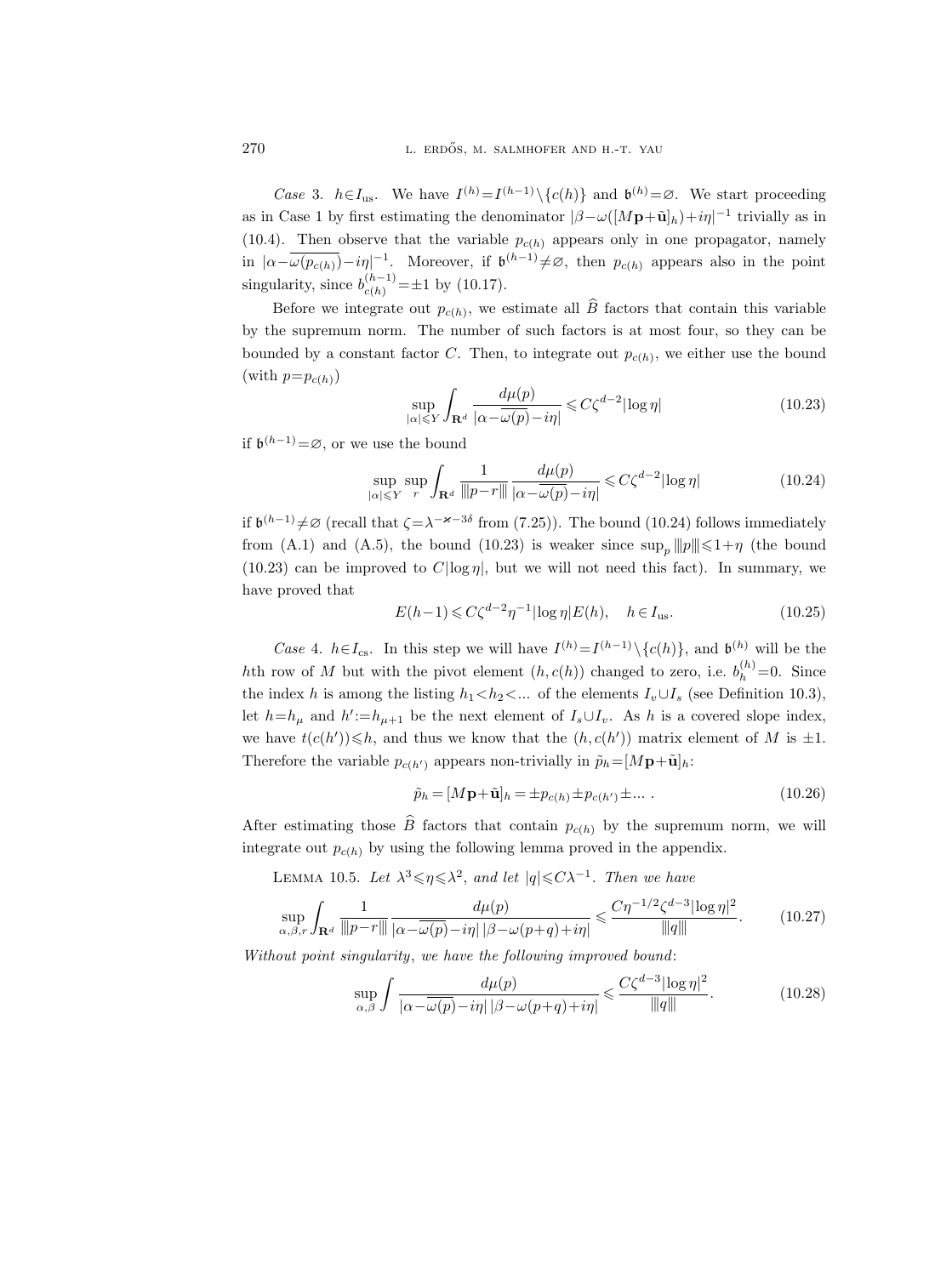The first estimate (10.27) is used if  $\mathfrak{b}^{(h-1)}\neq\emptyset$ , i.e. if there was a non-trivial point singularity present. By (10.17), this non-trivial point singularity must originate from the previous covered slope index, in particular  $h_{\mu-1} \in I_{cs}$  and  $b_{c(h)}^{(h-1)} = \pm 1$ , i.e. the point singularity contains the variable  $p_{c(h)}$ . The new point singularity, obtained on the righthand side of (10.27) as  $||q||^{-1}$ , is exactly the linear combination appearing in (10.26) without the integration variable,  $p_{c(h)}$ . Therefore, the p-dependence of this point singularity is given by  $\mathfrak{b}^{(h)}$  (up to an overall sign that is irrelevant, since  $\|\cdot\|$  is symmetric). If  $\mathfrak{b}^{(h-1)}=\emptyset$ , then we can use the second estimate (10.28), and otherwise we follow the same argument as in the case  $\mathfrak{b}^{(h-1)} \neq \emptyset$ .

The net effect of the elimination in Case 4 is

$$
E(h-1) \leq C\eta^{-1/2} \zeta^{d-3} |\log \eta|^2 E(h), \quad h \in I_{\text{cs}}.\tag{10.29}
$$

Case 5.  $h \in I_v$ . In this step we will have  $I^{(h)} = I^{(h-1)} \setminus \{c(h), \tilde{c}(h)\}\$  and  $\mathfrak{b}^{(h)} = \emptyset$ . Recall that  $c(h)$  and  $\tilde{c}(h)$  are the two columns between which the valley is located, i.e.  $\{c(h), \tilde{c}(h)\} = \{\tilde{\sigma}^{-1}(h), \tilde{\sigma}^{-1}(h)+1\}$ . We integrate out both  $p_{c(h)}$  and  $p_{\tilde{c}(h)}$  after estimating the  $\widehat{B}$  factors that are involved by their supremum norms. This eliminates two  $\alpha$ -denominators and the  $|\beta-\omega([M\mathbf{p}+\tilde{\mathbf{u}}]_h)+i\eta|^{-1}$  denominator. It follows from the definition of the valley index that

$$
[M\mathbf{p}+\tilde{\mathbf{u}}]_h = \pm p_{c(h)} \mp p_{\tilde{c}(h)} \pm \dots,
$$

i.e. the  $\beta$ -denominator contains both integration variables. If  $\mathfrak{b}^{(h-1)} = \emptyset$ , i.e. no point singularity is present, then the prototype of this integral can be estimated as follows:

$$
\sup_{|\alpha|,|\beta|\leqslant Y}\int_{\mathbf{R}^d}\int_{\mathbf{R}^d}\frac{d\mu(p)\,d\mu(p')}{|\alpha-\overline{\omega(p)}-i\eta|\,|\alpha-\overline{\omega(p')}-i\eta|\,|\beta-\omega(p-p'+q)+i\eta|}\leqslant C\zeta^{2d-5}|\log\eta|^3,
$$

assuming that  $|q| \leq C\lambda^{-1}$ . This estimate follows from (10.28) and (10.24).

If a point singularity is present,  $\mathfrak{b}^{(h-1)} \neq \emptyset$ , we know that  $b_{c(h)}^{(h-1)} = \pm 1$  by (10.17), therefore at least one of the integration variables appears in it. Depending on whether  $\tilde{c}(h)$  also appears or not, we have one of the following two prototype estimates:

$$
\sup_{|\alpha|,|\beta| \leq Y} \sup_{r} \int_{\mathbf{R}^d} \int_{\mathbf{R}^d} \frac{1}{\|p-r\|} \frac{d\mu(p) d\mu(p')}{|\alpha - \overline{\omega(p)} - i\eta| |\alpha - \overline{\omega(p')} - i\eta| |\beta - \omega(p - p' + q) + i\eta|} \leq C\eta^{-1/2} \zeta^{2d-5} |\log \eta|^3,
$$
\n(10.30)

or

$$
\sup_{|\alpha|,|\beta| \leq Y} \sup_{r} \int_{\mathbf{R}^d} \frac{1}{\left\|p \pm p' - r\right\|} \frac{d\mu(p) d\mu(p')}{\left|\alpha - \overline{\omega(p)} - i\eta\right| \left|\alpha - \overline{\omega(p')} - i\eta\right| |\beta - \omega(p - p' + q) + i\eta|} \leq C\eta^{-1/2} \zeta^{2d-5} |\log \eta|^3,
$$
\n(10.31)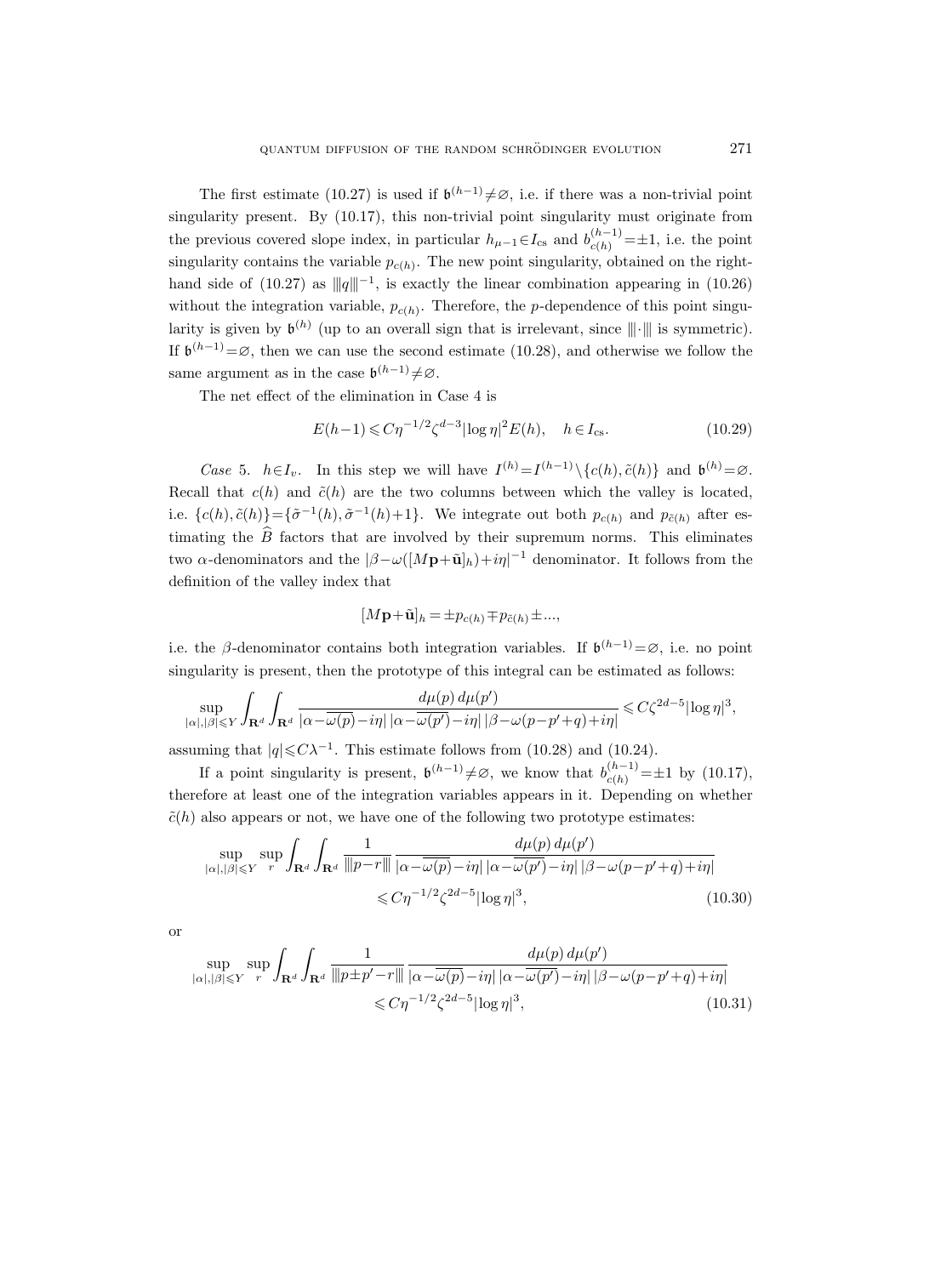assuming that  $|q| \leq C \lambda^{-1}$ . Both inequalities are obtained by first applying (10.27) for the  $dp$  integral, and then applying (10.24) for the  $dp'$  integral.

In summary, the effect of the elimination in Case 5 is that

$$
E(h-1) \leq C\eta^{-1/2} \zeta^{2d-5} |\log \eta|^3 E(h), \quad h \in I_v.
$$
 (10.32)

We eliminate the row indices one by one in increasing order according to Cases 1–5. The total estimate is

$$
E(0) \le (\eta^{-1})^{|I_p|} \lambda^{-2l} C^{|I_t|} (C \zeta^{d-2} \eta^{-1} |\log \eta|)^{|I_{\text{us}}|} (C \eta^{-1/2} \zeta^{d-3} |\log \eta|^2)^{|I_{\text{cs}}|}
$$
  
×  $(C \eta^{-1/2} \zeta^{2d-5} |\log \eta|^3)^{|I_v|} E(k+1)$ , (10.33)

where we recall that  $I_t$  is the set of indices that are tops of a ladder; in particular, Case 2 is applied  $|I_t|$  times. Since the top of the ladder is not a ladder index and not a valley, it is a peak, a slope, or maybe 0, thus

$$
|I_t|\leqslant |I_p|+|I_s|+1=v+s+1\leqslant 2v+s,
$$

taking into account that  $p=v$  and  $v\geqslant1$  since  $\sigma\neq\mathrm{id}$ . From (10.33) and from the fact that

$$
|I_{cs}|+|I_{us}|=|I_s|=s
$$

it then follows that

$$
E(0) \leq C^{v+s+1} \lambda^{-2l} \eta^{-(3v+s+|I_{\text{us}}|)/2} \zeta^{d(2v+s)} E(k+1)
$$
\n(10.34)

(where we also used that  $|\log \eta|^3 \ll \zeta$ ). Note that the exponent of the constant is comparable with  $\deg(\sigma) = k - l = 2v + s$ . A factor  $C^l$  would not be affordable if  $l \gg \deg(\sigma)$ ; this is why the ladder integration had to be done essentially with the precise constant by using (3.15).

Finally, when estimating  $E(k+1)$ , only the last row of M,  $h=k+1 \in I<sub>last</sub>$ , is present. Since  $k+1$  is bigger than the largest element of  $I_s \cup I_v$ , which by Definition 10.3 cannot be a covered slope index, we see from the definition of  $\mathfrak{b}^{(h)}$  that  $\mathfrak{b}^{(h)} = \emptyset$ , i.e. there is no point singularity. Moreover, we have already integrated out  $|I_l|+|I_s|+2|I_v|=l+s+2v$ variables. Since  $p=v$  and  $I=I_l\cup I_s\cup I_p\cup I_{\text{last}}$  is a partition, we see that at the last step there is only one integration variable left, namely  $p_{k+1}$ . Considering that the  $(k+1)$ -th row of M contains only one non-trivial entry, and thus  $[M\mathbf{p}+\tilde{\mathbf{u}}]_{k+1}=p_{k+1}+\tilde{u}_{k+1}$ , the integral from (10.14) is simplified to

$$
E(k+1) = E(I^{(k+1)}, M^{(k+1)}, \mathfrak{b}^{(k+1)})
$$
  
=  $\lambda^{2k} \sup_{\tilde{u}} \int_{-Y}^{Y} \int_{-Y}^{Y} \int_{\mathbf{R}^d} \frac{1}{|\beta - \omega(p_{k+1} + \tilde{u}) + i\eta|} \frac{d\mu(p_{k+1})}{|\alpha - \omega(p_{k+1}) - i\eta|} d\alpha d\beta$  (10.35)  
 $\leq C\lambda^{2k} \zeta^d |\log \eta|^2$ .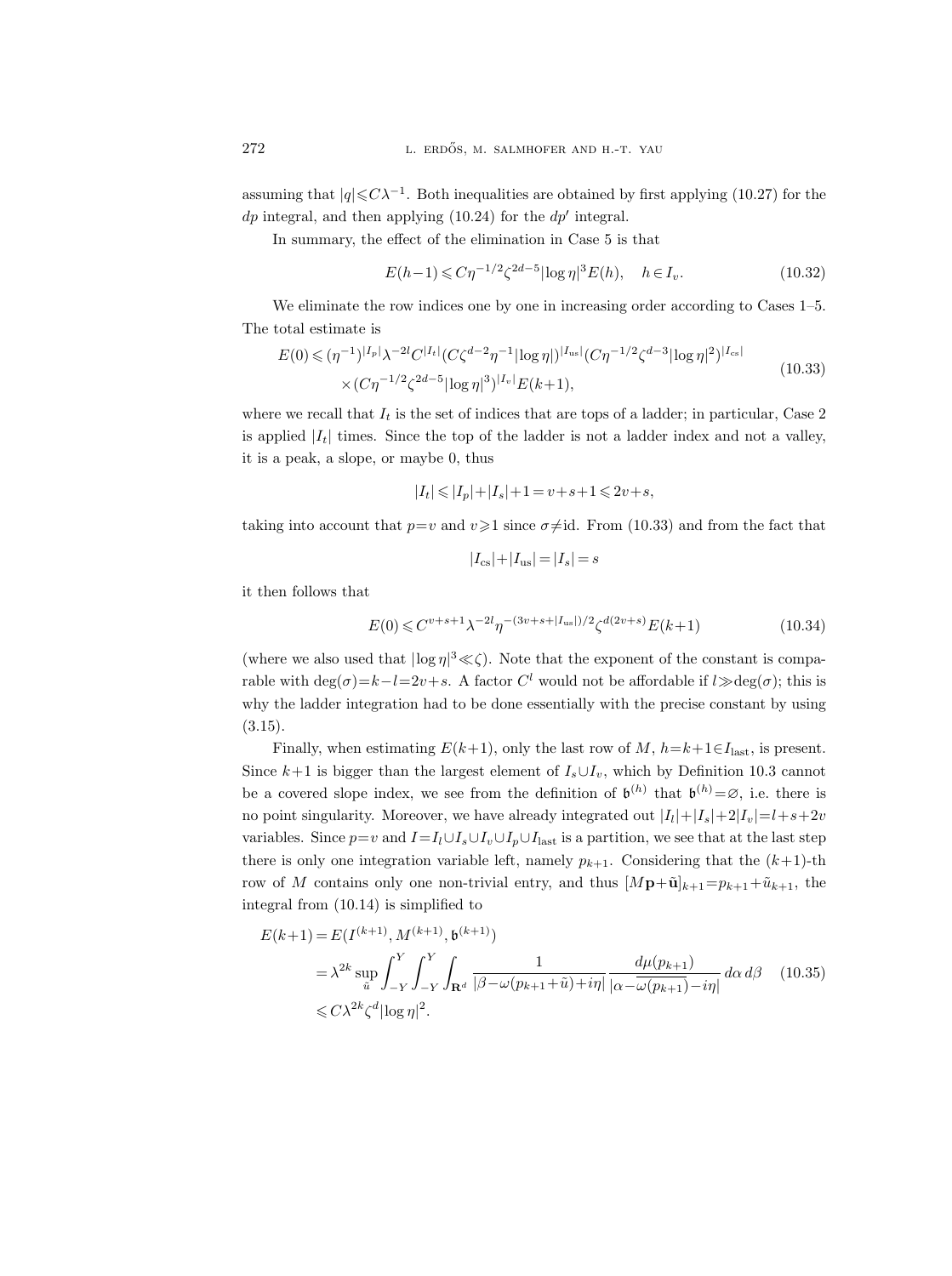Now, combining inequalities (10.15), (10.34) and (10.35), we get that

$$
E(M) \! \leqslant \! C^{v+s+1} \lambda^{2(k-l)} \eta^{-(3v+s+|I_{\mathrm{us}}|)/2} \zeta^{d(2v+s+1)} |\!\log \eta|^2,
$$

where we recall that the general constant C may depend on  $\hat{\psi}_0$ . Using the choice of the parameters from (7.25) and the fact that  $\deg(\sigma)=k-l=2v+s\geqslant 2$ , we obtain a total  $\lambda$ -power

$$
2(2v+s) - (1+\frac{1}{2}\varkappa)(3v+s+|I_{us}|) - (\varkappa+3\delta)d(2v+s+1)
$$
  

$$
\geq v+|I_{cs}| - \varkappa(1+\frac{3}{2}d)(2v+s) - (2v+s)O(\delta),
$$

where we used Lemma 10.4 and that  $v \geq 1$  to estimate

$$
\frac{1}{2}(3v+s+|I_{us}|) \le 2v+s
$$
 and  $2v+s+1 \le \frac{3}{2}(2v+s)$ .

Using Lemma 10.4 again, we see that  $v+|I_{cs}|\geq \frac{1}{3}(2v+s)$ , i.e. that

$$
E(M) \leqslant C(\lambda^{13 - (1 + 3d/2)\varkappa - O(\delta)})^{\deg(\sigma)} |\log \eta|^2,
$$

if the exponent is positive, i.e. if  $\varkappa < 2/(6+9d)$  and  $\delta \leq \delta(\varkappa)$  is sufficiently small. This completes the proof of Lemma 10.1.

## Appendix A. Proof of Lemma 10.5

We can replace  $\omega(p)$  with  $e(p)$  in (10.27) by using a straightforward resolvent expansion

$$
\frac{1}{|\alpha - \omega(p) + i\eta|} \le \frac{1}{|\alpha - \lambda^2 \Theta(\alpha) - e(p) + i\eta|} \left[ 1 + \frac{C\lambda^2 |\alpha - e(p)|^{1/2}}{|\alpha - \omega(p) + i\eta|} \right] \le \frac{C}{|\tilde{\alpha} - e(p) + i\eta|}, \quad (A.1)
$$

with  $\tilde{\alpha} = \alpha - \lambda^2 \operatorname{Re} \Theta(\alpha)$ . Here we used the boundedness and the Hölder continuity of  $\Theta$ , see (3.5). Therefore, the proof of Lemma 10.5 is reduced to the following lemma.

LEMMA A.1. For any  $|q|{\leq}C\lambda^{-1}$  one has

$$
I_1 := \int_{\mathbf{R}^d} \frac{d\mu(p)}{|\alpha - e(p) + i\eta| |\beta - e(p + q) + i\eta|} \leqslant \frac{C\zeta^{d-3} |\log \eta|^2}{\|q\|},\tag{A.2}
$$

$$
I_2 := \int_{\mathbf{R}^d} \frac{1}{\|p - r\|} \frac{d\mu(p)}{|\alpha - e(p) + i\eta| |\beta - e(p + q) + i\eta|} \leq \frac{C\eta^{-1/2} \zeta^{d-3} |\log \eta|^2}{\|q\|},\tag{A.3}
$$

uniformly in r,  $\alpha$  and  $\beta$ .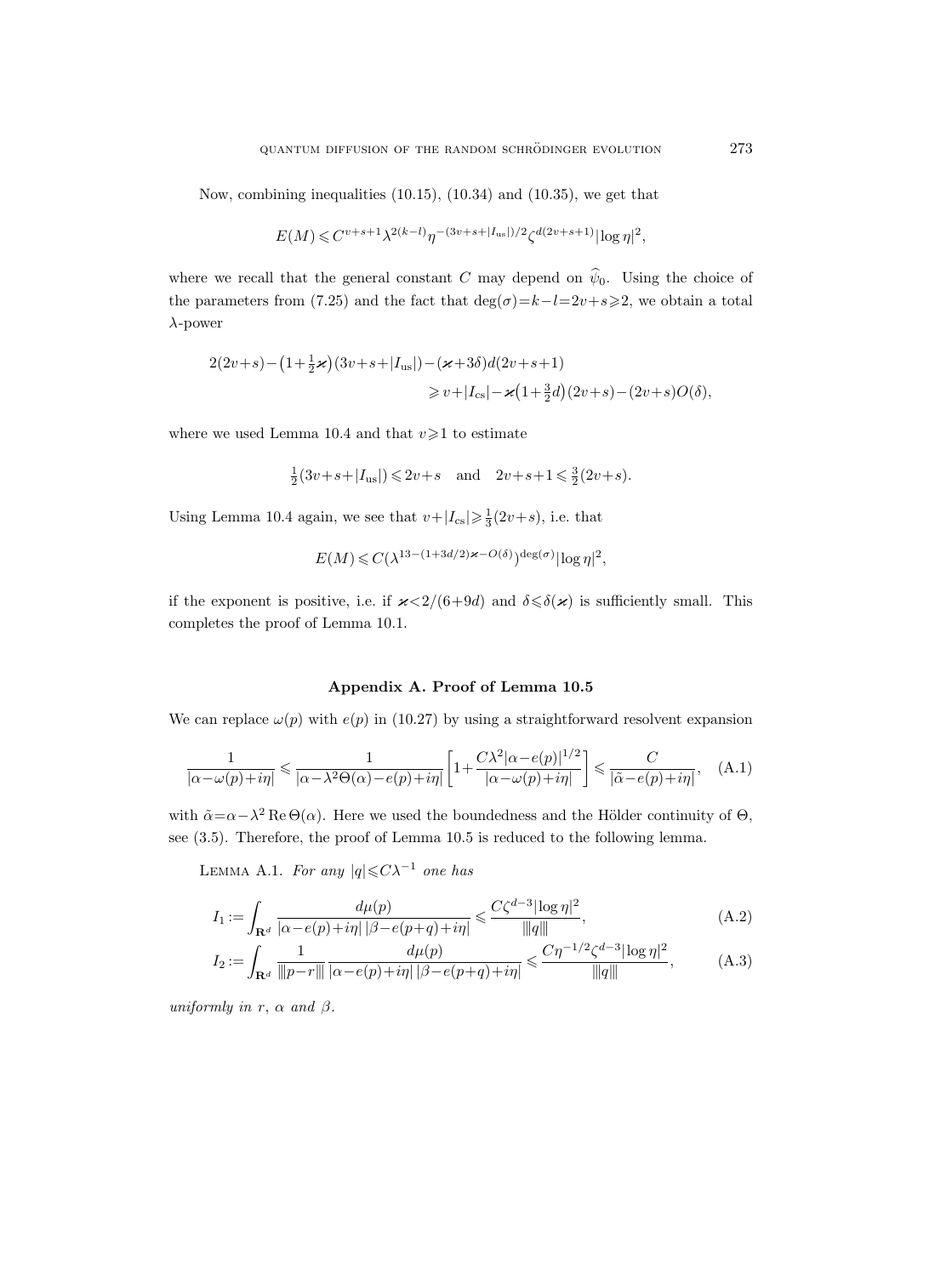*Proof.* The bound on  $I_1$  follows from a direct calculation and  $|q| \leq C\lambda^{-1}$ :

$$
I_1 \leqslant \int_0^{\zeta} \frac{u^{d-1} \, du}{|\alpha - u^2/2 + i\eta|} \int_{-1}^1 \frac{dc}{|2\beta - (u^2 + q^2) - 2|q| \, u^2| + \eta} \leqslant \frac{C \zeta^{d-3} |\log \eta|^2}{|q|}. \tag{A.4}
$$

If  $\eta \leq |q|$ , then we use that  $||q|| \leq |q|$  to obtain (A.2). If  $|q| \leq \eta$ , then we use Schwarz inequality to separate the denominators and use  $(3.14)$  to conclude the proof of  $(A.2)$ .

To prove (A.3), we first establish the following bound uniformly in  $\alpha$ :

$$
J := \int_{\mathbf{R}^d} \frac{1}{\|p - r\|} \frac{d\mu(p)}{|\alpha - e(p) + i\eta|} \leq C\zeta^{d-2} |\log \eta|,\tag{A.5}
$$

which follows by a direct calculation

$$
J \leqslant C \int_0^{\zeta} \frac{u^{d-1} \, du}{|\alpha - u^2/2 + i\eta|} \left[ 1 + \int_{-1}^1 \frac{dc}{|u^2 + r^2 - 2|r|u c|^{1/2}} \right]
$$
  

$$
\leqslant C(\zeta^{d-3} + \zeta^{d-2}) \int_0^{\zeta^2} \frac{dv}{|\alpha - v + i\eta|} \leqslant C\zeta^{d-2} |\log \eta|,
$$

with  $u=|p|$  and  $v=\frac{1}{2}u^2$ , and using that  $|u^2+r^2-2|r|uc| \geq |u|^2|1-c^2|$  for  $|c|\leq 1$ .

We may assume that  $|q| \geq \eta$ , otherwise we can estimate the  $\beta$ -denominator in (A.3) trivially by  $\eta^{-1}$  and we can conclude with (A.5). We then distinguish two cases. If  $||p-r|| \geq \eta^{1/2}$ , then we estimate  $||p-r||$  trivially and we use (A.2).

Now let  $||p-r|| \le \eta^{1/2}$ . We split this case into two subcases,  $|q| \le 2|p|$  and  $|q| \le 2|p+q|$ , whose union clearly covers all values of  $p$ .

In the case where  $|q|\leq 2|p|$ , we estimate the square root of the  $\beta$ -denominator trivially and use the Schwarz inequality to separate the remaining  $\beta$ -denominator from the point singularity. The corresponding contribution can be estimated by

$$
C\eta^{-1/2}\int_{\mathbf{R}^d}\frac{\mathbf{1}(|q|\leqslant 2|p|)}{|\alpha-e(p)+i\eta|}\bigg[\frac{1}{|\beta-e(p+q)+i\eta|}+\frac{\mathbf{1}(\|p-r\|\leqslant \eta^{1/2})}{\|p-r\|^2}\bigg]\,d\mu(p).
$$

The first term was already estimated in  $(A.2)$ . The second term is bounded, by the co-area formula, by

$$
C\eta^{-1/2} \int_{(|q|/2)^2}^{\zeta^2} \frac{J_a \, da}{|\alpha - a + i\eta| \, |a|^{1/2}}, \quad \text{with} \ \ J_a := \int_{\Sigma_a} \frac{\mathbf{1}(\|p - r\| \leq \eta^{1/2})}{\|p - r\|^2} \, d\nu(p),
$$

where  $\Sigma_a:=\{p: e(p)=a\}$  and  $d\nu(p)$  is the surface measure. Clearly  $J_a \leqslant |\log \eta|$ , and we obtain the estimate  $C\eta^{-1/2}|\log \eta|^2/|q|.$ 

In the case where  $|q|\leq 2|p+q|$ , we shift  $p\mapsto p+q$  and  $r\mapsto r-q$ , and interchange the role of the  $\alpha$ - and  $\beta$ -denominators in the above proof.  $\Box$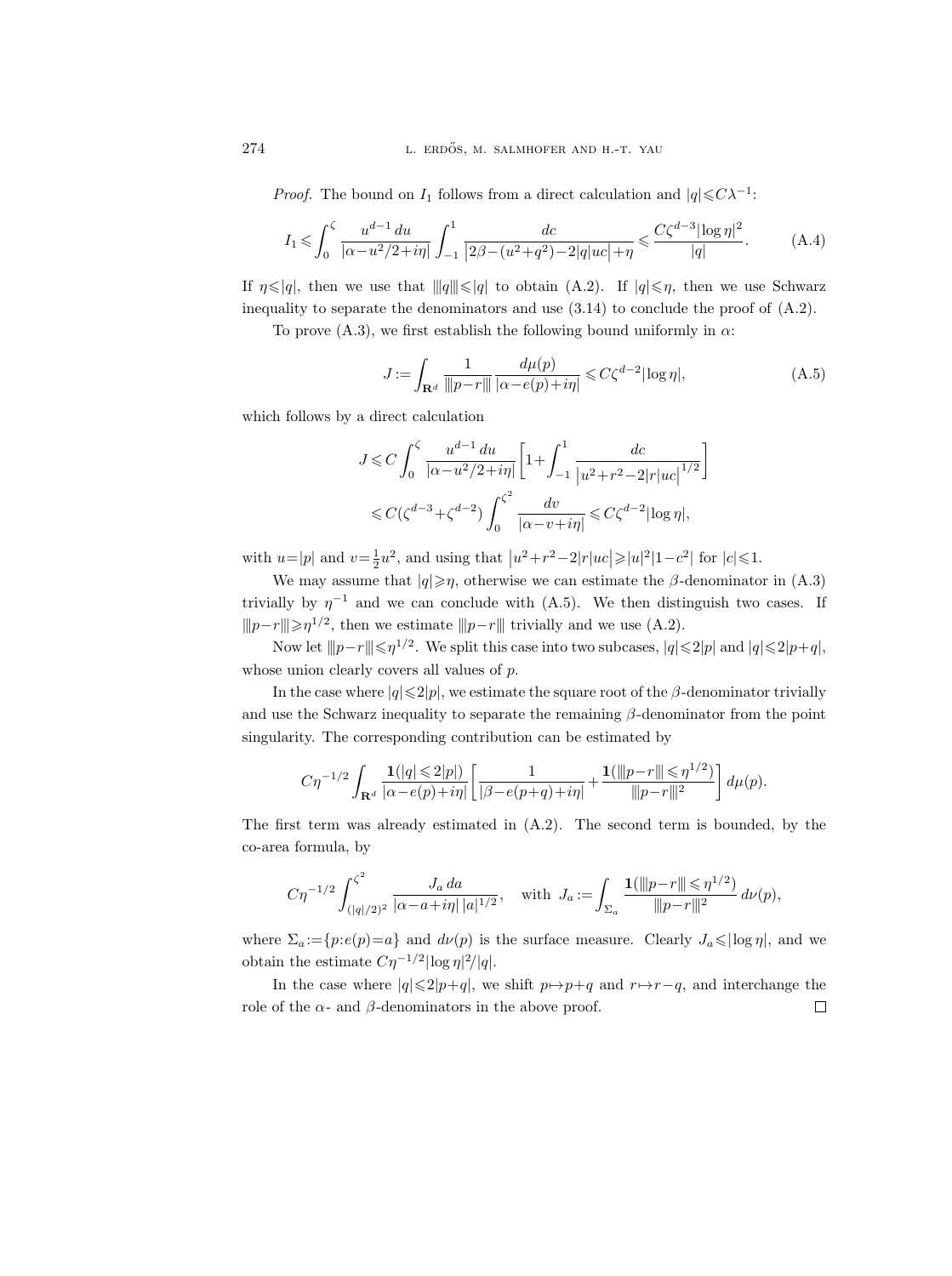#### References

- [1] Aizenman, M. & Molchanov, S., Localization at large disorder and at extreme energies: an elementary derivation. Comm. Math. Phys., 157 (1993), 245–278.
- [2] Aizenman, M., Sims, R. & Warzel, S., Absolutely continuous spectra of quantum tree graphs with weak disorder. Comm. Math. Phys., 264 (2006), 371–389.
- [3] ANDERSON, P., Absences of diffusion in certain random lattices. Phys. Rev., 109 (1958), 1492–1505.
- [4] BOLDRIGHINI, C., BUNIMOVICH, L. A. & SINAĬ, Y. G., On the Boltzmann equation for the Lorentz gas. J. Stat. Phys., 32 (1983), 477–501.
- [5] BOURGAIN, J., Random lattice Schrödinger operators with decaying potential: some higher dimensional phenomena, in Geometric Aspects of Functional Analysis, Lecture Notes in Math., 1807, pp. 70–98. Springer, Berlin–Heidelberg, 2003.
- [6] Brown, R., A brief account of microscopical observations made in the months of June, July, and August 1827, on the particles contained in the pollen of plants and on the general existence of active molecules in organic and inorganic bodies. Philosophical Magazine (2), 4 (1828), 161–173.
- $-$  Additional remarks on active molecules. *Philosophical Magazine*  $(2)$ , 6 (1829), 161–166.
- [8] BRYDGES, D., DIMOCK, J. & HURD, T.R., The short distance behavior of  $(\phi^4)$ <sub>3</sub>. Comm. Math. Phys., 172 (1995), 143–186.
- [9] BRYDGES, D. & YAU, H.-T., Grad  $\phi$  perturbations of massless Gaussian fields. Comm. Math. Phys., 129 (1990), 351–392.
- [10] BUNIMOVICH, L.A. & SINAĬ, Y.G., Statistical properties of Lorentz gas with periodic configuration of scatterers. Comm. Math. Phys., 78 (1980/81), 479–497.
- [11] Chen, T., Localization lengths and Boltzmann limit for the Anderson model at small disorders in dimension 3. J. Stat. Phys., 120 (2005), 279–337.
- [12] DENISOV, S. A., Absolutely continuous spectrum of multidimensional Schrödinger operator. Int. Math. Res. Not., 74 (2004), 3963–3982.
- [13] DÜRR, D., GOLDSTEIN, S. & LEBOWITZ, J. L., A mechanical model of Brownian motion. Comm. Math. Phys., 78 (1980/81), 507–530.
- [14] Asymptotic motion of a classical particle in a random potential in two dimensions: Landau model. Comm. Math. Phys., 113 (1987), 209–230.
- [15] Einstein, A., Zur Theorie der Brownschen Bewegung. Ann. der Physik, 19 (1906), 371– 381.
- [16] ERDÓS, L., Linear Boltzmann equation as the long time dynamics of an electron weakly coupled to a phonon field. J. Stat. Phys., 107 (2002), 1043–1127.
- [17] ERDŐS, L., SALMHOFER, M. & YAU, H.-T., Towards the quantum Brownian motion, in Mathematical Physics of Quantum Mechanics, Lecture Notes in Physics, 690, pp. 233–257. Springer, Berlin–Heidelberg, 2006.
- $[18]$  Quantum diffusion for the Anderson model in the scaling limit. Ann. Henri Poincaré, 8 (2007), 621–685.
- $[19]$  Quantum diffusion of the random Schrödinger evolution in the scaling limit. II. The recollision diagrams. Comm. Math. Phys., 271 (2007), 1–53.
- $[20]$  ERDŐS, L. & YAU, H.-T., Linear Boltzmann equation as the weak coupling limit of a random Schrödinger equation. Comm. Pure Appl. Math., 53 (2000), 667-735.
- [21] FELDMAN, J., KNÖRRER, H. & TRUBOWITZ, E., A representation for fermionic correlation functions. Comm. Math. Phys., 195 (1998), 465–493.
- [22] Convergence of perturbation expansions in Fermionic models. II. Overlapping loops. Comm. Math. Phys., 247 (2004), 243–319.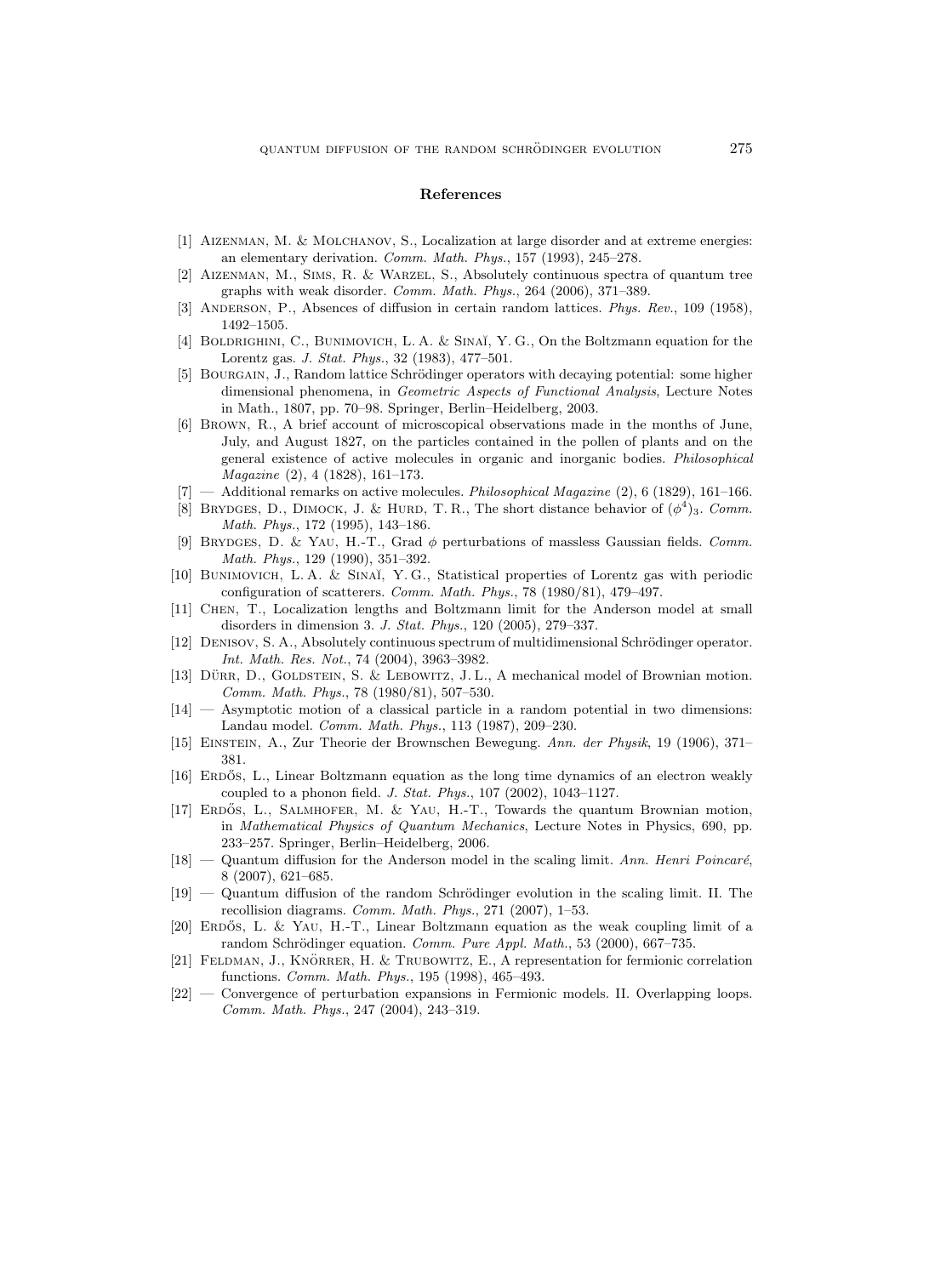- [23] FELDMAN, J., MAGNEN, J., RIVASSEAU, V. & SÉNÉOR, R., Bounds on completely convergent Euclidean Feynman graphs. Comm. Math. Phys., 98 (1985), 273–288.
- $[24]$  Bounds on renormalized Feynman graphs. *Comm. Math. Phys.*, 100 (1985), 23–55.
- [25] A renormalizable field theory: the massive Gross–Neveu model in two dimensions. Comm. Math. Phys., 103 (1986), 67–103.
- [26] Construction and Borel summability of infrared  $\Phi_4^4$  by a phase space expansion. Comm. Math. Phys., 109 (1987), 437–480.
- [27] Feldman, J., Salmhofer, M. & Trubowitz, E., Perturbation theory around nonnested Fermi surfaces. I. Keeping the Fermi surface fixed. J. Stat. Phys., 84 (1996), 1209–1336.
- $[28]$  Regularity of interacting nonspherical Fermi surfaces: the full self-energy. Comm. Pure Appl. Math., 52 (1999), 273–324.
- [29] Froese, R., Hasler, D. & Spitzer, W., Transfer matrices, hyperbolic geometry and absolutely continuous spectrum for some discrete Schrödinger operators on graphs. J. Funct. Anal., 230 (2006), 184–221.
- [30] FRÖHLICH, J. & SPENCER, T., Absence of diffusion in the Anderson tight binding model for large disorder or low energy. Comm. Math. Phys., 88 (1983), 151–184.
- [31] GALLAVOTTI, G., Rigorous theory of the Boltzmann equation in the Lorentz model. Nota interna n. 358, Physics Department, Universit`a "La Sapienza", Roma, (1972), pp. 1–9. mp arc@math.utexas.edu, #93–304.
- [32] GAWEDZKI, K. & KUPIAINEN, A., Gross–Neveu model through convergent perturbation expansions. Comm. Math. Phys., 102 (1985), 1–30.
- [33] Massless lattice  $\varphi_4^4$  theory: rigorous control of a renormalizable asymptotically free model. Comm. Math. Phys., 99 (1985), 197–252.
- [34] GOL'DSHEĬD, I.J., MOLCHANOV, S.A. & PASTUR, L.A., A random homogeneous Schrödinger operator has a pure point spectrum. Funktsional. Anal. i Prilozhen., 11 (1977), 1–10 (Russian); English translation in Funct. Anal. Appl., 11 (1977), 1–8.
- [35] Ho, T. G., Landau, L. J. & Wilkins, A. J., On the weak coupling limit for a Fermi gas in a random potential. Rev. Math. Phys., 5 (1993), 209–298.
- [36] KESTEN, H. & PAPANICOLAOU, G. C., A limit theorem for stochastic acceleration. Comm. Math. Phys., 78 (1980), 19–63.
- [37] KIRSCH, W. & MARTINELLI, F., On the essential selfadjointness of stochastic Schrödinger operators. Duke Math. J., 50 (1983), 1255–1260.
- [38] Klein, A., Absolutely continuous spectrum in the Anderson model on the Bethe lattice. Math. Res. Lett., 1 (1994), 399–407.
- [39] KOMOROWSKI, T. & RYZHIK, L., Diffusion in a weakly random Hamiltonian flow. Comm. Math. Phys., 263 (2006), 277–323.
- [40] LANFORD, O. E., On a derivation of the Boltzmann equation, in International Conference on Dynamical Systems in Mathematical Physics (Rennes, 1975), Astérisque, 40, pp. 117–137. Soc. Math. France, Paris, 1976.
- [41] Lee, P. A. & Ramakrishnan, T. V., Disordered electronic systems. Rev. Mod. Phys., 57 (1985), 287–337.
- [42] Lukkarinen, J. & Spohn, H., Kinetic limit for wave propagation in a random medium. Arch. Ration. Mech. Anal., 183 (2007), 93–162.
- [43] PERRIN, J. B., Mouvement brownien et réalité moléculaire. Annales de chimie et de physiqe, VIII 18 (1909), 5–114.
- [44] RODNIANSKI, I. & SCHLAG, W., Classical and quantum scattering for a class of long range random potentials. Int. Math. Res. Not., 5 (2003), 243–300.
- [45] Salmhofer, M. & Wieczerkowski, C., Positivity and convergence in fermionic quantum field theory. J. Stat. Phys., 99 (2000), 557–586.